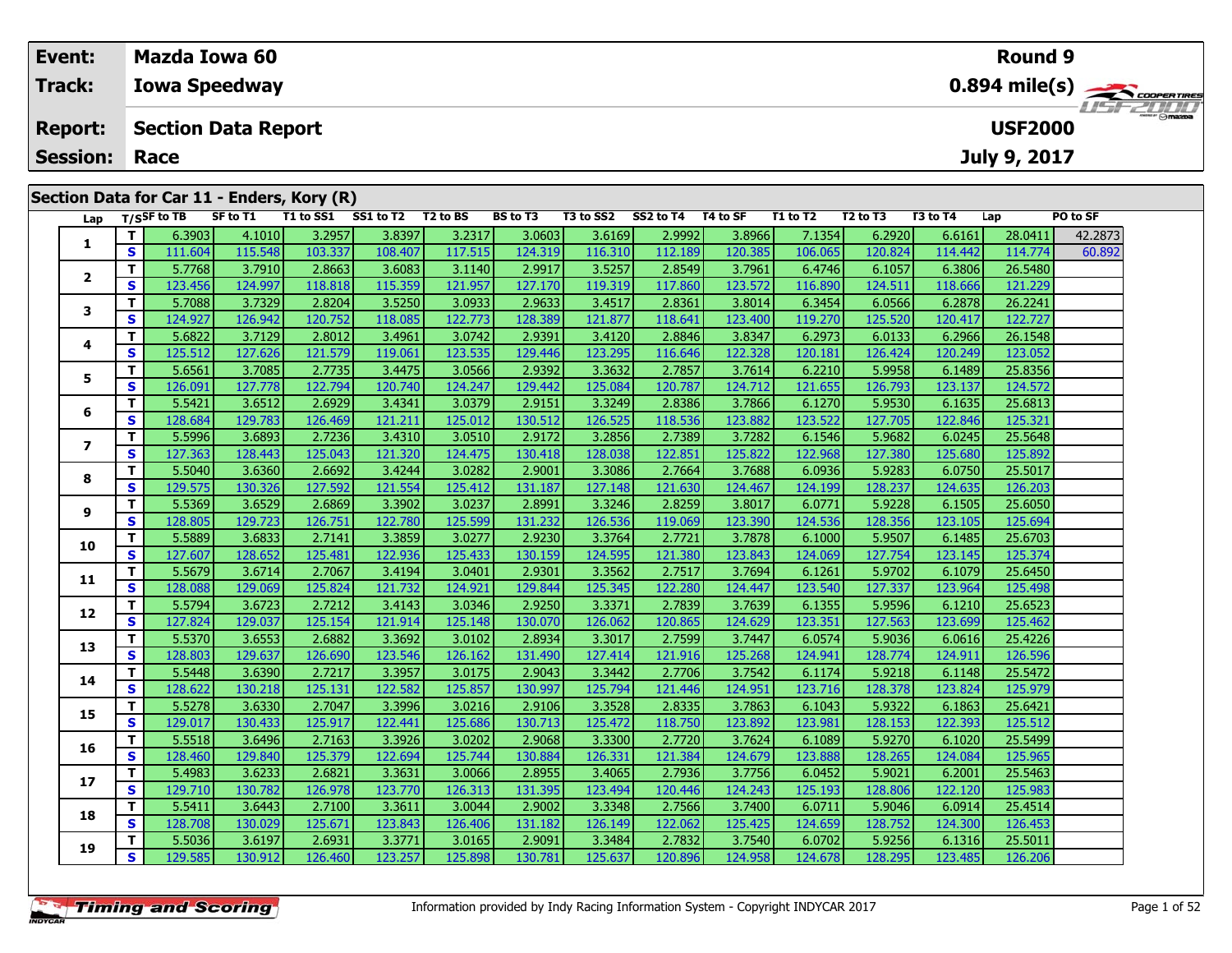| Event:               |    |             | <b>Mazda Iowa 60</b>                       |           |           |          |                 |           |           |          |          |            |          | <b>Round 9</b> |          |                                                            |
|----------------------|----|-------------|--------------------------------------------|-----------|-----------|----------|-----------------|-----------|-----------|----------|----------|------------|----------|----------------|----------|------------------------------------------------------------|
| <b>Track:</b>        |    |             | <b>Iowa Speedway</b>                       |           |           |          |                 |           |           |          |          |            |          |                |          | $0.894$ mile(s) $\frac{1}{\sqrt{2.5} \cdot 0.0768777665}}$ |
| <b>Report:</b>       |    |             | <b>Section Data Report</b>                 |           |           |          |                 |           |           |          |          |            |          | <b>USF2000</b> |          | $H = - 2H H$                                               |
| <b>Session: Race</b> |    |             |                                            |           |           |          |                 |           |           |          |          |            |          | July 9, 2017   |          |                                                            |
|                      |    |             | Section Data for Car 11 - Enders, Kory (R) |           |           |          |                 |           |           |          |          |            |          |                |          |                                                            |
| Lap                  |    | T/SSF to TB | SF to T1                                   | T1 to SS1 | SS1 to T2 | T2 to BS | <b>BS</b> to T3 | T3 to SS2 | SS2 to T4 | T4 to SF | T1 to T2 | $T2$ to T3 | T3 to T4 | Lap            | PO to SF |                                                            |
| 20                   |    | 5.5311      | 3.6315                                     | 2.7074    | 3.4273    | 3.0365   | 2.9182          | 3.3661    | 2.7576    | 3.7644   | 6.1347   | 5.9547     | 6.1237   | 25.6090        |          |                                                            |
|                      | S. | 128.940     | 130.487                                    | 125.792   | 121.451   | 125.069  | 130.373         | 124.976   | 122.018   | 124.612  | 123.367  | 127.668    | 123.644  | 125.675        |          |                                                            |

| $\mathbf{s}$<br>128.940<br>125.792<br>121.451<br>125.069<br>122.018<br>123.367<br>127.668<br>123.644<br>125.675<br>130.487<br>130.373<br>124.976<br>124.612<br>T.<br>2.8587<br>3.0598<br>2.8354<br>6.3346<br>26.1356<br>5.8252<br>3.7921<br>3.4759<br>2.9263<br>3.3683<br>3.8191<br>5.9861<br>6.2037<br>21<br>$\mathbf{s}$<br>124.894<br>122.828<br>123.142<br>122.430<br>124.961<br>119.134<br>119.753<br>124.117<br>130.012<br>118.670<br>119.474<br>126.999<br>122.050<br>T.<br>5.6654<br>3.6991<br>2.8227<br>3.0956<br>2.9606<br>3.3272<br>2.7252<br>3.7299<br>6.3394<br>6.0562<br>6.0524<br>25.8770<br>3.5167<br>22<br>S<br>125.884<br>128.102<br>120.653<br>118.364<br>122.681<br>126.437<br>123.469<br>119.383<br>125.529<br>125.101<br>124.373<br>128.506<br>125.765<br>T.<br>5.5096<br>3.6266<br>2.6991<br>3.3996<br>3.0192<br>2.9889<br>3.7024<br>2.8110<br>3.8124<br>6.0987<br>6.5134<br>26.0592<br>6.0081<br>23<br>S<br>129.443<br>130.663<br>126.178<br>122.441<br>125.786<br>127.289<br>113.624<br>119.700<br>123.043<br>124.095<br>126.534<br>116.246<br>123.503<br>T.<br>5.7724<br>3.7660<br>2.8324<br>3.4910<br>3.0529<br>2.9141<br>3.3574<br>2.7598<br>3.7374<br>6.3234<br>5.9670<br>6.1172<br>25.9110<br>24<br>$\mathbf{s}$<br>123.550<br>125.827<br>120.240<br>119.235<br>124.397<br>130.556<br>125.300<br>121.921<br>125.513<br>119.685<br>127.405<br>123.775<br>124.210<br>T.<br>5.5175<br>3.6294<br>2.6887<br>3.3842<br>3.0115<br>2.9037<br>3.3500<br>2.7412<br>3.7515<br>6.0729<br>5.9152<br>6.0912<br>25.4602<br>25<br>S<br>122.748<br>129.258<br>130.563<br>126.666<br>122.998<br>126.107<br>131.024<br>125.577<br>125.041<br>124.622<br>128.521<br>124.304<br>126.409<br>T.<br>2.7055<br>5.5325<br>3.6388<br>3.3699<br>3.0039<br>2.8980<br>3.3392<br>2.7658<br>3.7650<br>6.0754<br>5.9019<br>6.1050<br>25.4861<br>26<br>S<br>124.023<br>128.908<br>130.225<br>125.880<br>123.520<br>126.427<br>131.282<br>125.983<br>121.656<br>124.593<br>124.571<br>128.811<br>126.281<br>T.<br>5.5551<br>3.6439<br>2.7316<br>3.3865<br>3.0071<br>2.8972<br>3.3514<br>2.7507<br>3.7609<br>6.1181<br>5.9043<br>6.1021<br>25.5293<br>27<br>S<br>122.324<br>128.383<br>130.043<br>124.677<br>122.915<br>126.292<br>131.318<br>125.524<br>123.702<br>128.758<br>124.082<br>126.067<br>124.728<br>T.<br>5.5373<br>3.6465<br>2.6964<br>3.3685<br>3.0068<br>2.9080<br>3.3568<br>2.7398<br>3.7517<br>6.0649<br>5.9148<br>6.0966<br>25.4745<br>28<br>S<br>126.305<br>125.322<br>122.811<br>124.787<br>126.338<br>128.796<br>129.950<br>123.571<br>126.305<br>130.830<br>125.034<br>128.530<br>124.194<br>T.<br>5.5755<br>3.6537<br>2.7407<br>3.3705<br>3.0041<br>3.3320<br>2.7432<br>3.7444<br>6.1112<br>5.8991<br>6.0752<br>25.4836<br>2.8950<br>29<br>S<br>127.914<br>129.694<br>124.263<br>123.498<br>126.418<br>131.418<br>126.255<br>122.659<br>125.278<br>123.841<br>124.631<br>126.293<br>128.872<br>T.<br>5.5387<br>3.6325<br>2.7125<br>2.9847<br>2.8798<br>3.2881<br>2.7475<br>3.7265<br>5.8645<br>6.0356<br>25.3162<br>3.3446<br>6.0571<br>30<br>S<br>128.763<br>130.451<br>125.555<br>124.454<br>127.240<br>132.111<br>127.941<br>122.467<br>125.880<br>124.947<br>129.632<br>125.449<br>127.128<br>T.<br>2.9039<br>5.7086<br>3.6843<br>3.5325<br>3.1095<br>3.6705<br>2.9882<br>3.9419<br>6.4364<br>6.2155<br>6.6587<br>26.9368<br>3.1060<br>31<br>S<br>124.931<br>128.617<br>117.280<br>117.834<br>122.133<br>122.490<br>114.612<br>112.602<br>119.001<br>117.584<br>122.312<br>113.710<br>119.480<br>T.<br>2.8748<br>3.0747<br>5.8638<br>3.8509<br>3.5127<br>2.9403<br>3.3082<br>2.7701<br>3.7479<br>6.3875<br>6.0150<br>6.0783<br>26.0796<br>32<br>S<br>123.515<br>123.407<br>121.625<br>123.053<br>118.467<br>118.499<br>129.393<br>127.163<br>121.468<br>125.161<br>118.484<br>126.389<br>124.568<br>T.<br>5.6225<br>6.2245<br>3.6795<br>2.7696<br>3.0436<br>2.9515<br>3.4019<br>2.8226<br>3.7991<br>6.2477<br>5.9951<br>25.9459<br>3.4781<br>33<br>$\mathbf{s}$<br>122.967<br>126.844<br>124.777<br>123.661<br>121.135<br>121.642<br>124.043<br>128.785<br>119.677<br>128.902<br>119.208<br>123.474<br>126.808<br>T.<br>5.5685<br>2.7102<br>3.0055<br>3.7422<br>6.0838<br>25.5046<br>3.6674<br>3.3736<br>2.9011<br>3.3446<br>2.7600<br>5.9066<br>6.1046<br>34<br>S.<br>125.662<br>125.779<br>124.399<br>124.031<br>126.189<br>128.074<br>129.210<br>123.385<br>126.359<br>131.141<br>121.912<br>125.352<br>128.708<br>T.<br>5.5077<br>2.6829<br>2.9951<br>3.3453<br>2.7335<br>6.0463<br>5.8830<br>6.0788<br>25.3860<br>3.6275<br>3.3634<br>2.8879<br>3.7504<br>35<br><b>S</b><br>129.488<br>130.631<br>126.940<br>126.798<br>131.741<br>125.753<br>123.094<br>125.078<br>125.170<br>129.224<br>124.557<br>126.779<br>123.759<br>T.<br>2.9908<br>5.5127<br>3.6361<br>2.6812<br>3.3551<br>2.8909<br>3.3374<br>2.7360<br>3.7370<br>6.0363<br>5.8817<br>6.0734<br>25.3645<br>36<br>S<br>122.981<br>125.378<br>124.668<br>129.371<br>130.322<br>127.021<br>124.065<br>126.980<br>131.604<br>126.051<br>125.526<br>129.253<br>126.886<br>T.<br>5.5237<br>3.6276<br>2.7091<br>3.3860<br>3.0063<br>2.9155<br>3.3605<br>2.7439<br>3.7478<br>6.0951<br>5.9218<br>6.1044<br>25.4967<br>37<br>S<br>125.713<br>122.933<br>126.326<br>129.113<br>130.627<br>130.494<br>125.184<br>122.627<br>125.164<br>124.168<br>128.378<br>124.035<br>126.228<br>T.<br>2.7446<br>3.0152<br>5.5747<br>3.6462<br>3.3858<br>2.9129<br>3.3515<br>2.7072<br>3.7175<br>6.1304<br>5.9281<br>6.0587<br>25.4809<br>38<br>S.<br>127.932<br>125.953<br>125.520<br>124.971<br>129.961<br>124.087<br>122.940<br>130.610<br>124.290<br>126.185<br>123.453<br>128.241<br>126.306 | 20 | <b>Propri</b> | 3.0315 | 2.7074 | 3.4273 | 3.0305 | 7.2197 | 3.3001 | 2.7570 | 3.7044 | 0.1347 | 3.Y547 | 0.1237 | 25.0090 |  |
|-------------------------------------------------------------------------------------------------------------------------------------------------------------------------------------------------------------------------------------------------------------------------------------------------------------------------------------------------------------------------------------------------------------------------------------------------------------------------------------------------------------------------------------------------------------------------------------------------------------------------------------------------------------------------------------------------------------------------------------------------------------------------------------------------------------------------------------------------------------------------------------------------------------------------------------------------------------------------------------------------------------------------------------------------------------------------------------------------------------------------------------------------------------------------------------------------------------------------------------------------------------------------------------------------------------------------------------------------------------------------------------------------------------------------------------------------------------------------------------------------------------------------------------------------------------------------------------------------------------------------------------------------------------------------------------------------------------------------------------------------------------------------------------------------------------------------------------------------------------------------------------------------------------------------------------------------------------------------------------------------------------------------------------------------------------------------------------------------------------------------------------------------------------------------------------------------------------------------------------------------------------------------------------------------------------------------------------------------------------------------------------------------------------------------------------------------------------------------------------------------------------------------------------------------------------------------------------------------------------------------------------------------------------------------------------------------------------------------------------------------------------------------------------------------------------------------------------------------------------------------------------------------------------------------------------------------------------------------------------------------------------------------------------------------------------------------------------------------------------------------------------------------------------------------------------------------------------------------------------------------------------------------------------------------------------------------------------------------------------------------------------------------------------------------------------------------------------------------------------------------------------------------------------------------------------------------------------------------------------------------------------------------------------------------------------------------------------------------------------------------------------------------------------------------------------------------------------------------------------------------------------------------------------------------------------------------------------------------------------------------------------------------------------------------------------------------------------------------------------------------------------------------------------------------------------------------------------------------------------------------------------------------------------------------------------------------------------------------------------------------------------------------------------------------------------------------------------------------------------------------------------------------------------------------------------------------------------------------------------------------------------------------------------------------------------------------------------------------------------------------------------------------------------------------------------------------------------------------------------------------------------------------------------------------------------------------------------------------------------------------------------------------------------------------------------------------------------------------------------------------------------------------------------------------------------------------------------------------------------------------------------------------------------------------------------------------------------------------------------------------------------------------------------------------------------------------------------------------------------------------------------------------------------------------------------------------------------------------------------------------------------------------------------|----|---------------|--------|--------|--------|--------|--------|--------|--------|--------|--------|--------|--------|---------|--|
|                                                                                                                                                                                                                                                                                                                                                                                                                                                                                                                                                                                                                                                                                                                                                                                                                                                                                                                                                                                                                                                                                                                                                                                                                                                                                                                                                                                                                                                                                                                                                                                                                                                                                                                                                                                                                                                                                                                                                                                                                                                                                                                                                                                                                                                                                                                                                                                                                                                                                                                                                                                                                                                                                                                                                                                                                                                                                                                                                                                                                                                                                                                                                                                                                                                                                                                                                                                                                                                                                                                                                                                                                                                                                                                                                                                                                                                                                                                                                                                                                                                                                                                                                                                                                                                                                                                                                                                                                                                                                                                                                                                                                                                                                                                                                                                                                                                                                                                                                                                                                                                                                                                                                                                                                                                                                                                                                                                                                                                                                                                                                                                                                                                             |    |               |        |        |        |        |        |        |        |        |        |        |        |         |  |
|                                                                                                                                                                                                                                                                                                                                                                                                                                                                                                                                                                                                                                                                                                                                                                                                                                                                                                                                                                                                                                                                                                                                                                                                                                                                                                                                                                                                                                                                                                                                                                                                                                                                                                                                                                                                                                                                                                                                                                                                                                                                                                                                                                                                                                                                                                                                                                                                                                                                                                                                                                                                                                                                                                                                                                                                                                                                                                                                                                                                                                                                                                                                                                                                                                                                                                                                                                                                                                                                                                                                                                                                                                                                                                                                                                                                                                                                                                                                                                                                                                                                                                                                                                                                                                                                                                                                                                                                                                                                                                                                                                                                                                                                                                                                                                                                                                                                                                                                                                                                                                                                                                                                                                                                                                                                                                                                                                                                                                                                                                                                                                                                                                                             |    |               |        |        |        |        |        |        |        |        |        |        |        |         |  |
|                                                                                                                                                                                                                                                                                                                                                                                                                                                                                                                                                                                                                                                                                                                                                                                                                                                                                                                                                                                                                                                                                                                                                                                                                                                                                                                                                                                                                                                                                                                                                                                                                                                                                                                                                                                                                                                                                                                                                                                                                                                                                                                                                                                                                                                                                                                                                                                                                                                                                                                                                                                                                                                                                                                                                                                                                                                                                                                                                                                                                                                                                                                                                                                                                                                                                                                                                                                                                                                                                                                                                                                                                                                                                                                                                                                                                                                                                                                                                                                                                                                                                                                                                                                                                                                                                                                                                                                                                                                                                                                                                                                                                                                                                                                                                                                                                                                                                                                                                                                                                                                                                                                                                                                                                                                                                                                                                                                                                                                                                                                                                                                                                                                             |    |               |        |        |        |        |        |        |        |        |        |        |        |         |  |
|                                                                                                                                                                                                                                                                                                                                                                                                                                                                                                                                                                                                                                                                                                                                                                                                                                                                                                                                                                                                                                                                                                                                                                                                                                                                                                                                                                                                                                                                                                                                                                                                                                                                                                                                                                                                                                                                                                                                                                                                                                                                                                                                                                                                                                                                                                                                                                                                                                                                                                                                                                                                                                                                                                                                                                                                                                                                                                                                                                                                                                                                                                                                                                                                                                                                                                                                                                                                                                                                                                                                                                                                                                                                                                                                                                                                                                                                                                                                                                                                                                                                                                                                                                                                                                                                                                                                                                                                                                                                                                                                                                                                                                                                                                                                                                                                                                                                                                                                                                                                                                                                                                                                                                                                                                                                                                                                                                                                                                                                                                                                                                                                                                                             |    |               |        |        |        |        |        |        |        |        |        |        |        |         |  |
|                                                                                                                                                                                                                                                                                                                                                                                                                                                                                                                                                                                                                                                                                                                                                                                                                                                                                                                                                                                                                                                                                                                                                                                                                                                                                                                                                                                                                                                                                                                                                                                                                                                                                                                                                                                                                                                                                                                                                                                                                                                                                                                                                                                                                                                                                                                                                                                                                                                                                                                                                                                                                                                                                                                                                                                                                                                                                                                                                                                                                                                                                                                                                                                                                                                                                                                                                                                                                                                                                                                                                                                                                                                                                                                                                                                                                                                                                                                                                                                                                                                                                                                                                                                                                                                                                                                                                                                                                                                                                                                                                                                                                                                                                                                                                                                                                                                                                                                                                                                                                                                                                                                                                                                                                                                                                                                                                                                                                                                                                                                                                                                                                                                             |    |               |        |        |        |        |        |        |        |        |        |        |        |         |  |
|                                                                                                                                                                                                                                                                                                                                                                                                                                                                                                                                                                                                                                                                                                                                                                                                                                                                                                                                                                                                                                                                                                                                                                                                                                                                                                                                                                                                                                                                                                                                                                                                                                                                                                                                                                                                                                                                                                                                                                                                                                                                                                                                                                                                                                                                                                                                                                                                                                                                                                                                                                                                                                                                                                                                                                                                                                                                                                                                                                                                                                                                                                                                                                                                                                                                                                                                                                                                                                                                                                                                                                                                                                                                                                                                                                                                                                                                                                                                                                                                                                                                                                                                                                                                                                                                                                                                                                                                                                                                                                                                                                                                                                                                                                                                                                                                                                                                                                                                                                                                                                                                                                                                                                                                                                                                                                                                                                                                                                                                                                                                                                                                                                                             |    |               |        |        |        |        |        |        |        |        |        |        |        |         |  |
|                                                                                                                                                                                                                                                                                                                                                                                                                                                                                                                                                                                                                                                                                                                                                                                                                                                                                                                                                                                                                                                                                                                                                                                                                                                                                                                                                                                                                                                                                                                                                                                                                                                                                                                                                                                                                                                                                                                                                                                                                                                                                                                                                                                                                                                                                                                                                                                                                                                                                                                                                                                                                                                                                                                                                                                                                                                                                                                                                                                                                                                                                                                                                                                                                                                                                                                                                                                                                                                                                                                                                                                                                                                                                                                                                                                                                                                                                                                                                                                                                                                                                                                                                                                                                                                                                                                                                                                                                                                                                                                                                                                                                                                                                                                                                                                                                                                                                                                                                                                                                                                                                                                                                                                                                                                                                                                                                                                                                                                                                                                                                                                                                                                             |    |               |        |        |        |        |        |        |        |        |        |        |        |         |  |
|                                                                                                                                                                                                                                                                                                                                                                                                                                                                                                                                                                                                                                                                                                                                                                                                                                                                                                                                                                                                                                                                                                                                                                                                                                                                                                                                                                                                                                                                                                                                                                                                                                                                                                                                                                                                                                                                                                                                                                                                                                                                                                                                                                                                                                                                                                                                                                                                                                                                                                                                                                                                                                                                                                                                                                                                                                                                                                                                                                                                                                                                                                                                                                                                                                                                                                                                                                                                                                                                                                                                                                                                                                                                                                                                                                                                                                                                                                                                                                                                                                                                                                                                                                                                                                                                                                                                                                                                                                                                                                                                                                                                                                                                                                                                                                                                                                                                                                                                                                                                                                                                                                                                                                                                                                                                                                                                                                                                                                                                                                                                                                                                                                                             |    |               |        |        |        |        |        |        |        |        |        |        |        |         |  |
|                                                                                                                                                                                                                                                                                                                                                                                                                                                                                                                                                                                                                                                                                                                                                                                                                                                                                                                                                                                                                                                                                                                                                                                                                                                                                                                                                                                                                                                                                                                                                                                                                                                                                                                                                                                                                                                                                                                                                                                                                                                                                                                                                                                                                                                                                                                                                                                                                                                                                                                                                                                                                                                                                                                                                                                                                                                                                                                                                                                                                                                                                                                                                                                                                                                                                                                                                                                                                                                                                                                                                                                                                                                                                                                                                                                                                                                                                                                                                                                                                                                                                                                                                                                                                                                                                                                                                                                                                                                                                                                                                                                                                                                                                                                                                                                                                                                                                                                                                                                                                                                                                                                                                                                                                                                                                                                                                                                                                                                                                                                                                                                                                                                             |    |               |        |        |        |        |        |        |        |        |        |        |        |         |  |
|                                                                                                                                                                                                                                                                                                                                                                                                                                                                                                                                                                                                                                                                                                                                                                                                                                                                                                                                                                                                                                                                                                                                                                                                                                                                                                                                                                                                                                                                                                                                                                                                                                                                                                                                                                                                                                                                                                                                                                                                                                                                                                                                                                                                                                                                                                                                                                                                                                                                                                                                                                                                                                                                                                                                                                                                                                                                                                                                                                                                                                                                                                                                                                                                                                                                                                                                                                                                                                                                                                                                                                                                                                                                                                                                                                                                                                                                                                                                                                                                                                                                                                                                                                                                                                                                                                                                                                                                                                                                                                                                                                                                                                                                                                                                                                                                                                                                                                                                                                                                                                                                                                                                                                                                                                                                                                                                                                                                                                                                                                                                                                                                                                                             |    |               |        |        |        |        |        |        |        |        |        |        |        |         |  |
|                                                                                                                                                                                                                                                                                                                                                                                                                                                                                                                                                                                                                                                                                                                                                                                                                                                                                                                                                                                                                                                                                                                                                                                                                                                                                                                                                                                                                                                                                                                                                                                                                                                                                                                                                                                                                                                                                                                                                                                                                                                                                                                                                                                                                                                                                                                                                                                                                                                                                                                                                                                                                                                                                                                                                                                                                                                                                                                                                                                                                                                                                                                                                                                                                                                                                                                                                                                                                                                                                                                                                                                                                                                                                                                                                                                                                                                                                                                                                                                                                                                                                                                                                                                                                                                                                                                                                                                                                                                                                                                                                                                                                                                                                                                                                                                                                                                                                                                                                                                                                                                                                                                                                                                                                                                                                                                                                                                                                                                                                                                                                                                                                                                             |    |               |        |        |        |        |        |        |        |        |        |        |        |         |  |
|                                                                                                                                                                                                                                                                                                                                                                                                                                                                                                                                                                                                                                                                                                                                                                                                                                                                                                                                                                                                                                                                                                                                                                                                                                                                                                                                                                                                                                                                                                                                                                                                                                                                                                                                                                                                                                                                                                                                                                                                                                                                                                                                                                                                                                                                                                                                                                                                                                                                                                                                                                                                                                                                                                                                                                                                                                                                                                                                                                                                                                                                                                                                                                                                                                                                                                                                                                                                                                                                                                                                                                                                                                                                                                                                                                                                                                                                                                                                                                                                                                                                                                                                                                                                                                                                                                                                                                                                                                                                                                                                                                                                                                                                                                                                                                                                                                                                                                                                                                                                                                                                                                                                                                                                                                                                                                                                                                                                                                                                                                                                                                                                                                                             |    |               |        |        |        |        |        |        |        |        |        |        |        |         |  |
|                                                                                                                                                                                                                                                                                                                                                                                                                                                                                                                                                                                                                                                                                                                                                                                                                                                                                                                                                                                                                                                                                                                                                                                                                                                                                                                                                                                                                                                                                                                                                                                                                                                                                                                                                                                                                                                                                                                                                                                                                                                                                                                                                                                                                                                                                                                                                                                                                                                                                                                                                                                                                                                                                                                                                                                                                                                                                                                                                                                                                                                                                                                                                                                                                                                                                                                                                                                                                                                                                                                                                                                                                                                                                                                                                                                                                                                                                                                                                                                                                                                                                                                                                                                                                                                                                                                                                                                                                                                                                                                                                                                                                                                                                                                                                                                                                                                                                                                                                                                                                                                                                                                                                                                                                                                                                                                                                                                                                                                                                                                                                                                                                                                             |    |               |        |        |        |        |        |        |        |        |        |        |        |         |  |
|                                                                                                                                                                                                                                                                                                                                                                                                                                                                                                                                                                                                                                                                                                                                                                                                                                                                                                                                                                                                                                                                                                                                                                                                                                                                                                                                                                                                                                                                                                                                                                                                                                                                                                                                                                                                                                                                                                                                                                                                                                                                                                                                                                                                                                                                                                                                                                                                                                                                                                                                                                                                                                                                                                                                                                                                                                                                                                                                                                                                                                                                                                                                                                                                                                                                                                                                                                                                                                                                                                                                                                                                                                                                                                                                                                                                                                                                                                                                                                                                                                                                                                                                                                                                                                                                                                                                                                                                                                                                                                                                                                                                                                                                                                                                                                                                                                                                                                                                                                                                                                                                                                                                                                                                                                                                                                                                                                                                                                                                                                                                                                                                                                                             |    |               |        |        |        |        |        |        |        |        |        |        |        |         |  |
|                                                                                                                                                                                                                                                                                                                                                                                                                                                                                                                                                                                                                                                                                                                                                                                                                                                                                                                                                                                                                                                                                                                                                                                                                                                                                                                                                                                                                                                                                                                                                                                                                                                                                                                                                                                                                                                                                                                                                                                                                                                                                                                                                                                                                                                                                                                                                                                                                                                                                                                                                                                                                                                                                                                                                                                                                                                                                                                                                                                                                                                                                                                                                                                                                                                                                                                                                                                                                                                                                                                                                                                                                                                                                                                                                                                                                                                                                                                                                                                                                                                                                                                                                                                                                                                                                                                                                                                                                                                                                                                                                                                                                                                                                                                                                                                                                                                                                                                                                                                                                                                                                                                                                                                                                                                                                                                                                                                                                                                                                                                                                                                                                                                             |    |               |        |        |        |        |        |        |        |        |        |        |        |         |  |
|                                                                                                                                                                                                                                                                                                                                                                                                                                                                                                                                                                                                                                                                                                                                                                                                                                                                                                                                                                                                                                                                                                                                                                                                                                                                                                                                                                                                                                                                                                                                                                                                                                                                                                                                                                                                                                                                                                                                                                                                                                                                                                                                                                                                                                                                                                                                                                                                                                                                                                                                                                                                                                                                                                                                                                                                                                                                                                                                                                                                                                                                                                                                                                                                                                                                                                                                                                                                                                                                                                                                                                                                                                                                                                                                                                                                                                                                                                                                                                                                                                                                                                                                                                                                                                                                                                                                                                                                                                                                                                                                                                                                                                                                                                                                                                                                                                                                                                                                                                                                                                                                                                                                                                                                                                                                                                                                                                                                                                                                                                                                                                                                                                                             |    |               |        |        |        |        |        |        |        |        |        |        |        |         |  |
|                                                                                                                                                                                                                                                                                                                                                                                                                                                                                                                                                                                                                                                                                                                                                                                                                                                                                                                                                                                                                                                                                                                                                                                                                                                                                                                                                                                                                                                                                                                                                                                                                                                                                                                                                                                                                                                                                                                                                                                                                                                                                                                                                                                                                                                                                                                                                                                                                                                                                                                                                                                                                                                                                                                                                                                                                                                                                                                                                                                                                                                                                                                                                                                                                                                                                                                                                                                                                                                                                                                                                                                                                                                                                                                                                                                                                                                                                                                                                                                                                                                                                                                                                                                                                                                                                                                                                                                                                                                                                                                                                                                                                                                                                                                                                                                                                                                                                                                                                                                                                                                                                                                                                                                                                                                                                                                                                                                                                                                                                                                                                                                                                                                             |    |               |        |        |        |        |        |        |        |        |        |        |        |         |  |
|                                                                                                                                                                                                                                                                                                                                                                                                                                                                                                                                                                                                                                                                                                                                                                                                                                                                                                                                                                                                                                                                                                                                                                                                                                                                                                                                                                                                                                                                                                                                                                                                                                                                                                                                                                                                                                                                                                                                                                                                                                                                                                                                                                                                                                                                                                                                                                                                                                                                                                                                                                                                                                                                                                                                                                                                                                                                                                                                                                                                                                                                                                                                                                                                                                                                                                                                                                                                                                                                                                                                                                                                                                                                                                                                                                                                                                                                                                                                                                                                                                                                                                                                                                                                                                                                                                                                                                                                                                                                                                                                                                                                                                                                                                                                                                                                                                                                                                                                                                                                                                                                                                                                                                                                                                                                                                                                                                                                                                                                                                                                                                                                                                                             |    |               |        |        |        |        |        |        |        |        |        |        |        |         |  |
|                                                                                                                                                                                                                                                                                                                                                                                                                                                                                                                                                                                                                                                                                                                                                                                                                                                                                                                                                                                                                                                                                                                                                                                                                                                                                                                                                                                                                                                                                                                                                                                                                                                                                                                                                                                                                                                                                                                                                                                                                                                                                                                                                                                                                                                                                                                                                                                                                                                                                                                                                                                                                                                                                                                                                                                                                                                                                                                                                                                                                                                                                                                                                                                                                                                                                                                                                                                                                                                                                                                                                                                                                                                                                                                                                                                                                                                                                                                                                                                                                                                                                                                                                                                                                                                                                                                                                                                                                                                                                                                                                                                                                                                                                                                                                                                                                                                                                                                                                                                                                                                                                                                                                                                                                                                                                                                                                                                                                                                                                                                                                                                                                                                             |    |               |        |        |        |        |        |        |        |        |        |        |        |         |  |
|                                                                                                                                                                                                                                                                                                                                                                                                                                                                                                                                                                                                                                                                                                                                                                                                                                                                                                                                                                                                                                                                                                                                                                                                                                                                                                                                                                                                                                                                                                                                                                                                                                                                                                                                                                                                                                                                                                                                                                                                                                                                                                                                                                                                                                                                                                                                                                                                                                                                                                                                                                                                                                                                                                                                                                                                                                                                                                                                                                                                                                                                                                                                                                                                                                                                                                                                                                                                                                                                                                                                                                                                                                                                                                                                                                                                                                                                                                                                                                                                                                                                                                                                                                                                                                                                                                                                                                                                                                                                                                                                                                                                                                                                                                                                                                                                                                                                                                                                                                                                                                                                                                                                                                                                                                                                                                                                                                                                                                                                                                                                                                                                                                                             |    |               |        |        |        |        |        |        |        |        |        |        |        |         |  |
|                                                                                                                                                                                                                                                                                                                                                                                                                                                                                                                                                                                                                                                                                                                                                                                                                                                                                                                                                                                                                                                                                                                                                                                                                                                                                                                                                                                                                                                                                                                                                                                                                                                                                                                                                                                                                                                                                                                                                                                                                                                                                                                                                                                                                                                                                                                                                                                                                                                                                                                                                                                                                                                                                                                                                                                                                                                                                                                                                                                                                                                                                                                                                                                                                                                                                                                                                                                                                                                                                                                                                                                                                                                                                                                                                                                                                                                                                                                                                                                                                                                                                                                                                                                                                                                                                                                                                                                                                                                                                                                                                                                                                                                                                                                                                                                                                                                                                                                                                                                                                                                                                                                                                                                                                                                                                                                                                                                                                                                                                                                                                                                                                                                             |    |               |        |        |        |        |        |        |        |        |        |        |        |         |  |
|                                                                                                                                                                                                                                                                                                                                                                                                                                                                                                                                                                                                                                                                                                                                                                                                                                                                                                                                                                                                                                                                                                                                                                                                                                                                                                                                                                                                                                                                                                                                                                                                                                                                                                                                                                                                                                                                                                                                                                                                                                                                                                                                                                                                                                                                                                                                                                                                                                                                                                                                                                                                                                                                                                                                                                                                                                                                                                                                                                                                                                                                                                                                                                                                                                                                                                                                                                                                                                                                                                                                                                                                                                                                                                                                                                                                                                                                                                                                                                                                                                                                                                                                                                                                                                                                                                                                                                                                                                                                                                                                                                                                                                                                                                                                                                                                                                                                                                                                                                                                                                                                                                                                                                                                                                                                                                                                                                                                                                                                                                                                                                                                                                                             |    |               |        |        |        |        |        |        |        |        |        |        |        |         |  |
|                                                                                                                                                                                                                                                                                                                                                                                                                                                                                                                                                                                                                                                                                                                                                                                                                                                                                                                                                                                                                                                                                                                                                                                                                                                                                                                                                                                                                                                                                                                                                                                                                                                                                                                                                                                                                                                                                                                                                                                                                                                                                                                                                                                                                                                                                                                                                                                                                                                                                                                                                                                                                                                                                                                                                                                                                                                                                                                                                                                                                                                                                                                                                                                                                                                                                                                                                                                                                                                                                                                                                                                                                                                                                                                                                                                                                                                                                                                                                                                                                                                                                                                                                                                                                                                                                                                                                                                                                                                                                                                                                                                                                                                                                                                                                                                                                                                                                                                                                                                                                                                                                                                                                                                                                                                                                                                                                                                                                                                                                                                                                                                                                                                             |    |               |        |        |        |        |        |        |        |        |        |        |        |         |  |
|                                                                                                                                                                                                                                                                                                                                                                                                                                                                                                                                                                                                                                                                                                                                                                                                                                                                                                                                                                                                                                                                                                                                                                                                                                                                                                                                                                                                                                                                                                                                                                                                                                                                                                                                                                                                                                                                                                                                                                                                                                                                                                                                                                                                                                                                                                                                                                                                                                                                                                                                                                                                                                                                                                                                                                                                                                                                                                                                                                                                                                                                                                                                                                                                                                                                                                                                                                                                                                                                                                                                                                                                                                                                                                                                                                                                                                                                                                                                                                                                                                                                                                                                                                                                                                                                                                                                                                                                                                                                                                                                                                                                                                                                                                                                                                                                                                                                                                                                                                                                                                                                                                                                                                                                                                                                                                                                                                                                                                                                                                                                                                                                                                                             |    |               |        |        |        |        |        |        |        |        |        |        |        |         |  |
|                                                                                                                                                                                                                                                                                                                                                                                                                                                                                                                                                                                                                                                                                                                                                                                                                                                                                                                                                                                                                                                                                                                                                                                                                                                                                                                                                                                                                                                                                                                                                                                                                                                                                                                                                                                                                                                                                                                                                                                                                                                                                                                                                                                                                                                                                                                                                                                                                                                                                                                                                                                                                                                                                                                                                                                                                                                                                                                                                                                                                                                                                                                                                                                                                                                                                                                                                                                                                                                                                                                                                                                                                                                                                                                                                                                                                                                                                                                                                                                                                                                                                                                                                                                                                                                                                                                                                                                                                                                                                                                                                                                                                                                                                                                                                                                                                                                                                                                                                                                                                                                                                                                                                                                                                                                                                                                                                                                                                                                                                                                                                                                                                                                             |    |               |        |        |        |        |        |        |        |        |        |        |        |         |  |
|                                                                                                                                                                                                                                                                                                                                                                                                                                                                                                                                                                                                                                                                                                                                                                                                                                                                                                                                                                                                                                                                                                                                                                                                                                                                                                                                                                                                                                                                                                                                                                                                                                                                                                                                                                                                                                                                                                                                                                                                                                                                                                                                                                                                                                                                                                                                                                                                                                                                                                                                                                                                                                                                                                                                                                                                                                                                                                                                                                                                                                                                                                                                                                                                                                                                                                                                                                                                                                                                                                                                                                                                                                                                                                                                                                                                                                                                                                                                                                                                                                                                                                                                                                                                                                                                                                                                                                                                                                                                                                                                                                                                                                                                                                                                                                                                                                                                                                                                                                                                                                                                                                                                                                                                                                                                                                                                                                                                                                                                                                                                                                                                                                                             |    |               |        |        |        |        |        |        |        |        |        |        |        |         |  |
|                                                                                                                                                                                                                                                                                                                                                                                                                                                                                                                                                                                                                                                                                                                                                                                                                                                                                                                                                                                                                                                                                                                                                                                                                                                                                                                                                                                                                                                                                                                                                                                                                                                                                                                                                                                                                                                                                                                                                                                                                                                                                                                                                                                                                                                                                                                                                                                                                                                                                                                                                                                                                                                                                                                                                                                                                                                                                                                                                                                                                                                                                                                                                                                                                                                                                                                                                                                                                                                                                                                                                                                                                                                                                                                                                                                                                                                                                                                                                                                                                                                                                                                                                                                                                                                                                                                                                                                                                                                                                                                                                                                                                                                                                                                                                                                                                                                                                                                                                                                                                                                                                                                                                                                                                                                                                                                                                                                                                                                                                                                                                                                                                                                             |    |               |        |        |        |        |        |        |        |        |        |        |        |         |  |
|                                                                                                                                                                                                                                                                                                                                                                                                                                                                                                                                                                                                                                                                                                                                                                                                                                                                                                                                                                                                                                                                                                                                                                                                                                                                                                                                                                                                                                                                                                                                                                                                                                                                                                                                                                                                                                                                                                                                                                                                                                                                                                                                                                                                                                                                                                                                                                                                                                                                                                                                                                                                                                                                                                                                                                                                                                                                                                                                                                                                                                                                                                                                                                                                                                                                                                                                                                                                                                                                                                                                                                                                                                                                                                                                                                                                                                                                                                                                                                                                                                                                                                                                                                                                                                                                                                                                                                                                                                                                                                                                                                                                                                                                                                                                                                                                                                                                                                                                                                                                                                                                                                                                                                                                                                                                                                                                                                                                                                                                                                                                                                                                                                                             |    |               |        |        |        |        |        |        |        |        |        |        |        |         |  |
|                                                                                                                                                                                                                                                                                                                                                                                                                                                                                                                                                                                                                                                                                                                                                                                                                                                                                                                                                                                                                                                                                                                                                                                                                                                                                                                                                                                                                                                                                                                                                                                                                                                                                                                                                                                                                                                                                                                                                                                                                                                                                                                                                                                                                                                                                                                                                                                                                                                                                                                                                                                                                                                                                                                                                                                                                                                                                                                                                                                                                                                                                                                                                                                                                                                                                                                                                                                                                                                                                                                                                                                                                                                                                                                                                                                                                                                                                                                                                                                                                                                                                                                                                                                                                                                                                                                                                                                                                                                                                                                                                                                                                                                                                                                                                                                                                                                                                                                                                                                                                                                                                                                                                                                                                                                                                                                                                                                                                                                                                                                                                                                                                                                             |    |               |        |        |        |        |        |        |        |        |        |        |        |         |  |
|                                                                                                                                                                                                                                                                                                                                                                                                                                                                                                                                                                                                                                                                                                                                                                                                                                                                                                                                                                                                                                                                                                                                                                                                                                                                                                                                                                                                                                                                                                                                                                                                                                                                                                                                                                                                                                                                                                                                                                                                                                                                                                                                                                                                                                                                                                                                                                                                                                                                                                                                                                                                                                                                                                                                                                                                                                                                                                                                                                                                                                                                                                                                                                                                                                                                                                                                                                                                                                                                                                                                                                                                                                                                                                                                                                                                                                                                                                                                                                                                                                                                                                                                                                                                                                                                                                                                                                                                                                                                                                                                                                                                                                                                                                                                                                                                                                                                                                                                                                                                                                                                                                                                                                                                                                                                                                                                                                                                                                                                                                                                                                                                                                                             |    |               |        |        |        |        |        |        |        |        |        |        |        |         |  |
|                                                                                                                                                                                                                                                                                                                                                                                                                                                                                                                                                                                                                                                                                                                                                                                                                                                                                                                                                                                                                                                                                                                                                                                                                                                                                                                                                                                                                                                                                                                                                                                                                                                                                                                                                                                                                                                                                                                                                                                                                                                                                                                                                                                                                                                                                                                                                                                                                                                                                                                                                                                                                                                                                                                                                                                                                                                                                                                                                                                                                                                                                                                                                                                                                                                                                                                                                                                                                                                                                                                                                                                                                                                                                                                                                                                                                                                                                                                                                                                                                                                                                                                                                                                                                                                                                                                                                                                                                                                                                                                                                                                                                                                                                                                                                                                                                                                                                                                                                                                                                                                                                                                                                                                                                                                                                                                                                                                                                                                                                                                                                                                                                                                             |    |               |        |        |        |        |        |        |        |        |        |        |        |         |  |
|                                                                                                                                                                                                                                                                                                                                                                                                                                                                                                                                                                                                                                                                                                                                                                                                                                                                                                                                                                                                                                                                                                                                                                                                                                                                                                                                                                                                                                                                                                                                                                                                                                                                                                                                                                                                                                                                                                                                                                                                                                                                                                                                                                                                                                                                                                                                                                                                                                                                                                                                                                                                                                                                                                                                                                                                                                                                                                                                                                                                                                                                                                                                                                                                                                                                                                                                                                                                                                                                                                                                                                                                                                                                                                                                                                                                                                                                                                                                                                                                                                                                                                                                                                                                                                                                                                                                                                                                                                                                                                                                                                                                                                                                                                                                                                                                                                                                                                                                                                                                                                                                                                                                                                                                                                                                                                                                                                                                                                                                                                                                                                                                                                                             |    |               |        |        |        |        |        |        |        |        |        |        |        |         |  |
|                                                                                                                                                                                                                                                                                                                                                                                                                                                                                                                                                                                                                                                                                                                                                                                                                                                                                                                                                                                                                                                                                                                                                                                                                                                                                                                                                                                                                                                                                                                                                                                                                                                                                                                                                                                                                                                                                                                                                                                                                                                                                                                                                                                                                                                                                                                                                                                                                                                                                                                                                                                                                                                                                                                                                                                                                                                                                                                                                                                                                                                                                                                                                                                                                                                                                                                                                                                                                                                                                                                                                                                                                                                                                                                                                                                                                                                                                                                                                                                                                                                                                                                                                                                                                                                                                                                                                                                                                                                                                                                                                                                                                                                                                                                                                                                                                                                                                                                                                                                                                                                                                                                                                                                                                                                                                                                                                                                                                                                                                                                                                                                                                                                             |    |               |        |        |        |        |        |        |        |        |        |        |        |         |  |
|                                                                                                                                                                                                                                                                                                                                                                                                                                                                                                                                                                                                                                                                                                                                                                                                                                                                                                                                                                                                                                                                                                                                                                                                                                                                                                                                                                                                                                                                                                                                                                                                                                                                                                                                                                                                                                                                                                                                                                                                                                                                                                                                                                                                                                                                                                                                                                                                                                                                                                                                                                                                                                                                                                                                                                                                                                                                                                                                                                                                                                                                                                                                                                                                                                                                                                                                                                                                                                                                                                                                                                                                                                                                                                                                                                                                                                                                                                                                                                                                                                                                                                                                                                                                                                                                                                                                                                                                                                                                                                                                                                                                                                                                                                                                                                                                                                                                                                                                                                                                                                                                                                                                                                                                                                                                                                                                                                                                                                                                                                                                                                                                                                                             |    |               |        |        |        |        |        |        |        |        |        |        |        |         |  |
|                                                                                                                                                                                                                                                                                                                                                                                                                                                                                                                                                                                                                                                                                                                                                                                                                                                                                                                                                                                                                                                                                                                                                                                                                                                                                                                                                                                                                                                                                                                                                                                                                                                                                                                                                                                                                                                                                                                                                                                                                                                                                                                                                                                                                                                                                                                                                                                                                                                                                                                                                                                                                                                                                                                                                                                                                                                                                                                                                                                                                                                                                                                                                                                                                                                                                                                                                                                                                                                                                                                                                                                                                                                                                                                                                                                                                                                                                                                                                                                                                                                                                                                                                                                                                                                                                                                                                                                                                                                                                                                                                                                                                                                                                                                                                                                                                                                                                                                                                                                                                                                                                                                                                                                                                                                                                                                                                                                                                                                                                                                                                                                                                                                             |    |               |        |        |        |        |        |        |        |        |        |        |        |         |  |
|                                                                                                                                                                                                                                                                                                                                                                                                                                                                                                                                                                                                                                                                                                                                                                                                                                                                                                                                                                                                                                                                                                                                                                                                                                                                                                                                                                                                                                                                                                                                                                                                                                                                                                                                                                                                                                                                                                                                                                                                                                                                                                                                                                                                                                                                                                                                                                                                                                                                                                                                                                                                                                                                                                                                                                                                                                                                                                                                                                                                                                                                                                                                                                                                                                                                                                                                                                                                                                                                                                                                                                                                                                                                                                                                                                                                                                                                                                                                                                                                                                                                                                                                                                                                                                                                                                                                                                                                                                                                                                                                                                                                                                                                                                                                                                                                                                                                                                                                                                                                                                                                                                                                                                                                                                                                                                                                                                                                                                                                                                                                                                                                                                                             |    |               |        |        |        |        |        |        |        |        |        |        |        |         |  |
|                                                                                                                                                                                                                                                                                                                                                                                                                                                                                                                                                                                                                                                                                                                                                                                                                                                                                                                                                                                                                                                                                                                                                                                                                                                                                                                                                                                                                                                                                                                                                                                                                                                                                                                                                                                                                                                                                                                                                                                                                                                                                                                                                                                                                                                                                                                                                                                                                                                                                                                                                                                                                                                                                                                                                                                                                                                                                                                                                                                                                                                                                                                                                                                                                                                                                                                                                                                                                                                                                                                                                                                                                                                                                                                                                                                                                                                                                                                                                                                                                                                                                                                                                                                                                                                                                                                                                                                                                                                                                                                                                                                                                                                                                                                                                                                                                                                                                                                                                                                                                                                                                                                                                                                                                                                                                                                                                                                                                                                                                                                                                                                                                                                             |    |               |        |        |        |        |        |        |        |        |        |        |        |         |  |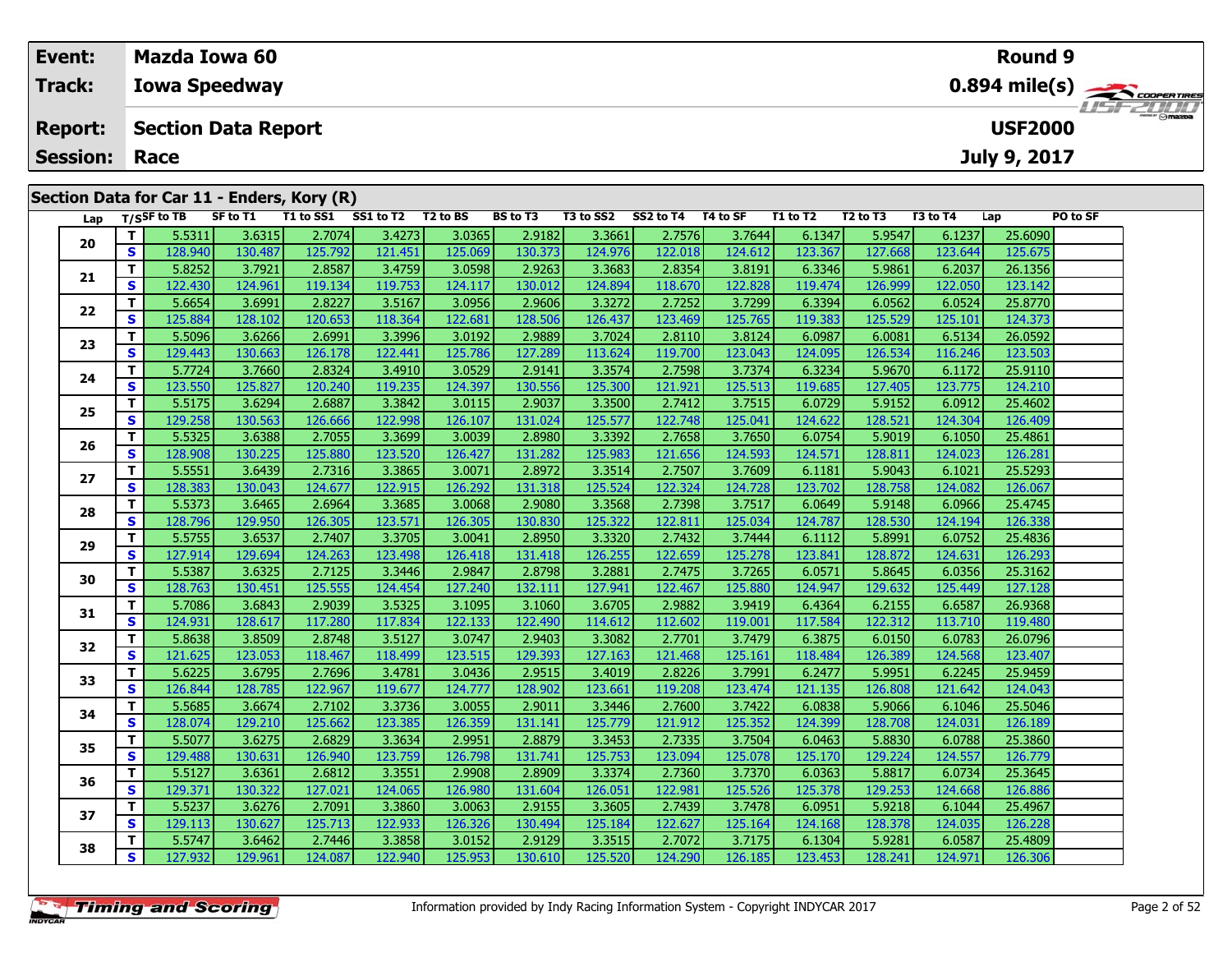| Event:          |   |                  | <b>Mazda Iowa 60</b>                       |           |           |          |                 |           |           |          |          |          |          | <b>Round 9</b> |          |                                                       |
|-----------------|---|------------------|--------------------------------------------|-----------|-----------|----------|-----------------|-----------|-----------|----------|----------|----------|----------|----------------|----------|-------------------------------------------------------|
| <b>Track:</b>   |   |                  | <b>Iowa Speedway</b>                       |           |           |          |                 |           |           |          |          |          |          |                |          | $0.894$ mile(s) $\overbrace{\hspace{2cm}}$ codenances |
| <b>Report:</b>  |   |                  | <b>Section Data Report</b>                 |           |           |          |                 |           |           |          |          |          |          | <b>USF2000</b> |          | $H = -H$                                              |
| <b>Session:</b> |   | Race             |                                            |           |           |          |                 |           |           |          |          |          |          | July 9, 2017   |          |                                                       |
|                 |   |                  | Section Data for Car 11 - Enders, Kory (R) |           |           |          |                 |           |           |          |          |          |          |                |          |                                                       |
| Lap             |   | T/SSF to TB      | SF to T1                                   | T1 to SS1 | SS1 to T2 | T2 to BS | <b>BS to T3</b> | T3 to SS2 | SS2 to T4 | T4 to SF | T1 to T2 | T2 to T3 | T3 to T4 | Lap            | PO to SF |                                                       |
| 39              |   | 5.5177           | 3.6202                                     | 2.7121    | 3.3955    | 3.0254   | 2.9180          | 3.3330    | 2.7855    | 3.7560   | 6.1076   | 5.9434   | 6.11851  | 25.5457        |          |                                                       |
|                 | s | 129.253 <b>I</b> | 130.8941                                   | 125.574   | 122.589   | 125.528  | 130.382         | 126.217   | 120.796   | 124.891  | 123.914  | 127.911  | 123.749  | 125.986        |          |                                                       |

| 39 | <b>S</b>     | 129.253 | 130.894 | 125.574 | 122.589 | 125.528 | 130.382 | 126.217 | 120.796 | 124.891 | 123.914 | 127.911 | 123.749 | 125.986 |  |
|----|--------------|---------|---------|---------|---------|---------|---------|---------|---------|---------|---------|---------|---------|---------|--|
|    | т            | 5.6244  | 3.6595  | 2.7961  | 3.3976  | 3.0204  | 2.9228  | 3.3714  | 2.7530  | 3.7484  | 6.1937  | 5.9432  | 6.1244  | 25.6692 |  |
| 40 | <b>S</b>     | 126.801 | 129.489 | 121.801 | 122.513 | 125.736 | 130.168 | 124.780 | 122.222 | 125.144 | 122.192 | 127.915 | 123.630 | 125.380 |  |
|    | т            | 5.5447  | 3.6362  | 2.7318  | 3.3880  | 3.0093  | 2.9009  | 3.3610  | 2.7668  | 3.7617  | 6.1198  | 5.9102  | 6.1278  | 25.5557 |  |
| 41 | S            | 128.624 | 130.318 | 124.668 | 122.860 | 126.200 | 131.151 | 125.166 | 121.612 | 124.702 | 123.667 | 128.630 | 123.561 | 125.937 |  |
|    | т            | 5.5638  | 3.6508  | 2.7206  | 3.3934  | 3.0176  | 2.9851  | 3.7108  | 3.1001  | 3.9789  | 6.1140  | 6.0027  | 6.8109  | 26.5573 |  |
| 42 | S            | 128.183 | 129.797 | 125.181 | 122.665 | 125.853 | 127.451 | 113.367 | 108.538 | 117.895 | 123.784 | 126.648 | 111.169 | 121.187 |  |
|    | т            | 5.6705  | 3.7575  | 2.7286  | 3.4561  | 3.0488  | 2.9348  | 3.3547  | 2.8092  | 3.7679  | 6.1847  | 5.9836  | 6.1639  | 25.8576 |  |
| 43 | S            | 125.771 | 126.111 | 124.814 | 120.439 | 124.565 | 129.636 | 125.401 | 119.777 | 124.497 | 122.369 | 127.052 | 122.838 | 124.466 |  |
|    | T.           | 5.5654  | 3.6643  | 2.7120  | 3.4153  | 3.0315  | 2.9181  | 3.3387  | 2.7742  | 3.7568  | 6.1273  | 5.9496  | 6.1129  | 25.6109 |  |
| 44 | S            | 128.146 | 129.319 | 125.578 | 121.878 | 125.276 | 130.377 | 126.002 | 121.288 | 124.864 | 123.516 | 127.778 | 123.863 | 125.665 |  |
|    | т            | 5.5586  | 3.6403  | 2.7218  | 3.3999  | 3.0213  | 2.9138  | 3.3254  | 2.8067  | 3.7829  | 6.1217  | 5.9351  | 6.1321  | 25.6121 |  |
| 45 | $\mathbf{s}$ | 128.302 | 130.172 | 125.126 | 122.430 | 125.698 | 130.570 | 126.506 | 119.884 | 124.003 | 123.629 | 128.090 | 123.475 | 125.659 |  |
|    | т            | 5.5788  | 3.6733  | 2.7124  | 3.3841  | 3.0102  | 2.9102  | 3.3434  | 2.7537  | 3.7459  | 6.0965  | 5.9204  | 6.0971  | 25.5332 |  |
| 46 | S            | 127.838 | 129.002 | 125.560 | 123.002 | 126.162 | 130.731 | 125.825 | 122.191 | 125.228 | 124.140 | 128.408 | 124.183 | 126.048 |  |
|    | т            | 5.5631  | 3.6439  | 2.7284  | 3.3776  | 3.0060  | 2.9092  | 3.3536  | 2.7552  | 3.7592  | 6.1060  | 5.9152  | 6.1088  | 25.5331 |  |
| 47 | S            | 128.199 | 130.043 | 124.823 | 123.238 | 126.338 | 130.776 | 125.442 | 122.124 | 124.785 | 123.947 | 128.521 | 123.946 | 126.048 |  |
| 48 | т            | 5.5529  | 3.6559  | 2.7013  | 3.3792  | 3.0076  | 2.9207  | 3.3762  | 2.7791  | 3.7638  | 6.0805  | 5.9283  | 6.1553  | 25.5838 |  |
|    | S            | 128.434 | 129.616 | 126.076 | 123.180 | 126.271 | 130.261 | 124.602 | 121.074 | 124.632 | 124.466 | 128.237 | 123.009 | 125.798 |  |
| 49 | т            | 5.8197  | 3.7405  | 2.9290  | 3.4451  | 3.0557  | 2.9325  | 3.3268  | 2.7943  | 3.7490  | 6.3741  | 5.9882  | 6.1211  | 25.9729 |  |
|    | S            | 122.546 | 126.685 | 116.275 | 120.824 | 124.283 | 129.737 | 126.452 | 120.416 | 125.124 | 118.733 | 126.954 | 123.697 | 123.914 |  |
| 50 | т            | 5.5166  | 3.6328  | 2.6813  | 3.3792  | 3.0095  | 2.9050  | 3.3284  | 2.7428  | 3.7469  | 6.0605  | 5.9145  | 6.0712  | 25.4259 |  |
|    | S            | 129.279 | 130.440 | 127.016 | 123.180 | 126.191 | 130.965 | 126.392 | 122.677 | 125.194 | 124.877 | 128.536 | 124.713 | 126.580 |  |
| 51 | т            | 5.5338  | 3.6354  | 2.7019  | 3.3622  | 3.0049  | 2.9092  | 3.3006  | 2.7461  | 3.7385  | 6.0641  | 5.9141  | 6.0467  | 25.3988 |  |
|    | S            | 128.877 | 130.347 | 126.048 | 123.803 | 126.384 | 130.776 | 127.456 | 122.529 | 125.476 | 124.803 | 128.545 | 125.219 | 126.715 |  |
| 52 | т            | 5.4944  | 3.6329  | 2.6608  | 3.3386  | 2.9937  | 2.8941  | 3.2855  | 2.7432  | 3.7406  | 5.9994  | 5.8878  | 6.0287  | 25.2894 |  |
|    | S            | 129.802 | 130.437 | 127.995 | 124.678 | 126.857 | 131.459 | 128.042 | 122.659 | 125.405 | 126.149 | 129.119 | 125.592 | 127.263 |  |
| 53 | T.           | 5.4601  | 3.6195  | 2.6276  | 3.3278  | 2.9906  | 2.8925  | 3.2837  | 2.7418  | 3.7246  | 5.9554  | 5.8831  | 6.0255  | 25.2081 |  |
|    | S            | 130.617 | 130.920 | 129.612 | 125.083 | 126.989 | 131.531 | 128.112 | 122.721 | 125.944 | 127.081 | 129.222 | 125.659 | 127.673 |  |
| 54 | Т            | 5.4409  | 3.6026  | 2.6143  | 3.3463  | 2.9970  | 2.8797  | 3.3145  | 2.7544  | 3.7341  | 5.9606  | 5.8767  | 6.0689  | 25.2429 |  |
|    | S            | 131.078 | 131.534 | 130.271 | 124.391 | 126.718 | 132.116 | 126.922 | 122.160 | 125.624 | 126.970 | 129.363 | 124.761 | 127.497 |  |
| 55 | T            | 5.4748  | 3.6219  | 2.6405  | 3.3494  | 2.9845  | 2.8803  | 3.2909  | 2.7311  | 3.7029  | 5.9899  | 5.8648  | 6.0220  | 25.2015 |  |
|    | <b>S</b>     | 130.266 | 130.833 | 128.979 | 124.276 | 127.248 | 132.089 | 127.832 | 123.202 | 126.682 | 126.349 | 129.625 | 125.732 | 127.707 |  |
| 56 | T            | 5.4771  | 3.6018  | 2.6785  | 3.4095  | 2.9993  | 2.8832  | 3.3127  | 2.8031  | 3.7628  | 6.0880  | 5.8825  | 6.1158  | 25.4509 |  |
|    | <b>S</b>     | 130.212 | 131.563 | 127.149 | 122.085 | 126.620 | 131.956 | 126.991 | 120.038 | 124.665 | 124.313 | 129.235 | 123.804 | 126.455 |  |
| 57 | T.           | 5.4834  | 3.6306  | 2.6529  | 3.3522  | 2.9871  | 2.8860  | 3.2642  | 2.7603  | 3.7280  | 6.0051  | 5.8731  | 6.0245  | 25.2613 |  |
|    | S            | 130.062 | 130.519 | 128.376 | 124.172 | 127.138 | 131.828 | 128.877 | 121.899 | 125.829 | 126.029 | 129.442 | 125.680 | 127.404 |  |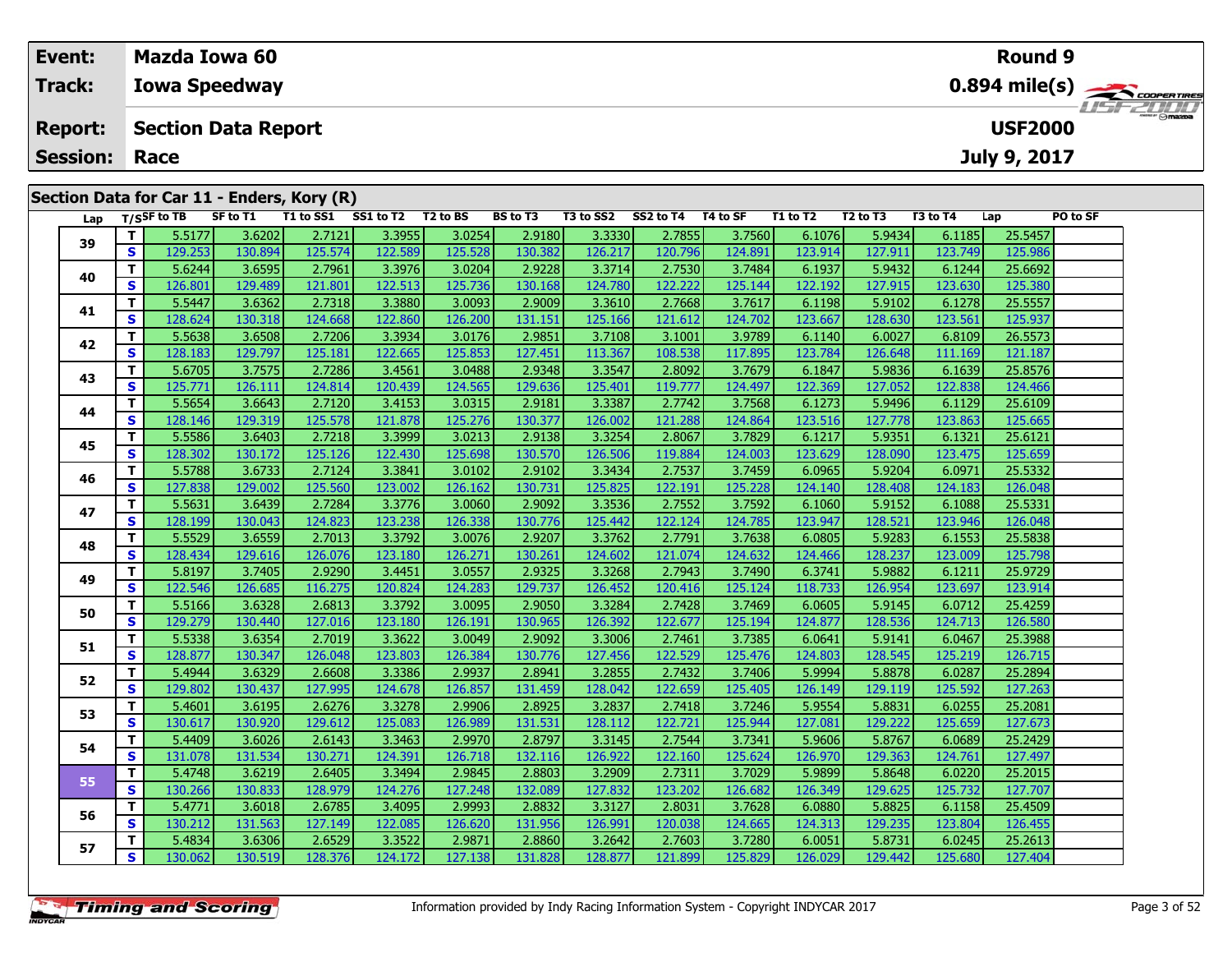| Event:               | Mazda Iowa 60                              | Round 9                                   |
|----------------------|--------------------------------------------|-------------------------------------------|
| Track:               | <b>Iowa Speedway</b>                       |                                           |
| <b>Report:</b>       | Section Data Report                        | <i><b>LISF 2000</b></i><br><b>USF2000</b> |
| <b>Session: Race</b> |                                            | July 9, 2017                              |
|                      | Section Data for Car 11 - Enders, Kory (R) |                                           |

| Lan | T/SSF to TB | SF to T1 | T1 to SS1 SS1 to T2 |         | T2 to BS | <b>BS to T3</b> | T3 to SS2 | SS2 to T4 | T4 to SF | T1 to T2 | T <sub>2</sub> to T <sub>3</sub> | T3 to T4 | Lap     | PO to SF |
|-----|-------------|----------|---------------------|---------|----------|-----------------|-----------|-----------|----------|----------|----------------------------------|----------|---------|----------|
|     | 5.8180      | 3.7775   | 2.8747              | 3.4827  | 3.0359   | 2.9242          | 3.4015    | 2.8249    | 3.8246   | 6.3574   | 5.9601                           | 6.2264   | 26.1460 |          |
| 58  | 122.582     | 125.444  | 118,471             | 119.519 | 125.094  | 130.106         | 123.675   | 119.111   | 122.651  | 119.045  | 127.553 <b>I</b>                 | 121.605  | 123.093 |          |
| 59  | 6.5755      | 4.2538   | 3.2475              | 4.1748  | 4.3725   |                 |           |           |          | 7.4223   |                                  |          |         |          |
|     | 108,460     | 111.398  | 104.871             | 99.705  | 86.855   |                 |           |           |          | 101.965  |                                  |          |         |          |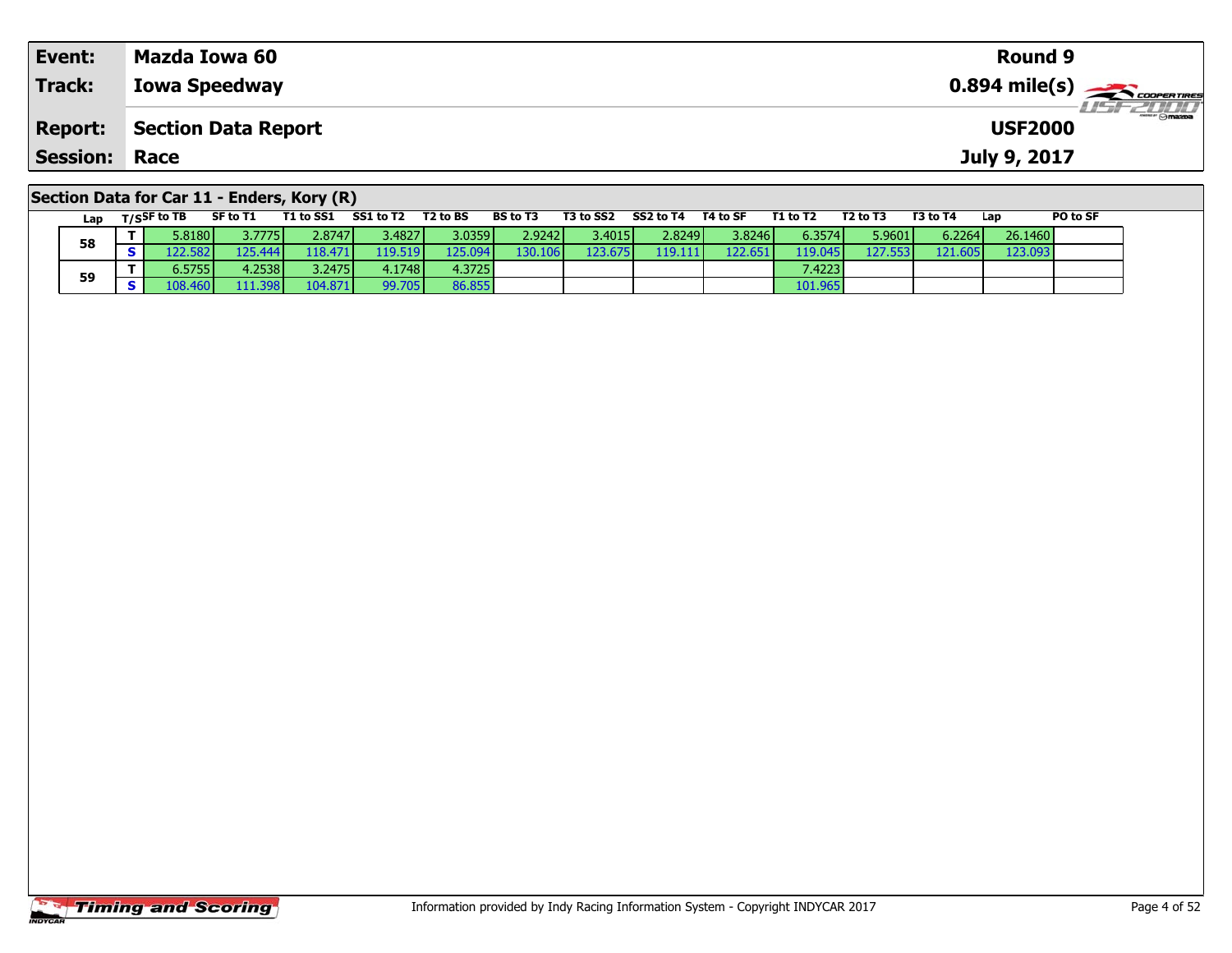| Event:                                           |                    | <b>Mazda Iowa 60</b>       |                              |                 |           |           |          |          |          |          |              | Round 9        |                         |
|--------------------------------------------------|--------------------|----------------------------|------------------------------|-----------------|-----------|-----------|----------|----------|----------|----------|--------------|----------------|-------------------------|
| Track:                                           |                    | <b>Iowa Speedway</b>       |                              |                 |           |           |          |          |          |          |              |                |                         |
| <b>Report:</b>                                   |                    | <b>Section Data Report</b> |                              |                 |           |           |          |          |          |          |              | <b>USF2000</b> | <i><b>LISF 2000</b></i> |
| <b>Session: Race</b>                             |                    |                            |                              |                 |           |           |          |          |          |          | July 9, 2017 |                |                         |
|                                                  |                    |                            |                              |                 |           |           |          |          |          |          |              |                |                         |
| Section Data for Car 12 - de la Vara, Moises (R) |                    |                            |                              |                 |           |           |          |          |          |          |              |                |                         |
|                                                  | Lap $T/S$ SF to T1 | SF to TB                   | T1 to SS1 SS1 to T2 T2 to BS | <b>BS to T3</b> | T3 to SS2 | SS2 to T4 | T4 to SF | T1 to T2 | T2 to T3 | T3 to T4 | Lap          | PO to SF       |                         |

| Lap            |              | T/SSF to 11       | SF TO THE         | 11 TO 551         | <b>SSI TO 12</b>  | 1 Z TO BS         | BS TO 13          | 13 TO 552         | 552 TO 14         | 14 to SF          | 1 1 TO 1 2        | 12 TO 13          | <b>13 το 14</b>   | Lap                | PU TO SF |
|----------------|--------------|-------------------|-------------------|-------------------|-------------------|-------------------|-------------------|-------------------|-------------------|-------------------|-------------------|-------------------|-------------------|--------------------|----------|
|                | T.           | 3.9772            | 6.0828            | 3.0353            | 3.6868            | 3.1253            | 2.9674            | 3.5963            | 2.9077            | 3.7987            | 6.7221            | 6.0927            | 6.5040            | 27.0947            | 43.0045  |
| 1              | S            | 119.145           | 117.246           | 112.202           | 112.903           | 121.516           | 128.211           | 116.976           | 115.719           | 123.487           | 112.587           | 124.777           | 116.414           | 118.783            | 59.876   |
|                | T.           | 3.6117            | 5.5916            | 2.8468            | 3.5508            | 3.1066            | 2.9463            | 3.3981            | 2.8302            | 3.7903            | 6.3976            | 6.0529            | 6.2283            | 26.0808            |          |
| $\mathbf{2}$   | $\mathbf{s}$ | 131.202           | 127.545           | 119.632           | 117.227           | 122.247           | 129.130           | 123.799           | 118.888           | 123.761           | 118.297           | 125.597           | 121.568           | 123.401            |          |
| 3              | T.           | 3.6229            | 5.4496            | 2.6078            | 3.3205            | 2.9806            | 2.8708            | 3.3270            | 2.7549            | 3.7115            | 5.9283            | 5.8514            | 6.0819            | 25.1960            |          |
|                | $\mathbf{s}$ | 130.797           | 130.869           | 130.596           | 125.358           | 127.415           | 132.526           | 126.445           | 122.138           | 126.388           | 127.662           | 129.922           | 124.494           | 127.735            |          |
| 4              | T.           | 3.5871            | 5.4460            | 2.6579            | 3.3558            | 3.0040            | 2.8920            | 3.3615            | 2.7319            | 3.7393            | 6.0137            | 5.8960            | 6.0934            | 25.3295            |          |
|                | S            | 132.102           | 130.955           | 128.134           | 124.039           | 126.422           | 131.554           | 125.147           | 123.166           | 125.449           | 125.849           | 128.939           | 124.259           | 127.061            |          |
| 5              | T.           | 3.6121            | 5.4852            | 2.6849            | 3.3520            | 3.0302            | 2.9127            | 3.3312            | 2.7166            | 3.7346            | 6.0369            | 5.9429            | 6.0478            | 25.3743            |          |
|                | S            | 131.188           | 130.019           | 126.846           | 124.180           | 125.329           | 130.619           | 126.285           | 123.860           | 125.607           | 125.365           | 127.922           | 125.196           | 126.837            |          |
| 6              | T.           | 3.6124            | 5.4815            | 2.7074            | 3.4279            | 3.0525            | 2.9283            | 3.3674            | 2.7682            | 3.8706            | 6.1353            | 5.9808            | 6.1356            | 25.7347            |          |
|                | $\mathbf{s}$ | 131.177           | 130.107           | 125.792           | 121.430           | 124.414           | 129.923           | 124.928           | 121.551           | 121.193           | 123.355           | 127.111           | 123.404           | 125.061            |          |
| $\overline{ }$ | T.           | 3.7172            | 5.5869            | 2.6653            | 3.3823            | 3.0129            | 2.8808            | 3.3520            | 2.7220            | 3.7314            | 6.0476            | 5.8937            | 6.0740            | 25.4639            |          |
|                | S            | 127.479           | 127.653           | 127.779           | 123.067           | 126.049           | 132.066           | 125.502           | 123.614           | 125.714           | 125.144           | 128.990           | 124.656           | 126.391            |          |
| 8              | T.           | 3.6026            | 5.4510            | 2.6416            | 3.3655            | 3.0577            | 2.9305            | 3.3448            | 2.7084            | 3.7372            | 6.0071            | 5.9882            | 6.0532            | 25.3883            |          |
|                | S            | 131.534           | 130.835           | 128.925           | 123.681           | 124.202           | 129.826           | 125.772           | 124.235           | 125.519           | 125.987           | 126.954           | 125.084           | 126.767            |          |
| 9              | T.           | 3.6177            | 5.4675            | 2.6457            | 3.3499            | 3.0258            | 2.9014            | 3.2877            | 2.7088            | 3.7463            | 5.9956            | 5.9272            | 5.9965            | 25.2833            |          |
|                | $\mathbf{s}$ | 130.985           | 130.440           | 128.725           | 124.257           | 125.512           | 131.128           | 127.956           | 124.216           | 125.214           | 126.229           | 128.261           | 126.267           | 127.294            |          |
| 10             | T.           | 3.6264            | 5.4406            | 2.5984            | 3.3056            | 3.0054            | 2.8890            | 3.3688            | 2.7180            | 3.7670            | 5.9040            | 5.8944            | 6.0868            | 25.2786            |          |
|                | $\mathbf{s}$ | 130.671           | 131.085           | 131.068           | 125.923           | 126.363           | 131.691           | 124.876           | 123.796           | 124.526           | 128.187           | 128.974           | 124.394           | 127.317            |          |
| 11             | T.           | 3.6454            | 5.5058            | 2.6595            | 3.3426            | 3.0267            | 2.9115            | 3.3028            | 2.7101            | 3.7408            | 6.0021            | 5.9382            | 6.0129            | 25.3394            |          |
|                | S            | 129.989           | 129.533           | 128.057           | 124.529           | 125.474           | 130.673           | 127.371           | 124.157           | 125.399           | 126.092           | 128.023           | 125.922           | 127.012            |          |
| 12             | T.           | 3.6212            | 5.4699            | 2.6404            | 3.2896            | 2.9942            | 2.8961            | 3.2679            | 2.7240            | 3.7270            | 5.9300            | 5.8903            | 5.9919            | 25.1604            |          |
|                | $\mathbf{s}$ | 130.858           | 130.383           | 128.984           | 126.535           | 126.836           | 131.368           | 128.732           | 123.523           | 125.863           | 127.625           | 129.064           | 126.364           | 127.915            |          |
| 13             | T.           | 3.6158            | 5.4610            | 2.6369            | 3.3007            | 3.0057            | 2.8942            | 3.2788            | 2.7506            | 3.7453            | 5.9376            | 5.8999            | 6.0294            | 25.2280            |          |
|                | $\mathbf{s}$ | 131.054           | 130.595           | 129.155           | 126.110           | 126.351           | 131.454           | 128.304           | 122.329           | 125.248           | 127.462           | 128.854           | 125.578           | 127.573            |          |
| 14             | T.           | 3.6233            | 5.4481            | 2.6220            | 3.3397            | 3.0113            | 2.9038            | 3.2940            | 2.7071            | 3.7321            | 5.9617            | 5.9151            | 6.0011            | 25.2333            |          |
|                | S            | 130.782           | 130.905           | 129.889           | 124.637           | 126.116           | 131.020           | 127.712           | 124.294           | 125.691           | 126.947           | 128.523           | 126.170           | 127.546            |          |
| 15             | T.           | 3.6159            | 5.4400            | 2.6108            | 3.3200            | 3.0050            | 2.8913            | 3.2829            | 2.6970            | 3.7234            | 5.9308            | 5.8963            | 5.9799            | 25.1463            |          |
|                | S            | 131.050           | 131.100           | 130.446           | 125.377           | 126.380           | 131.586           | 128.143           | 124.760           | 125.985           | 127.608           | 128.933           | 126.617           | 127.987            |          |
| 16             | T.<br>S      | 3.6063            | 5.4379            | 2.6218            | 3.2816            | 2.9868            | 2.8809            | 3.2767            | 2.7114            | 3.7311            | 5.9034            | 5.8677            | 5.9881            | 25.0966<br>128,240 |          |
|                | T.           | 131.399<br>3.6085 | 131.150           | 129.899<br>2.6353 | 126.844           | 127.150           | 132.061<br>2.8779 | 128.386<br>3.2717 | 124.097<br>2.7098 | 125.725<br>3.7194 | 128.200<br>5.9193 | 129.561<br>5.8626 | 126.444<br>5.9815 | 25.0913            |          |
| 17             | S            |                   | 5.4609            |                   | 3.2840            | 2.9847            |                   |                   |                   |                   |                   |                   |                   |                    |          |
|                | T.           | 131.319<br>3.6035 | 130.598           | 129.233<br>2.6291 | 126.751<br>3.2924 | 127.240           | 132.199<br>2.8758 | 128.582           | 124.171<br>2.7081 | 126.120<br>3.7281 | 127.856           | 129.674<br>5.8666 | 126.583<br>5.9997 | 128.268<br>25.1194 |          |
| 18             | S            | 131.501           | 5.4441            | 129.538           | 126.428           | 2.9908            | 132.295           | 3.2916<br>127.805 |                   | 125.826           | 5.9215            |                   | 126.199           | 128.124            |          |
|                | T.           | 3.6071            | 131.001<br>5.4342 | 2.6235            | 3.3240            | 126.980<br>3.0099 | 2.8940            | 3.3036            | 124.248<br>2.7300 | 3.7342            | 127.809<br>5.9475 | 129.586<br>5.9039 | 6.0336            | 25.2263            |          |
| 19             | S            |                   |                   |                   |                   |                   |                   |                   |                   |                   |                   |                   |                   |                    |          |
|                |              | 131.370           | 131.240           | 129.814           | 125.226           | 126.175           | 131.463           | 127.340           | 123.252           | 125.620           | 127.250           | 128.767           | 125.490           | 127.581            |          |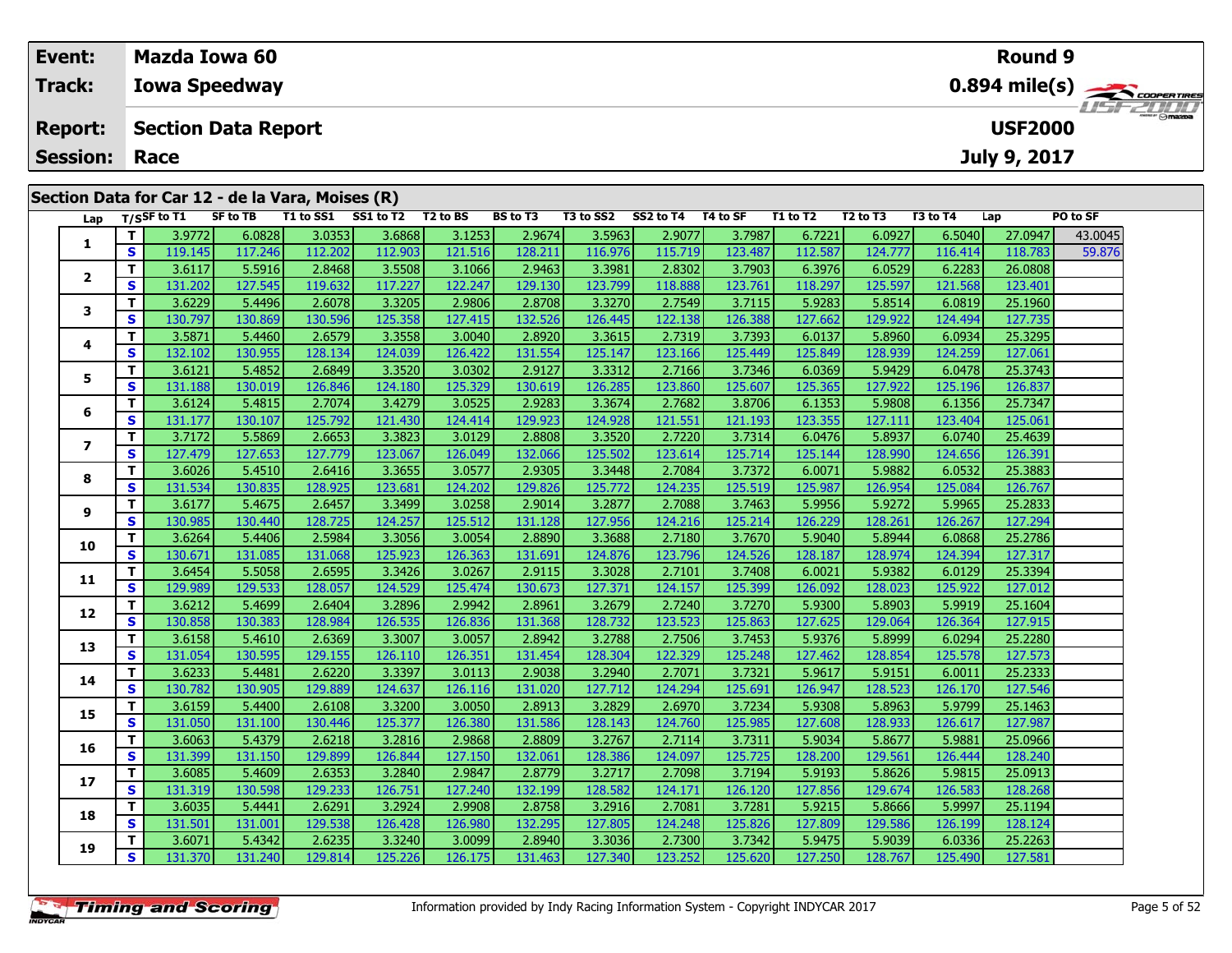| Event:                                           | <b>Mazda Iowa 60</b>       |          |                              |                 |           |           |          |          |          |          |              | <b>Round 9</b> |                          |
|--------------------------------------------------|----------------------------|----------|------------------------------|-----------------|-----------|-----------|----------|----------|----------|----------|--------------|----------------|--------------------------|
| Track:                                           | <b>Iowa Speedway</b>       |          |                              |                 |           |           |          |          |          |          |              |                |                          |
| <b>Report:</b>                                   | <b>Section Data Report</b> |          |                              |                 |           |           |          |          |          |          |              | <b>USF2000</b> | <i><b>LISFED DID</b></i> |
| <b>Session: Race</b>                             |                            |          |                              |                 |           |           |          |          |          |          | July 9, 2017 |                |                          |
|                                                  |                            |          |                              |                 |           |           |          |          |          |          |              |                |                          |
| Section Data for Car 12 - de la Vara, Moises (R) |                            |          |                              |                 |           |           |          |          |          |          |              |                |                          |
|                                                  | Lap $T/S$ SF to T1         | SF to TB | T1 to SS1 SS1 to T2 T2 to BS | <b>BS to T3</b> | T3 to SS2 | SS2 to T4 | T4 to SF | T1 to T2 | T2 to T3 | T3 to T4 | Lap          | PO to SF       |                          |

| Lap |              | T/SSF to $T1$ | SF to TB | T1 to SS1 SS1 to T2 |         | T2 to BS | BS to T3 | T3 to SS2 | SS2 to T4 | T4 to SF | T1 to T2 | T2 to T3 | T3 to T4 | Lap     | PO to SF |
|-----|--------------|---------------|----------|---------------------|---------|----------|----------|-----------|-----------|----------|----------|----------|----------|---------|----------|
| 20  | T.           | 3.6026        | 5.4164   | 2.6012              | 3.3447  | 3.0122   | 2.8936   | 3.2664    | 2.6982    | 3.7063   | 5.9459   | 5.9058   | 5.9646   | 25.1252 |          |
|     | S            | 131.534       | 131.671  | 130.927             | 124.451 | 126.078  | 131.481  | 128.791   | 124.704   | 126.566  | 127.284  | 128.726  | 126.942  | 128.095 |          |
|     | T            | 3.5783        | 5.4014   | 2.6118              | 3.3183  | 3.0016   | 2.8774   | 3.4438    | 2.9489    | 3.9184   | 5.9301   | 5.8790   | 6.3927   | 25.6985 |          |
| 21  | <b>S</b>     | 132.427       | 132.036  | 130.396             | 125.441 | 126.523  | 132.222  | 122.156   | 114.103   | 119.715  | 127.623  | 129.312  | 118.441  | 125.237 |          |
| 22  | T            | 3.7158        | 5.5954   | 2.6949              | 3.4121  | 3.0605   | 2.9398   | 3.2811    | 2.7193    | 3.7325   | 6.1070   | 6.0003   | 6.0004   | 25.5560 |          |
|     | S            | 127.527       | 127.459  | 126.375             | 121.992 | 124.088  | 129.415  | 128.214   | 123.737   | 125.677  | 123.926  | 126.698  | 126.185  | 125.935 |          |
| 23  | T.           | 3.6143        | 5.4235   | 2.5940              | 3.3126  | 3.0109   | 2.9112   | 3.2488    | 2.7126    | 3.7156   | 5.9066   | 5.9221   | 5.9614   | 25.1200 |          |
|     | S            | 131.108       | 131.498  | 131.291             | 125.657 | 126.133  | 130.687  | 129.488   | 124.042   | 126.249  | 128.131  | 128.371  | 127.010  | 128.121 |          |
| 24  | $\mathbf{T}$ | 3.6100        | 5.4118   | 2.5852              | 3.3131  | 2.9979   | 2.8932   | 3.2663    | 2.6943    | 3.7149   | 5.8983   | 5.8911   | 5.9606   | 25.0749 |          |
|     | S            | 131.264       | 131.783  | 131.738             | 125.638 | 126.680  | 131.500  | 128.795   | 124.885   | 126.273  | 128.311  | 129.047  | 127.027  | 128.351 |          |
| 25  | $\mathbf{T}$ | 3.6177        | 5.4753   | 2.6454              | 3.2974  | 2.9873   | 2.8902   | 3.2519    | 2.6832    | 3.7262   | 5.9428   | 5.8775   | 5.9351   | 25.0993 |          |
|     | S            | 130.985       | 130.254  | 128.740             | 126.236 | 127.129  | 131.636  | 129.365   | 125.401   | 125.890  | 127.350  | 129.345  | 127.573  | 128.227 |          |
| 26  | T.           | 3.6156        | 5.4273   | 2.5967              | 3.3283  | 3.0128   | 2.9031   | 3.2702    | 2.7026    | 3.7229   | 5.9250   | 5.9159   | 5.9728   | 25.1522 |          |
|     | S            | 131.061       | 131.406  | 131.154             | 125.064 | 126.053  | 131.051  | 128.641   | 124.501   | 126.001  | 127.733  | 128.506  | 126.768  | 127.957 |          |
| 27  | $\mathbf{T}$ | 3.6174        | 5.4500   | 2.6224              | 3.2963  | 2.9970   | 2.8932   | 3.2980    | 2.7158    | 3.7395   | 5.9187   | 5.8902   | 6.0138   | 25.1796 |          |
|     | S            | 130.996       | 130.859  | 129.869             | 126.278 | 126.718  | 131.500  | 127.557   | 123.896   | 125.442  | 127.869  | 129.066  | 125.904  | 127.818 |          |
| 28  | T            | 3.6222        | 5.4248   | 2.5835              | 3.3065  | 3.0061   | 2.8936   | 3.2601    | 2.6948    | 3.7335   | 5.8900   | 5.8997   | 5.9549   | 25.1003 |          |
|     | S            | 130.822       | 131.467  | 131.824             | 125.888 | 126.334  | 131.481  | 129.040   | 124.862   | 125.644  | 128.492  | 128.859  | 127.149  | 128.222 |          |
| 29  | T            | 3.6240        | 5.4281   | 2.5850              | 3.3370  | 3.0146   | 2.8975   | 3.2653    | 2.7159    | 3.7369   | 5.9220   | 5.9121   | 5.9812   | 25.1762 |          |
|     | S            | 130.757       | 131.387  | 131.748             | 124.738 | 125.978  | 131.304  | 128.834   | 123.892   | 125.529  | 127.798  | 128.588  | 126.590  | 127.835 |          |
| 30  | $\mathbf{T}$ | 3.6204        | 5.4520   | 2.6232              | 3.3185  | 3.0063   | 2.8960   | 3.2833    | 2.7066    | 3.7287   | 5.9417   | 5.9023   | 5.9899   | 25.1830 |          |
|     | S            | 130.887       | 130.811  | 129.829             | 125.433 | 126.326  | 131.372  | 128.128   | 124.317   | 125.805  | 127.374  | 128.802  | 126.406  | 127.801 |          |
| 31  | T.           | 3.6165        | 5.4249   | 2.5872              | 3.3104  | 2.9966   | 2.8867   | 3.2776    | 2.7130    | 3.7258   | 5.8976   | 5.8833   | 5.9906   | 25.1138 |          |
|     | S            | 131.028       | 131.465  | 131.636             | 125.740 | 126.735  | 131.796  | 128.351   | 124.024   | 125.903  | 128.326  | 129.218  | 126.391  | 128.153 |          |
| 32  | T.           | 3.6013        | 5.4490   | 2.6437              | 3.2903  | 2.9892   | 2.8833   | 3.2876    | 2.7112    | 3.7261   | 5.9340   | 5.8725   | 5.9988   | 25.1327 |          |
|     | S            | 131.581       | 130.883  | 128.823             | 126.508 | 127.048  | 131.951  | 127.960   | 124.106   | 125.893  | 127.539  | 129.455  | 126.218  | 128.056 |          |
| 33  | T            | 3.5984        | 5.4106   | 2.5928              | 3.3186  | 2.9850   | 2.8757   | 3.2625    | 2.7095    | 3.7042   | 5.9114   | 5.8607   | 5.9720   | 25.0467 |          |
|     | S            | 131.687       | 131.812  | 131.352             | 125.429 | 127.227  | 132.300  | 128.945   | 124.184   | 126.638  | 128.027  | 129.716  | 126.785  | 128.496 |          |
| 34  | T.           | 3.5832        | 5.3774   | 2.5681              | 3.3023  | 2.9842   | 2.8675   | 3.2701    | 2.7890    | 3.7538   | 5.8704   | 5.8517   | 6.0591   | 25.1182 |          |
|     | S            | 132.246       | 132.626  | 132.615             | 126.049 | 127.261  | 132.678  | 128.645   | 120.644   | 124.964  | 128.921  | 129.916  | 124.962  | 128.130 |          |
| 35  | T.           | 3.6090        | 5.4244   | 2.6024              | 3.3588  | 3.0105   | 2.8837   | 3.3588    | 2.7609    | 3.6984   | 5.9612   | 5.8942   | 6.1197   | 25.2825 |          |
|     | S            | 131.301       | 131.477  | 130.867             | 123.928 | 126.149  | 131.933  | 125.248   | 121.872   | 126.836  | 126.957  | 128.979  | 123.725  | 127.298 |          |
| 36  | $\mathbf{T}$ | 3.5706        | 5.4582   | 2.7256              | 3.4401  | 3.0559   | 2.9204   | 3.2600    | 2.7195    | 3.7276   | 6.1657   | 5.9763   | 5.9795   | 25.4197 |          |
|     | <b>S</b>     | 132.713       | 130.662  | 124.952             | 120.999 | 124.275  | 130.275  | 129.044   | 123.728   | 125.843  | 122.747  | 127.207  | 126.626  | 126.610 |          |
| 37  | $\mathbf{T}$ | 3.6126        | 5.4346   | 2.6161              | 3.3457  | 3.0132   | 2.9006   | 3.2669    | 2.7250    | 3.7247   | 5.9618   | 5.9138   | 5.9919   | 25.2048 |          |
|     | S            | 131.170       | 131.230  | 130.182             | 124.413 | 126.036  | 131.164  | 128.771   | 123.478   | 125.941  | 126.945  | 128.551  | 126.364  | 127.690 |          |
| 38  | T.           | 3.6046        | 5.4074   | 2.5815              | 3.3225  | 2.9892   | 2.8908   | 3.3144    | 2.7297    | 3.7388   | 5.9040   | 5.8800   | 6.0441   | 25.1715 |          |
|     | S.           | 131.461       | 131.890  | 131.926             | 125.282 | 127.048  | 131.609  | 126.925   | 123.265   | 125.466  | 128.187  | 129.290  | 125.272  | 127.859 |          |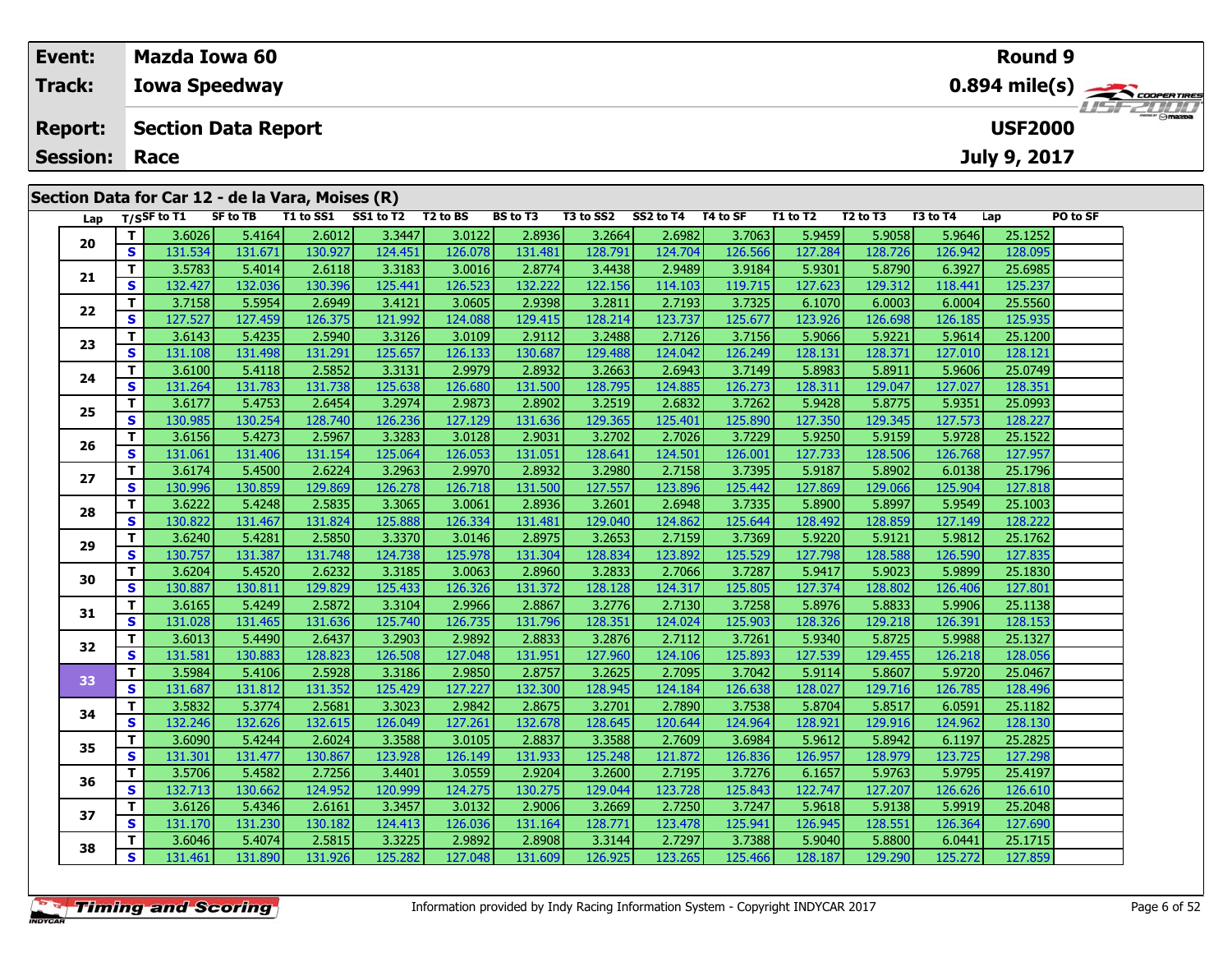| Event:                                           | <b>Mazda Iowa 60</b>       |          |                              |  |          |           |                    |          |          |                | <b>Round 9</b> |          |               |
|--------------------------------------------------|----------------------------|----------|------------------------------|--|----------|-----------|--------------------|----------|----------|----------------|----------------|----------|---------------|
| Track:                                           | <b>Iowa Speedway</b>       |          |                              |  |          |           |                    |          |          |                |                |          | 0.894 mile(s) |
| <b>Report:</b>                                   | <b>Section Data Report</b> |          |                              |  |          |           |                    |          |          | <b>USF2000</b> |                |          |               |
| <b>Session: Race</b>                             |                            |          |                              |  |          |           |                    |          |          |                | July 9, 2017   |          |               |
|                                                  |                            |          |                              |  |          |           |                    |          |          |                |                |          |               |
| Section Data for Car 12 - de la Vara, Moises (R) |                            |          |                              |  |          |           |                    |          |          |                |                |          |               |
|                                                  | Lap T/SSF to T1            | SF to TB | T1 to SS1 SS1 to T2 T2 to BS |  | BS to T3 | T3 to SS2 | SS2 to T4 T4 to SF | T1 to T2 | T2 to T3 | T3 to T4       | Lap            | PO to SF |               |

| Lap |              | T/SSF to 11 | SF TO TH | 11 TO 551 | <b>551 TO 12</b> | 1 Z TO BS | BS TO 13 | 13 TO 552 | 552 TO 14 | 14 TO SF | 11 TO 12 | 12 TO 13 | 13 TO 14 | Lap     | PU TO SF |
|-----|--------------|-------------|----------|-----------|------------------|-----------|----------|-----------|-----------|----------|----------|----------|----------|---------|----------|
|     | T.           | 3.6082      | 5.4150   | 2.5914    | 3.2969           | 2.9879    | 2.8916   | 3.2912    | 2.7044    | 3.7190   | 5.8883   | 5.8795   | 5.9956   | 25,0906 |          |
| 39  | S            | 131.330     | 131.705  | 131.422   | 126.255          | 127.104   | 131.572  | 127.820   | 124.418   | 126.134  | 128.529  | 129.301  | 126.286  | 128.271 |          |
|     | T.           | 3.5943      | 5.3930   | 2.5769    | 3.3182           | 3.0004    | 2.8899   | 3.2937    | 2.7641    | 3.7525   | 5.8951   | 5.8903   | 6.0578   | 25.1900 |          |
| 40  | S            | 131.838     | 132.242  | 132.162   | 125.445          | 126.574   | 131.650  | 127.723   | 121.731   | 125.008  | 128.381  | 129.064  | 124.989  | 127.765 |          |
|     | T            | 3.6076      | 5.4694   | 2.6827    | 3.4170           | 3.0346    | 3.0004   | 3.5193    | 2.8121    | 3.7984   | 6.0997   | 6.0350   | 6.3314   | 25.8721 |          |
| 41  | $\mathbf{s}$ | 131.351     | 130.395  | 126.950   | 121.817          | 125.148   | 126.801  | 119.536   | 119.653   | 123.497  | 124.075  | 125.970  | 119.588  | 124.397 |          |
|     | T.           | 3.6633      | 5.6141   | 2.7843    | 3.4622           | 3.0510    | 2.9028   | 3.3052    | 2.7199    | 3.7191   | 6.2465   | 5.9538   | 6.0251   | 25.6078 |          |
| 42  | S            | 129.354     | 127.034  | 122.317   | 120.227          | 124.475   | 131.065  | 127.279   | 123.709   | 126.130  | 121.159  | 127.688  | 125.667  | 125.680 |          |
| 43  | T.           | 3.5851      | 5.4169   | 2.6198    | 3.3393           | 3.0094    | 2.8840   | 3.3053    | 2.7294    | 3.7238   | 5.9591   | 5.8934   | 6.0347   | 25.1961 |          |
|     | S            | 132.176     | 131.659  | 129.998   | 124.652          | 126.195   | 131.919  | 127.275   | 123.279   | 125.971  | 127.002  | 128.996  | 125.468  | 127.734 |          |
| 44  | T            | 3.5972      | 5.4097   | 2.5960    | 3.3417           | 3.0070    | 2.8936   | 3.2775    | 2.7133    | 3.7442   | 5.9377   | 5.9006   | 5.9908   | 25.1705 |          |
|     | S            | 131.731     | 131.834  | 131.190   | 124.562          | 126.296   | 131.481  | 128.354   | 124.010   | 125.285  | 127.460  | 128.839  | 126.387  | 127.864 |          |
| 45  | T.           | 3.6197      | 5.4275   | 2.5814    | 3.3067           | 2.9950    | 2.8857   | 3.3229    | 2.7705    | 3.7542   | 5.8881   | 5.8807   | 6.0934   | 25.2361 |          |
|     | S            | 130.912     | 131.402  | 131.932   | 125.881          | 126.802   | 131.841  | 126.601   | 121.450   | 124.951  | 128.534  | 129.275  | 124.259  | 127.532 |          |
| 46  | T.           | 3.6254      | 5.4319   | 2.5879    | 3.2975           | 2.9871    | 2.8828   | 3.3246    | 2.7173    | 3.7400   | 5.8854   | 5.8699   | 6.0419   | 25.1626 |          |
|     | S.           | 130.707     | 131.295  | 131.600   | 126.232          | 127.138   | 131.974  | 126.536   | 123.828   | 125.425  | 128.592  | 129.513  | 125.318  | 127.904 |          |
| 47  | T.           | 3.6204      | 5.4342   | 2.5990    | 3.3187           | 3.0052    | 2.9042   | 3.2767    | 2.7016    | 3.7239   | 5.9177   | 5.9094   | 5.9783   | 25.1497 |          |
|     | S            | 130.887     | 131.240  | 131.038   | 125.426          | 126.372   | 131.001  | 128.386   | 124.547   | 125.968  | 127.891  | 128.647  | 126.651  | 127.970 |          |
| 48  | T.           | 3.6134      | 5.4171   | 2.5799    | 3.3286           | 3.0098    | 2.9094   | 3.2945    | 2.7028    | 3.7100   | 5.9085   | 5.9192   | 5.9973   | 25.1484 |          |
|     | S            | 131.141     | 131.654  | 132.008   | 125.053          | 126.179   | 130.767  | 127.692   | 124.492   | 126.440  | 128.090  | 128.434  | 126.250  | 127.976 |          |
| 49  | T.           | 3.5999      | 5.4304   | 2.6138    | 3.2979           | 2.9937    | 2.8997   | 3.3128    | 2.6994    | 3.7131   | 5.9117   | 5.8934   | 6.0122   | 25.1303 |          |
|     | $\mathbf{s}$ | 131.632     | 131.331  | 130.296   | 126.217          | 126.857   | 131.205  | 126.987   | 124.649   | 126.334  | 128.020  | 128.996  | 125.937  | 128.069 |          |
| 50  | T.           | 3.5986      | 5.4211   | 2.6065    | 3.2838           | 2.9913    | 2.8949   | 3.2977    | 2.7348    | 3.7269   | 5.8903   | 5.8862   | 6.0325   | 25.1345 |          |
|     | S            | 131.680     | 131.557  | 130.661   | 126.759          | 126.959   | 131.422  | 127.568   | 123.035   | 125.866  | 128.486  | 129.154  | 125.513  | 128.047 |          |
| 51  | T.           | 3.6120      | 5.4672   | 2.6517    | 3.3221           | 2.9927    | 2.8952   | 3.2981    | 2.7036    | 3.7187   | 5.9738   | 5.8879   | 6.0017   | 25.1941 |          |
|     | $\mathbf{s}$ | 131.191     | 130.447  | 128.434   | 125.297          | 126.900   | 131.409  | 127.553   | 124.455   | 126.144  | 126.690  | 129.117  | 126.157  | 127.744 |          |
| 52  | T.           | 3.6058      | 5.4260   | 2.6206    | 3.3587           | 3.0141    | 2.9071   | 3.2772    | 2.6897    | 3.7023   | 5.9793   | 5.9212   | 5.9669   | 25.1755 |          |
|     | S            | 131.417     | 131.438  | 129.958   | 123.932          | 125.999   | 130.871  | 128.366   | 125.098   | 126.703  | 126.573  | 128.391  | 126.893  | 127.839 |          |
| 53  | T.           | 3.5866      | 5.4001   | 2.6067    | 3.3218           | 2.9961    | 2.8964   | 3.3534    | 2.7342    | 3.7511   | 5.9285   | 5.8925   | 6.0876   | 25.2463 |          |
|     | S            | 132.121     | 132.068  | 130.651   | 125.309          | 126.756   | 131.354  | 125.449   | 123.062   | 125.054  | 127.658  | 129.016  | 124.377  | 127.480 |          |
| 54  | T.           | 3.6800      | 5.6430   | 2.7870    | 3.6081           | 3.0973    | 2.9521   | 3.4300    | 2.7801    | 3.7858   | 6.3951   | 6.0494   | 6.2101   | 26.1204 |          |
|     | S            | 128.767     | 126.383  | 122.199   | 115.365          | 122.614   | 128.876  | 122.648   | 121.031   | 123.908  | 118.343  | 125.670  | 121.924  | 123.214 |          |
| 55  | T.           | 3.6315      | 5.5000   | 2.6717    | 3.3416           | 3.0033    | 2.8839   | 3.3065    | 2.7368    | 3.7187   | 6.0133   | 5.8872   | 6.0433   | 25.2940 |          |
|     | $\mathbf s$  | 130.487     | 129.669  | 127.472   | 124.566          | 126.452   | 131.924  | 127.229   | 122.946   | 126.144  | 125.857  | 129.132  | 125.289  | 127.240 |          |
| 56  | T.           | 3.5929      | 5.3990   | 2.5877    | 3.3251           | 2.9967    | 2.8914   | 3.2876    | 2.7156    | 3.7138   | 5.9128   | 5.8881   | 6.0032   | 25.1108 |          |
|     | S            | 131.889     | 132.095  | 131.610   | 125.184          | 126.730   | 131.581  | 127.960   | 123.905   | 126.310  | 127.997  | 129.112  | 126.126  | 128.168 |          |
| 57  | T.           | 3.5985      | 5.4053   | 2.5932    | 3.3535           | 3.0040    | 2.8837   | 3.3033    | 2.7070    | 3.7079   | 5.9467   | 5.8877   | 6.0103   | 25.1511 |          |
|     | S.           | 131.684     | 131.941  | 131.331   | 124.124          | 126.422   | 131.933  | 127.352   | 124.299   | 126.511  | 127.267  | 129.121  | 125.977  | 127.963 |          |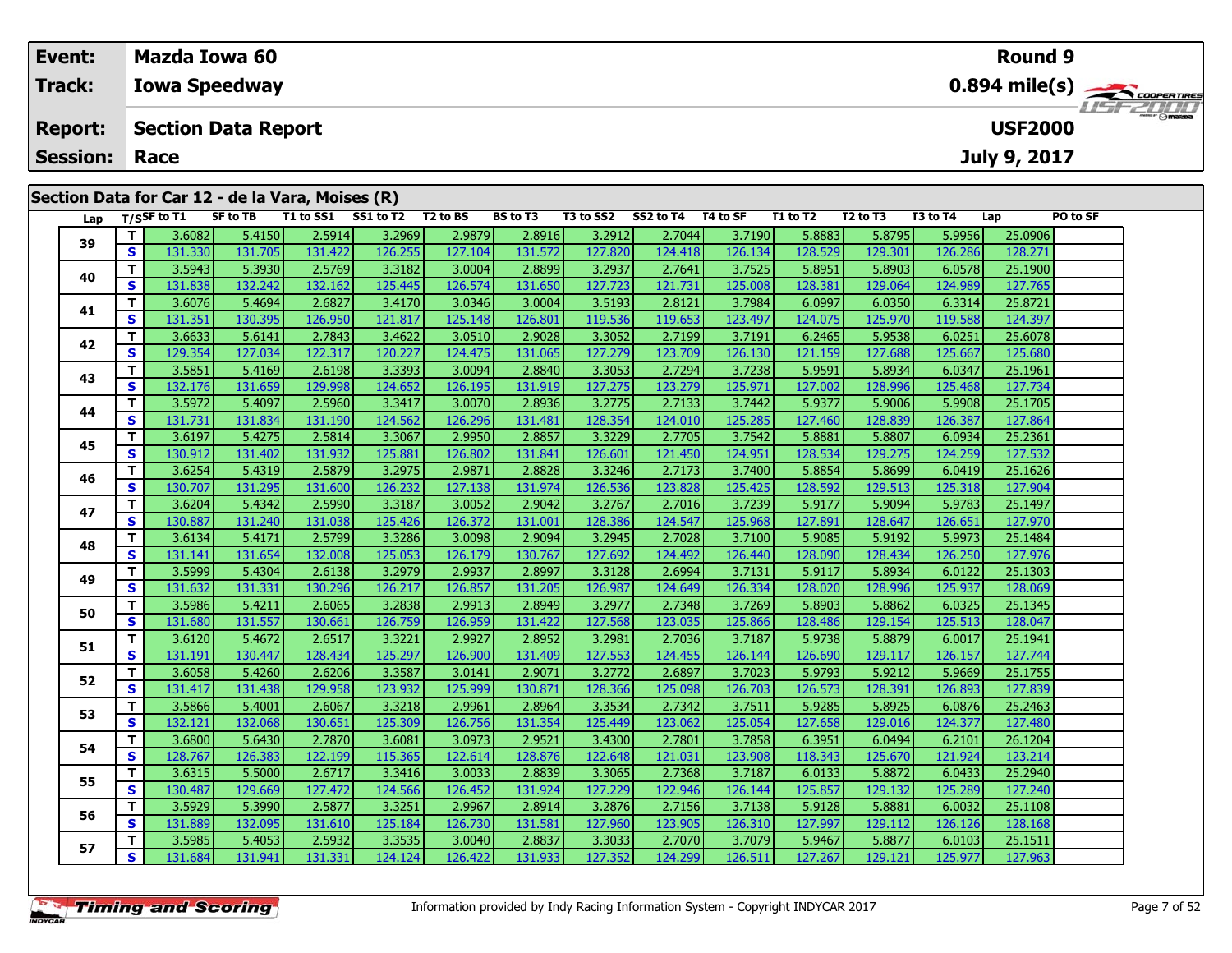| Event:               | Mazda Iowa 60                                    | <b>Round 9</b>                    |
|----------------------|--------------------------------------------------|-----------------------------------|
| Track:               | <b>Iowa Speedway</b>                             |                                   |
| <b>Report:</b>       | Section Data Report                              | <b>LISFZOOD</b><br><b>USF2000</b> |
| <b>Session: Race</b> |                                                  | July 9, 2017                      |
|                      | Section Data for Car 12 - de la Vara, Moises (R) |                                   |

Lap T/S<sup>SF</sup> to T1 SF to TB T1 to SS1 SS1 to T2 T2 to BS BS to T3 T3 to SS2 SS2 to T4 T4 to SF T1 to T2 T2 to T3 T3 to T4 Lap PO to SF

**<sup>T</sup>** 3.5902 5.3804 2.5761 3.4205 3.0088 2.8883 3.3258 2.7071 3.7045 5.9966 5.8971 6.0329 25.2213 **<sup>S</sup>** 131.988 132.552 132.203 121.693 126.221 131.723 126.490 124.294 126.627 126.208 128.915 125.505 127.606

**<sup>T</sup>** 3.5981 5.4088 2.6289 3.4474 3.0471 2.9617 3.5825 2.8255 3.8239 6.0763 6.0088 6.4080 25.9151 **<sup>S</sup>** 131.698 131.856 129.548 120.743 124.634 128.458 117.427 119.086 122.673 124.552 126.519 118.158 124.190

**<sup>T</sup>** 3.7206 5.7762 3.0047 4.4305 4.4418 7.4352 **<sup>S</sup>** 127.362 123.469 113.345 93.951 85.500 101.789

## **Timing and Scoring**

**58**

**59**

**60**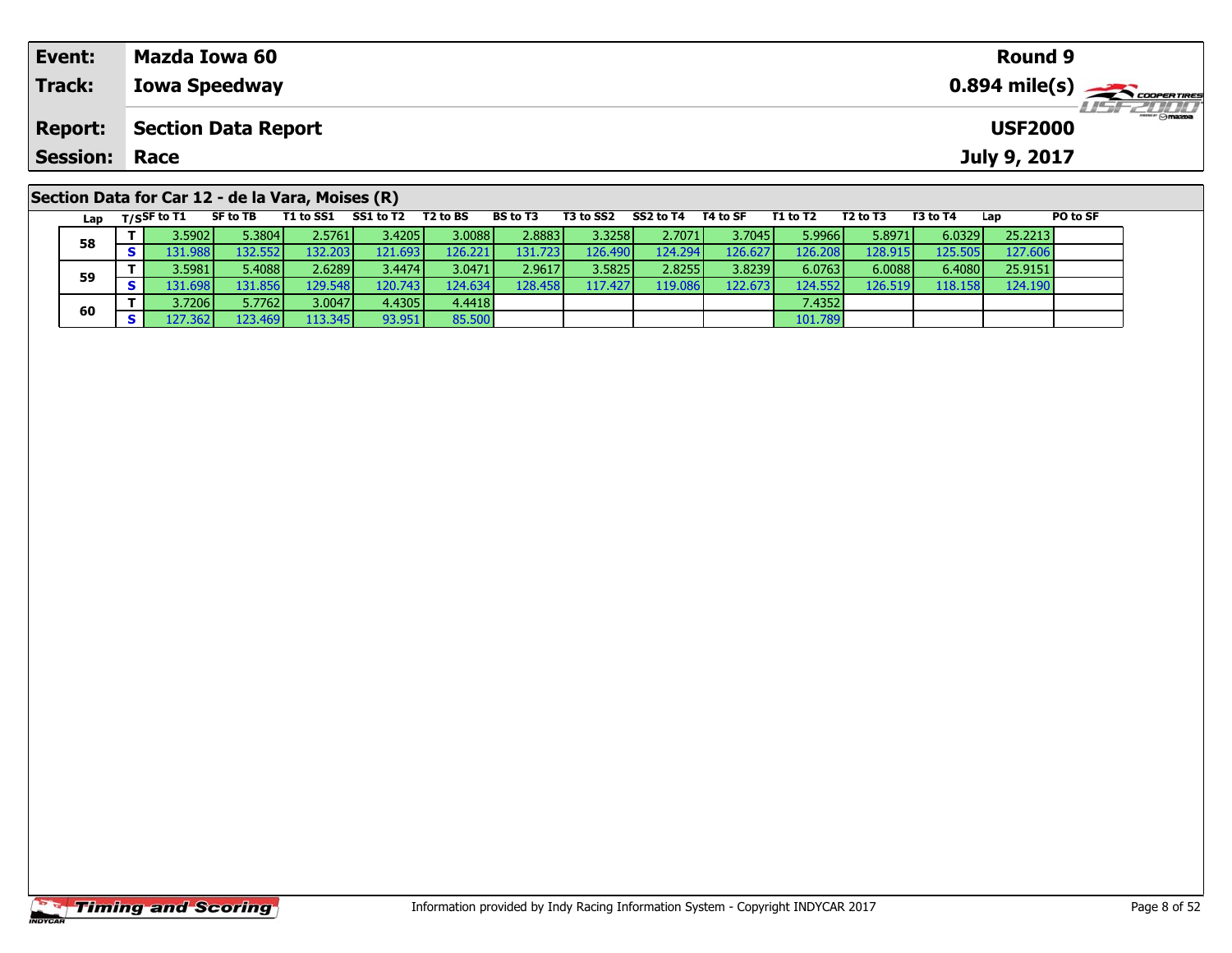| Event:         | Mazda Iowa 60                               |          |           |                    |        |                 |                                                                                                                                                                                                                                                                      |           |          |          |                     |                            |              | <b>Round 9</b>                                         |                 |
|----------------|---------------------------------------------|----------|-----------|--------------------|--------|-----------------|----------------------------------------------------------------------------------------------------------------------------------------------------------------------------------------------------------------------------------------------------------------------|-----------|----------|----------|---------------------|----------------------------|--------------|--------------------------------------------------------|-----------------|
| Track:         | <b>Iowa Speedway</b>                        |          |           |                    |        |                 |                                                                                                                                                                                                                                                                      |           |          |          |                     |                            |              | $0.894$ mile(s) $\overbrace{\hspace{2cm}}$ coderatines |                 |
| <b>Report:</b> | <b>Section Data Report</b>                  |          |           |                    |        |                 |                                                                                                                                                                                                                                                                      |           |          |          |                     |                            |              | <b>USF2000</b>                                         | <b>LISFZULL</b> |
|                | <b>Session: Race</b>                        |          |           |                    |        |                 |                                                                                                                                                                                                                                                                      |           |          |          |                     |                            | July 9, 2017 |                                                        |                 |
|                |                                             |          |           |                    |        |                 |                                                                                                                                                                                                                                                                      |           |          |          |                     |                            |              |                                                        |                 |
|                | Section Data for Car 21 - VeeKay, Rinus (R) |          |           |                    |        |                 |                                                                                                                                                                                                                                                                      |           |          |          |                     |                            |              |                                                        |                 |
|                | Lap $T/S$ SF to T1                          | SF to TB | T1 to SS1 | SS1 to T2 T2 to BS |        | <b>BS to T3</b> | T3 to SS2                                                                                                                                                                                                                                                            | SS2 to T4 | T4 to SF | T1 to T2 | T2 to T3            | T3 to T4                   | Lap          | <b>PO to SF</b>                                        |                 |
|                | $\tau$ 4.1020 6.2154 2.0011 2.55591         |          |           |                    | ാ റാവി |                 | $\sim$ 101031 $\sim$ 1025 $\sim$ 10261 $\sim$ 10361 $\sim$ 10361 $\sim$ 10361 $\sim$ 10361 $\sim$ 10361 $\sim$ 10361 $\sim$ 10361 $\sim$ 10361 $\sim$ 10361 $\sim$ 10361 $\sim$ 10361 $\sim$ 10361 $\sim$ 10361 $\sim$ 10361 $\sim$ 10361 $\sim$ 10361 $\sim$ 103761 |           |          |          | $\epsilon$ $\alpha$ | $\epsilon$ 0.70 $\epsilon$ |              | $26.4701$ $42.6491$                                    |                 |

| -u p         |    |         |         |         |         |         |         |         |         |         |         |         |         |         |         |
|--------------|----|---------|---------|---------|---------|---------|---------|---------|---------|---------|---------|---------|---------|---------|---------|
|              | т  | 4.1020  | 6.2154  | 3.0011  | 3.5583  | 3.0938  | 2.9407  | 3.3183  | 2.7523  | 3.7036  | 6.5594  | 6.0345  | 6.0706  | 26.4701 | 43.6481 |
| 1            | S  | 115.520 | 114.744 | 113.481 | 116.980 | 122.753 | 129.376 | 126.776 | 122.253 | 126.658 | 115.379 | 125.980 | 124.726 | 121.586 | 58.993  |
| $\mathbf{2}$ | т  | 3.5747  | 5.3862  | 2.5979  | 3.3133  | 2.9652  | 2.8515  | 3.2336  | 2.6930  | 3.6885  | 5.9112  | 5.8167  | 5.9266  | 24.9177 |         |
|              | S  | 132.560 | 132.409 | 131.094 | 125.630 | 128.077 | 133.423 | 130.097 | 124.945 | 127.177 | 128.031 | 130.697 | 127.756 | 129.161 |         |
| 3            | T. | 3.5667  | 5.3607  | 2.5738  | 3.2873  | 2.9551  | 2.8418  | 3.2351  | 2.6844  | 3.6615  | 5.8611  | 5.7969  | 5.9195  | 24.8057 |         |
|              | S  | 132.858 | 133.039 | 132.321 | 126.624 | 128.514 | 133.878 | 130.037 | 125.345 | 128.114 | 129.126 | 131.144 | 127.909 | 129.744 |         |
| 4            | т  | 3.5436  | 5.3415  | 2.5774  | 3.2642  | 2.9552  | 2.8445  | 3.1920  | 2.6965  | 3.6564  | 5.8416  | 5.7997  | 5.8885  | 24.7298 |         |
|              | S  | 133.724 | 133.517 | 132.136 | 127.520 | 128.510 | 133.751 | 131.793 | 124.783 | 128.293 | 129.557 | 131.080 | 128.583 | 130.143 |         |
| 5            | т  | 3.5437  | 5.3224  | 2.5565  | 3.2536  | 2.9357  | 2.8377  | 3.2056  | 2.6546  | 3.6470  | 5.8101  | 5.7734  | 5.8602  | 24.6344 |         |
|              | S  | 133.720 | 133.996 | 133.217 | 127.935 | 129.364 | 134.071 | 131.233 | 126.753 | 128.624 | 130.259 | 131.678 | 129.204 | 130.647 |         |
| 6            | т  | 3.5409  | 5.3314  | 2.5615  | 3.2354  | 2.9315  | 2.8365  | 3.1990  | 2.6560  | 3.6669  | 5.7969  | 5.7680  | 5.8550  | 24.6277 |         |
|              | S  | 133.826 | 133.770 | 132.957 | 128.655 | 129.549 | 134.128 | 131.504 | 126.686 | 127.926 | 130.556 | 131.801 | 129.318 | 130.682 |         |
| 7            | T  | 3.5562  | 5.3409  | 2.5528  | 3.2487  | 2.9396  | 2.8382  | 3.1937  | 2.6850  | 3.6795  | 5.8015  | 5.7778  | 5.8787  | 24.6937 |         |
|              | S  | 133.250 | 133.532 | 133.410 | 128.128 | 129.192 | 134.048 | 131.722 | 125.317 | 127.488 | 130.452 | 131.577 | 128.797 | 130.333 |         |
| 8            | T. | 3.5682  | 5.3497  | 2.5409  | 3.2332  | 2.9321  | 2.8350  | 3.1980  | 2.6717  | 3.6613  | 5.7741  | 5.7671  | 5.8697  | 24.6404 |         |
|              | S  | 132.802 | 133.312 | 134.034 | 128.742 | 129.522 | 134.199 | 131.545 | 125.941 | 128.121 | 131.071 | 131.821 | 128.995 | 130.615 |         |
| 9            | т  | 3.5522  | 5.3363  | 2.5507  | 3.2370  | 2.9376  | 2.8361  | 3.1991  | 2.6658  | 3.6685  | 5.7877  | 5.7737  | 5.8649  | 24.6470 |         |
|              | S  | 133.400 | 133.647 | 133.519 | 128.591 | 129.280 | 134.147 | 131.500 | 126.220 | 127.870 | 130.763 | 131.671 | 129.100 | 130.580 |         |
| 10           | т  | 3.5502  | 5.3067  | 2.5205  | 3.2537  | 2.9343  | 2.8284  | 3.2322  | 2.7055  | 3.6874  | 5.7742  | 5.7627  | 5.9377  | 24.7122 |         |
|              | S  | 133.475 | 134.393 | 135.119 | 127.931 | 129.425 | 134.512 | 130.153 | 124.368 | 127.215 | 131.069 | 131.922 | 127.517 | 130.235 |         |
| 11           | T. | 3.5603  | 5.3334  | 2.5346  | 3.2535  | 2.9438  | 2.8378  | 3.1987  | 2.6597  | 3.6655  | 5.7881  | 5.7816  | 5.8584  | 24.6539 |         |
|              | S  | 133.097 | 133.720 | 134.368 | 127.939 | 129.008 | 134.067 | 131.516 | 126.509 | 127.975 | 130.754 | 131.491 | 129.243 | 130.543 |         |
| 12           | т  | 3.5439  | 5.3311  | 2.5523  | 3.2815  | 2.9681  | 2.8475  | 3.2134  | 2.6481  | 3.6630  | 5.8338  | 5.8156  | 5.8615  | 24.7178 |         |
|              | S  | 133.712 | 133.778 | 133.436 | 126.847 | 127.951 | 133.610 | 130.915 | 127.064 | 128.062 | 129.730 | 130.722 | 129.175 | 130.206 |         |
| 13           | т  | 3.5409  | 5.3199  | 2.5465  | 3.2529  | 2.9468  | 2.8460  | 3.1928  | 2.6703  | 3.6628  | 5.7994  | 5.7928  | 5.8631  | 24.6590 |         |
|              | S  | 133.826 | 134.059 | 133.740 | 127.963 | 128.876 | 133.680 | 131.760 | 126.007 | 128.069 | 130.499 | 131.237 | 129.140 | 130.516 |         |
| 14           | т  | 3.5425  | 5.2975  | 2.5157  | 3.2825  | 2.9517  | 2.8421  | 3.2073  | 2.7173  | 3.6810  | 5.7982  | 5.7938  | 5.9246  | 24.7401 |         |
|              | S  | 133.765 | 134.626 | 135.377 | 126.809 | 128.662 | 133.864 | 131.164 | 123.828 | 127.436 | 130.526 | 131.214 | 127.799 | 130.088 |         |
| 15           | T. | 3.5720  | 5.4188  | 2.6592  | 3.4847  | 3.0276  | 2.8984  | 3.2346  | 2.6787  | 3.6850  | 6.1439  | 5.9260  | 5.9133  | 25.2402 |         |
|              | S  | 132.661 | 131.613 | 128.072 | 119.451 | 125.437 | 131.264 | 130.057 | 125.612 | 127.297 | 123.182 | 128.287 | 128.043 | 127.511 |         |
| 16           | T. | 3.5580  | 5.3468  | 2.5547  | 3.2355  | 2.9319  | 2.8318  | 3.2039  | 2.6508  | 3.6594  | 5.7902  | 5.7637  | 5.8547  | 24.6260 |         |
|              | S  | 133.183 | 133.385 | 133.310 | 128.651 | 129.531 | 134.351 | 131.303 | 126.934 | 128.188 | 130.707 | 131.899 | 129.325 | 130.691 |         |
| 17           | T  | 3.5389  | 5.3083  | 2.5309  | 3.2349  | 2.9362  | 2.8351  | 3.1770  | 2.6334  | 3.6452  | 5.7658  | 5.7713  | 5.8104  | 24.5316 |         |
|              | S  | 133.901 | 134.352 | 134.564 | 128.675 | 129.342 | 134.194 | 132.415 | 127.773 | 128.687 | 131.260 | 131.725 | 130.311 | 131.194 |         |
| 18           | T. | 3.5288  | 5.2850  | 2.5157  | 3.2415  | 2.9344  | 2.8330  | 3.1863  | 2.6355  | 3.6388  | 5.7572  | 5.7674  | 5.8218  | 24.5140 |         |
|              | S  | 134.285 | 134.945 | 135.377 | 128.413 | 129.421 | 134.294 | 132.028 | 127.671 | 128.914 | 131.456 | 131.815 | 130.056 | 131.288 |         |
| 19           | т  | 3.5259  | 5.3067  | 2.5570  | 3.2599  | 2.9438  | 2.8434  | 3.2079  | 2.6498  | 3.6513  | 5.8169  | 5.7872  | 5.8577  | 24.6390 |         |
|              | S  | 134.395 | 134.393 | 133.191 | 127.688 | 129.008 | 133.803 | 131.139 | 126.982 | 128.472 | 130.107 | 131.364 | 129.259 | 130.622 |         |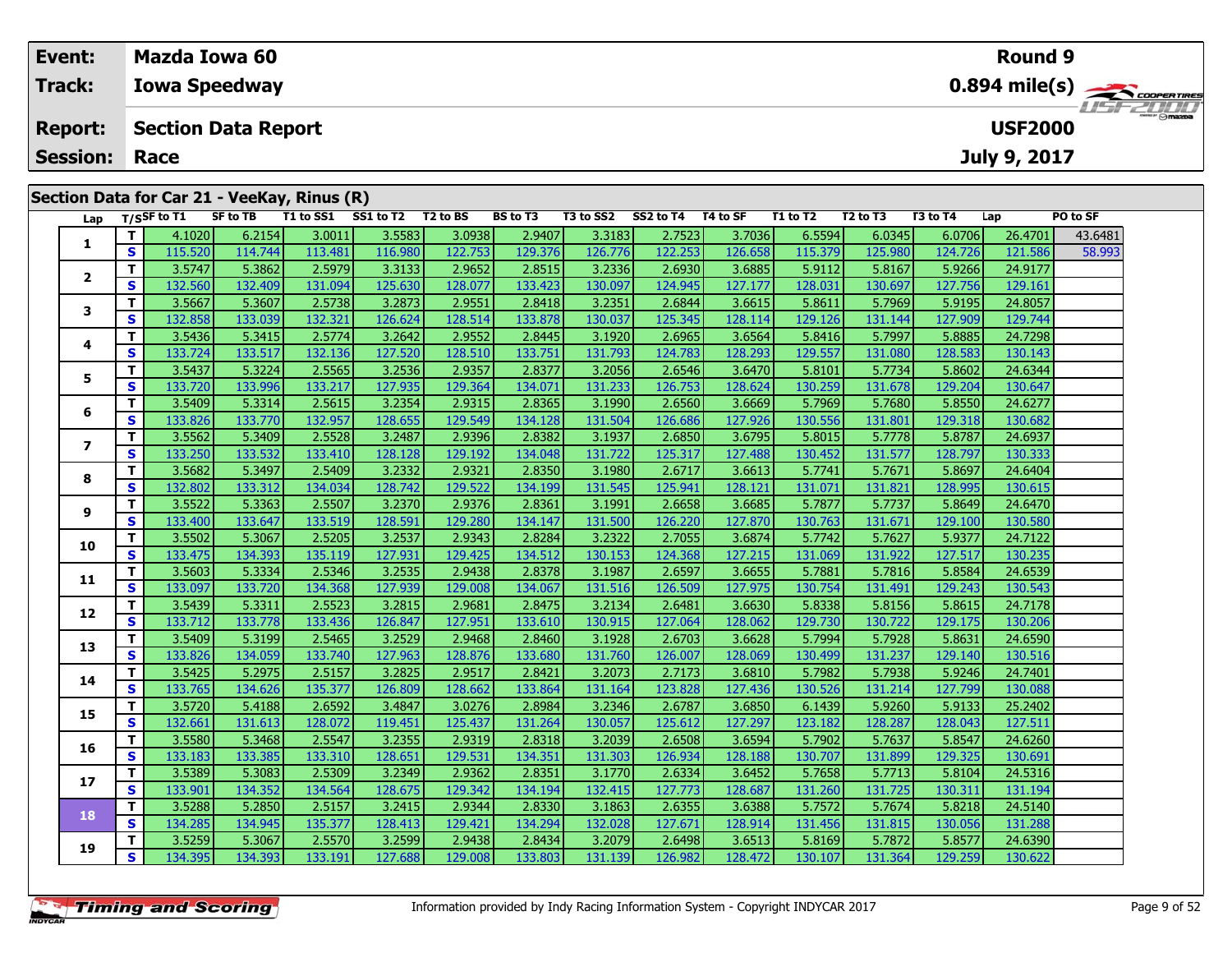| Event:         | Mazda Iowa 60                               |                 |           |                              |          |                                    |           |                                            |          |                 |          |                                           |                | Round 9         |                         |
|----------------|---------------------------------------------|-----------------|-----------|------------------------------|----------|------------------------------------|-----------|--------------------------------------------|----------|-----------------|----------|-------------------------------------------|----------------|-----------------|-------------------------|
| <b>Track:</b>  | <b>Iowa Speedway</b>                        |                 |           |                              |          |                                    |           |                                            |          |                 |          |                                           |                |                 |                         |
| <b>Report:</b> | <b>Section Data Report</b>                  |                 |           |                              |          |                                    |           |                                            |          |                 |          |                                           | <b>USF2000</b> |                 | <i><b>LISF 2000</b></i> |
|                | <b>Session: Race</b>                        |                 |           |                              |          |                                    |           |                                            |          |                 |          |                                           | July 9, 2017   |                 |                         |
|                |                                             |                 |           |                              |          |                                    |           |                                            |          |                 |          |                                           |                |                 |                         |
|                | Section Data for Car 21 - VeeKay, Rinus (R) |                 |           |                              |          |                                    |           |                                            |          |                 |          |                                           |                |                 |                         |
| Lap            | T/SSF to T1                                 | <b>SF to TB</b> | T1 to SS1 | SS1 to T2                    | T2 to BS | <b>BS</b> to T3                    | T3 to SS2 | SS2 to T4                                  | T4 to SF | <b>T1 to T2</b> | T2 to T3 | T3 to T4                                  | Lap            | <b>PO to SF</b> |                         |
|                | <u>— н</u><br>20000                         |                 |           | caesar artest agostal aperal |          | $\sim$ $\sim$ $\sim$ $\sim$ $\sim$ |           | $\sim$ 2017 $\sim$ 6470 $\sim$ 6500 $\sim$ |          | r zoool.        | $F$ 0201 | $\sim$ $\sim$ $\sim$ $\sim$ $\sim$ $\sim$ | 24002          |                 |                         |

| Lap |                         | 1/55F to 11       | SF LOID           | 1 1 10 3 5 1      | <b>331 to 12</b>  | 1 Z LO DS         | כו טו כם          | 15 to 552         | <b>334 to 14</b>  | 14 LO 31          | 1 J. LU 1 Z.      | 12 LO 13          | 15 LO 14          | ∟ap                | ru lu ər |
|-----|-------------------------|-------------------|-------------------|-------------------|-------------------|-------------------|-------------------|-------------------|-------------------|-------------------|-------------------|-------------------|-------------------|--------------------|----------|
|     | T.                      | 3.5361            | 5.2905            | 2.5166            | 3.2817            | 2.9678            | 2.8613            | 3.2017            | 2.6478            | 3.6506            | 5.7983            | 5.8291            | 5.8495            | 24.6636            |          |
| 20  | S                       | 134.007           | 134.804           | 135.329           | 126.840           | 127.964           | 132.966           | 131.393           | 127.078           | 128.497           | 130.524           | 130.419           | 129.440           | 130.492            |          |
|     | T.                      | 3.5299            | 5.3167            | 2.5569            | 3.2311            | 2.9394            | 2.8385            | 3.1901            | 2.6689            | 3.6604            | 5.7880            | 5.7779            | 5.8590            | 24.6152            |          |
| 21  | S                       | 134.243           | 134.140           | 133.196           | 128.826           | 129.201           | 134.034           | 131.871           | 126.073           | 128.153           | 130.756           | 131.575           | 129.230           | 130.748            |          |
| 22  | T.                      | 3.5238            | 5.3018            | 2.5540            | 3.3201            | 2.9904            | 2.8620            | 3.2917            | 2.7648            | 3.6994            | 5.8741            | 5.8524            | 6.0565            | 25.0062            |          |
|     | S                       | 134.475           | 134.517           | 133.347           | 125.373           | 126.997           | 132.933           | 127.801           | 121.700           | 126.802           | 128.840           | 129.900           | 125.016           | 128.704            |          |
| 23  | T.                      | 3.5458            | 5.3247            | 2.5463            | 3.3357            | 2.9800            | 2.8532            | 3.3335            | 2.8595            | 3.8042            | 5.8820            | 5.8332            | 6.1930            | 25.2582            |          |
|     | $\mathbf{s}$            | 133.641           | 133.938           | 133.750           | 124.786           | 127.441           | 133.343           | 126.198           | 117.670           | 123.309           | 128.667           | 130.328           | 122.260           | 127.420            |          |
| 24  | T.                      | 3.6414            | 5.4978            | 2.6677            | 3.3681            | 3.0038            | 2.8826            | 3.2203            | 2.6884            | 3.6737            | 6.0358            | 5.8864            | 5.9087            | 25.1460            |          |
|     | $\mathbf{s}$            | 130.132           | 129.721           | 127.664           | 123.586           | 126.431           | 131.983           | 130.634           | 125.159           | 127.689           | 125.388           | 129.150           | 128.143           | 127.989            |          |
| 25  | T                       | 3.5228            | 5.3631            | 2.6600            | 3.4111            | 3.0229            | 2.8915            | 3.1878            | 2.6685            | 3.6718            | 6.0711            | 5.9144            | 5.8563            | 25.0364            |          |
|     | $\overline{\mathbf{s}}$ | 134.513           | 132.979           | 128.033           | 122.028           | 125.632           | 131.577           | 131.966           | 126.092           | 127.755           | 124.659           | 128.538           | 129.290           | 128.549            |          |
| 26  | T.                      | 3.5498            | 5.3345            | 2.5485            | 3.3189            | 2.9751            | 2.8648            | 3.1837            | 2.6667            | 3.6816            | 5.8674            | 5.8399            | 5.8504            | 24.7891            |          |
|     | <b>S</b>                | 133.490           | 133.692           | 133.635           | 125.418           | 127.650           | 132.803           | 132.136           | 126.177           | 127.415           | 128.987           | 130.178           | 129.420           | 129.831            |          |
| 27  | T.                      | 3.5546            | 5.3306            | 2.5456            | 3.2749            | 2.9545            | 2.8518            | 3.2235            | 2.6719            | 3.6756            | 5.8205            | 5.8063            | 5.8954            | 24.7524            |          |
|     | S                       | 133.310           | 133.790           | 133.787           | 127.103           | 128.540           | 133.409           | 130.505           | 125.932           | 127.623           | 130.026           | 130.931           | 128.432           | 130.024            |          |
| 28  | T                       | 3.5441            | 5.3353            | 2.5670            | 3.2856            | 2.9543            | 2.8398            | 3.1966            | 2.6962            | 3.6712            | 5.8526            | 5.7941            | 5.8928            | 24.7548            |          |
|     | $\mathbf{s}$            | 133.705           | 133.672           | 132.672           | 126.689           | 128.549           | 133.972           | 131.603           | 124.797           | 127.776           | 129.313           | 131.207           | 128.489           | 130.011            |          |
| 29  | $\mathbf{T}$            | 3.5295            | 5.3325            | 2.5909            | 3.3768            | 2.9899            | 2.8564            | 3.2644            | 2.7299            | 3.6950            | 5.9677            | 5.8463            | 5.9943            | 25.0328            |          |
|     | S                       | 134.258           | 133.742           | 131.448           | 123.268           | 127.019           | 133.194           | 128.870           | 123.256           | 126.953           | 126.819           | 130.036           | 126.313           | 128.567            |          |
| 30  | T                       | 3.5781            | 5.4430            | 2.6631            | 3.3121            | 2.9628            | 2.8482            | 3.2571            | 2.7201            | 3.6719            | 5.9752            | 5.8110            | 5.9772            | 25.0134            |          |
|     | $\mathbf{s}$            | 132.434           | 131.027           | 127.884           | 125.676           | 128.180           | 133.577           | 129.158           | 123.700           | 127.752           | 126.660           | 130.826           | 126.675           | 128.667            |          |
| 31  | T                       | 3.5348            | 5.3529            | 2.6044            | 3.2946            | 2.9580            | 2.8466            | 3.2587            | 2.6924            | 3.6920            | 5.8990            | 5.8046            | 5.9511            | 24.8815            |          |
|     | S                       | 134.057           | 133.233           | 130.766           | 126.343           | 128.388           | 133.652           | 129.095           | 124.973           | 127.056           | 128.296           | 130.970           | 127.230           | 129.349            |          |
| 32  | T.<br>$\mathbf{s}$      | 3.5492<br>133.513 | 5.3576<br>133.116 | 2.5868<br>131.656 | 3.2743<br>127.126 | 2.9540<br>128.562 | 2.8400<br>133.963 | 3.2611<br>129.000 | 2.7132<br>124.015 | 3.6722<br>127.741 | 5.8611<br>129.126 | 5.7940<br>131.209 | 5.9743<br>126.736 | 24.8508<br>129.509 |          |
|     | T.                      | 3.5378            | 5.3456            | 2.5874            | 3.3093            | 2.9789            | 2.8595            | 3.2766            | 2.7550            | 3.6721            | 5.8967            | 5.8384            | 6.0316            | 24.9766            |          |
| 33  | S                       | 133.943           | 133.415           | 131.626           | 125.782           | 127.488           | 133.049           | 128.390           | 122.133           | 127.745           | 128.346           | 130.212           | 125.532           | 128.857            |          |
|     | T.                      | 3.5411            | 5.3595            | 2.6084            | 3.3079            | 2.9705            | 2.8560            | 3.2999            | 2.6838            | 3.6770            | 5.9163            | 5.8265            | 5.9837            | 24.9446            |          |
| 34  | $\mathbf{s}$            | 133.818           | 133.069           | 130.566           | 125.835           | 127.848           | 133.212           | 127.483           | 125.373           | 127.574           | 127.921           | 130.478           | 126.537           | 129.022            |          |
|     | T.                      | 3.5392            | 5.3389            | 2.5776            | 3.2860            | 2.9565            | 2.8385            | 3.2225            | 2.6794            | 3.6738            | 5.8636            | 5.7950            | 5.9019            | 24.7735            |          |
| 35  | $\mathbf{s}$            | 133.890           | 133.582           | 132.126           | 126.674           | 128.453           | 134.034           | 130.545           | 125.579           | 127.685           | 129.071           | 131.187           | 128.291           | 129.913            |          |
|     | T.                      | 3.5481            | 5.3580            | 2.5862            | 3.2609            | 2.9421            | 2.8307            | 3.2438            | 2.7283            | 3.6779            | 5.8471            | 5.7728            | 5.9721            | 24.8180            |          |
| 36  | S                       | 133.554           | 133.106           | 131.687           | 127.649           | 129.082           | 134.403           | 129.688           | 123.329           | 127.543           | 129.435           | 131.691           | 126.783           | 129.680            |          |
|     | $\mathbf{T}$            | 3.5497            | 5.3467            | 2.5632            | 3.2762            | 2.9532            | 2.8395            | 3.1467            | 2.6891            | 3.6648            | 5.8394            | 5.7927            | 5.8358            | 24.6824            |          |
| 37  | <b>S</b>                | 133.494           | 133.387           | 132.868           | 127.053           | 128.597           | 133.986           | 133.690           | 125.126           | 127.999           | 129.605           | 131.239           | 129.744           | 130.393            |          |
|     | T                       | 3.5418            | 5.3309            | 2.5649            | 3.3024            | 2.9673            | 2.8607            | 3.1656            | 2.6989            | 3.6686            | 5.8673            | 5.8280            | 5.8645            | 24.7702            |          |
| 38  | <b>S</b>                | 133.792           | 133.783           | 132.780           | 126.045           | 127.986           | 132.994           | 132.892           | 124.672           | 127.866           | 128.989           | 130.444           | 129.109           | 129.930            |          |
|     |                         |                   |                   |                   |                   |                   |                   |                   |                   |                   |                   |                   |                   |                    |          |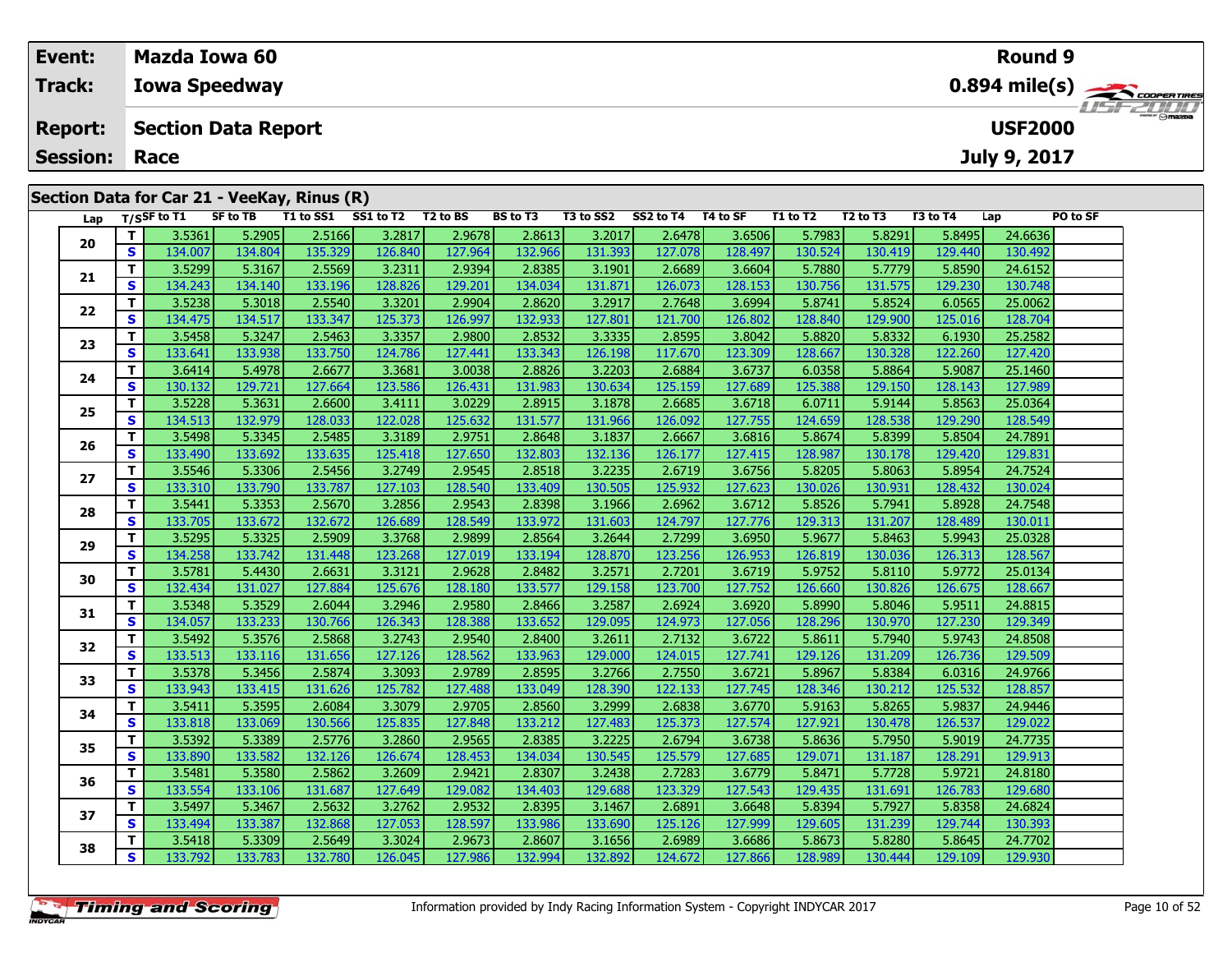| Event:               | Mazda Iowa 60                               |          |                |                    |                                           |                 |                                    |           |          |          |                      |          |                | Round 9                                                 |                  |
|----------------------|---------------------------------------------|----------|----------------|--------------------|-------------------------------------------|-----------------|------------------------------------|-----------|----------|----------|----------------------|----------|----------------|---------------------------------------------------------|------------------|
| Track:               | <b>Iowa Speedway</b>                        |          |                |                    |                                           |                 |                                    |           |          |          |                      |          |                | $0.894$ mile(s) $\overbrace{\hspace{2cm}}$ code ratings |                  |
| <b>Report:</b>       | <b>Section Data Report</b>                  |          |                |                    |                                           |                 |                                    |           |          |          |                      |          | <b>USF2000</b> |                                                         | <b>LIST 2000</b> |
| <b>Session: Race</b> |                                             |          |                |                    |                                           |                 |                                    |           |          |          |                      |          | July 9, 2017   |                                                         |                  |
|                      |                                             |          |                |                    |                                           |                 |                                    |           |          |          |                      |          |                |                                                         |                  |
|                      | Section Data for Car 21 - VeeKay, Rinus (R) |          |                |                    |                                           |                 |                                    |           |          |          |                      |          |                |                                                         |                  |
| Lap                  | T/SSF to T1                                 | SF to TB | T1 to SS1      | SS1 to T2          | T <sub>2</sub> to BS                      | <b>BS to T3</b> | T3 to SS2                          | SS2 to T4 | T4 to SF | T1 to T2 | T2 to T3             | T3 to T4 | Lap            | PO to SF                                                |                  |
|                      | <u>— н</u><br>20.011                        |          | $50271 - 2504$ | $\sim$ 2000 $\sim$ | $\sim$ $\sim$ $\sim$ $\sim$ $\sim$ $\sim$ |                 | $0.0000$ $0.1001$ $0.774$ $0.0000$ |           |          | r ocool  | $\sim$ regard $\sim$ | r oczni  | 24.7521        |                                                         |                  |

| Lap |              | 1/25 LO 11 | SF LO IB | 1 T TO 22 T | 331012  | 1 Z LO D. | נו טו כם | 15 to 552 | <b>334 to 14</b> | 14 W 31 | 1 1 1 1 1 <i>1 4</i> | 12 W 13 | 15 LO 14 | ∟ap<br>PU LU SF |
|-----|--------------|------------|----------|-------------|---------|-----------|----------|-----------|------------------|---------|----------------------|---------|----------|-----------------|
|     | T.           | 3.5417     | 5.3377   | 2.5694      | 3.2906  | 2.9625    | 2.8608   | 3.1901    | 2.6774           | 3.6597  | 5.8600               | 5.8233  | 5.8675   | 24.7522         |
| 39  | S            | 133.796    | 133.612  | 132.548     | 126.497 | 128.193   | 132.989  | 131.871   | 125.673          | 128.177 | 129.150              | 130.549 | 129.043  | 130.025         |
|     | T.           | 3.5249     | 5.2841   | 2.5262      | 3.3392  | 2.9765    | 2.8606   | 3.1514    | 2.6998           | 3.6524  | 5.8654               | 5.8371  | 5.8512   | 24.7310         |
| 40  | S            | 134.433    | 134.968  | 134.814     | 124.656 | 127.590   | 132.998  | 133.490   | 124.630          | 128.434 | 129.031              | 130.241 | 129.402  | 130.136         |
|     | T.           | 3.5162     | 5.2923   | 2.5586      | 3.5821  | 3.0815    | 2.9206   | 3.2989    | 2.7605           | 3.7139  | 6.1407               | 6.0021  | 6.0594   | 25.4323         |
| 41  | S            | 134.766    | 134.758  | 133.107     | 116.203 | 123.243   | 130.266  | 127.522   | 121.890          | 126.307 | 123.246              | 126.660 | 124.956  | 126.548         |
| 42  | T.           | 3.5683     | 5.3915   | 2.6197      | 3.3708  | 3.0022    | 2.8826   | 3.1942    | 2.6750           | 3.6687  | 5.9905               | 5.8848  | 5.8692   | 24.9815         |
|     | S            | 132.798    | 132.279  | 130.003     | 123.487 | 126.498   | 131.983  | 131.702   | 125.786          | 127.863 | 126.336              | 129.185 | 129.006  | 128.831         |
| 43  | T.           | 3.5442     | 5.3284   | 2.5539      | 3.3017  | 2.9605    | 2.8435   | 3.1929    | 2.6760           | 3.6581  | 5.8556               | 5.8040  | 5.8689   | 24.7308         |
|     | S            | 133.701    | 133.845  | 133.352     | 126.071 | 128.280   | 133.798  | 131.755   | 125.739          | 128.233 | 129.247              | 130.983 | 129.012  | 130.137         |
| 44  | T.           | 3.5312     | 5.3245   | 2.5679      | 3.2909  | 2.9536    | 2.8381   | 3.1794    | 2.7106           | 3.6686  | 5.8588               | 5.7917  | 5.8900   | 24.7403         |
|     | S            | 134.193    | 133.943  | 132.625     | 126.485 | 128.580   | 134.053  | 132.315   | 124.134          | 127.866 | 129.176              | 131.262 | 128.550  | 130.087         |
| 45  | T.           | 3.5297     | 5.3235   | 2.5753      | 3.3609  | 2.9927    | 2.8537   | 3.2611    | 2.8326           | 3.7245  | 5.9362               | 5.8464  | 6.0937   | 25.1305         |
|     | S            | 134.250    | 133.969  | 132.244     | 123.851 | 126.900   | 133.320  | 129.000   | 118.787          | 125.947 | 127.492              | 130.033 | 124.253  | 128.067         |
| 46  | т            | 3.5574     | 5.4243   | 2.7022      | 3.4538  | 3.0292    | 2.9023   | 3.2182    | 2.6525           | 3.6698  | 6.1560               | 5.9315  | 5.8707   | 25.1854         |
|     | S            | 133.205    | 131.479  | 126.034     | 120.519 | 125.371   | 131.087  | 130.720   | 126.853          | 127.825 | 122.940              | 128.168 | 128.973  | 127.788         |
| 47  | T.           | 3.5717     | 5.3724   | 2.5687      | 3.2609  | 2.9518    | 2.8549   | 3.1847    | 2.6585           | 3.6750  | 5.8296               | 5.8067  | 5.8432   | 24.7262         |
|     | S            | 132.672    | 132.749  | 132.584     | 127.649 | 128.658   | 133.264  | 132.095   | 126.567          | 127.644 | 129.823              | 130.922 | 129.580  | 130.162         |
| 48  | T.           | 3.5700     | 5.3450   | 2.5377      | 3.2552  | 2.9472    | 2.8566   | 3.1743    | 2.6427           | 3.6584  | 5.7929               | 5.8038  | 5.8170   | 24.6421         |
|     | S            | 132.735    | 133.430  | 134.203     | 127.872 | 128.859   | 133.184  | 132.527   | 127.323          | 128.223 | 130.646              | 130.988 | 130.163  | 130.606         |
| 49  | T.           | 3.5604     | 5.3463   | 2.5458      | 3.2450  | 2.9456    | 2.8568   | 3.1690    | 2.6546           | 3.6499  | 5.7908               | 5.8024  | 5.8236   | 24.6271         |
|     | S            | 133.093    | 133.397  | 133.776     | 128.274 | 128.929   | 133.175  | 132.749   | 126.753          | 128.522 | 130.693              | 131.019 | 130.016  | 130.685         |
| 50  | T.           | 3.5511     | 5.3267   | 2.5342      | 3.2491  | 2.9466    | 2.8573   | 3.1789    | 2.6617           | 3.6515  | 5.7833               | 5.8039  | 5.8406   | 24.6304         |
|     | S            | 133.441    | 133.888  | 134.389     | 128.112 | 128.885   | 133.152  | 132.336   | 126.414          | 128.465 | 130.863              | 130.986 | 129.637  | 130.668         |
| 51  | T.           | 3.5440     | 5.3283   | 2.5477      | 3.2576  | 2.9485    | 2.8608   | 3.1943    | 2.6638           | 3.6636  | 5.8053               | 5.8093  | 5.8581   | 24.6803         |
|     | S            | 133.709    | 133.848  | 133.677     | 127.778 | 128.802   | 132.989  | 131.698   | 126.315          | 128.041 | 130.367              | 130.864 | 129.250  | 130.404         |
| 52  | T.           | 3.5512     | 5.3305   | 2.5464      | 3.3149  | 2.9803    | 2.8754   | 3.1925    | 2.6525           | 3.6479  | 5.8613               | 5.8557  | 5.8450   | 24.7611         |
|     | S            | 133.438    | 133.793  | 133.745     | 125.569 | 127.428   | 132.314  | 131.772   | 126.853          | 128.592 | 129.121              | 129.827 | 129.540  | 129.978         |
| 53  | T.           | 3.5422     | 5.3390   | 2.5688      | 3.2917  | 2.9611    | 2.8546   | 3.2030    | 2.6797           | 3.6409  | 5.8605               | 5.8157  | 5.8827   | 24.7420         |
|     | $\mathbf{s}$ | 133.777    | 133.580  | 132.579     | 126.454 | 128.254   | 133.278  | 131.340   | 125.565          | 128.839 | 129.139              | 130.720 | 128.709  | 130.078         |
| 54  | т            | 3.5296     | 5.3353   | 2.5843      | 3.3380  | 2.9626    | 2.8689   | 3.3130    | 2.7858           | 3.7122  | 5.9223               | 5.8315  | 6.0988   | 25.0944         |
|     | S            | 134.254    | 133.672  | 131.784     | 124.700 | 128.189   | 132.613  | 126.979   | 120.783          | 126.365 | 127.791              | 130.366 | 124.149  | 128.252         |
| 55  | T.           | 3.5334     | 5.3792   | 2.6757      | 3.5087  | 3.0574    | 2.9219   | 3.2112    | 2.6827           | 3.6829  | 6.1844               | 5.9793  | 5.8939   | 25.2739         |
|     | S            | 134.110    | 132.581  | 127.282     | 118.634 | 124.214   | 130.208  | 131.005   | 125.425          | 127.370 | 122.375              | 127.143 | 128.465  | 127.341         |
| 56  | T.           | 3.5669     | 5.3531   | 2.5532      | 3.3040  | 2.9698    | 2.8621   | 3.1809    | 2.6707           | 3.6582  | 5.8572               | 5.8319  | 5.8516   | 24.7658         |
|     | S            | 132.850    | 133.228  | 133.389     | 125.984 | 127.878   | 132.928  | 132.252   | 125.988          | 128.230 | 129.212              | 130.357 | 129.394  | 129.953         |
| 57  | T.           | 3.5462     | 5.3474   | 2.5762      | 3.3021  | 2.9626    | 2.8600   | 3.1832    | 2.6666           | 3.6437  | 5.8783               | 5.8226  | 5.8498   | 24.7406         |
|     | S.           | 133.626    | 133.370  | 132.198     | 126.056 | 128.189   | 133.026  | 132.157   | 126.182          | 128.740 | 128.748              | 130.565 | 129.433  | 130.086         |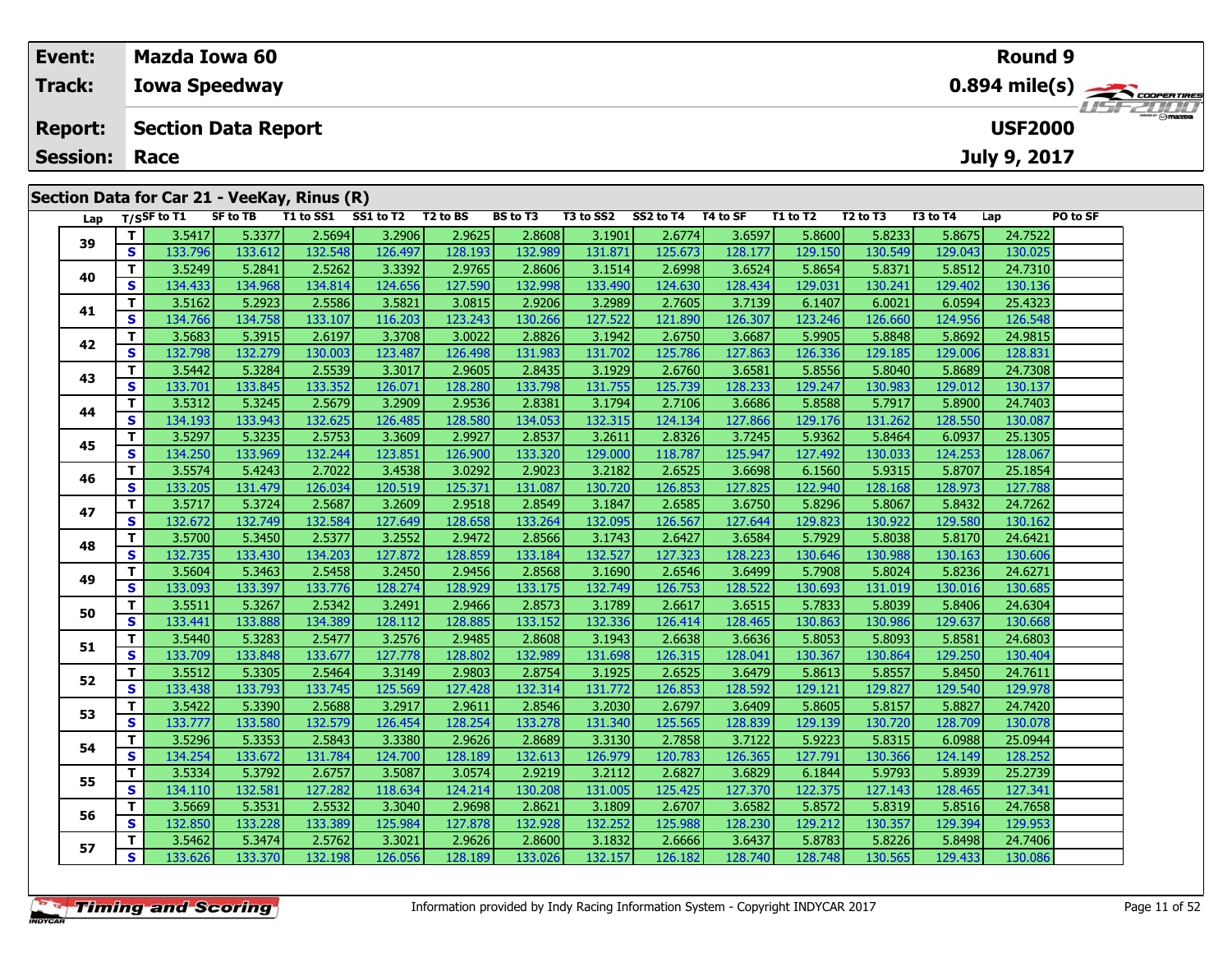| Event:               | Mazda Iowa 60                               | <b>Round 9</b> |
|----------------------|---------------------------------------------|----------------|
| <b>Track:</b>        | <b>Iowa Speedway</b>                        | 0.894 mile(s)  |
| <b>Report:</b>       | Section Data Report                         | <b>USF2000</b> |
| <b>Session: Race</b> |                                             | July 9, 2017   |
|                      |                                             |                |
|                      | Section Data for Car 21 - VeeKay, Rinus (R) |                |

| Lap |     | T/SSF to T1 | SF to TB  | T1 to SS1        | SS1 to T2        | T2 to BS  | BS to T3 | T3 to SS2 | SS2 to T4 | T4 to SF | T1 to T2 | T2 to T3 | T3 to T4 | Lap     | <b>PO to SF</b> |
|-----|-----|-------------|-----------|------------------|------------------|-----------|----------|-----------|-----------|----------|----------|----------|----------|---------|-----------------|
| 58  |     | 3.5368      | 5.3358    | 2.5815           | 3.3538           | 2.9778    | 2.8672   | 3.2816    | 2.6968    | 3.6918   | 5.9353   | 5.8450   | 5.9784   | 24.9873 |                 |
|     | S.  | 133.981     | 133.6601  | 131.926          | 124.113          | 127.535   | 132.692  | 128.194   | 124.769   | 127.063  | 127.511  | 130.065  | 126.6491 | 128.801 |                 |
| 59  |     | 3.5893      | 5.4149    | 2.6272           | 3.3541           | 2.9716    | 2.8532   | 3.2062    | 2.6865    | 3.6460   | 5.9813   | 5.8248   | 5.8927   | 24.9341 |                 |
|     | S.  | 132.021     | 131.7071  | L29.632 <b>I</b> | 124.102          | 127.801 l | 133.343  | 131.209   | 125.247   | 128.659  | 126.531  | 130.5161 | 128.491  | 129.076 |                 |
| 60  |     | 3.5598l     | 5.4635    | 2.7354           | 3.4154           | 3.0125    | 2.8972   | 3.4078    | 2.8828    | 3.8039   | 6.1508   | 5.9097   | 6.2906   | 25.7148 |                 |
|     | S.  | 133.115 I   | 130.536 l | 124.504          | 121.874 <b>1</b> | 126.066   | 131.318  | 123.447   | 116.719   | 123.318  | 123.044  | 128.641  | 120.364  | 125.157 |                 |
| 61  |     | 3.9387      | 6.2280    | 3.3092           | 4.5809           | 4.5193    |          |           |           |          | 7.8901   |          |          |         |                 |
|     | S I | 120.310     | 114.512   | 102.916          | 90.866           | 84.034    |          |           |           |          | 95.920   |          |          |         |                 |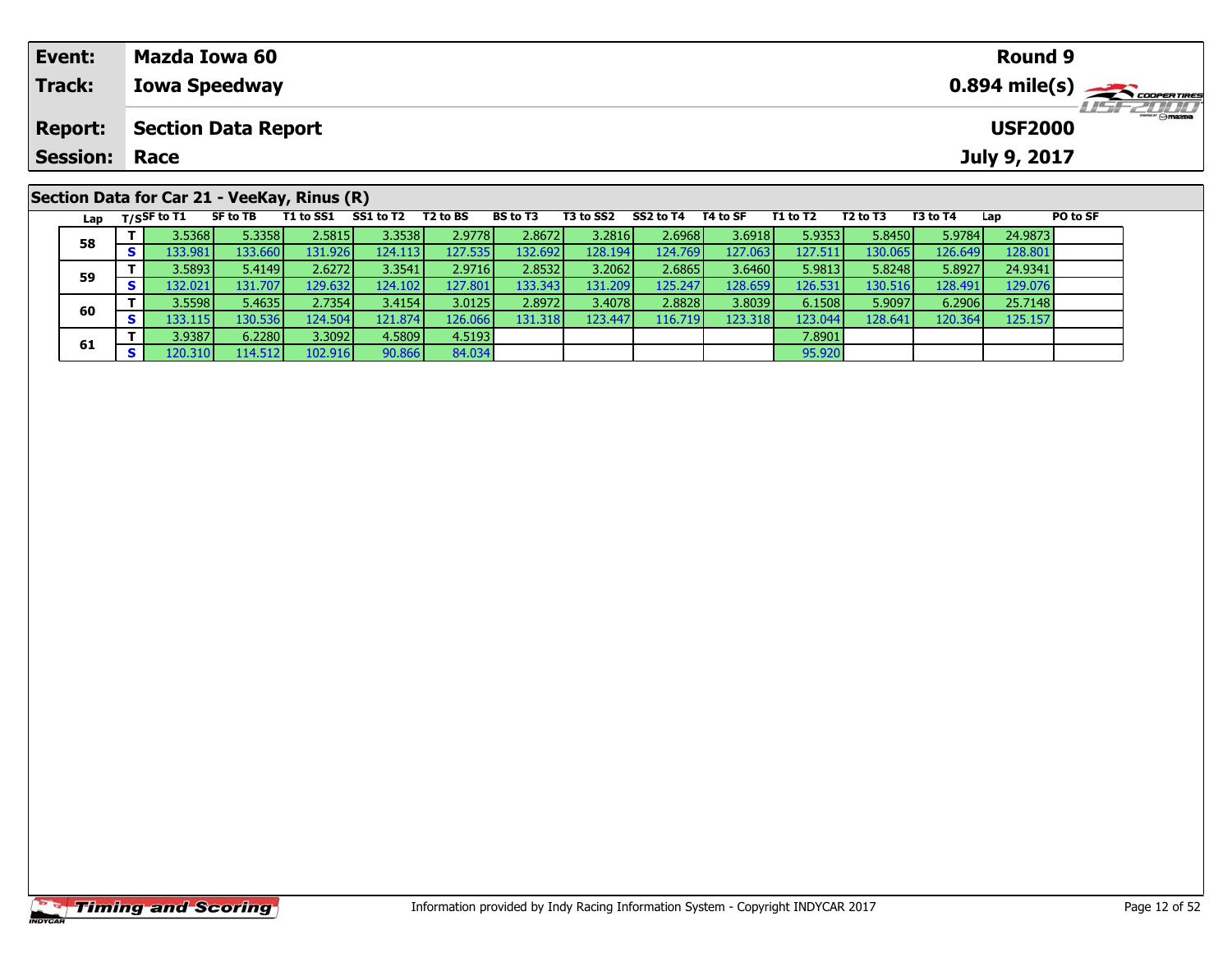| Event:          |                  | <b>Mazda Iowa 60</b>                       |           |                    |         |                 |           |           |          |          |                  |          | <b>Round 9</b> |                                            |          |
|-----------------|------------------|--------------------------------------------|-----------|--------------------|---------|-----------------|-----------|-----------|----------|----------|------------------|----------|----------------|--------------------------------------------|----------|
| Track:          |                  | <b>Iowa Speedway</b>                       |           |                    |         |                 |           |           |          |          |                  |          |                | $0.894$ mile(s) $\sum_{\text{cooretimes}}$ |          |
| <b>Report:</b>  |                  | <b>Section Data Report</b>                 |           |                    |         |                 |           |           |          |          |                  |          | <b>USF2000</b> |                                            | $H = -H$ |
| <b>Session:</b> | Race             |                                            |           |                    |         |                 |           |           |          |          |                  |          | July 9, 2017   |                                            |          |
|                 |                  | Section Data for Car 22 - Ming, Calvin (R) |           |                    |         |                 |           |           |          |          |                  |          |                |                                            |          |
| Lap             | T/SSF to T1      | SF to TB                                   | T1 to SS1 | SS1 to T2 T2 to BS |         | <b>BS</b> to T3 | T3 to SS2 | SS2 to T4 | T4 to SF | T1 to T2 | T2 to T3         | T3 to T4 | Lap            | <b>PO to SF</b>                            |          |
|                 | 4.0664           | 6.1878                                     | 2.9983    | 3.5236             | 3.0961  | 2.9709          | 3.3319    | 2.7003    | 3.7067   | 6.5219   | 6.0670           | 6.0322   | 26.3942        | 44.1182                                    |          |
|                 | 116.531 <b>I</b> | 115.256                                    | 113.587   | 118.132            | 122.662 | 128.060         | 126.259   | 124.607   | 126.552  | 116.043  | 125.305 <b>1</b> | 125.520  | 121.936        | 58.365                                     |          |

| 1            | Τ.           | 4.0664  | 6.1878  | 2.9983  | 3.5236  | 3.0961  | 2.9709  | 3.3319  | 2.7003  | 3.7067  | 6.5219  | 6.0670  | 6.0322  | 26.3942 | 44.1182 |
|--------------|--------------|---------|---------|---------|---------|---------|---------|---------|---------|---------|---------|---------|---------|---------|---------|
|              | S            | 116.531 | 115.256 | 113.587 | 118.132 | 122.662 | 128.060 | 126.259 | 124.607 | 126.552 | 116.043 | 125.305 | 125.520 | 121.936 | 58.365  |
|              | T.           | 3.6374  | 5.4874  | 2.6292  | 3.2946  | 2.9675  | 2.8668  | 3.2372  | 2.6585  | 3.6711  | 5.9238  | 5.8343  | 5.8957  | 24.9623 |         |
| $\mathbf{2}$ | S            | 130.275 | 129.967 | 129.533 | 126.343 | 127.977 | 132.711 | 129.952 | 126.567 | 127.779 | 127.759 | 130.303 | 128.426 | 128.930 |         |
|              | T.           | 3.5971  | 5.4144  | 2.5795  | 3.2355  | 2.9367  | 2.8438  | 3.2017  | 2.6327  | 3.6415  | 5.8150  | 5.7805  | 5.8344  | 24.6685 |         |
| з            | S            | 131.735 | 131.719 | 132.029 | 128.651 | 129.320 | 133.784 | 131.393 | 127.807 | 128.818 | 130.149 | 131.516 | 129.775 | 130.466 |         |
|              | т            | 3.5642  | 5.3801  | 2.5778  | 3.2311  | 2.9350  | 2.8407  | 3.1700  | 2.6372  | 3.6472  | 5.8089  | 5.7757  | 5.8072  | 24.6032 |         |
| 4            | S            | 132.951 | 132.559 | 132.116 | 128.826 | 129.394 | 133.930 | 132.707 | 127.589 | 128.617 | 130.286 | 131.625 | 130.383 | 130.812 |         |
| 5            | т            | 3.5655  | 5.3705  | 2.5723  | 3.2316  | 2.9390  | 2.8446  | 3.1993  | 2.6525  | 3.6506  | 5.8039  | 5.7836  | 5.8518  | 24.6554 |         |
|              | S            | 132.902 | 132.796 | 132.398 | 128.806 | 129.218 | 133.746 | 131.492 | 126.853 | 128.497 | 130.398 | 131.445 | 129.389 | 130.535 |         |
|              | T.           | 3.5735  | 5.3792  | 2.5668  | 3.2354  | 2.9386  | 2.8473  | 3.1429  | 2.6269  | 3.6278  | 5.8022  | 5.7859  | 5.7698  | 24.5592 |         |
| 6            | $\mathbf{s}$ | 132.605 | 132.581 | 132.682 | 128.655 | 129.236 | 133.619 | 133.851 | 128.089 | 129.305 | 130.436 | 131.393 | 131.228 | 131.047 |         |
|              | T.           | 3.5591  | 5.3551  | 2.5518  | 3.2177  | 2.9267  | 2.8383  | 3.1964  | 2.6645  | 3.6512  | 5.7695  | 5.7650  | 5.8609  | 24.6057 |         |
| 7            | $\mathbf s$  | 133.141 | 133.178 | 133.462 | 129.363 | 129.761 | 134.043 | 131.611 | 126.282 | 128.476 | 131.176 | 131.869 | 129.188 | 130.799 |         |
|              | T.           | 3.5737  | 5.3658  | 2.5508  | 3.2466  | 2.9419  | 2.8474  | 3.1589  | 2.6485  | 3.6465  | 5.7974  | 5.7893  | 5.8074  | 24.6143 |         |
| 8            | S            | 132.597 | 132.912 | 133.514 | 128.211 | 129.091 | 133.615 | 133.174 | 127.044 | 128.641 | 130.544 | 131.316 | 130.378 | 130.753 |         |
| 9            | T.           | 3.5658  | 5.3574  | 2.5467  | 3.2696  | 2.9502  | 2.8528  | 3.2087  | 2.6603  | 3.6645  | 5.8163  | 5.8030  | 5.8690  | 24.7186 |         |
|              | S            | 132.891 | 133.121 | 133.729 | 127.309 | 128.728 | 133.362 | 131.107 | 126.481 | 128.010 | 130.120 | 131.006 | 129.010 | 130.202 |         |
| 10           | т            | 3.5784  | 5.3877  | 2.5822  | 3.2670  | 2.9462  | 2.8466  | 3.1633  | 2.6340  | 3.6462  | 5.8492  | 5.7928  | 5.7973  | 24.6639 |         |
|              | S            | 132.423 | 132.372 | 131.891 | 127.410 | 128.903 | 133.652 | 132.988 | 127.744 | 128.652 | 129.388 | 131.237 | 130.605 | 130.490 |         |
| 11           | т            | 3.5612  | 5.3680  | 2.5750  | 3.2522  | 2.9443  | 2.8477  | 3.1712  | 2.6715  | 3.6613  | 5.8272  | 5.7920  | 5.8427  | 24.6844 |         |
|              | S            | 133.063 | 132.858 | 132.259 | 127.990 | 128.986 | 133.601 | 132.657 | 125.951 | 128.121 | 129.877 | 131.255 | 129.591 | 130.382 |         |
| 12           | т            | 3.5649  | 5.3817  | 2.5872  | 3.2408  | 2.9393  | 2.8438  | 3.1381  | 2.6476  | 3.6412  | 5.8280  | 5.7831  | 5.7857  | 24.6029 |         |
|              | S            | 132.925 | 132.520 | 131.636 | 128.441 | 129.205 | 133.784 | 134.056 | 127.088 | 128.829 | 129.859 | 131.457 | 130.867 | 130.814 |         |
| 13           | т            | 3.5522  | 5.3586  | 2.5712  | 3.2312  | 2.9353  | 2.8418  | 3.1770  | 2.6353  | 3.6480  | 5.8024  | 5.7771  | 5.8123  | 24.5920 |         |
|              | S            | 133.400 | 133.091 | 132.455 | 128.822 | 129.381 | 133.878 | 132.415 | 127.681 | 128.589 | 130.432 | 131.593 | 130.268 | 130.872 |         |
| 14           | т            | 3.5579  | 5.3759  | 2.6045  | 3.2935  | 2.9505  | 2.8597  | 3.2488  | 2.6686  | 3.6587  | 5.8980  | 5.8102  | 5.9174  | 24.8422 |         |
|              | S            | 133.186 | 132.663 | 130.761 | 126.385 | 128.715 | 133.040 | 129.488 | 126.088 | 128.212 | 128.318 | 130.844 | 127.955 | 129.554 |         |
| 15           | T.           | 3.5793  | 5.4424  | 2.6427  | 3.2449  | 2.9411  | 2.8598  | 3.2400  | 2.6611  | 3.6615  | 5.8876  | 5.8009  | 5.9011  | 24.8304 |         |
|              | S            | 132.390 | 131.042 | 128.871 | 128.278 | 129.126 | 133.035 | 129.840 | 126.443 | 128.114 | 128.544 | 131.053 | 128.308 | 129.615 |         |
| 16           | т            | 3.5690  | 5.3854  | 2.5827  | 3.2422  | 2.9332  | 2.8415  | 3.2649  | 2.6863  | 3.6702  | 5.8249  | 5.7747  | 5.9512  | 24.7900 |         |
|              | S            | 132.772 | 132.429 | 131.865 | 128.385 | 129.474 | 133.892 | 128.850 | 125.257 | 127.811 | 129.928 | 131.648 | 127.228 | 129.827 |         |
| 17           | T.           | 3.5655  | 5.3882  | 2.5906  | 3.2480  | 2.9335  | 2.8446  | 3.2121  | 2.6576  | 3.6494  | 5.8386  | 5.7781  | 5.8697  | 24.7013 |         |
|              | S            | 132.902 | 132.360 | 131.463 | 128.156 | 129.461 | 133.746 | 130.968 | 126.609 | 128.539 | 129.623 | 131.570 | 128.995 | 130.293 |         |
| 18           | T.           | 3.5561  | 5.3693  | 2.5846  | 3.2421  | 2.9285  | 2.8333  | 3.1764  | 2.6433  | 3.6334  | 5.8267  | 5.7618  | 5.8197  | 24.5977 |         |
|              | S            | 133.254 | 132.826 | 131.768 | 128.389 | 129.682 | 134.280 | 132.440 | 127.294 | 129.105 | 129.888 | 131.943 | 130.103 | 130.842 |         |
| 19           | T.           | 3.5564  | 5.3769  | 2.5974  | 3.2559  | 2.9355  | 2.8433  | 3.1831  | 2.6342  | 3.6269  | 5.8533  | 5.7788  | 5.8173  | 24.6327 |         |
|              | S            | 133.243 | 132.638 | 131.119 | 127.845 | 129.372 | 133.807 | 132.161 | 127.734 | 129.337 | 129.298 | 131.555 | 130.156 | 130.656 |         |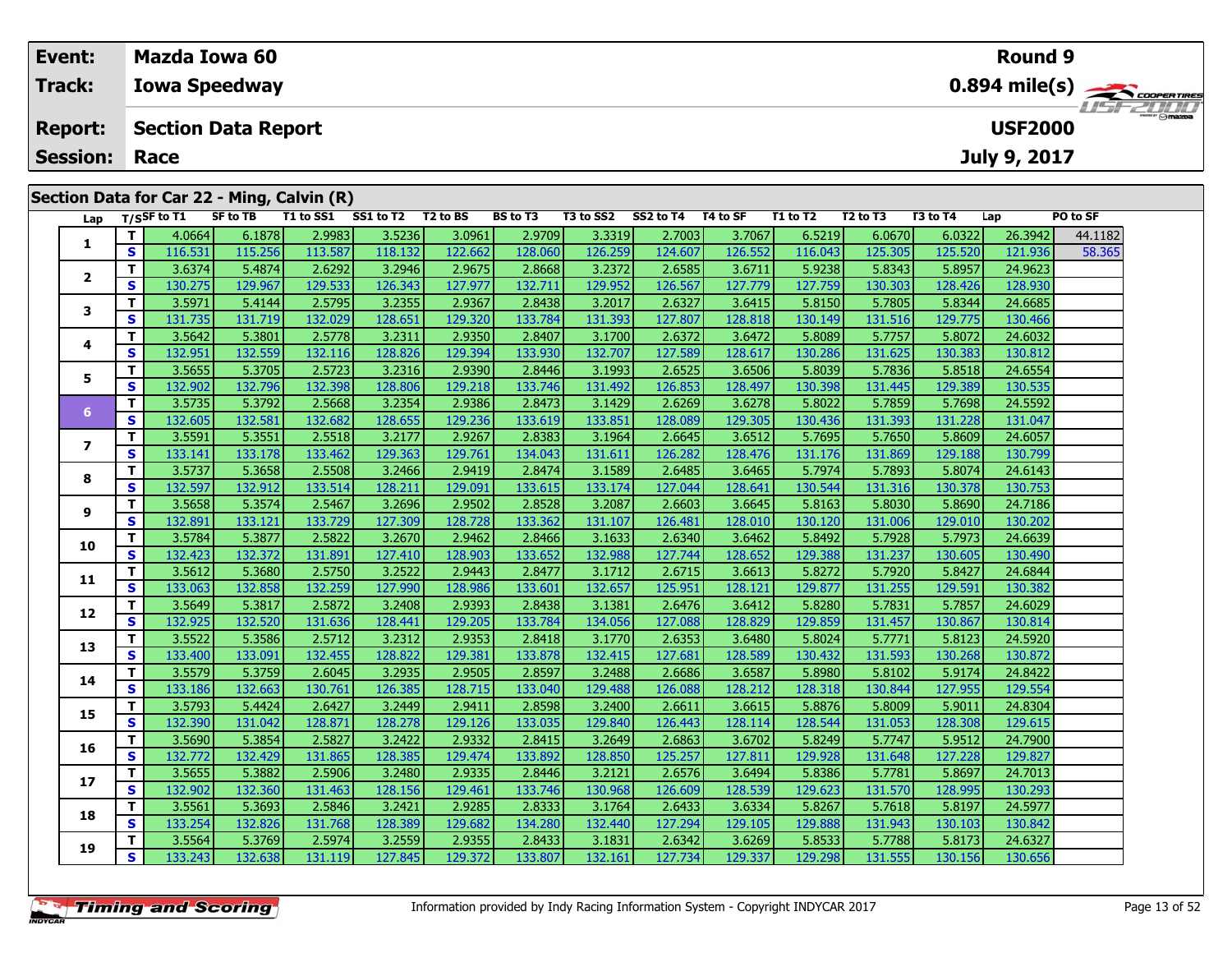|                                              | Event:               |   |                | <b>Mazda Iowa 60</b>                       |           |                    |         |                 |           |           |          |          |                |              | <b>Round 9</b> |          |                                                        |
|----------------------------------------------|----------------------|---|----------------|--------------------------------------------|-----------|--------------------|---------|-----------------|-----------|-----------|----------|----------|----------------|--------------|----------------|----------|--------------------------------------------------------|
|                                              | Track:               |   |                | <b>Iowa Speedway</b>                       |           |                    |         |                 |           |           |          |          |                |              |                |          | $0.894$ mile(s) $\overbrace{\hspace{2cm}}$ coderatings |
| <b>Section Data Report</b><br><b>Report:</b> |                      |   |                |                                            |           |                    |         |                 |           |           |          |          | <b>USF2000</b> |              | $\epsilon$     |          |                                                        |
|                                              | <b>Session: Race</b> |   |                |                                            |           |                    |         |                 |           |           |          |          |                | July 9, 2017 |                |          |                                                        |
|                                              |                      |   |                | Section Data for Car 22 - Ming, Calvin (R) |           |                    |         |                 |           |           |          |          |                |              |                |          |                                                        |
|                                              | Lap                  |   | $T/S$ SF to T1 | <b>SF to TB</b>                            | T1 to SS1 | SS1 to T2 T2 to BS |         | <b>BS to T3</b> | T3 to SS2 | SS2 to T4 | T4 to SF | T1 to T2 | T2 to T3       | T3 to T4     | Lap            | PO to SF |                                                        |
|                                              | 20                   |   | 3.5415         | 5.3507                                     | 2.5806    | 3.2833             | 2.9544  | 2.8551          | 3.2252    | 2.6604    | 3.6695   | 5.8639   | 5.8095         | 5.8856       | 24.7700        |          |                                                        |
|                                              |                      | S | 133.803        | 133.288                                    | 131.972   | 126.778            | 128.545 | 133.254         | 130.436   | 126.476   | 127.835  | 129.064  | 130.859        | 128.646      | 129.931        |          |                                                        |

**<sup>T</sup>** 3.5720 5.4037 2.6209 3.2737 2.9536 2.8603 3.2482 2.6938 3.6579 5.8946 5.8139 5.9420 24.8804 **<sup>S</sup>** 132.661 131.980 129.943 127.150 128.580 133.012 129.512 124.908 128.240 128.392 130.760 127.425 129.355

**<sup>T</sup>** 3.5748 5.4271 2.6319 3.2617 2.9487 2.8614 3.2637 2.6719 3.6514 5.8936 5.8101 5.9356 24.8655 **<sup>S</sup>** 132.557 131.411 129.400 127.618 128.793 132.961 128.897 125.932 128.469 128.414 130.846 127.562 129.432

**<sup>T</sup>** 3.5619 5.4107 2.6326 3.2782 2.9448 2.8751 3.3751 2.7430 3.7139 5.9108 5.8199 6.1181 25.1246 **<sup>S</sup>** 133.037 131.810 129.366 126.975 128.964 132.327 124.643 122.668 126.307 128.040 130.625 123.757 128.098

**<sup>T</sup>** 3.5971 5.4768 2.6808 3.3132 2.9610 2.8604 3.2301 2.7120 3.6897 5.9940 5.8214 5.9421 25.0443 **<sup>S</sup>** 131.735 130.219 127.040 125.634 128.258 133.007 130.238 124.070 127.135 126.263 130.592 127.423 128.508

**<sup>T</sup>** 3.6100 5.4601 2.6307 3.3071 2.9675 2.8661 3.2528 2.6739 3.6721 5.9378 5.8336 5.9267 24.9802 **<sup>S</sup>** 131.264 130.617 129.459 125.866 127.977 132.743 129.329 125.838 127.745 127.458 130.319 127.754 128.838

**<sup>T</sup>** 3.5942 5.4399 2.6222 3.2665 2.9530 2.8606 3.2411 2.6839 3.6838 5.8887 5.8136 5.9250 24.9053 **<sup>S</sup>** 131.841 131.102 129.879 127.430 128.606 132.998 129.796 125.369 127.339 128.520 130.767 127.791 129.226

**<sup>T</sup>** 3.5995 5.4746 2.6621 3.2648 2.9466 2.8581 3.2594 2.6754 3.6881 5.9269 5.8047 5.9348 24.9540 **<sup>S</sup>** 131.647 130.271 127.932 127.496 128.885 133.114 129.067 125.767 127.190 127.692 130.968 127.580 128.973

**<sup>T</sup>** 3.6015 5.4638 2.6495 3.2668 2.9454 2.8516 3.2523 2.6772 3.6686 5.9163 5.7970 5.9295 24.9129 **<sup>S</sup>** 131.574 130.529 128.541 127.418 128.938 133.418 129.349 125.683 127.866 127.921 131.141 127.694 129.186

**<sup>T</sup>** 3.5836 5.4202 2.6195 3.2755 2.9439 2.8557 3.2526 2.6976 3.6951 5.8950 5.7996 5.9502 24.9235 **<sup>S</sup>** 132.231 131.579 130.013 127.080 129.003 133.226 129.337 124.732 126.949 128.383 131.083 127.249 129.131

**<sup>T</sup>** 3.6141 5.4849 2.6635 3.3036 2.9736 2.8740 3.2615 2.6926 3.6812 5.9671 5.8476 5.9541 25.0641 **<sup>S</sup>** 131.115 130.026 127.865 125.999 127.715 132.378 128.984 124.964 127.429 126.832 130.007 127.166 128.407

**<sup>T</sup>** 3.5893 5.4513 2.6550 3.2581 2.9473 2.8590 3.2120 2.6490 3.6559 5.9131 5.8063 5.8610 24.8256 **<sup>S</sup>** 132.021 130.828 128.274 127.759 128.854 133.073 130.972 127.020 128.311 127.990 130.931 129.186 129.640

**<sup>T</sup>** 3.5696 5.4414 2.6635 3.2750 2.9613 2.8711 3.2709 2.6609 3.6753 5.9385 5.8324 5.9318 24.9476 **<sup>S</sup>** 132.750 131.066 127.865 127.099 128.245 132.512 128.613 126.452 127.633 127.443 130.346 127.644 129.006

**<sup>T</sup>** 3.5753 5.4148 2.6297 3.2822 2.9526 2.8640 3.2737 2.7026 3.6804 5.9119 5.8166 5.9763 24.9605 **<sup>S</sup>** 132.538 131.710 129.508 126.820 128.623 132.840 128.503 124.501 127.457 128.016 130.700 126.694 128.940

| 34 |    | 3.5895   | 5.4408  | 2.6329  | 3.2741  | 2.9534  | 2.8656  | 3.2468           | 2.6511  | 3.6538  | 5.9070   | 5.8190  | 5.8979  | 24.8672 |
|----|----|----------|---------|---------|---------|---------|---------|------------------|---------|---------|----------|---------|---------|---------|
|    | S. | 132.014  | 131.080 | 129.351 | 127.134 | 128.588 | 132.766 | 129.568          | 126.920 | 128.384 | 128.122  | 130.646 | 128.378 | 129.423 |
| 35 |    | 3.5655   | 5.4194  | 2.6367  | 3.2484  | 2.9421  | 2.8521  | 3.2010           | 2.6493  | 3.6419  | 5.8851   | 5.7942  | 5.8503  | 24.7370 |
|    | э. | 132.9021 | 131.598 | 129.165 | 128.140 | 129.082 | 133.395 | 131.422          | 127.006 | 128.804 | 128.599  | 131.205 | 129.422 | 130.105 |
|    |    | 3.5595   | 5.3734  | 2.5862  | 3.2403  | 2.9358  | 2.8457  | 3.2016           | 2.6395  | 3.6402  | 5.8265   | 5.7815  | 5.8411  | 24.6488 |
| 36 | э. | 133.126  | 132.724 | 131.687 | 128.460 | 129.359 | 133.695 | 131.397          | 127.478 | 128.864 | 129.8921 | 131.493 | 129.626 | 130.570 |
| 37 |    | 3.5584   | 5.3719  | 2.5839  | 3.2321  | 2.9234  | 2.8363  | 3.1870           | 2.6493  | 3.6502  | 5.8160   | 5.7597  | 5.8363  | 24.6206 |
|    | ъ. | 133.168  | 132.762 | 131.804 | 128.786 | 129.908 | 134.138 | 131.999 <b> </b> | 127.006 | 128.511 | 130.127  | 131.991 | 129.733 | 130.720 |
| 38 |    | 3.5628   | 5.3918  | 2.6016  | 3.2553  | 2.9367  | 2.8512  | 3.2331           | 2.6622  | 3.6593  | 5.8569   | 5.7879  | 5.8953  | 24.7622 |
|    |    | 133.0031 | 132.272 | 130.907 | 127.868 | 129.320 | 133.437 | 130.117          | 126.391 | 128.191 | 129.218  | 131.348 | 128.434 | 129.972 |
|    |    |          |         |         |         |         |         |                  |         |         |          |         |         |         |
|    |    |          |         |         |         |         |         |                  |         |         |          |         |         |         |

**21**

**22**

**23**

**24**

**25**

**26**

**27**

**28**

**29**

**30**

**31**

**32**

**33**

128.09

129.186

129.640

128.940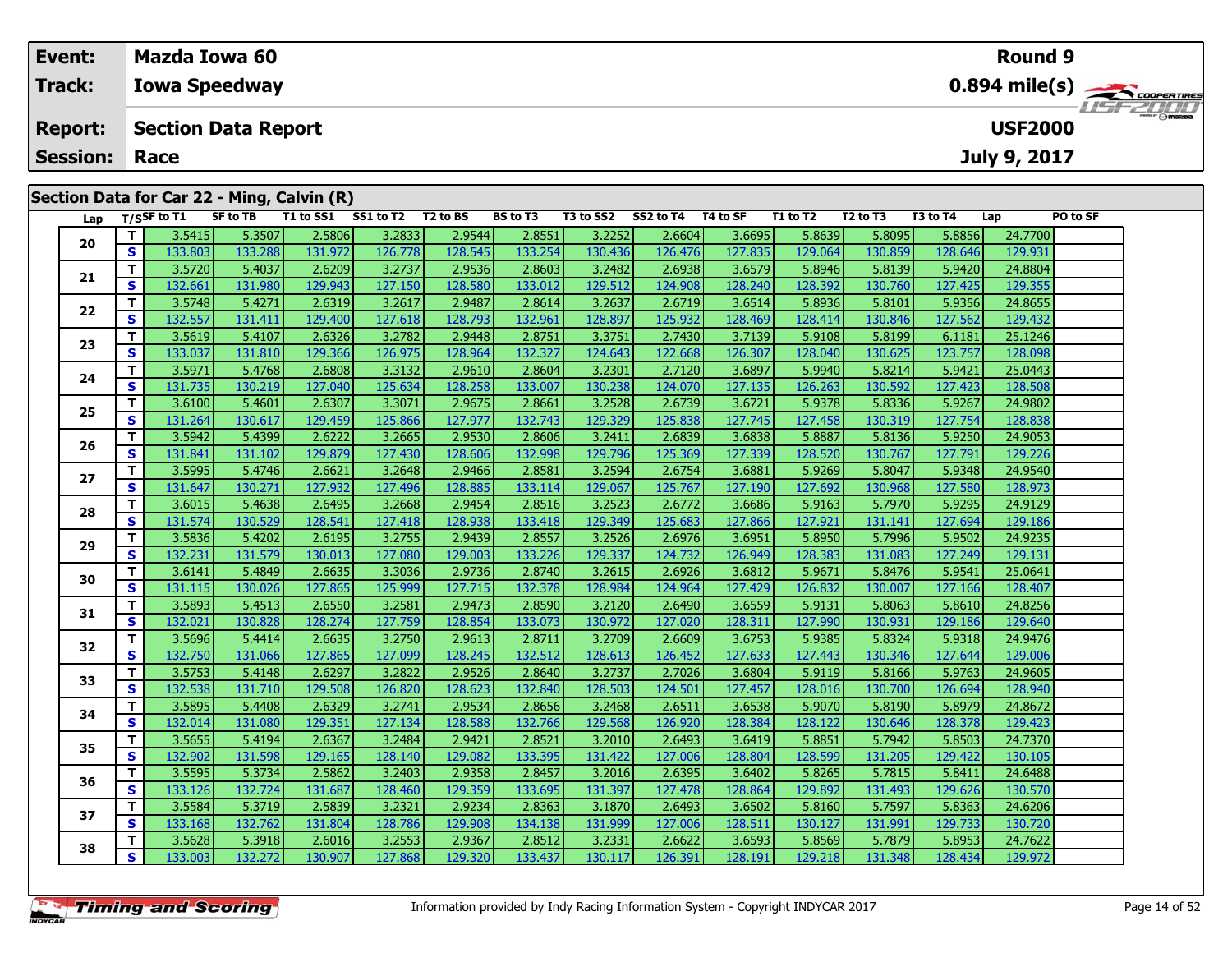| Event:          |             | <b>Mazda Iowa 60</b>                       |           |           |          |                 |           |           |          |          |          |          | <b>Round 9</b> |          |                                                        |
|-----------------|-------------|--------------------------------------------|-----------|-----------|----------|-----------------|-----------|-----------|----------|----------|----------|----------|----------------|----------|--------------------------------------------------------|
| <b>Track:</b>   |             | <b>Iowa Speedway</b>                       |           |           |          |                 |           |           |          |          |          |          |                |          | $0.894$ mile(s) $\overbrace{\hspace{2cm}}$ coderatines |
| <b>Report:</b>  |             | <b>Section Data Report</b>                 |           |           |          |                 |           |           |          |          |          |          | <b>USF2000</b> |          | $H = -H H T$                                           |
| <b>Session:</b> | Race        |                                            |           |           |          |                 |           |           |          |          |          |          | July 9, 2017   |          |                                                        |
|                 |             | Section Data for Car 22 - Ming, Calvin (R) |           |           |          |                 |           |           |          |          |          |          |                |          |                                                        |
| Lap             | T/SSF to T1 | SF to TB                                   | T1 to SS1 | SS1 to T2 | T2 to BS | <b>BS</b> to T3 | T3 to SS2 | SS2 to T4 | T4 to SF | T1 to T2 | T2 to T3 | T3 to T4 | Lap            | PO to SF |                                                        |
| 39              | 3.5649      | 5.4317                                     | 2.6504    | 3.2403    | 2.9310   | 2.8512          | 3.2336    | 2.6683    | 3.6542   | 5.8907   | 5.7822   | 5.9019   | 24.7939        |          |                                                        |
|                 | 132.9251    | 131.300                                    | 128,497   | 128,460   | 129.571  | 133.437         | 130.0971  | 126.102   | 128.370  | 128,477  | 131.477  | 128.291  | 129,806        |          |                                                        |

**<sup>T</sup>** 3.5642 5.4062 2.6370 3.2825 2.9492 2.8604 3.2306 2.6694 3.6418 5.9195 5.8096 5.9000 24.8351 **<sup>S</sup>** 132.951 131.919 129.150 126.809 128.771 133.007 130.218 126.050 128.807 127.852 130.857 128.332 129.591

| 41 | т            | 3.5468  | 5.4077  | 2.6664  | 3.3380  | 3.0416  | 2.9127  | 3.3483  | 2.7209  | 3.7207  | 6.0044  | 5.9543  | 6.0692  | 25.2954 |  |
|----|--------------|---------|---------|---------|---------|---------|---------|---------|---------|---------|---------|---------|---------|---------|--|
|    | S            | 133.603 | 131.883 | 127.726 | 124.700 | 124.860 | 130.619 | 125.640 | 123.664 | 126.076 | 126.044 | 127.677 | 124.754 | 127.233 |  |
| 42 | т            | 3.6076  | 5.4851  | 2.6657  | 3.2844  | 2.9577  | 2.8704  | 3.2667  | 2.6904  | 3.6786  | 5.9501  | 5.8281  | 5.9571  | 25.0215 |  |
|    | S.           | 131.351 | 130.022 | 127.759 | 126.735 | 128.401 | 132.544 | 128.779 | 125.066 | 127.519 | 127.194 | 130.442 | 127.102 | 128.625 |  |
| 43 | T            | 3.5814  | 5.4371  | 2.6423  | 3.2942  | 2.9479  | 2.8524  | 3.2582  | 2.6765  | 3.6602  | 5.9365  | 5.8003  | 5.9347  | 24.9131 |  |
|    | S            | 132.312 | 131.170 | 128.891 | 126.358 | 128.828 | 133.381 | 129.115 | 125.715 | 128.160 | 127.486 | 131.067 | 127.582 | 129.185 |  |
| 44 | T            | 3.5818  | 5.4324  | 2.6315  | 3.2610  | 2.9423  | 2.8505  | 3.2300  | 2.7081  | 3.6885  | 5.8925  | 5.7928  | 5.9381  | 24.8937 |  |
|    | S            | 132.298 | 131.283 | 129.420 | 127.645 | 129.073 | 133.469 | 130.242 | 124.248 | 127.177 | 128.438 | 131.237 | 127.509 | 129.286 |  |
| 45 | T            | 3.5845  | 5.4342  | 2.6491  | 3.3196  | 2.9618  | 2.8642  | 3.3442  | 2.8235  | 3.7737  | 5.9687  | 5.8260  | 6.1677  | 25.3206 |  |
|    | S            | 132.198 | 131.240 | 128.560 | 125.392 | 128.224 | 132.831 | 125.794 | 119.170 | 124.305 | 126.798 | 130.489 | 122.762 | 127.106 |  |
| 46 | T.           | 3.6527  | 5.6042  | 2.8358  | 3.5119  | 3.0528  | 2.9330  | 3.3574  | 2.7366  | 3.7060  | 6.3477  | 5.9858  | 6.0940  | 25.7862 |  |
|    | S            | 129.730 | 127.258 | 120.096 | 118.526 | 124.401 | 129.715 | 125.300 | 122.954 | 126.576 | 119.227 | 127.005 | 124.247 | 124.811 |  |
| 47 | T.           | 3.6106  | 5.4822  | 2.6607  | 3.2891  | 2.9547  | 2.8618  | 3.2805  | 2.7199  | 3.6928  | 5.9498  | 5.8165  | 6.0004  | 25.0701 |  |
|    | S            | 131.242 | 130.090 | 127.999 | 126.554 | 128.532 | 132.942 | 128.237 | 123.709 | 127.029 | 127.201 | 130.702 | 126.185 | 128.376 |  |
| 48 | T.           | 3.6055  | 5.4661  | 2.6500  | 3.2917  | 2.9603  | 2.8722  | 3.3024  | 2.7098  | 3.6981  | 5.9417  | 5.8325  | 6.0122  | 25.0900 |  |
|    | S            | 131.428 | 130.474 | 128.516 | 126.454 | 128.289 | 132.461 | 127.387 | 124.171 | 126.846 | 127.374 | 130.343 | 125.937 | 128.274 |  |
| 49 | T.           | 3.6021  | 5.4758  | 2.6606  | 3.2897  | 2.9615  | 2.8690  | 3.2496  | 2.7192  | 3.6807  | 5.9503  | 5.8305  | 5.9688  | 25.0324 |  |
|    | $\mathbf{s}$ | 131.552 | 130.242 | 128.004 | 126.531 | 128.237 | 132.609 | 129.456 | 123.741 | 127.446 | 127.190 | 130.388 | 126.853 | 128.569 |  |
| 50 | T            | 3.5913  | 5.4603  | 2.6757  | 3.3124  | 2.9635  | 2.8716  | 3.2429  | 2.6678  | 3.6517  | 5.9881  | 5.8351  | 5.9107  | 24.9769 |  |
|    | $\mathbf{s}$ | 131.948 | 130.612 | 127.282 | 125.664 | 128.150 | 132.489 | 129.724 | 126.125 | 128.458 | 126.387 | 130.285 | 128.100 | 128.855 |  |
| 51 | T            | 3.5672  | 5.4232  | 2.6387  | 3.2951  | 2.9628  | 2.8716  | 3.2281  | 2.6588  | 3.6440  | 5.9338  | 5.8344  | 5.8869  | 24.8663 |  |
|    | S            | 132.839 | 131.506 | 129.067 | 126.324 | 128.180 | 132.489 | 130.319 | 126.552 | 128.730 | 127.544 | 130.301 | 128.618 | 129.428 |  |
| 52 | T.           | 3.5735  | 5.4298  | 2.6407  | 3.2759  | 2.9590  | 2.8707  | 3.2242  | 2.6784  | 3.6851  | 5.9166  | 5.8297  | 5.9026  | 24.9075 |  |
|    | S.           | 132.605 | 131.346 | 128.969 | 127.064 | 128.345 | 132.530 | 130.476 | 125.626 | 127.294 | 127.914 | 130.406 | 128.276 | 129.214 |  |
| 53 | T.           | 3.5998  | 5.4832  | 2.6809  | 3.3036  | 2.9723  | 2.8862  | 3.2612  | 2.7415  | 3.6900  | 5.9845  | 5.8585  | 6.0027  | 25.1355 |  |
|    | $\mathbf{s}$ | 131.636 | 130.067 | 127.035 | 125.999 | 127.771 | 131.818 | 128.996 | 122.735 | 127.125 | 126.463 | 129.765 | 126.136 | 128.042 |  |
| 54 | т            | 3.5987  | 5.4493  | 2.6366  | 3.2977  | 2.9585  | 2.8692  | 3.2734  | 2.6878  | 3.6767  | 5.9343  | 5.8277  | 5.9612  | 24.9986 |  |
|    | S            | 131.676 | 130.876 | 129.169 | 126.224 | 128.367 | 132.600 | 128.515 | 125.187 | 127.585 | 127.533 | 130.451 | 127.015 | 128.743 |  |
| 55 | T            | 3.5766  | 5.4485  | 2.6744  | 3.2746  | 2.9561  | 2.8747  | 3.2526  | 2.6723  | 3.6604  | 5.9490  | 5.8308  | 5.9249  | 24.9417 |  |
|    | S.           | 132.490 | 130.895 | 127.344 | 127.115 | 128.471 | 132.346 | 129.337 | 125.913 | 128.153 | 127.218 | 130.381 | 127.793 | 129.037 |  |
| 56 | T.           | 3.5712  | 5.4064  | 2.6166  | 3.2830  | 2.9568  | 2.8509  | 3.2351  | 2.6716  | 3.6426  | 5.8996  | 5.8077  | 5.9067  | 24.8278 |  |
|    | S            | 132.690 | 131.914 | 130.157 | 126.790 | 128.440 | 133.451 | 130.037 | 125.946 | 128.779 | 128.283 | 130.900 | 128.186 | 129.629 |  |
| 57 | T.           | 3.5568  | 5.3948  | 2.6176  | 3.3259  | 2.9792  | 2.8744  | 3.2676  | 2.6677  | 3.6479  | 5.9435  | 5.8536  | 5.9353  | 24.9371 |  |
|    | S            | 133.228 | 132.198 | 130.107 | 125.154 | 127.475 | 132.360 | 128.743 | 126.130 | 128.592 | 127.335 | 129.873 | 127.569 | 129.061 |  |
|    |              |         |         |         |         |         |         |         |         |         |         |         |         |         |  |

**40**

24.8351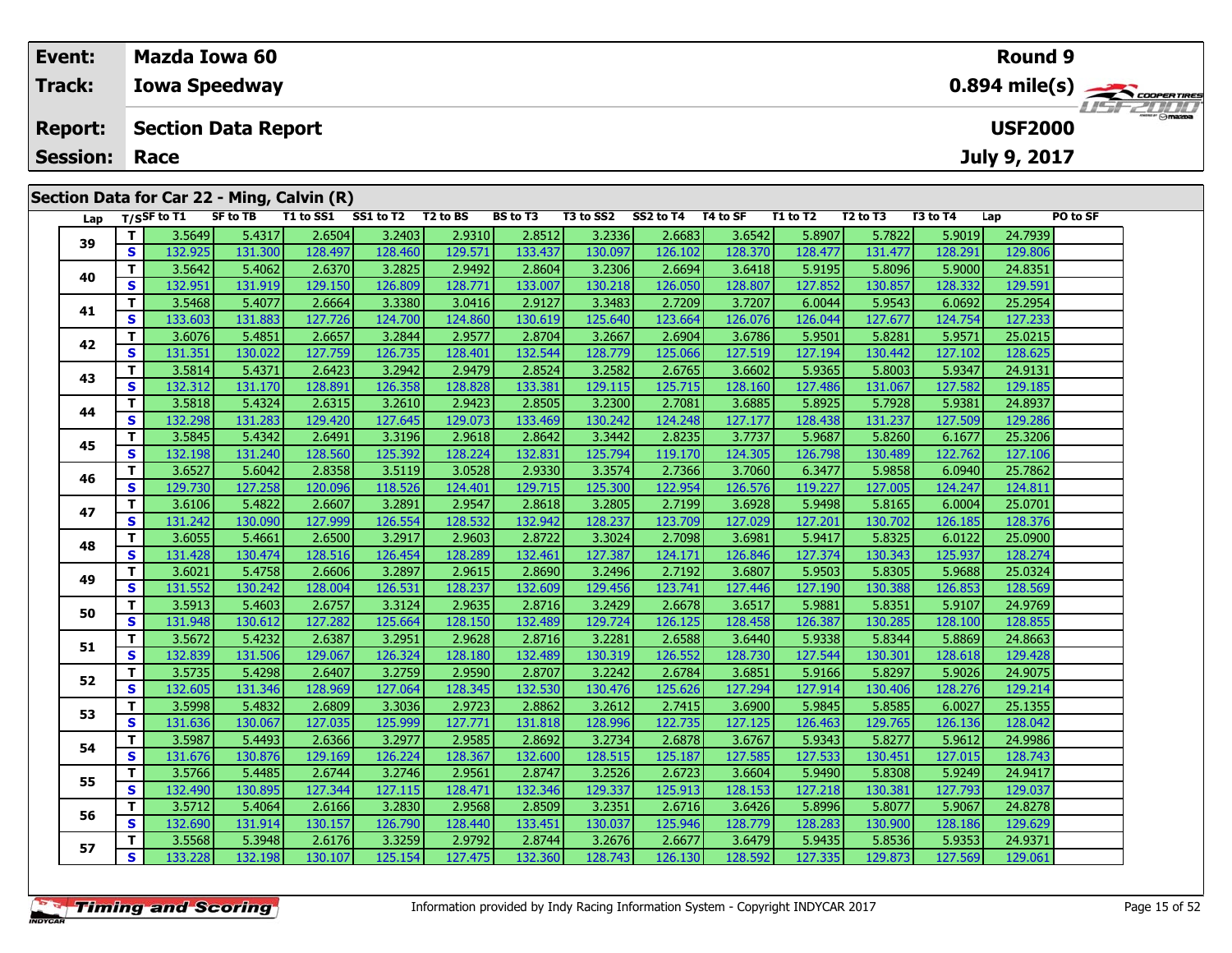| Event:               | Mazda Iowa 60                              |                              |  |          |           |           |          |          |          |          | <b>Round 9</b> |                                                              |
|----------------------|--------------------------------------------|------------------------------|--|----------|-----------|-----------|----------|----------|----------|----------|----------------|--------------------------------------------------------------|
| <b>Track:</b>        | <b>Iowa Speedway</b>                       |                              |  |          |           |           |          |          |          |          |                | $0.894$ mile(s) $\overbrace{\hspace{2.5cm}}^{3}$ coorentment |
| <b>Report:</b>       | <b>Section Data Report</b>                 |                              |  |          |           |           |          |          |          |          | <b>USF2000</b> | <b>LISF 2000</b>                                             |
| <b>Session: Race</b> |                                            |                              |  |          |           |           |          |          |          |          | July 9, 2017   |                                                              |
|                      |                                            |                              |  |          |           |           |          |          |          |          |                |                                                              |
|                      | Section Data for Car 22 - Ming, Calvin (R) |                              |  |          |           |           |          |          |          |          |                |                                                              |
| Lap                  | T/SSF to T1<br>SF to TB                    | T1 to SS1 SS1 to T2 T2 to BS |  | BS to T3 | T3 to SS2 | SS2 to T4 | T4 to SF | T1 to T2 | T2 to T3 | T3 to T4 | Lap            | <b>PO to SF</b>                                              |

| ra p | $\cdots$ |         |         |         |         |         |         |         |         |          |         |         | ---     | . |
|------|----------|---------|---------|---------|---------|---------|---------|---------|---------|----------|---------|---------|---------|---|
|      | 3.5522   | 5.3938  | 2.6386  | 3.2742  | 2.9464  | 2.8509  | 3.2607  | 2.7166  | 3.6604  | 5.9128   | 5.7973  | 5.9773  | 24.9000 |   |
| 58   | 133.400  | 132.223 | 129.072 | 127.130 | 128.894 | 133.451 | 129.016 | 123.860 | 128.153 | 127.9971 | 131.135 | 126.672 | 129.253 |   |
| 59   | 3.5646   | 5.4189  | 2.6480  | 3.3114  | 2.9546  | 2.8491  | 3.2579  | 2.6789  | 3.6345  | 5.9594   | 5.8037  | 5.9368  | 24.8990 |   |
|      | 132.936  | 131.610 | 128.613 | 125.702 | 128.536 | 33.535  | 129.127 | 125.603 | 129.066 | 126.996  | 130.990 | 127.537 | 129.258 |   |
| 60   | 3.6160   | 5.5163  | 2.7025  | 3.3107  | 2.9549  | 2.9070  | 3.4975  | 2.8070  | 3.7569  | 6.0132   | 5.8619  | 6.3045  | 25.5525 |   |
|      | 131.046  | 129.286 | 126.020 | 125.729 | 128.523 | .30.875 | 120.281 | 119.871 | 124.861 | 125.859  | 129.690 | 120.098 | 125.952 |   |
| 61   | 3.9602   | 6.2789  | 3.3784  | 4.6420  | 4.7928  |         |         |         |         | 8.0204   |         |         |         |   |
|      | 19.656   | 113.584 | 100.808 | 89.670  | 79.238  |         |         |         |         | 94.362   |         |         |         |   |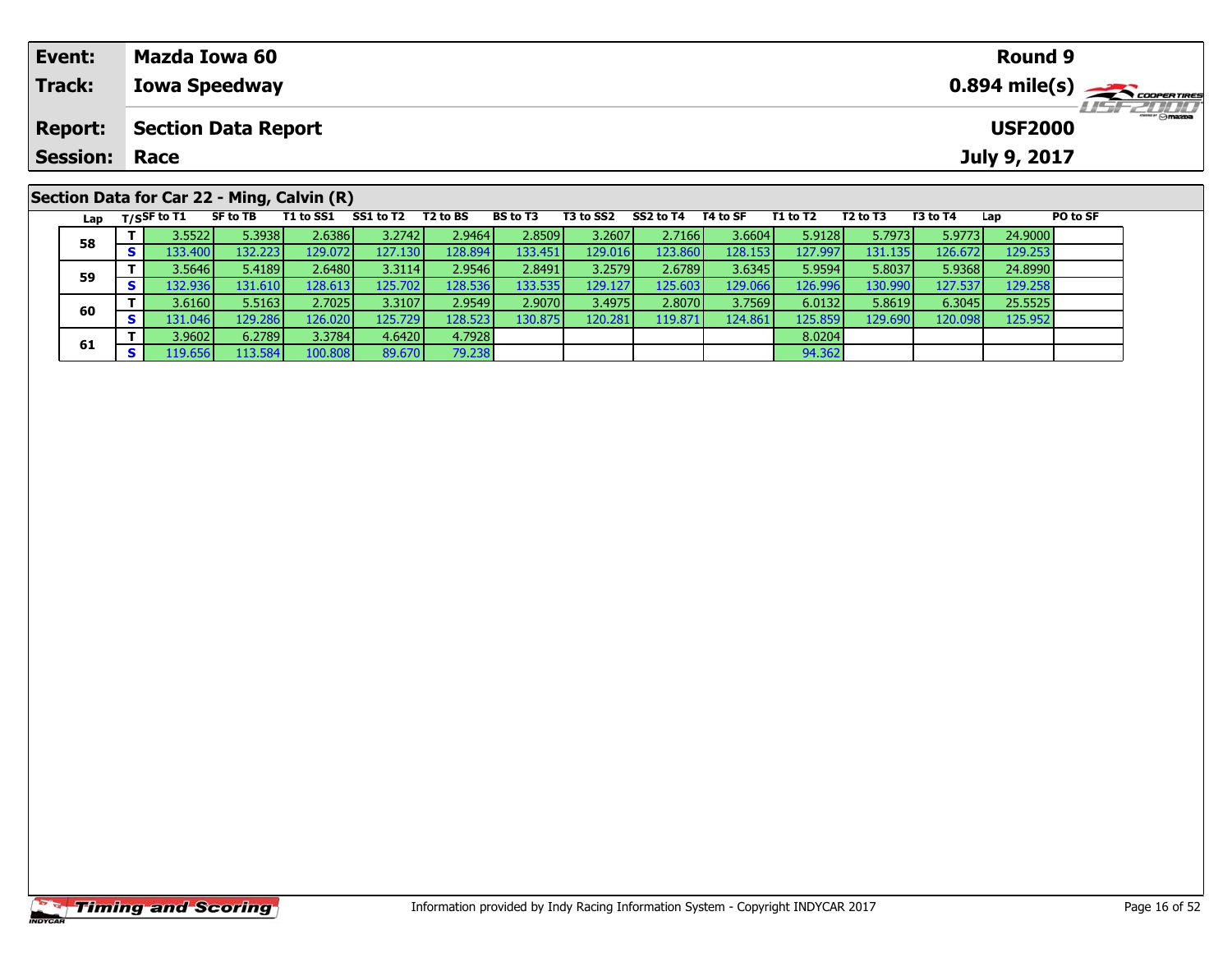| Event:               |                                       | <b>Mazda Iowa 60</b>       |           |                    |                 |           |           |          |          |          |          | Round 9        |                                                                                 |                                                                            |
|----------------------|---------------------------------------|----------------------------|-----------|--------------------|-----------------|-----------|-----------|----------|----------|----------|----------|----------------|---------------------------------------------------------------------------------|----------------------------------------------------------------------------|
| Track:               |                                       | <b>Iowa Speedway</b>       |           |                    |                 |           |           |          |          |          |          |                |                                                                                 | $0.894$ mile(s) $\overbrace{\hspace{2cm}}$ coder these<br><b>HEIFELIND</b> |
| <b>Report:</b>       |                                       | <b>Section Data Report</b> |           |                    |                 |           |           |          |          |          |          | <b>USF2000</b> |                                                                                 |                                                                            |
| <b>Session: Race</b> |                                       |                            |           |                    |                 |           |           |          |          |          |          | July 9, 2017   |                                                                                 |                                                                            |
|                      |                                       |                            |           |                    |                 |           |           |          |          |          |          |                |                                                                                 |                                                                            |
|                      | Section Data for Car 23 - Kohl, Lucas |                            |           |                    |                 |           |           |          |          |          |          |                |                                                                                 |                                                                            |
|                      | Lap $T/S$ SF to TB                    | SF to T1                   | T1 to SS1 | SS1 to T2 T2 to BS | <b>BS</b> to T3 | T3 to SS2 | SS2 to T4 | T4 to SF | T1 to T2 | T2 to T3 | T3 to T4 | Lap            | <b>PO to SF</b>                                                                 |                                                                            |
|                      |                                       |                            |           |                    |                 |           |           |          |          |          |          |                | the contract of the contract of the contract of the contract of the contract of |                                                                            |

| Lαμ            | ,,,,,        | $\sim \cdot$ | --<br>$\sim$ |         |         |         | . .     |         | ື້      | ື້      |         |         | .       |         |         |
|----------------|--------------|--------------|--------------|---------|---------|---------|---------|---------|---------|---------|---------|---------|---------|---------|---------|
|                | T            | 6.2936       | 4.1321       | 3.0953  | 3.6803  | 3.1469  | 2.9755  | 3.4119  | 2.8385  | 3.8374  | 6.7756  | 6.1224  | 6.2504  | 27.1179 | 43.4088 |
| 1              | $\mathbf{s}$ | 113.319      | 114.679      | 110.028 | 113.102 | 120.682 | 127.862 | 123.298 | 118.541 | 122.242 | 111.698 | 124.171 | 121.138 | 118,682 | 59.318  |
|                | T            | 5.6077       | 3.7080       | 2.7258  | 3.3743  | 3.0368  | 2.9246  | 3.2374  | 2.6923  | 3.7292  | 6.1001  | 5.9614  | 5.9297  | 25.4284 |         |
| $\mathbf{2}$   | S            | 127.179      | 127.795      | 124.942 | 123.359 | 125.057 | 130.088 | 129.944 | 124.978 | 125.789 | 124.067 | 127.525 | 127.689 | 126.567 |         |
| 3              | T            | 5.4770       | 3.6340       | 2.6312  | 3.3008  | 2.9860  | 2.8820  | 3.2904  | 2.7333  | 3.7102  | 5.9320  | 5.8680  | 6.0237  | 25.1679 |         |
|                | S            | 130.214      | 130.397      | 129.435 | 126.106 | 127.184 | 132.011 | 127.851 | 123.103 | 126.433 | 127.582 | 129.555 | 125.697 | 127.877 |         |
| 4              | T            | 5.3828       | 3.5834       | 2.5663  | 3.2594  | 2.9559  | 2.8512  | 3.1781  | 2.6878  | 3.6756  | 5.8257  | 5.8071  | 5.8659  | 24.7577 |         |
|                | S            | 132.493      | 132.239      | 132.708 | 127.708 | 128.480 | 133.437 | 132.369 | 125.187 | 127.623 | 129.910 | 130.913 | 129.078 | 129.996 |         |
| 5              | T.           | 5.3572       | 3.5651       | 2.5571  | 3.2890  | 2.9655  | 2.8549  | 3.2201  | 2.6738  | 3.6804  | 5.8461  | 5.8204  | 5.8939  | 24.8059 |         |
|                | $\mathbf{s}$ | 133.126      | 132.917      | 133.185 | 126.558 | 128.064 | 133.264 | 130.642 | 125.842 | 127.457 | 129.457 | 130.614 | 128.465 | 129.743 |         |
| 6              | T            | 5.3598       | 3.5758       | 2.5424  | 3.2864  | 2.9858  | 2.8653  | 3.1473  | 2.6911  | 3.6732  | 5.8288  | 5.8511  | 5.8384  | 24.7673 |         |
|                | S            | 133.061      | 132.520      | 133.955 | 126.658 | 127.193 | 132.780 | 133.664 | 125.033 | 127.706 | 129.841 | 129.929 | 129.686 | 129.946 |         |
| $\overline{ }$ | T            | 5.3269       | 3.5532       | 2.5296  | 3.3346  | 2.9933  | 2.8688  | 3.1438  | 2.7842  | 3.7418  | 5.8642  | 5.8621  | 5.9280  | 24.9493 |         |
|                | S            | 133.883      | 133.363      | 134.633 | 124.828 | 126.874 | 132.618 | 133.813 | 120.852 | 125.365 | 129.057 | 129.685 | 127.726 | 128.998 |         |
| 8              | T            | 5.4000       | 3.6106       | 2.5567  | 3.3316  | 2.9917  | 2.8765  | 3.1848  | 2.6701  | 3.7012  | 5.8883  | 5.8682  | 5.8549  | 24.9232 |         |
|                | S            | 132.071      | 131.242      | 133.206 | 124.940 | 126.942 | 132.263 | 132.090 | 126.017 | 126.740 | 128.529 | 129.550 | 129.321 | 129.133 |         |
| 9              | T            | 5.3801       | 3.5845       | 2.5627  | 3.2869  | 2.9702  | 2.8546  | 3.1531  | 2.7533  | 3.7413  | 5.8496  | 5.8248  | 5.9064  | 24.9066 |         |
|                | S            | 132.559      | 132.198      | 132.894 | 126.639 | 127.861 | 133.278 | 133.418 | 122.209 | 125.382 | 129.379 | 130.516 | 128.193 | 129.219 |         |
| 10             | T.           | 5.3931       | 3.6061       | 2.5560  | 3.3354  | 3.0046  | 2.8796  | 3.2146  | 2.7159  | 3.7244  | 5.8914  | 5.8842  | 5.9305  | 25.0366 |         |
|                | $\mathbf{s}$ | 132.240      | 131.406      | 133.243 | 124.798 | 126.397 | 132.121 | 130.866 | 123.892 | 125.951 | 128.462 | 129.198 | 127.672 | 128.548 |         |
| 11             | T.           | 5.3751       | 3.5910       | 2.5512  | 3.3062  | 2.9824  | 2.8651  | 3.2164  | 2.6939  | 3.7123  | 5.8574  | 5.8475  | 5.9103  | 24.9185 |         |
|                | $\mathbf s$  | 132.683      | 131.959      | 133.493 | 125.900 | 127.338 | 132.789 | 130.793 | 124.903 | 126.361 | 129.207 | 130.009 | 128.108 | 129.157 |         |
| 12             | T            | 5.3967       | 3.5913       | 2.5860  | 3.3285  | 2.9973  | 2.8814  | 3.2277  | 2.7387  | 3.7402  | 5.9145  | 5.8787  | 5.9664  | 25.0911 |         |
|                | $\mathbf{s}$ | 132.151      | 131.948      | 131.697 | 125.056 | 126.705 | 132.038 | 130.335 | 122.860 | 125.419 | 127.960 | 129.319 | 126.904 | 128.269 |         |
| 13             | T.           | 5.4487       | 3.6181       | 2.6105  | 3.2979  | 2.9810  | 2.8674  | 3.1895  | 2.7011  | 3.6821  | 5.9084  | 5.8484  | 5.8906  | 24.9476 |         |
|                | $\mathbf s$  | 130.890      | 130.970      | 130.461 | 126.217 | 127.398 | 132.683 | 131.896 | 124.570 | 127.398 | 128.092 | 129.989 | 128.537 | 129.006 |         |
| 14             | T            | 5.3809       | 3.5694       | 2.5894  | 3.4305  | 3.0569  | 2.9051  | 3.2070  | 2.7201  | 3.7072  | 6.0199  | 5.9620  | 5.9271  | 25.1856 |         |
|                | S            | 132.540      | 132.757      | 131.524 | 121.338 | 124.235 | 130.961 | 131.176 | 123.700 | 126.535 | 125.719 | 127.512 | 127.745 | 127.787 |         |
| 15             | T            | 5.3887       | 3.5751       | 2.5997  | 3.3468  | 2.9962  | 2.8672  | 3.1841  | 2.7132  | 3.6770  | 5.9465  | 5.8634  | 5.8973  | 24.9593 |         |
|                | $\mathbf{s}$ | 132.348      | 132.546      | 131.003 | 124.373 | 126.751 | 132.692 | 132.120 | 124.015 | 127.574 | 127.271 | 129.656 | 128.391 | 128.946 |         |
| 16             | T            | 5.3544       | 3.5547       | 2.5788  | 3.3071  | 2.9772  | 2.8522  | 3.1886  | 2.7529  | 3.7035  | 5.8859  | 5.8294  | 5.9415  | 24.9150 |         |
|                | $\mathbf s$  | 133.195      | 133.306      | 132.065 | 125.866 | 127.560 | 133.390 | 131.933 | 122.226 | 126.662 | 128.582 | 130.413 | 127.436 | 129.175 |         |
| 17             | T.           | 5.3618       | 3.5617       | 2.5802  | 3.3143  | 2.9760  | 2.8624  | 3.2612  | 2.7037  | 3.7128  | 5.8945  | 5.8384  | 5.9649  | 24.9723 |         |
|                | S            | 133.012      | 133.044      | 131.993 | 125.592 | 127.612 | 132.915 | 128.996 | 124.451 | 126.344 | 128.394 | 130.212 | 126.936 | 128.879 |         |
| 18             | T            | 5.4752       | 3.5842       | 2.7160  | 3.4729  | 3.0439  | 2.9314  | 3.2979  | 2.8012  | 3.7888  | 6.1889  | 5.9753  | 6.0991  | 25.6363 |         |
|                | S            | 130.257      | 132.209      | 125.393 | 119.857 | 124.765 | 129.786 | 127.561 | 120.119 | 123.810 | 122.286 | 127.228 | 124.143 | 125.541 |         |
| 19             | T            | 5.5010       | 3.6590       | 2.6167  | 3.2545  | 2.9649  | 2.8647  | 3.1947  | 2.6711  | 3.6807  | 5.8712  | 5.8296  | 5.8658  | 24.9063 |         |
|                | S            | 129.646      | 129.506      | 130.152 | 127.900 | 128.090 | 132.808 | 131.681 | 125.970 | 127.446 | 128.903 | 130.408 | 129.080 | 129.220 |         |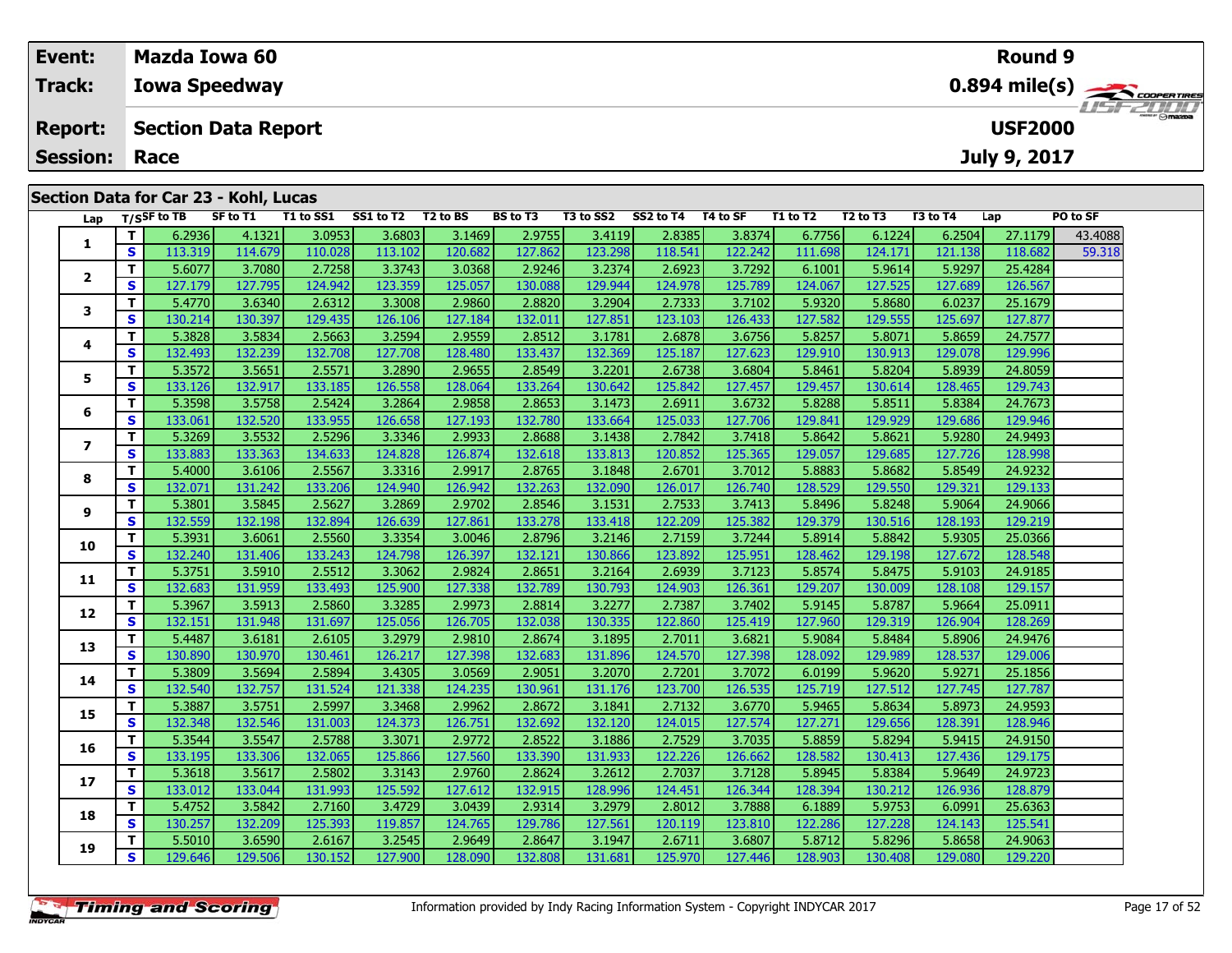| Event:         | Mazda Iowa 60                         |          |           |                                               |                 |           |                                                          |          |                |          |              |              | Round 9         |                                                        |
|----------------|---------------------------------------|----------|-----------|-----------------------------------------------|-----------------|-----------|----------------------------------------------------------|----------|----------------|----------|--------------|--------------|-----------------|--------------------------------------------------------|
| Track:         | <b>Iowa Speedway</b>                  |          |           |                                               |                 |           |                                                          |          |                |          |              |              |                 | $0.894$ mile(s) $\overbrace{\hspace{2cm}}$ COOPERTIRES |
| <b>Report:</b> | <b>Section Data Report</b>            |          |           |                                               |                 |           |                                                          |          |                |          |              |              | <b>USF2000</b>  | <b>USF 2000</b>                                        |
|                | <b>Session: Race</b>                  |          |           |                                               |                 |           |                                                          |          |                |          |              | July 9, 2017 |                 |                                                        |
|                |                                       |          |           |                                               |                 |           |                                                          |          |                |          |              |              |                 |                                                        |
|                | Section Data for Car 23 - Kohl, Lucas |          |           |                                               |                 |           |                                                          |          |                |          |              |              |                 |                                                        |
|                | Lap T/S <sup>SF</sup> to TB           | SF to T1 | T1 to SS1 | SS1 to T2 T2 to BS                            | <b>BS to T3</b> | T3 to SS2 | SS2 to T4                                                | T4 to SF | T1 to T2       | T2 to T3 | T3 to T4     | Lap          | <b>PO to SF</b> |                                                        |
|                | r oppel i<br>т I                      |          |           | $\sim$ 15040 $\sim$ 15572 $\sim$ 16575 $\sim$ |                 |           | $\sim$ 10621 $\sim$ 10026 $\sim$ 1000 $\sim$ 1000 $\sim$ |          | <b>E</b> POOCL |          | EQIEC EQOCOL | ാചാചി        |                 |                                                        |

| Lap |              | T/SSF tO IB | <b>SLIOIT</b> | 1 TO 22 T | <b>SSI TO 12</b> | 1 Z TO BS | <b>BS 10 13</b> | 13 TO 332 | <b>552 TO 14</b> | 14 TO SF | 1 J. TO 1 Z | 12 TO 13 | 15 TO 14 | Lap     | PU TO SF |
|-----|--------------|-------------|---------------|-----------|------------------|-----------|-----------------|-----------|------------------|----------|-------------|----------|----------|---------|----------|
|     | Τ.           | 5.3775      | 3.5840        | 2.5573    | 3.2433           | 2.9525    | 2.8631          | 3.2392    | 2.6876           | 3.7000   | 5.8006      | 5.8156   | 5.9268   | 24.8270 |          |
| 20  | S            | 132.623     | 132.216       | 133.175   | 128.342          | 128.628   | 132.882         | 129.872   | 125.196          | 126.781  | 130.472     | 130.722  | 127.752  | 129.633 |          |
|     | T.           | 5.3943      | 3.5944        | 2.5659    | 3.2399           | 2.9578    | 2.8673          | 3.2039    | 2.6614           | 3.6925   | 5.8058      | 5.8251   | 5.8653   | 24.7831 |          |
| 21  | S            | 132.210     | 131.834       | 132.729   | 128.476          | 128.397   | 132.687         | 131.303   | 126.429          | 127.039  | 130.356     | 130.509  | 129.091  | 129.863 |          |
| 22  | T.           | 5.3858      | 3.5868        | 2.5694    | 3.2455           | 2.9559    | 2.8708          | 3.1924    | 2.6595           | 3.6762   | 5.8149      | 5.8267   | 5.8519   | 24.7565 |          |
|     | S            | 132.419     | 132.113       | 132.548   | 128.255          | 128.480   | 132.526         | 131.776   | 126.519          | 127.602  | 130.152     | 130.473  | 129.387  | 130.002 |          |
| 23  | T.           | 5.3665      | 3.5766        | 2.5511    | 3.2312           | 2.9432    | 2.8559          | 3.1659    | 2.6588           | 3.6588   | 5.7823      | 5.7991   | 5.8247   | 24.6415 |          |
|     | S            | 132.895     | 132.490       | 133.499   | 128.822          | 129.034   | 133.217         | 132.879   | 126.552          | 128.209  | 130.885     | 131.094  | 129.991  | 130.609 |          |
| 24  | T.           | 5.3401      | 3.5629        | 2.5353    | 3.2809           | 2.9689    | 2.8646          | 3.1877    | 2.6372           | 3.6660   | 5.8162      | 5.8335   | 5.8249   | 24.7035 |          |
|     | S            | 133.552     | 132.999       | 134.331   | 126.871          | 127.917   | 132.812         | 131.970   | 127.589          | 127.957  | 130.122     | 130.321  | 129.987  | 130.281 |          |
| 25  | T.           | 5.3551      | 3.5693        | 2.5494    | 3.2563           | 2.9536    | 2.8541          | 3.2713    | 2.7225           | 3.7362   | 5.8057      | 5.8077   | 5.9938   | 24.9127 |          |
|     | S            | 133.178     | 132.761       | 133.588   | 127.829          | 128.580   | 133.301         | 128.598   | 123.591          | 125.553  | 130.358     | 130.900  | 126.324  | 129.187 |          |
| 26  | T.           | 5.4103      | 3.6126        | 2.5633    | 3.2513           | 2.9542    | 2.8661          | 3.2137    | 2.6436           | 3.6774   | 5.8146      | 5.8203   | 5.8573   | 24.7822 |          |
|     | S.           | 131.819     | 131.170       | 132.863   | 128.026          | 128.553   | 132.743         | 130.903   | 127.280          | 127.560  | 130.158     | 130.617  | 129.268  | 129.867 |          |
| 27  | T.           | 5.3679      | 3.5777        | 2.5606    | 3.3115           | 2.9975    | 2.8930          | 3.2384    | 2.6567           | 3.6691   | 5.8721      | 5.8905   | 5.8951   | 24.9045 |          |
|     | S            | 132.860     | 132.449       | 133.003   | 125.698          | 126.696   | 131.509         | 129.904   | 126.652          | 127.849  | 128.884     | 129.060  | 128.439  | 129.230 |          |
| 28  | T.           | 5.3230      | 3.5256        | 2.5886    | 3.3385           | 2.9972    | 2.8825          | 3.2011    | 2.6776           | 3.6848   | 5.9271      | 5.8797   | 5.8787   | 24.8959 |          |
|     | S            | 133.981     | 134.407       | 131.565   | 124.682          | 126.709   | 131.988         | 131.418   | 125.664          | 127.304  | 127.688     | 129.297  | 128.797  | 129.274 |          |
| 29  | T.           | 5.4199      | 3.5947        | 2.6100    | 3.2871           | 2.9694    | 2.8661          | 3.2275    | 2.6552           | 3.6844   | 5.8971      | 5.8355   | 5.8827   | 24.8944 |          |
|     | S            | 131.586     | 131.823       | 130.486   | 126.631          | 127.895   | 132.743         | 130.343   | 126.724          | 127.318  | 128.337     | 130.276  | 128.709  | 129.282 |          |
| 30  | T.           | 5.3724      | 3.5806        | 2.5599    | 3.2726           | 2.9551    | 2.8512          | 3.1943    | 2.6484           | 3.6598   | 5.8325      | 5.8063   | 5.8427   | 24.7219 |          |
|     | S            | 132.749     | 132.342       | 133.040   | 127.192          | 128.514   | 133.437         | 131.698   | 127.049          | 128.174  | 129.759     | 130.931  | 129.591  | 130.184 |          |
| 31  | T.           | 5.3373      | 3.5329        | 2.5743    | 3.3371           | 2.9719    | 2.8520          | 3.1849    | 2.7254           | 3.6670   | 5.9114      | 5.8239   | 5.9103   | 24.8455 |          |
|     | S            | 133.622     | 134.129       | 132.295   | 124.734          | 127.788   | 133.399         | 132.086   | 123.460          | 127.922  | 128.027     | 130.536  | 128.108  | 129.537 |          |
| 32  | T.           | 5.3350      | 3.5357        | 2.5853    | 3.3690           | 3.0182    | 2.8956          | 3.3146    | 2.7437           | 3.6847   | 5.9543      | 5.9138   | 6.0583   | 25.1468 |          |
|     | S            | 133.680     | 134.023       | 131.733   | 123.553          | 125.828   | 131.391         | 126.918   | 122.636          | 127.308  | 127.104     | 128.551  | 124.979  | 127.984 |          |
| 33  | T.           | 5.3551      | 3.5612        | 2.5713    | 3.3714           | 3.0032    | 2.8785          | 3.2820    | 2.7647           | 3.7183   | 5.9427      | 5.8817   | 6.0467   | 25.1506 |          |
|     | S            | 133.178     | 133.063       | 132.450   | 123.465          | 126.456   | 132.171         | 128.178   | 121.705          | 126.157  | 127.353     | 129.253  | 125.219  | 127.965 |          |
| 34  | T.           | 5.3757      | 3.5933        | 2.5492    | 3.3274           | 3.0210    | 2.8968          | 3.2214    | 2.6645           | 3.6756   | 5.8766      | 5.9178   | 5.8859   | 24.9492 |          |
|     | S            | 132.668     | 131.874       | 133.598   | 125.098          | 125.711   | 131.336         | 130.590   | 126.282          | 127.623  | 128.785     | 128.465  | 128.639  | 128.998 |          |
| 35  | T.           | 5.3811      | 3.5720        | 2.5786    | 3.2927           | 2.9752    | 2.8635          | 3.2087    | 2.7009           | 3.6673   | 5.8713      | 5.8387   | 5.9096   | 24.8589 |          |
|     | S            | 132.535     | 132.661       | 132.075   | 126.416          | 127.646   | 132.863         | 131.107   | 124.580          | 127.912  | 128.901     | 130.205  | 128.124  | 129.467 |          |
| 36  | T.           | 5.3694      | 3.5606        | 2.5755    | 3.2977           | 2.9714    | 2.8551          | 3.2198    | 2.6782           | 3.6727   | 5.8732      | 5.8265   | 5.8980   | 24.8310 |          |
|     | S.           | 132.823     | 133.085       | 132.234   | 126.224          | 127.809   | 133.254         | 130.655   | 125.636          | 127.724  | 128.860     | 130.478  | 128.376  | 129.612 |          |
| 37  | T.           | 5.3647      | 3.5639        | 2.5766    | 3.3758           | 3.0297    | 2.8948          | 3.1817    | 2.6972           | 3.6807   | 5.9524      | 5.9245   | 5.8789   | 25.0004 |          |
|     | S            | 132.940     | 132.962       | 132.177   | 123.304          | 125.350   | 131.427         | 132.219   | 124.751          | 127.446  | 127.145     | 128.319  | 128.793  | 128.734 |          |
| 38  | Τ.           | 5.3959      | 3.5703        | 2.5959    | 3.2670           | 2.9598    | 2.8693          | 3.3154    | 2.7035           | 3.7114   | 5.8629      | 5.8291   | 6.0189   | 24.9926 |          |
|     | $\mathbf{s}$ | 132.171     | 132.724       | 131.195   | 127.410          | 128.310   | 132.595         | 126.887   | 124.460          | 126.392  | 129.086     | 130.419  | 125.797  | 128.774 |          |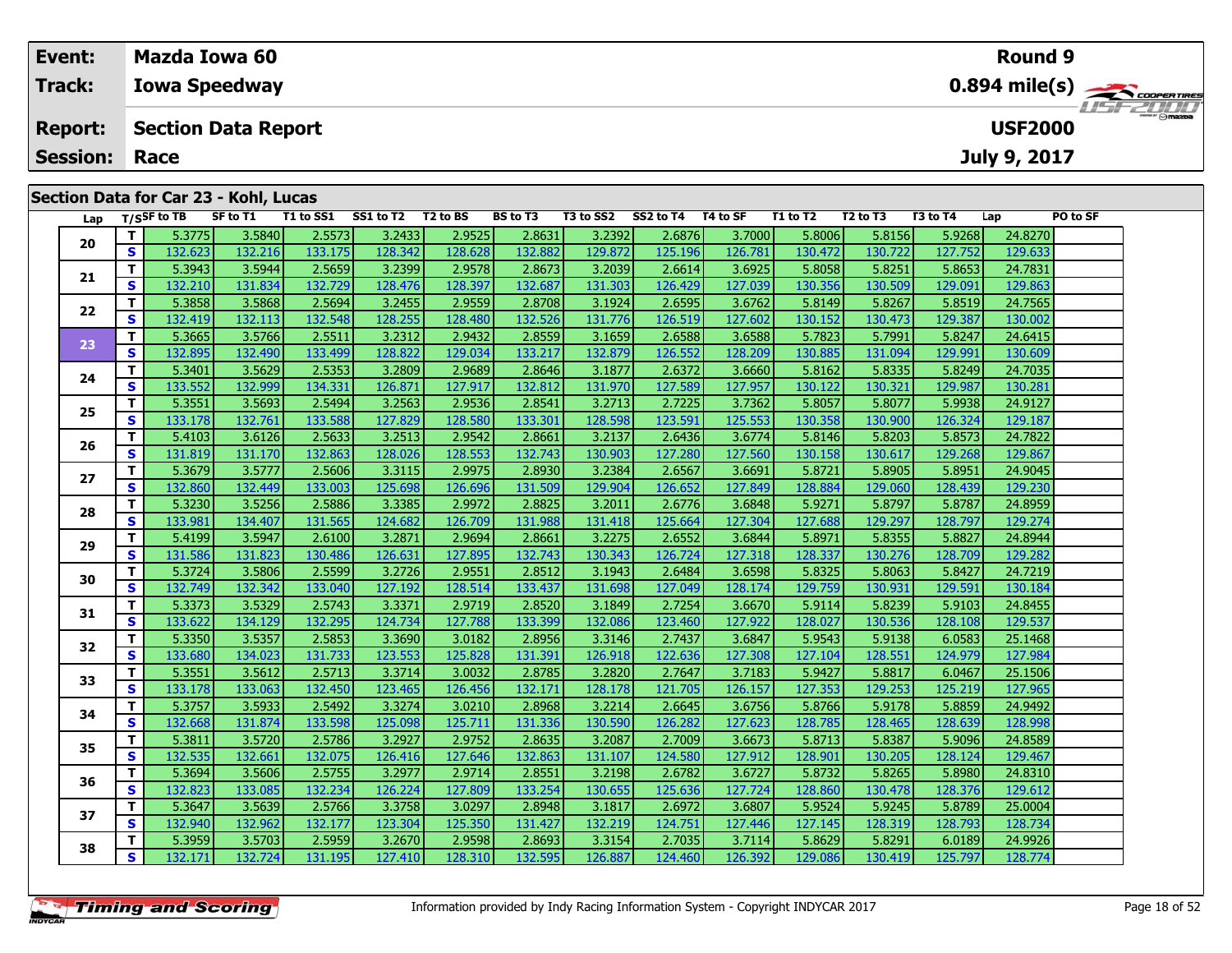| Event: |                | Mazda Iowa 60                                                                                        |          |           |                    |                 |           |                    |          |          |          |                | Round 9                 |  |
|--------|----------------|------------------------------------------------------------------------------------------------------|----------|-----------|--------------------|-----------------|-----------|--------------------|----------|----------|----------|----------------|-------------------------|--|
| Track: |                | <b>Iowa Speedway</b>                                                                                 |          |           |                    |                 |           |                    |          |          |          |                | $0.894 \text{ mile(s)}$ |  |
|        | <b>Report:</b> | <b>Section Data Report</b>                                                                           |          |           |                    |                 |           |                    |          |          |          | <b>USF2000</b> |                         |  |
|        |                | <b>Session: Race</b>                                                                                 |          |           |                    |                 |           |                    |          |          |          | July 9, 2017   |                         |  |
|        |                |                                                                                                      |          |           |                    |                 |           |                    |          |          |          |                |                         |  |
|        |                | Section Data for Car 23 - Kohl, Lucas                                                                |          |           |                    |                 |           |                    |          |          |          |                |                         |  |
|        | Lap            | $T/S$ SF to TB                                                                                       | SF to T1 | T1 to SS1 | SS1 to T2 T2 to BS | <b>BS to T3</b> | T3 to SS2 | SS2 to T4 T4 to SF | T1 to T2 | T2 to T3 | T3 to T4 | Lap            | PO to SF                |  |
|        |                | المتحدث الرزمين المتمرين المسرين المسري المسرين المستوي المسرين المسرين المسرين المسرين المسرين البر |          |           |                    |                 |           |                    |          |          |          |                |                         |  |

| Lap | ,,,,,        |         |         |         |         |         | . .     |         | ື້      | ື້      |         |         |         |         | . |
|-----|--------------|---------|---------|---------|---------|---------|---------|---------|---------|---------|---------|---------|---------|---------|---|
|     | т            | 5.4218  | 3.5896  | 2.5990  | 3.3608  | 3.0552  | 2.9270  | 3.2183  | 2.6728  | 3.6756  | 5.9598  | 5.9822  | 5.8911  | 25.0983 |   |
| 39  | S            | 131.540 | 132.010 | 131.038 | 123.854 | 124.304 | 129.981 | 130.716 | 125.889 | 127.623 | 126.987 | 127.082 | 128.526 | 128.232 |   |
|     | T.           | 5.3497  | 3.5637  | 2.5574  | 3.3046  | 2.9802  | 2.8733  | 3.1687  | 2.7659  | 3.7133  | 5.8620  | 5.8535  | 5.9346  | 24.9271 |   |
| 40  | S            | 133.312 | 132.970 | 133.170 | 125.961 | 127.432 | 132.410 | 132.762 | 121.652 | 126.327 | 129.106 | 129.876 | 127.584 | 129.112 |   |
| 41  | т            | 5.3738  | 3.5725  | 2.5715  | 3.2804  | 2.9637  | 2.8507  | 3.1751  | 2.7617  | 3.7119  | 5.8519  | 5.8144  | 5.9368  | 24.8875 |   |
|     | S            | 132.715 | 132.642 | 132.440 | 126.890 | 128.141 | 133.460 | 132.494 | 121.837 | 126.375 | 129.329 | 130.749 | 127.537 | 129.318 |   |
| 42  | T.           | 5.3942  | 3.5783  | 2.5964  | 3.3720  | 3.0159  | 2.8892  | 3.1803  | 2.6848  | 3.6660  | 5.9684  | 5.9051  | 5.8651  | 24.9829 |   |
|     | S            | 132.213 | 132.427 | 131.169 | 123.443 | 125.924 | 131.682 | 132.277 | 125.327 | 127.957 | 126.804 | 128.741 | 129.096 | 128.824 |   |
| 43  | T            | 5.3744  | 3.5462  | 2.6046  | 3.3347  | 2.9933  | 2.8671  | 3.1904  | 2.7347  | 3.6963  | 5.9393  | 5.8604  | 5.9251  | 24.9673 |   |
|     | S            | 132.700 | 133.626 | 130.756 | 124.824 | 126.874 | 132.697 | 131.859 | 123.040 | 126.908 | 127.425 | 129.723 | 127.788 | 128.905 |   |
| 44  | T.           | 5.4181  | 3.5713  | 2.6307  | 3.2951  | 2.9588  | 2.8540  | 3.2511  | 2.7334  | 3.6767  | 5.9258  | 5.8128  | 5.9845  | 24.9711 |   |
|     | S            | 131.630 | 132.687 | 129.459 | 126.324 | 128.354 | 133.306 | 129.397 | 123.098 | 127.585 | 127.716 | 130.785 | 126.520 | 128.885 |   |
| 45  | T            | 5.3934  | 3.5641  | 2.6116  | 3.3251  | 2.9781  | 2.8580  | 3.2224  | 2.7252  | 3.6560  | 5.9367  | 5.8361  | 5.9476  | 24.9405 |   |
|     | S            | 132.232 | 132.955 | 130.406 | 125.184 | 127.522 | 133.119 | 130.549 | 123.469 | 128.307 | 127.481 | 130.263 | 127.305 | 129.043 |   |
| 46  | T            | 5.3310  | 3.5210  | 2.6015  | 3.4136  | 3.0100  | 2.8811  | 3.2647  | 2.8093  | 3.7839  | 6.0151  | 5.8911  | 6.0740  | 25.2851 |   |
|     | S            | 133.780 | 134.582 | 130.912 | 121.939 | 126.170 | 132.052 | 128.858 | 119.773 | 123.970 | 125.820 | 129.047 | 124.656 | 127.284 |   |
| 47  | т            | 5.4716  | 3.6315  | 2.6322  | 3.4046  | 3.0139  | 2.8860  | 3.2723  | 2.7191  | 3.6714  | 6.0368  | 5.8999  | 5.9914  | 25.2310 |   |
|     | S            | 130.342 | 130.487 | 129.385 | 122.261 | 126.007 | 131.828 | 128.558 | 123.746 | 127.769 | 125.367 | 128.854 | 126.374 | 127.557 |   |
| 48  | T            | 5.4127  | 3.5899  | 2.6112  | 3.3777  | 2.9899  | 2.8866  | 3.2331  | 2.6890  | 3.6522  | 5.9889  | 5.8765  | 5.9221  | 25.0296 |   |
|     | S            | 131.761 | 131.999 | 130.426 | 123.235 | 127.019 | 131.800 | 130.117 | 125.131 | 128.441 | 126.370 | 129.367 | 127.853 | 128.584 |   |
| 49  | т            | 5.3581  | 3.5818  | 2.5429  | 3.3582  | 2.9859  | 2.8773  | 3.2483  | 2.7858  | 3.7128  | 5.9011  | 5.8632  | 6.0341  | 25.0930 |   |
|     | S            | 133.103 | 132.298 | 133.929 | 123.950 | 127.189 | 132.226 | 129.508 | 120.783 | 126.344 | 128.250 | 129.661 | 125.480 | 128.259 |   |
| 50  | T            | 5.3695  | 3.5821  | 2.5717  | 3.4010  | 2.9706  | 2.8582  | 3.2575  | 2.7633  | 3.6496  | 5.9727  | 5.8288  | 6.0208  | 25.0540 |   |
|     | $\mathbf{s}$ | 132.821 | 132.287 | 132.429 | 122.390 | 127.844 | 133.110 | 129.143 | 121.766 | 128.532 | 126.713 | 130.426 | 125.757 | 128.459 |   |
| 51  | т            | 5.3653  | 3.5611  | 2.5833  | 3.3537  | 3.0062  | 2.9038  | 3.1785  | 2.7084  | 3.7230  | 5.9370  | 5.9100  | 5.8869  | 25.0180 |   |
|     | S            | 132.925 | 133.067 | 131.835 | 124.117 | 126.330 | 131.020 | 132.352 | 124.235 | 125.998 | 127.475 | 128.634 | 128.618 | 128.643 |   |
| 52  | T            | 5.3910  | 3.6062  | 2.5653  | 3.3607  | 3.0152  | 2.9371  | 3.3248  | 2.7729  | 3.7311  | 5.9260  | 5.9523  | 6.0977  | 25.3133 |   |
|     | S            | 132.291 | 131.402 | 132.760 | 123.858 | 125.953 | 129.534 | 126.528 | 121.345 | 125.725 | 127.711 | 127.720 | 124.171 | 127.143 |   |
| 53  | т            | 5.3855  | 3.5860  | 2.5546  | 3.3447  | 3.0578  | 2.9158  | 3.2334  | 2.6931  | 3.7023  | 5.8993  | 5.9736  | 5.9265  | 25.0877 |   |
|     | S            | 132.426 | 132.143 | 133.316 | 124.451 | 124.198 | 130.480 | 130.105 | 124.941 | 126.703 | 128.289 | 127.265 | 127.758 | 128.286 |   |
| 54  | T            | 5.3997  | 3.5942  | 2.5778  | 3.3080  | 2.9785  | 2.8765  | 3.2681  | 2.7048  | 3.6614  | 5.8858  | 5.8550  | 5.9729  | 24.9693 |   |
|     | S            | 132.078 | 131.841 | 132.116 | 125.831 | 127.505 | 132.263 | 128.724 | 124.400 | 128.118 | 128.584 | 129.842 | 126.766 | 128.894 |   |
| 55  | т            | 5.3728  | 3.5663  | 2.5748  | 3.2882  | 2.9708  | 2.8675  | 3.2079  | 2.7157  | 3.6543  | 5.8630  | 5.8383  | 5.9236  | 24.8455 |   |
|     | S            | 132.739 | 132.873 | 132.270 | 126.589 | 127.835 | 132.678 | 131.139 | 123.901 | 128.367 | 129.084 | 130.214 | 127.821 | 129.537 |   |
| 56  | T.           | 5.3458  | 3.5505  | 2.5588  | 3.3163  | 2.9910  | 2.8766  | 3.2335  | 2.6733  | 3.6223  | 5.8751  | 5.8676  | 5.9068  | 24.8223 |   |
|     | S            | 133.410 | 133.464 | 133.097 | 125.516 | 126.972 | 132.258 | 130.101 | 125.866 | 129.501 | 128.818 | 129.564 | 128.184 | 129.658 |   |
| 57  | т            | 5.3148  | 3.5291  | 2.5495  | 3.3396  | 2.9882  | 2.8756  | 3.2369  | 2.6853  | 3.6227  | 5.8891  | 5.8638  | 5.9222  | 24.8269 |   |
|     | S.           | 134.188 | 134.273 | 133.582 | 124.641 | 127.091 | 132.304 | 129.964 | 125.303 | 129.487 | 128.512 | 129.648 | 127.851 | 129.634 |   |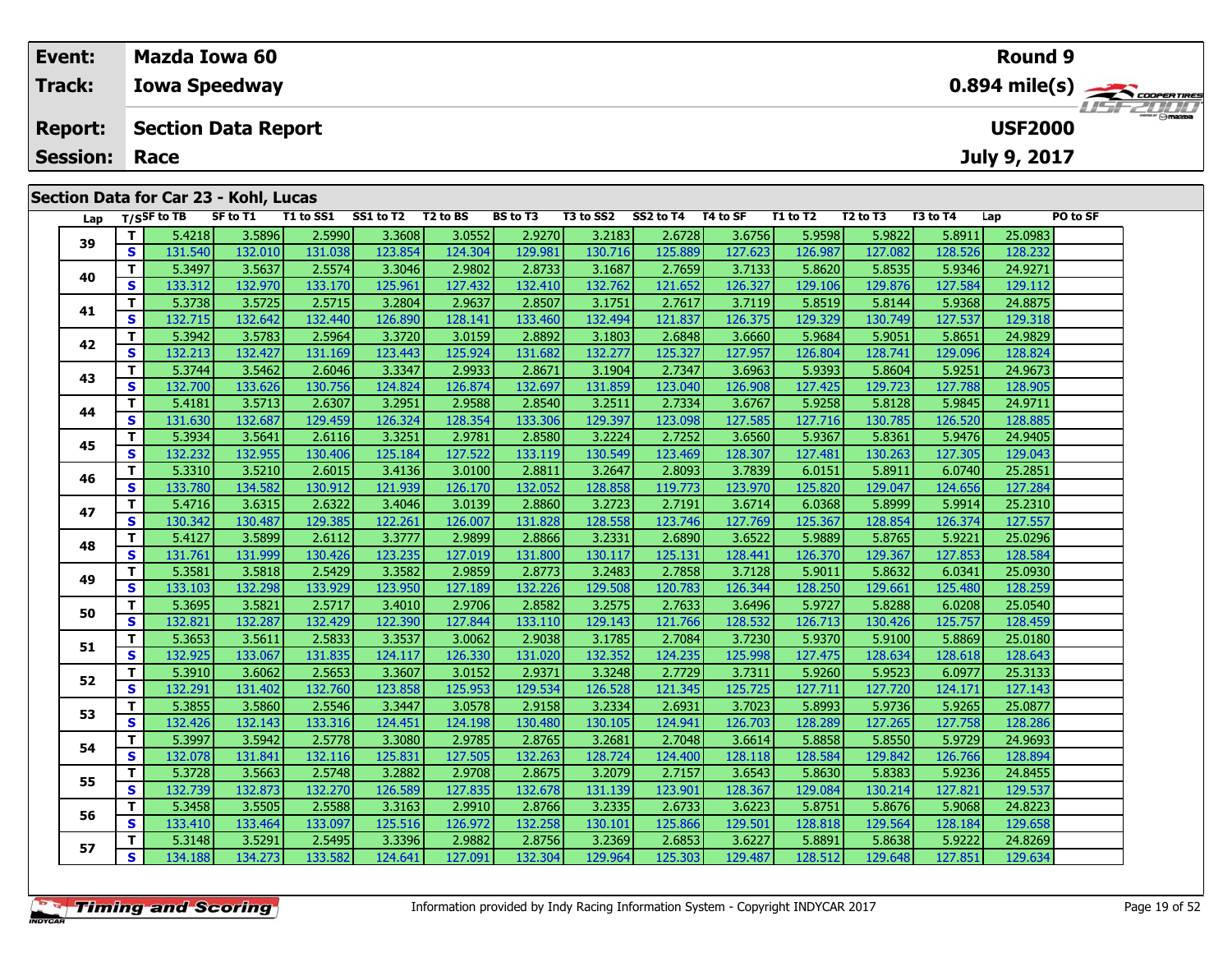| Event:                                | Mazda Iowa 60              |          |           |                    |          |           |           |          |          |          |          | Round 9        |                 |                                                        |
|---------------------------------------|----------------------------|----------|-----------|--------------------|----------|-----------|-----------|----------|----------|----------|----------|----------------|-----------------|--------------------------------------------------------|
| <b>Track:</b>                         | <b>Iowa Speedway</b>       |          |           |                    |          |           |           |          |          |          |          |                |                 | $0.894$ mile(s) $\overbrace{\hspace{2cm}}$ coorentines |
| <b>Report:</b>                        | <b>Section Data Report</b> |          |           |                    |          |           |           |          |          |          |          | <b>USF2000</b> |                 | <b>LISF 2000</b>                                       |
| <b>Session: Race</b>                  |                            |          |           |                    |          |           |           |          |          |          |          | July 9, 2017   |                 |                                                        |
|                                       |                            |          |           |                    |          |           |           |          |          |          |          |                |                 |                                                        |
| Section Data for Car 23 - Kohl, Lucas |                            |          |           |                    |          |           |           |          |          |          |          |                |                 |                                                        |
| Lap                                   | T/SSF to TB                | SF to T1 | T1 to SS1 | SS1 to T2 T2 to BS | BS to T3 | T3 to SS2 | SS2 to T4 | T4 to SF | T1 to T2 | T2 to T3 | T3 to T4 | Lap            | <b>PO to SF</b> |                                                        |

| -- r | . |                  |          |         |         |                  |                  |                  |         |         |          |                   |         |         |  |
|------|---|------------------|----------|---------|---------|------------------|------------------|------------------|---------|---------|----------|-------------------|---------|---------|--|
| 58   |   | 5.33621          | 3.5339   | 2.56831 | 3.2858  | 2.9653           | 2.8565           | 3.1837           | 2.7002  | 3.6430  | 5.8541   | 5.8218            | 5.8839  | 24.7367 |  |
|      | - | 133.650 <b>I</b> | 134.091  | I32.605 | 126.681 | 128.072 <b>1</b> | .33.189 <b>I</b> | 132.136          | 124.612 | 128.765 | 129.280  | 130.583           | 128.683 | 130.106 |  |
| 59   |   | 5.3473           | 3.5462   | 2.5678  | 3.2748  | 2.9905           | 2.8649           | 3.2301           | 2.6655  | 3.6268  | 5.8426   | 5.8554            | 5.8956  | 24.7666 |  |
|      | P | 133.3721         | 133.626  | 132.630 | 127.107 | 126.993          | 132.799          | 130.238          | 126.234 | 129.340 | 129.534  | L29.834           | 128.428 | 129.949 |  |
| 60   |   | 5.3893           | 3.5611   | 2.6100  | 3.3769  | 2.9992           | 2.8941           | 3.2723           | 2.7840  | 3.7063  | 5.9869   | 5.8933            | 6.0563  | 25.2039 |  |
|      |   | 132.333 <b>I</b> | 133.0671 | 130.486 | 123.264 | 126.6251         | 131.459          | 128.558 <b>I</b> | 120.861 | 126.566 | 126.4121 | l <b>28.999 l</b> | 125.020 | 127.695 |  |
|      |   | 6.5509           | 4.1263   | 3.5240  | 5.2486  |                  |                  |                  |         |         | 8.7726   |                   |         |         |  |
| 61   |   | 108.868 <b> </b> | 14.840   | 96.643  | 79.307  |                  |                  |                  |         |         | 86.271   |                   |         |         |  |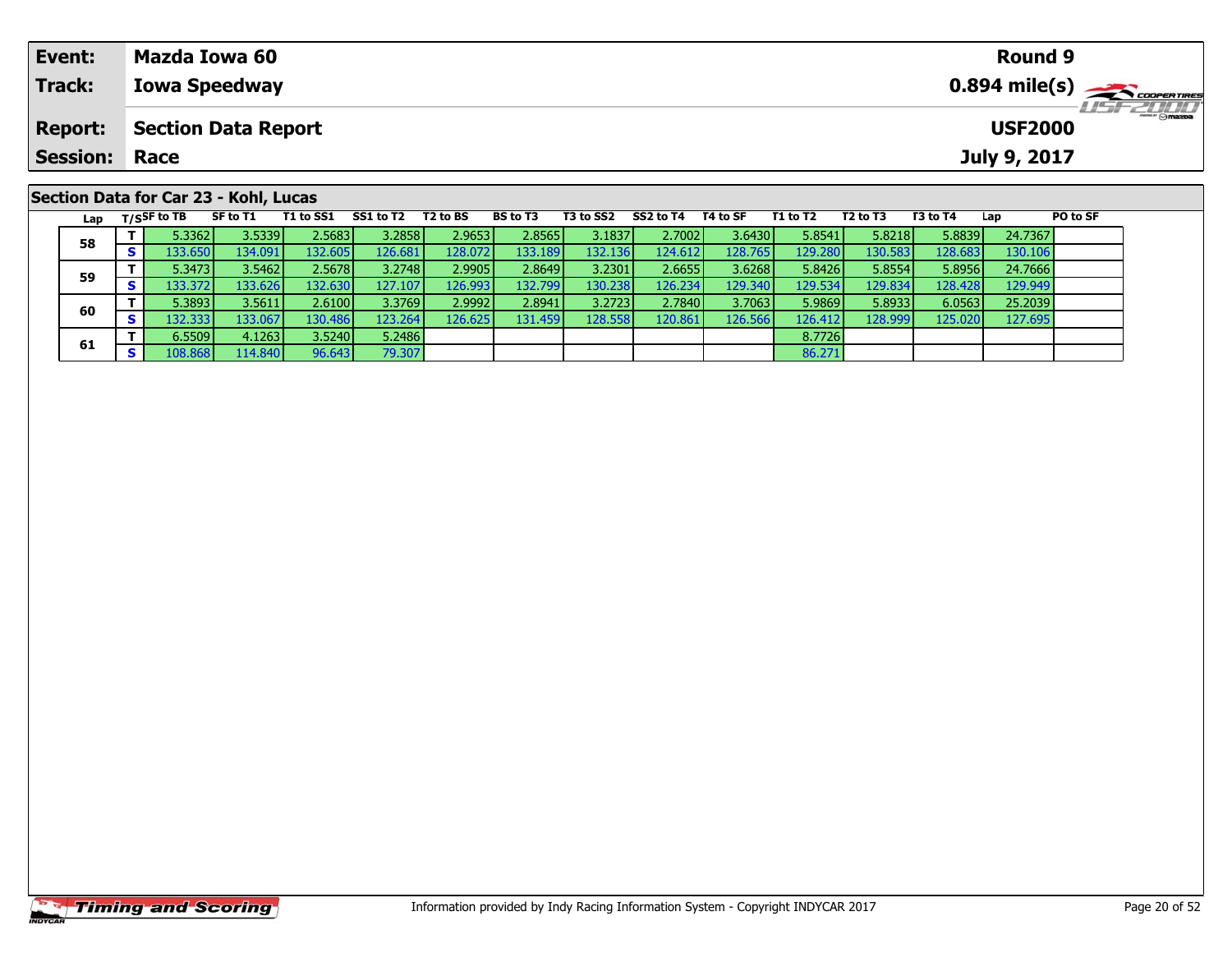| Event:               |    |                 | <b>Mazda Iowa 60</b>       |                                            |           |          |                 |           |           |          |                 |          |          | Round 9        |          |                                                         |
|----------------------|----|-----------------|----------------------------|--------------------------------------------|-----------|----------|-----------------|-----------|-----------|----------|-----------------|----------|----------|----------------|----------|---------------------------------------------------------|
| <b>Track:</b>        |    |                 | <b>Iowa Speedway</b>       |                                            |           |          |                 |           |           |          |                 |          |          |                |          | $0.894$ mile(s) $\overbrace{\hspace{2cm}}$ coorer TIRES |
| <b>Report:</b>       |    |                 | <b>Section Data Report</b> |                                            |           |          |                 |           |           |          |                 |          |          | <b>USF2000</b> |          | <b>HSFZULLI</b>                                         |
| <b>Session: Race</b> |    |                 |                            |                                            |           |          |                 |           |           |          |                 |          |          | July 9, 2017   |          |                                                         |
|                      |    |                 |                            |                                            |           |          |                 |           |           |          |                 |          |          |                |          |                                                         |
|                      |    |                 |                            | Section Data for Car 3 - Askew, Oliver (R) |           |          |                 |           |           |          |                 |          |          |                |          |                                                         |
|                      |    | Lap T/SSF to TB | SF to T1                   | T1 to SS1                                  | SS1 to T2 | T2 to BS | <b>BS to T3</b> | T3 to SS2 | SS2 to T4 | T4 to SF | <b>T1 to T2</b> | T2 to T3 | T3 to T4 | Lap            | PO to SF |                                                         |
|                      |    | 6.0226          | 4.0031                     | 2.8677                                     | 3.4745    | 3.0754   | 2.9410          | 3.1493    | 2.6233    | 3.6499   | 6.3422          | 6.0164   | 5.7726   | 25.7842        | 44.6688  |                                                         |
|                      | S. | 118.418         | 118.374                    | 118,760                                    | 119.801   | 123.487  | 129.362         | 133.579   | 128.265   | 128.522  | 119.331         | 126.359  | 131.1641 | 124.821        | 57.645   |                                                         |
|                      |    |                 |                            |                                            |           |          |                 |           |           |          |                 |          |          |                |          |                                                         |

| 119.801<br>126.359<br>131.164<br>124.821<br>57.645<br>T.<br>5.3313<br>3.5681<br>2.5074<br>3.2554<br>2.9570<br>2.8640<br>3.6510<br>5.7628<br>5.7470<br>24.5499<br>3.1131<br>2.6339<br>5.8210<br>2<br>S<br>133.773<br>132.806<br>135.825<br>128.432<br>132.840<br>135.133<br>127.749<br>131.328<br>131.749<br>131.096<br>127.864<br>128.483<br>130.601<br>T.<br>5.3442<br>5.7848<br>3.5756<br>2.5174<br>3.2674<br>2.9722<br>2.8756<br>3.1455<br>2.6647<br>3.6717<br>5.8478<br>5.8102<br>24.6901<br>3<br>S<br>132.527<br>127.775<br>126.272<br>133.450<br>135.286<br>127.395<br>132.304<br>133.741<br>127.759<br>130.829<br>130.315<br>130.352<br>130.002<br>T.<br>3.5897<br>2.5403<br>3.2722<br>2.9678<br>3.1250<br>3.6445<br>5.8125<br>5.7601<br>24.6455<br>5.3710<br>2.8709<br>2.6351<br>5.8387<br>4<br>$\mathbf{s}$<br>132.006<br>134.066<br>127.964<br>132.521<br>127.691<br>131.449<br>130.588<br>132.784<br>127.208<br>134.618<br>128.712<br>130.205<br>130.205<br>T.<br>5.3271<br>3.5646<br>2.5088<br>3.2099<br>2.9376<br>2.8566<br>3.1106<br>2.6232<br>3.6349<br>5.7187<br>5.7942<br>5.7338<br>24.4462<br>5<br>S<br>132.052<br>133.878<br>132.936<br>135.749<br>129.677<br>129.280<br>133.184<br>135.241<br>128.270<br>129.052<br>132.341<br>131.205<br>131.652<br>T.<br>3.5653<br>2.9553<br>3.6494<br>5.7683<br>5.8205<br>5.3348<br>2.5180<br>3.2503<br>2.8652<br>3.1383<br>2.6345<br>5.7728<br>24.5763<br>6<br>S<br>132.910<br>135.253<br>128.506<br>127.720<br>131.203<br>131.160<br>130.955<br>133.685<br>128.065<br>132.785<br>134.048<br>128.539<br>130.612<br>$\mathbf{T}$<br>3.5710<br>2.5175<br>3.2041<br>2.9332<br>3.0991<br>2.6250<br>5.7216<br>5.7241<br>5.3426<br>2.8518<br>3.6389<br>5.7850<br>24.4406<br>$\overline{z}$<br>S<br>132.698<br>129.474<br>132.274<br>132.276<br>133.490<br>135.280<br>129.912<br>133.409<br>135.743<br>128.182<br>128.910<br>131.683<br>131.414<br>3.5654<br>5.7733<br>$\mathbf{T}$<br>5.3193<br>2.5009<br>3.2743<br>2.9601<br>2.8673<br>3.1230<br>3.6627<br>5.7752<br>24.6040<br>2.6503<br>5.8274<br>8<br>S<br>134.074<br>132.906<br>136.178<br>127.126<br>128.297<br>132.687<br>134.704<br>126.958<br>128.072<br>131.046<br>131.148<br>130.808<br>130.457<br>5.7891<br>$\mathbf{T}$<br>5.3446<br>3.5762<br>2.5149<br>3.2365<br>2.9459<br>2.8559<br>3.1407<br>3.6615<br>5.7514<br>24.5800<br>2.6484<br>5.8018<br>9<br>S<br>133.440<br>132.505<br>135.420<br>128.916<br>133.217<br>133.945<br>127.049<br>131.589<br>130.790<br>130.936<br>128.611<br>128.114<br>131.033<br>T.<br>3.5746<br>2.5076<br>3.2335<br>2.9434<br>3.1511<br>5.7411<br>5.7975<br>24.5780<br>5.3355<br>2.8510<br>2.6464<br>3.6704<br>5.7944<br>10<br>S<br>132.564<br>135.814<br>127.145<br>133.667<br>128.730<br>129.025<br>133.446<br>133.503<br>127.804<br>131.825<br>130.601<br>130.946<br>131.200<br>T.<br>5.3500<br>3.5752<br>2.5273<br>3.2398<br>2.9468<br>2.8491<br>3.1589<br>2.6529<br>3.6704<br>5.7671<br>5.7959<br>5.8118<br>24.6204<br>11<br>$\mathbf{s}$<br>134.756<br>133.305<br>132.542<br>128.876<br>133.174<br>126.834<br>131.230<br>130.280<br>130.721<br>128.480<br>133.535<br>127.804<br>131.166<br>T.<br>5.7989<br>5.3499<br>3.5710<br>2.5340<br>3.2410<br>2.9448<br>3.1569<br>3.6497<br>5.7750<br>24.5817<br>2.8423<br>2.6420<br>5.7871<br>12<br>S<br>132.698<br>134.399<br>128.964<br>133.854<br>133.258<br>127.357<br>128.529<br>130.569<br>130.927<br>133.308<br>128.433<br>131.051<br>131.366<br>T.<br>5.3272<br>3.5531<br>2.5311<br>3.2325<br>2.9343<br>3.1692<br>3.6795<br>5.7636<br>5.8675<br>24.6309<br>2.8329<br>2.6983<br>5.7672<br>13<br>$\overline{\mathbf{s}}$<br>129.425<br>133.876<br>133.366<br>134.553<br>128.770<br>134.299<br>132.741<br>124.700<br>127.488<br>131.310<br>131.819<br>129.043<br>130.665<br>T<br>5.5654<br>3.6253<br>2.7742<br>3.4331<br>3.0396<br>2.9095<br>3.1551<br>2.6589<br>3.6657<br>6.2073<br>5.9491<br>5.8140<br>25.2614<br>14<br>$\mathbf{s}$<br>130.710<br>122.763<br>124.942<br>133.334<br>126.548<br>121.924<br>130.230<br>127.404<br>128.146<br>121.246<br>130.763<br>127.968<br>127.789<br>T.<br>3.5739<br>5.8237<br>5.8072<br>5.3511<br>2.5273<br>3.2964<br>2.9761<br>3.1578<br>24.7165<br>2.8650<br>2.6494<br>3.6706<br>5.8411<br>15<br>$\overline{\mathbf{s}}$<br>132.590<br>129.955<br>133.278<br>134.756<br>126.274<br>127.608<br>133.220<br>127.001<br>127.797<br>130.383<br>130.213<br>132.794<br>130.151<br>T.<br>5.3423<br>3.5681<br>2.9436<br>5.7681<br>5.8256<br>2.5220<br>3.2461<br>2.8421<br>3.1780<br>2.6476<br>3.6724<br>5.7857<br>24.6199<br>16<br>S<br>133.497<br>132.806<br>135.039<br>128.231<br>129.016<br>133.864<br>132.373<br>127.088<br>131.208<br>129.971<br>127.734<br>131.398<br>130.724<br>$\mathbf{T}$<br>5.3433<br>3.5670<br>2.5312<br>3.2301<br>2.9342<br>3.1629<br>3.6594<br>5.7613<br>5.8075<br>24.5665<br>2.8371<br>2.6446<br>5.7713<br>17<br>S<br>133.472<br>132.847<br>134.548<br>128.866<br>129.430<br>133.005<br>127.232<br>131.362<br>131.725<br>130.376<br>131.008<br>134.100<br>128.188<br>T.<br>5.7513<br>5.3470<br>3.5549<br>2.5508<br>3.2448<br>2.9449<br>2.8450<br>3.1223<br>2.6290<br>3.6416<br>5.7956<br>5.7899<br>24.5333<br>18<br>S<br>133.380<br>133.299<br>133.514<br>128.282<br>128.959<br>133.727<br>134.735<br>127.987<br>128.815<br>130.585<br>131.302<br>131.650<br>131.185<br>T<br>2.9522<br>3.1426<br>5.7958<br>5.3224<br>3.5505<br>2.5261<br>3.2630<br>2.8435<br>2.6532<br>3.6478<br>5.7891<br>5.7957<br>24.5789<br>19<br>S<br>130.639<br>133.996<br>134.820<br>128.641<br>133.864<br>128.596<br>130.942<br>133.464<br>127.567<br>133.798<br>126.819<br>130.732<br>131.171 | 1 | T. | 6.0226  | 4.0031  | 2.86/7  | 3.4/45 | 3.0/54  | 2.9410  | 3.1493  | 2.6233  | 3.6499  | 6.3422  | 6.0164 | 3.7726 | 25.7842 | 44.6688 |
|----------------------------------------------------------------------------------------------------------------------------------------------------------------------------------------------------------------------------------------------------------------------------------------------------------------------------------------------------------------------------------------------------------------------------------------------------------------------------------------------------------------------------------------------------------------------------------------------------------------------------------------------------------------------------------------------------------------------------------------------------------------------------------------------------------------------------------------------------------------------------------------------------------------------------------------------------------------------------------------------------------------------------------------------------------------------------------------------------------------------------------------------------------------------------------------------------------------------------------------------------------------------------------------------------------------------------------------------------------------------------------------------------------------------------------------------------------------------------------------------------------------------------------------------------------------------------------------------------------------------------------------------------------------------------------------------------------------------------------------------------------------------------------------------------------------------------------------------------------------------------------------------------------------------------------------------------------------------------------------------------------------------------------------------------------------------------------------------------------------------------------------------------------------------------------------------------------------------------------------------------------------------------------------------------------------------------------------------------------------------------------------------------------------------------------------------------------------------------------------------------------------------------------------------------------------------------------------------------------------------------------------------------------------------------------------------------------------------------------------------------------------------------------------------------------------------------------------------------------------------------------------------------------------------------------------------------------------------------------------------------------------------------------------------------------------------------------------------------------------------------------------------------------------------------------------------------------------------------------------------------------------------------------------------------------------------------------------------------------------------------------------------------------------------------------------------------------------------------------------------------------------------------------------------------------------------------------------------------------------------------------------------------------------------------------------------------------------------------------------------------------------------------------------------------------------------------------------------------------------------------------------------------------------------------------------------------------------------------------------------------------------------------------------------------------------------------------------------------------------------------------------------------------------------------------------------------------------------------------------------------------------------------------------------------------------------------------------------------------------------------------------------------------------------------------------------------------------------------------------------------------------------------------------------------------------------------------------------------------------------------------------------------------------------------------------------------------------------------------------------------------------------------------------------------------------------------------------------------------------------------------------------------------------------------------------------------------------------------------------------------------------------------------------------------------------------------------------------------------------------------------------------------------------------------------------------------------------------------------------------------------------------------------------------------------------------------------------------------------------------------------------------------------------------------------------------------------------------------------------------------------------------------------------------------------------------------------------------------------------------------------|---|----|---------|---------|---------|--------|---------|---------|---------|---------|---------|---------|--------|--------|---------|---------|
|                                                                                                                                                                                                                                                                                                                                                                                                                                                                                                                                                                                                                                                                                                                                                                                                                                                                                                                                                                                                                                                                                                                                                                                                                                                                                                                                                                                                                                                                                                                                                                                                                                                                                                                                                                                                                                                                                                                                                                                                                                                                                                                                                                                                                                                                                                                                                                                                                                                                                                                                                                                                                                                                                                                                                                                                                                                                                                                                                                                                                                                                                                                                                                                                                                                                                                                                                                                                                                                                                                                                                                                                                                                                                                                                                                                                                                                                                                                                                                                                                                                                                                                                                                                                                                                                                                                                                                                                                                                                                                                                                                                                                                                                                                                                                                                                                                                                                                                                                                                                                                                                                                                                                                                                                                                                                                                                                                                                                                                                                                                                                                                                                                  |   | S  | 118.418 | 118.374 | 118.760 |        | 123.487 | 129.362 | 133.579 | 128.265 | 128.522 | 119.331 |        |        |         |         |
|                                                                                                                                                                                                                                                                                                                                                                                                                                                                                                                                                                                                                                                                                                                                                                                                                                                                                                                                                                                                                                                                                                                                                                                                                                                                                                                                                                                                                                                                                                                                                                                                                                                                                                                                                                                                                                                                                                                                                                                                                                                                                                                                                                                                                                                                                                                                                                                                                                                                                                                                                                                                                                                                                                                                                                                                                                                                                                                                                                                                                                                                                                                                                                                                                                                                                                                                                                                                                                                                                                                                                                                                                                                                                                                                                                                                                                                                                                                                                                                                                                                                                                                                                                                                                                                                                                                                                                                                                                                                                                                                                                                                                                                                                                                                                                                                                                                                                                                                                                                                                                                                                                                                                                                                                                                                                                                                                                                                                                                                                                                                                                                                                                  |   |    |         |         |         |        |         |         |         |         |         |         |        |        |         |         |
|                                                                                                                                                                                                                                                                                                                                                                                                                                                                                                                                                                                                                                                                                                                                                                                                                                                                                                                                                                                                                                                                                                                                                                                                                                                                                                                                                                                                                                                                                                                                                                                                                                                                                                                                                                                                                                                                                                                                                                                                                                                                                                                                                                                                                                                                                                                                                                                                                                                                                                                                                                                                                                                                                                                                                                                                                                                                                                                                                                                                                                                                                                                                                                                                                                                                                                                                                                                                                                                                                                                                                                                                                                                                                                                                                                                                                                                                                                                                                                                                                                                                                                                                                                                                                                                                                                                                                                                                                                                                                                                                                                                                                                                                                                                                                                                                                                                                                                                                                                                                                                                                                                                                                                                                                                                                                                                                                                                                                                                                                                                                                                                                                                  |   |    |         |         |         |        |         |         |         |         |         |         |        |        |         |         |
|                                                                                                                                                                                                                                                                                                                                                                                                                                                                                                                                                                                                                                                                                                                                                                                                                                                                                                                                                                                                                                                                                                                                                                                                                                                                                                                                                                                                                                                                                                                                                                                                                                                                                                                                                                                                                                                                                                                                                                                                                                                                                                                                                                                                                                                                                                                                                                                                                                                                                                                                                                                                                                                                                                                                                                                                                                                                                                                                                                                                                                                                                                                                                                                                                                                                                                                                                                                                                                                                                                                                                                                                                                                                                                                                                                                                                                                                                                                                                                                                                                                                                                                                                                                                                                                                                                                                                                                                                                                                                                                                                                                                                                                                                                                                                                                                                                                                                                                                                                                                                                                                                                                                                                                                                                                                                                                                                                                                                                                                                                                                                                                                                                  |   |    |         |         |         |        |         |         |         |         |         |         |        |        |         |         |
|                                                                                                                                                                                                                                                                                                                                                                                                                                                                                                                                                                                                                                                                                                                                                                                                                                                                                                                                                                                                                                                                                                                                                                                                                                                                                                                                                                                                                                                                                                                                                                                                                                                                                                                                                                                                                                                                                                                                                                                                                                                                                                                                                                                                                                                                                                                                                                                                                                                                                                                                                                                                                                                                                                                                                                                                                                                                                                                                                                                                                                                                                                                                                                                                                                                                                                                                                                                                                                                                                                                                                                                                                                                                                                                                                                                                                                                                                                                                                                                                                                                                                                                                                                                                                                                                                                                                                                                                                                                                                                                                                                                                                                                                                                                                                                                                                                                                                                                                                                                                                                                                                                                                                                                                                                                                                                                                                                                                                                                                                                                                                                                                                                  |   |    |         |         |         |        |         |         |         |         |         |         |        |        |         |         |
|                                                                                                                                                                                                                                                                                                                                                                                                                                                                                                                                                                                                                                                                                                                                                                                                                                                                                                                                                                                                                                                                                                                                                                                                                                                                                                                                                                                                                                                                                                                                                                                                                                                                                                                                                                                                                                                                                                                                                                                                                                                                                                                                                                                                                                                                                                                                                                                                                                                                                                                                                                                                                                                                                                                                                                                                                                                                                                                                                                                                                                                                                                                                                                                                                                                                                                                                                                                                                                                                                                                                                                                                                                                                                                                                                                                                                                                                                                                                                                                                                                                                                                                                                                                                                                                                                                                                                                                                                                                                                                                                                                                                                                                                                                                                                                                                                                                                                                                                                                                                                                                                                                                                                                                                                                                                                                                                                                                                                                                                                                                                                                                                                                  |   |    |         |         |         |        |         |         |         |         |         |         |        |        |         |         |
|                                                                                                                                                                                                                                                                                                                                                                                                                                                                                                                                                                                                                                                                                                                                                                                                                                                                                                                                                                                                                                                                                                                                                                                                                                                                                                                                                                                                                                                                                                                                                                                                                                                                                                                                                                                                                                                                                                                                                                                                                                                                                                                                                                                                                                                                                                                                                                                                                                                                                                                                                                                                                                                                                                                                                                                                                                                                                                                                                                                                                                                                                                                                                                                                                                                                                                                                                                                                                                                                                                                                                                                                                                                                                                                                                                                                                                                                                                                                                                                                                                                                                                                                                                                                                                                                                                                                                                                                                                                                                                                                                                                                                                                                                                                                                                                                                                                                                                                                                                                                                                                                                                                                                                                                                                                                                                                                                                                                                                                                                                                                                                                                                                  |   |    |         |         |         |        |         |         |         |         |         |         |        |        |         |         |
|                                                                                                                                                                                                                                                                                                                                                                                                                                                                                                                                                                                                                                                                                                                                                                                                                                                                                                                                                                                                                                                                                                                                                                                                                                                                                                                                                                                                                                                                                                                                                                                                                                                                                                                                                                                                                                                                                                                                                                                                                                                                                                                                                                                                                                                                                                                                                                                                                                                                                                                                                                                                                                                                                                                                                                                                                                                                                                                                                                                                                                                                                                                                                                                                                                                                                                                                                                                                                                                                                                                                                                                                                                                                                                                                                                                                                                                                                                                                                                                                                                                                                                                                                                                                                                                                                                                                                                                                                                                                                                                                                                                                                                                                                                                                                                                                                                                                                                                                                                                                                                                                                                                                                                                                                                                                                                                                                                                                                                                                                                                                                                                                                                  |   |    |         |         |         |        |         |         |         |         |         |         |        |        |         |         |
|                                                                                                                                                                                                                                                                                                                                                                                                                                                                                                                                                                                                                                                                                                                                                                                                                                                                                                                                                                                                                                                                                                                                                                                                                                                                                                                                                                                                                                                                                                                                                                                                                                                                                                                                                                                                                                                                                                                                                                                                                                                                                                                                                                                                                                                                                                                                                                                                                                                                                                                                                                                                                                                                                                                                                                                                                                                                                                                                                                                                                                                                                                                                                                                                                                                                                                                                                                                                                                                                                                                                                                                                                                                                                                                                                                                                                                                                                                                                                                                                                                                                                                                                                                                                                                                                                                                                                                                                                                                                                                                                                                                                                                                                                                                                                                                                                                                                                                                                                                                                                                                                                                                                                                                                                                                                                                                                                                                                                                                                                                                                                                                                                                  |   |    |         |         |         |        |         |         |         |         |         |         |        |        |         |         |
|                                                                                                                                                                                                                                                                                                                                                                                                                                                                                                                                                                                                                                                                                                                                                                                                                                                                                                                                                                                                                                                                                                                                                                                                                                                                                                                                                                                                                                                                                                                                                                                                                                                                                                                                                                                                                                                                                                                                                                                                                                                                                                                                                                                                                                                                                                                                                                                                                                                                                                                                                                                                                                                                                                                                                                                                                                                                                                                                                                                                                                                                                                                                                                                                                                                                                                                                                                                                                                                                                                                                                                                                                                                                                                                                                                                                                                                                                                                                                                                                                                                                                                                                                                                                                                                                                                                                                                                                                                                                                                                                                                                                                                                                                                                                                                                                                                                                                                                                                                                                                                                                                                                                                                                                                                                                                                                                                                                                                                                                                                                                                                                                                                  |   |    |         |         |         |        |         |         |         |         |         |         |        |        |         |         |
|                                                                                                                                                                                                                                                                                                                                                                                                                                                                                                                                                                                                                                                                                                                                                                                                                                                                                                                                                                                                                                                                                                                                                                                                                                                                                                                                                                                                                                                                                                                                                                                                                                                                                                                                                                                                                                                                                                                                                                                                                                                                                                                                                                                                                                                                                                                                                                                                                                                                                                                                                                                                                                                                                                                                                                                                                                                                                                                                                                                                                                                                                                                                                                                                                                                                                                                                                                                                                                                                                                                                                                                                                                                                                                                                                                                                                                                                                                                                                                                                                                                                                                                                                                                                                                                                                                                                                                                                                                                                                                                                                                                                                                                                                                                                                                                                                                                                                                                                                                                                                                                                                                                                                                                                                                                                                                                                                                                                                                                                                                                                                                                                                                  |   |    |         |         |         |        |         |         |         |         |         |         |        |        |         |         |
|                                                                                                                                                                                                                                                                                                                                                                                                                                                                                                                                                                                                                                                                                                                                                                                                                                                                                                                                                                                                                                                                                                                                                                                                                                                                                                                                                                                                                                                                                                                                                                                                                                                                                                                                                                                                                                                                                                                                                                                                                                                                                                                                                                                                                                                                                                                                                                                                                                                                                                                                                                                                                                                                                                                                                                                                                                                                                                                                                                                                                                                                                                                                                                                                                                                                                                                                                                                                                                                                                                                                                                                                                                                                                                                                                                                                                                                                                                                                                                                                                                                                                                                                                                                                                                                                                                                                                                                                                                                                                                                                                                                                                                                                                                                                                                                                                                                                                                                                                                                                                                                                                                                                                                                                                                                                                                                                                                                                                                                                                                                                                                                                                                  |   |    |         |         |         |        |         |         |         |         |         |         |        |        |         |         |
|                                                                                                                                                                                                                                                                                                                                                                                                                                                                                                                                                                                                                                                                                                                                                                                                                                                                                                                                                                                                                                                                                                                                                                                                                                                                                                                                                                                                                                                                                                                                                                                                                                                                                                                                                                                                                                                                                                                                                                                                                                                                                                                                                                                                                                                                                                                                                                                                                                                                                                                                                                                                                                                                                                                                                                                                                                                                                                                                                                                                                                                                                                                                                                                                                                                                                                                                                                                                                                                                                                                                                                                                                                                                                                                                                                                                                                                                                                                                                                                                                                                                                                                                                                                                                                                                                                                                                                                                                                                                                                                                                                                                                                                                                                                                                                                                                                                                                                                                                                                                                                                                                                                                                                                                                                                                                                                                                                                                                                                                                                                                                                                                                                  |   |    |         |         |         |        |         |         |         |         |         |         |        |        |         |         |
|                                                                                                                                                                                                                                                                                                                                                                                                                                                                                                                                                                                                                                                                                                                                                                                                                                                                                                                                                                                                                                                                                                                                                                                                                                                                                                                                                                                                                                                                                                                                                                                                                                                                                                                                                                                                                                                                                                                                                                                                                                                                                                                                                                                                                                                                                                                                                                                                                                                                                                                                                                                                                                                                                                                                                                                                                                                                                                                                                                                                                                                                                                                                                                                                                                                                                                                                                                                                                                                                                                                                                                                                                                                                                                                                                                                                                                                                                                                                                                                                                                                                                                                                                                                                                                                                                                                                                                                                                                                                                                                                                                                                                                                                                                                                                                                                                                                                                                                                                                                                                                                                                                                                                                                                                                                                                                                                                                                                                                                                                                                                                                                                                                  |   |    |         |         |         |        |         |         |         |         |         |         |        |        |         |         |
|                                                                                                                                                                                                                                                                                                                                                                                                                                                                                                                                                                                                                                                                                                                                                                                                                                                                                                                                                                                                                                                                                                                                                                                                                                                                                                                                                                                                                                                                                                                                                                                                                                                                                                                                                                                                                                                                                                                                                                                                                                                                                                                                                                                                                                                                                                                                                                                                                                                                                                                                                                                                                                                                                                                                                                                                                                                                                                                                                                                                                                                                                                                                                                                                                                                                                                                                                                                                                                                                                                                                                                                                                                                                                                                                                                                                                                                                                                                                                                                                                                                                                                                                                                                                                                                                                                                                                                                                                                                                                                                                                                                                                                                                                                                                                                                                                                                                                                                                                                                                                                                                                                                                                                                                                                                                                                                                                                                                                                                                                                                                                                                                                                  |   |    |         |         |         |        |         |         |         |         |         |         |        |        |         |         |
|                                                                                                                                                                                                                                                                                                                                                                                                                                                                                                                                                                                                                                                                                                                                                                                                                                                                                                                                                                                                                                                                                                                                                                                                                                                                                                                                                                                                                                                                                                                                                                                                                                                                                                                                                                                                                                                                                                                                                                                                                                                                                                                                                                                                                                                                                                                                                                                                                                                                                                                                                                                                                                                                                                                                                                                                                                                                                                                                                                                                                                                                                                                                                                                                                                                                                                                                                                                                                                                                                                                                                                                                                                                                                                                                                                                                                                                                                                                                                                                                                                                                                                                                                                                                                                                                                                                                                                                                                                                                                                                                                                                                                                                                                                                                                                                                                                                                                                                                                                                                                                                                                                                                                                                                                                                                                                                                                                                                                                                                                                                                                                                                                                  |   |    |         |         |         |        |         |         |         |         |         |         |        |        |         |         |
|                                                                                                                                                                                                                                                                                                                                                                                                                                                                                                                                                                                                                                                                                                                                                                                                                                                                                                                                                                                                                                                                                                                                                                                                                                                                                                                                                                                                                                                                                                                                                                                                                                                                                                                                                                                                                                                                                                                                                                                                                                                                                                                                                                                                                                                                                                                                                                                                                                                                                                                                                                                                                                                                                                                                                                                                                                                                                                                                                                                                                                                                                                                                                                                                                                                                                                                                                                                                                                                                                                                                                                                                                                                                                                                                                                                                                                                                                                                                                                                                                                                                                                                                                                                                                                                                                                                                                                                                                                                                                                                                                                                                                                                                                                                                                                                                                                                                                                                                                                                                                                                                                                                                                                                                                                                                                                                                                                                                                                                                                                                                                                                                                                  |   |    |         |         |         |        |         |         |         |         |         |         |        |        |         |         |
|                                                                                                                                                                                                                                                                                                                                                                                                                                                                                                                                                                                                                                                                                                                                                                                                                                                                                                                                                                                                                                                                                                                                                                                                                                                                                                                                                                                                                                                                                                                                                                                                                                                                                                                                                                                                                                                                                                                                                                                                                                                                                                                                                                                                                                                                                                                                                                                                                                                                                                                                                                                                                                                                                                                                                                                                                                                                                                                                                                                                                                                                                                                                                                                                                                                                                                                                                                                                                                                                                                                                                                                                                                                                                                                                                                                                                                                                                                                                                                                                                                                                                                                                                                                                                                                                                                                                                                                                                                                                                                                                                                                                                                                                                                                                                                                                                                                                                                                                                                                                                                                                                                                                                                                                                                                                                                                                                                                                                                                                                                                                                                                                                                  |   |    |         |         |         |        |         |         |         |         |         |         |        |        |         |         |
|                                                                                                                                                                                                                                                                                                                                                                                                                                                                                                                                                                                                                                                                                                                                                                                                                                                                                                                                                                                                                                                                                                                                                                                                                                                                                                                                                                                                                                                                                                                                                                                                                                                                                                                                                                                                                                                                                                                                                                                                                                                                                                                                                                                                                                                                                                                                                                                                                                                                                                                                                                                                                                                                                                                                                                                                                                                                                                                                                                                                                                                                                                                                                                                                                                                                                                                                                                                                                                                                                                                                                                                                                                                                                                                                                                                                                                                                                                                                                                                                                                                                                                                                                                                                                                                                                                                                                                                                                                                                                                                                                                                                                                                                                                                                                                                                                                                                                                                                                                                                                                                                                                                                                                                                                                                                                                                                                                                                                                                                                                                                                                                                                                  |   |    |         |         |         |        |         |         |         |         |         |         |        |        |         |         |
|                                                                                                                                                                                                                                                                                                                                                                                                                                                                                                                                                                                                                                                                                                                                                                                                                                                                                                                                                                                                                                                                                                                                                                                                                                                                                                                                                                                                                                                                                                                                                                                                                                                                                                                                                                                                                                                                                                                                                                                                                                                                                                                                                                                                                                                                                                                                                                                                                                                                                                                                                                                                                                                                                                                                                                                                                                                                                                                                                                                                                                                                                                                                                                                                                                                                                                                                                                                                                                                                                                                                                                                                                                                                                                                                                                                                                                                                                                                                                                                                                                                                                                                                                                                                                                                                                                                                                                                                                                                                                                                                                                                                                                                                                                                                                                                                                                                                                                                                                                                                                                                                                                                                                                                                                                                                                                                                                                                                                                                                                                                                                                                                                                  |   |    |         |         |         |        |         |         |         |         |         |         |        |        |         |         |
|                                                                                                                                                                                                                                                                                                                                                                                                                                                                                                                                                                                                                                                                                                                                                                                                                                                                                                                                                                                                                                                                                                                                                                                                                                                                                                                                                                                                                                                                                                                                                                                                                                                                                                                                                                                                                                                                                                                                                                                                                                                                                                                                                                                                                                                                                                                                                                                                                                                                                                                                                                                                                                                                                                                                                                                                                                                                                                                                                                                                                                                                                                                                                                                                                                                                                                                                                                                                                                                                                                                                                                                                                                                                                                                                                                                                                                                                                                                                                                                                                                                                                                                                                                                                                                                                                                                                                                                                                                                                                                                                                                                                                                                                                                                                                                                                                                                                                                                                                                                                                                                                                                                                                                                                                                                                                                                                                                                                                                                                                                                                                                                                                                  |   |    |         |         |         |        |         |         |         |         |         |         |        |        |         |         |
|                                                                                                                                                                                                                                                                                                                                                                                                                                                                                                                                                                                                                                                                                                                                                                                                                                                                                                                                                                                                                                                                                                                                                                                                                                                                                                                                                                                                                                                                                                                                                                                                                                                                                                                                                                                                                                                                                                                                                                                                                                                                                                                                                                                                                                                                                                                                                                                                                                                                                                                                                                                                                                                                                                                                                                                                                                                                                                                                                                                                                                                                                                                                                                                                                                                                                                                                                                                                                                                                                                                                                                                                                                                                                                                                                                                                                                                                                                                                                                                                                                                                                                                                                                                                                                                                                                                                                                                                                                                                                                                                                                                                                                                                                                                                                                                                                                                                                                                                                                                                                                                                                                                                                                                                                                                                                                                                                                                                                                                                                                                                                                                                                                  |   |    |         |         |         |        |         |         |         |         |         |         |        |        |         |         |
|                                                                                                                                                                                                                                                                                                                                                                                                                                                                                                                                                                                                                                                                                                                                                                                                                                                                                                                                                                                                                                                                                                                                                                                                                                                                                                                                                                                                                                                                                                                                                                                                                                                                                                                                                                                                                                                                                                                                                                                                                                                                                                                                                                                                                                                                                                                                                                                                                                                                                                                                                                                                                                                                                                                                                                                                                                                                                                                                                                                                                                                                                                                                                                                                                                                                                                                                                                                                                                                                                                                                                                                                                                                                                                                                                                                                                                                                                                                                                                                                                                                                                                                                                                                                                                                                                                                                                                                                                                                                                                                                                                                                                                                                                                                                                                                                                                                                                                                                                                                                                                                                                                                                                                                                                                                                                                                                                                                                                                                                                                                                                                                                                                  |   |    |         |         |         |        |         |         |         |         |         |         |        |        |         |         |
|                                                                                                                                                                                                                                                                                                                                                                                                                                                                                                                                                                                                                                                                                                                                                                                                                                                                                                                                                                                                                                                                                                                                                                                                                                                                                                                                                                                                                                                                                                                                                                                                                                                                                                                                                                                                                                                                                                                                                                                                                                                                                                                                                                                                                                                                                                                                                                                                                                                                                                                                                                                                                                                                                                                                                                                                                                                                                                                                                                                                                                                                                                                                                                                                                                                                                                                                                                                                                                                                                                                                                                                                                                                                                                                                                                                                                                                                                                                                                                                                                                                                                                                                                                                                                                                                                                                                                                                                                                                                                                                                                                                                                                                                                                                                                                                                                                                                                                                                                                                                                                                                                                                                                                                                                                                                                                                                                                                                                                                                                                                                                                                                                                  |   |    |         |         |         |        |         |         |         |         |         |         |        |        |         |         |
|                                                                                                                                                                                                                                                                                                                                                                                                                                                                                                                                                                                                                                                                                                                                                                                                                                                                                                                                                                                                                                                                                                                                                                                                                                                                                                                                                                                                                                                                                                                                                                                                                                                                                                                                                                                                                                                                                                                                                                                                                                                                                                                                                                                                                                                                                                                                                                                                                                                                                                                                                                                                                                                                                                                                                                                                                                                                                                                                                                                                                                                                                                                                                                                                                                                                                                                                                                                                                                                                                                                                                                                                                                                                                                                                                                                                                                                                                                                                                                                                                                                                                                                                                                                                                                                                                                                                                                                                                                                                                                                                                                                                                                                                                                                                                                                                                                                                                                                                                                                                                                                                                                                                                                                                                                                                                                                                                                                                                                                                                                                                                                                                                                  |   |    |         |         |         |        |         |         |         |         |         |         |        |        |         |         |
|                                                                                                                                                                                                                                                                                                                                                                                                                                                                                                                                                                                                                                                                                                                                                                                                                                                                                                                                                                                                                                                                                                                                                                                                                                                                                                                                                                                                                                                                                                                                                                                                                                                                                                                                                                                                                                                                                                                                                                                                                                                                                                                                                                                                                                                                                                                                                                                                                                                                                                                                                                                                                                                                                                                                                                                                                                                                                                                                                                                                                                                                                                                                                                                                                                                                                                                                                                                                                                                                                                                                                                                                                                                                                                                                                                                                                                                                                                                                                                                                                                                                                                                                                                                                                                                                                                                                                                                                                                                                                                                                                                                                                                                                                                                                                                                                                                                                                                                                                                                                                                                                                                                                                                                                                                                                                                                                                                                                                                                                                                                                                                                                                                  |   |    |         |         |         |        |         |         |         |         |         |         |        |        |         |         |
|                                                                                                                                                                                                                                                                                                                                                                                                                                                                                                                                                                                                                                                                                                                                                                                                                                                                                                                                                                                                                                                                                                                                                                                                                                                                                                                                                                                                                                                                                                                                                                                                                                                                                                                                                                                                                                                                                                                                                                                                                                                                                                                                                                                                                                                                                                                                                                                                                                                                                                                                                                                                                                                                                                                                                                                                                                                                                                                                                                                                                                                                                                                                                                                                                                                                                                                                                                                                                                                                                                                                                                                                                                                                                                                                                                                                                                                                                                                                                                                                                                                                                                                                                                                                                                                                                                                                                                                                                                                                                                                                                                                                                                                                                                                                                                                                                                                                                                                                                                                                                                                                                                                                                                                                                                                                                                                                                                                                                                                                                                                                                                                                                                  |   |    |         |         |         |        |         |         |         |         |         |         |        |        |         |         |
|                                                                                                                                                                                                                                                                                                                                                                                                                                                                                                                                                                                                                                                                                                                                                                                                                                                                                                                                                                                                                                                                                                                                                                                                                                                                                                                                                                                                                                                                                                                                                                                                                                                                                                                                                                                                                                                                                                                                                                                                                                                                                                                                                                                                                                                                                                                                                                                                                                                                                                                                                                                                                                                                                                                                                                                                                                                                                                                                                                                                                                                                                                                                                                                                                                                                                                                                                                                                                                                                                                                                                                                                                                                                                                                                                                                                                                                                                                                                                                                                                                                                                                                                                                                                                                                                                                                                                                                                                                                                                                                                                                                                                                                                                                                                                                                                                                                                                                                                                                                                                                                                                                                                                                                                                                                                                                                                                                                                                                                                                                                                                                                                                                  |   |    |         |         |         |        |         |         |         |         |         |         |        |        |         |         |
|                                                                                                                                                                                                                                                                                                                                                                                                                                                                                                                                                                                                                                                                                                                                                                                                                                                                                                                                                                                                                                                                                                                                                                                                                                                                                                                                                                                                                                                                                                                                                                                                                                                                                                                                                                                                                                                                                                                                                                                                                                                                                                                                                                                                                                                                                                                                                                                                                                                                                                                                                                                                                                                                                                                                                                                                                                                                                                                                                                                                                                                                                                                                                                                                                                                                                                                                                                                                                                                                                                                                                                                                                                                                                                                                                                                                                                                                                                                                                                                                                                                                                                                                                                                                                                                                                                                                                                                                                                                                                                                                                                                                                                                                                                                                                                                                                                                                                                                                                                                                                                                                                                                                                                                                                                                                                                                                                                                                                                                                                                                                                                                                                                  |   |    |         |         |         |        |         |         |         |         |         |         |        |        |         |         |
|                                                                                                                                                                                                                                                                                                                                                                                                                                                                                                                                                                                                                                                                                                                                                                                                                                                                                                                                                                                                                                                                                                                                                                                                                                                                                                                                                                                                                                                                                                                                                                                                                                                                                                                                                                                                                                                                                                                                                                                                                                                                                                                                                                                                                                                                                                                                                                                                                                                                                                                                                                                                                                                                                                                                                                                                                                                                                                                                                                                                                                                                                                                                                                                                                                                                                                                                                                                                                                                                                                                                                                                                                                                                                                                                                                                                                                                                                                                                                                                                                                                                                                                                                                                                                                                                                                                                                                                                                                                                                                                                                                                                                                                                                                                                                                                                                                                                                                                                                                                                                                                                                                                                                                                                                                                                                                                                                                                                                                                                                                                                                                                                                                  |   |    |         |         |         |        |         |         |         |         |         |         |        |        |         |         |
|                                                                                                                                                                                                                                                                                                                                                                                                                                                                                                                                                                                                                                                                                                                                                                                                                                                                                                                                                                                                                                                                                                                                                                                                                                                                                                                                                                                                                                                                                                                                                                                                                                                                                                                                                                                                                                                                                                                                                                                                                                                                                                                                                                                                                                                                                                                                                                                                                                                                                                                                                                                                                                                                                                                                                                                                                                                                                                                                                                                                                                                                                                                                                                                                                                                                                                                                                                                                                                                                                                                                                                                                                                                                                                                                                                                                                                                                                                                                                                                                                                                                                                                                                                                                                                                                                                                                                                                                                                                                                                                                                                                                                                                                                                                                                                                                                                                                                                                                                                                                                                                                                                                                                                                                                                                                                                                                                                                                                                                                                                                                                                                                                                  |   |    |         |         |         |        |         |         |         |         |         |         |        |        |         |         |
|                                                                                                                                                                                                                                                                                                                                                                                                                                                                                                                                                                                                                                                                                                                                                                                                                                                                                                                                                                                                                                                                                                                                                                                                                                                                                                                                                                                                                                                                                                                                                                                                                                                                                                                                                                                                                                                                                                                                                                                                                                                                                                                                                                                                                                                                                                                                                                                                                                                                                                                                                                                                                                                                                                                                                                                                                                                                                                                                                                                                                                                                                                                                                                                                                                                                                                                                                                                                                                                                                                                                                                                                                                                                                                                                                                                                                                                                                                                                                                                                                                                                                                                                                                                                                                                                                                                                                                                                                                                                                                                                                                                                                                                                                                                                                                                                                                                                                                                                                                                                                                                                                                                                                                                                                                                                                                                                                                                                                                                                                                                                                                                                                                  |   |    |         |         |         |        |         |         |         |         |         |         |        |        |         |         |
|                                                                                                                                                                                                                                                                                                                                                                                                                                                                                                                                                                                                                                                                                                                                                                                                                                                                                                                                                                                                                                                                                                                                                                                                                                                                                                                                                                                                                                                                                                                                                                                                                                                                                                                                                                                                                                                                                                                                                                                                                                                                                                                                                                                                                                                                                                                                                                                                                                                                                                                                                                                                                                                                                                                                                                                                                                                                                                                                                                                                                                                                                                                                                                                                                                                                                                                                                                                                                                                                                                                                                                                                                                                                                                                                                                                                                                                                                                                                                                                                                                                                                                                                                                                                                                                                                                                                                                                                                                                                                                                                                                                                                                                                                                                                                                                                                                                                                                                                                                                                                                                                                                                                                                                                                                                                                                                                                                                                                                                                                                                                                                                                                                  |   |    |         |         |         |        |         |         |         |         |         |         |        |        |         |         |
|                                                                                                                                                                                                                                                                                                                                                                                                                                                                                                                                                                                                                                                                                                                                                                                                                                                                                                                                                                                                                                                                                                                                                                                                                                                                                                                                                                                                                                                                                                                                                                                                                                                                                                                                                                                                                                                                                                                                                                                                                                                                                                                                                                                                                                                                                                                                                                                                                                                                                                                                                                                                                                                                                                                                                                                                                                                                                                                                                                                                                                                                                                                                                                                                                                                                                                                                                                                                                                                                                                                                                                                                                                                                                                                                                                                                                                                                                                                                                                                                                                                                                                                                                                                                                                                                                                                                                                                                                                                                                                                                                                                                                                                                                                                                                                                                                                                                                                                                                                                                                                                                                                                                                                                                                                                                                                                                                                                                                                                                                                                                                                                                                                  |   |    |         |         |         |        |         |         |         |         |         |         |        |        |         |         |
|                                                                                                                                                                                                                                                                                                                                                                                                                                                                                                                                                                                                                                                                                                                                                                                                                                                                                                                                                                                                                                                                                                                                                                                                                                                                                                                                                                                                                                                                                                                                                                                                                                                                                                                                                                                                                                                                                                                                                                                                                                                                                                                                                                                                                                                                                                                                                                                                                                                                                                                                                                                                                                                                                                                                                                                                                                                                                                                                                                                                                                                                                                                                                                                                                                                                                                                                                                                                                                                                                                                                                                                                                                                                                                                                                                                                                                                                                                                                                                                                                                                                                                                                                                                                                                                                                                                                                                                                                                                                                                                                                                                                                                                                                                                                                                                                                                                                                                                                                                                                                                                                                                                                                                                                                                                                                                                                                                                                                                                                                                                                                                                                                                  |   |    |         |         |         |        |         |         |         |         |         |         |        |        |         |         |
|                                                                                                                                                                                                                                                                                                                                                                                                                                                                                                                                                                                                                                                                                                                                                                                                                                                                                                                                                                                                                                                                                                                                                                                                                                                                                                                                                                                                                                                                                                                                                                                                                                                                                                                                                                                                                                                                                                                                                                                                                                                                                                                                                                                                                                                                                                                                                                                                                                                                                                                                                                                                                                                                                                                                                                                                                                                                                                                                                                                                                                                                                                                                                                                                                                                                                                                                                                                                                                                                                                                                                                                                                                                                                                                                                                                                                                                                                                                                                                                                                                                                                                                                                                                                                                                                                                                                                                                                                                                                                                                                                                                                                                                                                                                                                                                                                                                                                                                                                                                                                                                                                                                                                                                                                                                                                                                                                                                                                                                                                                                                                                                                                                  |   |    |         |         |         |        |         |         |         |         |         |         |        |        |         |         |
|                                                                                                                                                                                                                                                                                                                                                                                                                                                                                                                                                                                                                                                                                                                                                                                                                                                                                                                                                                                                                                                                                                                                                                                                                                                                                                                                                                                                                                                                                                                                                                                                                                                                                                                                                                                                                                                                                                                                                                                                                                                                                                                                                                                                                                                                                                                                                                                                                                                                                                                                                                                                                                                                                                                                                                                                                                                                                                                                                                                                                                                                                                                                                                                                                                                                                                                                                                                                                                                                                                                                                                                                                                                                                                                                                                                                                                                                                                                                                                                                                                                                                                                                                                                                                                                                                                                                                                                                                                                                                                                                                                                                                                                                                                                                                                                                                                                                                                                                                                                                                                                                                                                                                                                                                                                                                                                                                                                                                                                                                                                                                                                                                                  |   |    |         |         |         |        |         |         |         |         |         |         |        |        |         |         |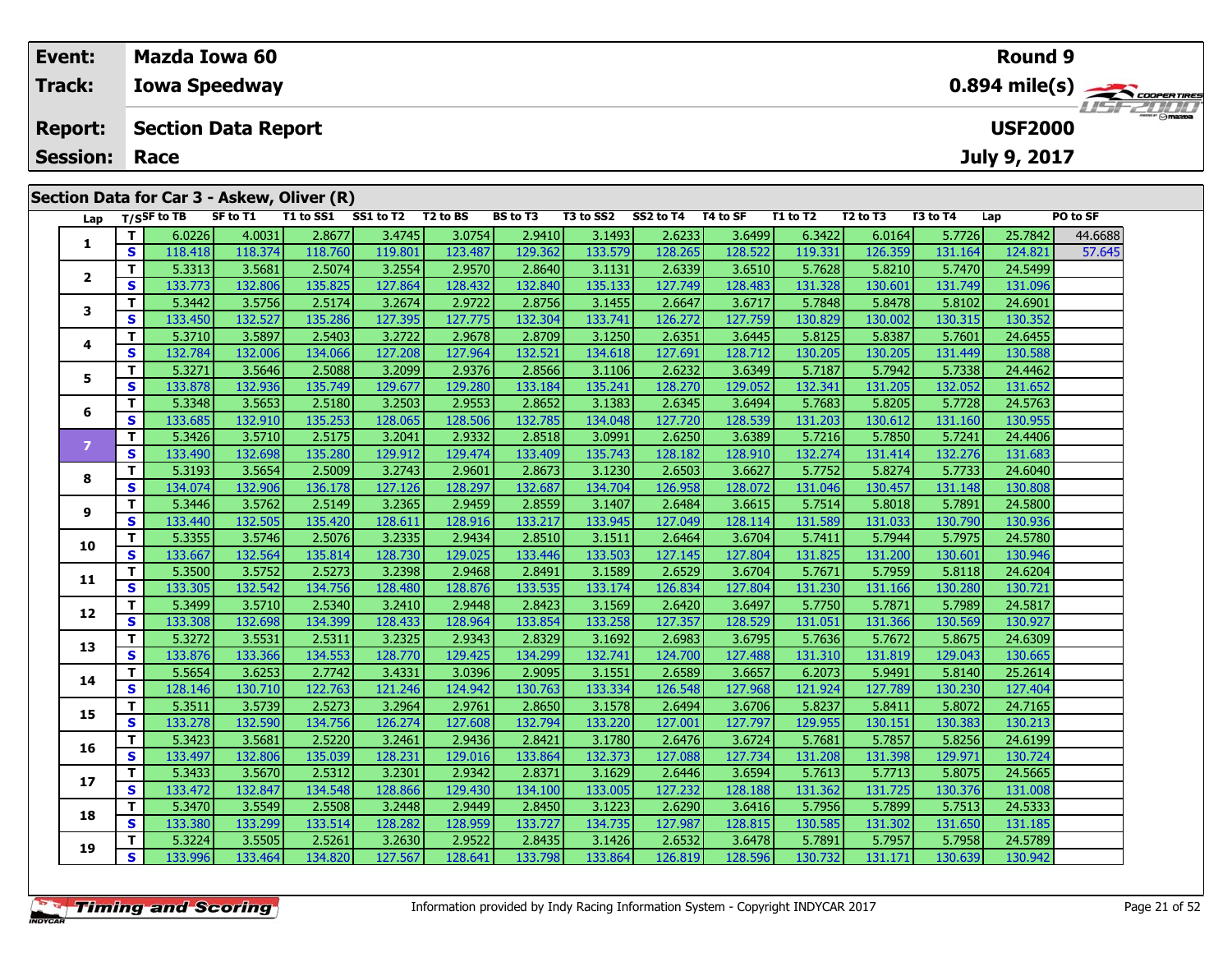| Event:               |    |                    | <b>Mazda Iowa 60</b>                       |           |           |          |                 |           |           |          |                 |          |          | Round 9        |          |                 |
|----------------------|----|--------------------|--------------------------------------------|-----------|-----------|----------|-----------------|-----------|-----------|----------|-----------------|----------|----------|----------------|----------|-----------------|
| <b>Track:</b>        |    |                    | <b>Iowa Speedway</b>                       |           |           |          |                 |           |           |          |                 |          |          |                |          |                 |
| <b>Report:</b>       |    |                    | <b>Section Data Report</b>                 |           |           |          |                 |           |           |          |                 |          |          | <b>USF2000</b> |          | <b>HSFZULLI</b> |
| <b>Session: Race</b> |    |                    |                                            |           |           |          |                 |           |           |          |                 |          |          | July 9, 2017   |          |                 |
|                      |    |                    |                                            |           |           |          |                 |           |           |          |                 |          |          |                |          |                 |
|                      |    |                    | Section Data for Car 3 - Askew, Oliver (R) |           |           |          |                 |           |           |          |                 |          |          |                |          |                 |
|                      |    | Lap $T/S$ SF to TB | SF to T1                                   | T1 to SS1 | SS1 to T2 | T2 to BS | <b>BS to T3</b> | T3 to SS2 | SS2 to T4 | T4 to SF | <b>T1 to T2</b> | T2 to T3 | T3 to T4 | Lap            | PO to SF |                 |
| 20                   |    | 5.3258             | 3.5506                                     | 2.5274    | 3.2446    | 2.9477   | 2.8479          | 3.1622    | 2.6366    | 3.6414   | 5.7720          | 5.7956   | 5.7988   | 24.5584        |          |                 |
|                      | S. | 133.911            | 133.460                                    | 134.750   | 128.290   | 128.837  | 133.591         | 133.035   | 127.618   | 128.822  | 131.119         | 131.173  | 130.5721 | 131.051        |          |                 |
|                      |    |                    |                                            |           |           |          |                 |           |           | .        |                 |          |          |                |          |                 |

| S<br>128.837<br>133.911<br>133.460<br>134.750<br>128.290<br>133.591<br>133.035<br>127.618<br>128.822<br>131.119<br>131.173<br>131.051<br>130.572<br>T.<br>5.3187<br>3.5382<br>2.5441<br>3.2721<br>2.9587<br>3.1529<br>2.6694<br>3.6386<br>5.8162<br>5.8223<br>24.6202<br>2.8462<br>5.8049<br>21<br>S<br>133.928<br>133.866<br>127.212<br>128.358<br>133.671<br>133.427<br>126.050<br>128.921<br>130.122<br>130.963<br>130.722<br>134.089<br>130.045<br>$\mathbf{T}$<br>5.3822<br>3.5306<br>2.6659<br>3.3936<br>2.9951<br>2.8686<br>3.2740<br>2.7471<br>3.7372<br>6.0595<br>5.8637<br>6.0211<br>25.2121<br>22<br>S<br>127.653<br>132.507<br>134.216<br>127.750<br>122.657<br>126.798<br>132.627<br>128.492<br>122.485<br>125.519<br>124.898<br>129.650<br>125.751<br>$\mathbf{T}$<br>2.5852<br>2.9553<br>24.7221<br>5.4229<br>3.6088<br>3.2569<br>2.8656<br>3.1564<br>2.6409<br>3.6530<br>5.8421<br>5.8209<br>5.7973<br>23<br>S<br>131.513<br>128.506<br>133.279<br>129.546<br>130.183<br>131.308<br>131.738<br>127.806<br>132.766<br>127.410<br>128.413<br>130.603<br>130.605<br>$\mathbf{T}$<br>5.3323<br>3.5604<br>2.5324<br>2.9471<br>2.6507<br>5.7806<br>24.5955<br>3.2482<br>2.8528<br>3.1510<br>3.6529<br>5.7999<br>5.8017<br>24<br>S<br>133.748<br>133.093<br>134.484<br>128.863<br>133.507<br>126.939<br>130.924<br>130.853<br>128.148<br>133.362<br>128.416<br>131.076<br>130.506<br>$\mathbf{T}$<br>2.9428<br>5.3394<br>3.5604<br>2.5352<br>3.2422<br>2.8421<br>2.6398<br>3.6450<br>5.7774<br>5.7849<br>5.7594<br>24.5271<br>3.1196<br>25<br>S<br>133.570<br>133.093<br>134.336<br>133.864<br>127.463<br>130.996<br>131.416<br>131.218<br>128.385<br>129.051<br>134.851<br>128.694<br>131.465<br>T.<br>24.6235<br>5.3318<br>3.5540<br>2.5337<br>2.9539<br>2.8494<br>2.6507<br>5.8061<br>5.7977<br>3.2724<br>3.1470<br>3.6624<br>5.8033<br>26<br>S<br>133.332<br>133.760<br>134.415<br>127.200<br>128.567<br>133.521<br>133.677<br>126.939<br>128.083<br>130.349<br>130.999<br>130.596<br>130.704<br>T.<br>2.8335<br>5.3527<br>3.5531<br>2.5759<br>3.3044<br>2.9615<br>2.8699<br>3.4229<br>3.8331<br>5.8803<br>5.8314<br>6.2564<br>25.3543<br>27<br>S<br>132.213<br>132.567<br>133.238<br>133.366<br>125.968<br>128.237<br>122.902<br>118.750<br>122.379<br>128.704<br>130.368<br>121.022<br>126.937<br>T.<br>5.5192<br>2.9717<br>5.9085<br>24.9077<br>3.6803<br>2.6186<br>3.2899<br>2.8698<br>2.6446<br>5.8415<br>5.8060<br>3.1614<br>3.6714<br>28<br>S<br>129.213<br>129.218<br>128.757<br>130.057<br>127.796<br>132.572<br>127.232<br>128.090<br>126.524<br>133.068<br>127.769<br>130.142<br>130.410<br>T.<br>24.6944<br>5.3723<br>2.5624<br>3.2756<br>2.9613<br>2.8629<br>3.1323<br>2.6541<br>5.8380<br>5.8242<br>3.5760<br>3.6698<br>5.7864<br>29<br>S<br>132.512<br>132.910<br>128.245<br>132.891<br>130.329<br>132.752<br>134.304<br>126.776<br>127.825<br>129.637<br>130.529<br>130.851<br>127.076<br>T.<br>5.8269<br>24.6376<br>5.3845<br>3.5735<br>2.5774<br>3.2495<br>2.9509<br>2.8539<br>3.1223<br>2.6493<br>3.6608<br>5.8048<br>5.7716<br>30<br>S<br>132.451<br>132.605<br>132.136<br>128.697<br>133.310<br>134.735<br>129.884<br>130.630<br>128.097<br>127.006<br>128.139<br>130.965<br>131.187<br>T.<br>5.3700<br>3.5668<br>2.5698<br>2.9532<br>2.8531<br>3.1333<br>2.6365<br>5.8244<br>5.8063<br>24.6161<br>3.2546<br>3.6488<br>5.7698<br>31<br>S.<br>132.809<br>132.854<br>132.527<br>127.896<br>128.597<br>133.348<br>134.262<br>127.623<br>128.560<br>129.939<br>130.931<br>131.228<br>130.744<br>T.<br>5.3198<br>2.5149<br>24.5903<br>3.5558<br>3.2520<br>2.9507<br>2.8479<br>3.1666<br>2.6404<br>3.6620<br>5.7669<br>5.7986<br>5.8070<br>32<br>$\mathbf{s}$<br>133.265<br>133.591<br>131.235<br>130.881<br>134.062<br>135.420<br>127.998<br>128.706<br>132.850<br>127.434<br>128.097<br>131.105<br>130.387<br>T.<br>5.3539<br>2.5591<br>2.9638<br>2.6566<br>5.8373<br>24.7271<br>3.5605<br>3.2782<br>2.8619<br>3.1805<br>3.6665<br>5.8257<br>5.8371<br>33<br>S<br>129.652<br>133.208<br>133.089<br>133.081<br>132.938<br>126.657<br>130.157<br>126.975<br>128.137<br>132.269<br>127.940<br>130.495<br>129.715<br>$\mathbf{T}$<br>2.5805<br>2.9559<br>24.6697<br>5.3725<br>3.5626<br>3.2659<br>2.8539<br>3.1595<br>2.6420<br>3.6494<br>5.8464<br>5.8098<br>5.8015<br>34<br>S<br>132.747<br>133.011<br>131.978<br>127.453<br>128.480<br>133.310<br>133.148<br>127.357<br>128.539<br>129.450<br>130.853<br>130.460<br>130.511<br>T.<br>5.3590<br>3.5547<br>2.5728<br>2.9659<br>2.8568<br>2.6604<br>3.6599<br>5.8525<br>24.6950<br>3.2797<br>3.1448<br>5.8227<br>5.8052<br>35<br>S<br>133.081<br>133.306<br>132.373<br>126.917<br>133.175<br>133.771<br>126.476<br>129.315<br>130.563<br>130.326<br>128.046<br>128.170<br>130.428<br>T.<br>5.3652<br>3.5572<br>2.5724<br>3.2644<br>2.9511<br>2.8450<br>3.1491<br>2.6584<br>3.6462<br>5.8368<br>5.7961<br>5.8075<br>24.6438<br>36<br>S<br>132.927<br>133.213<br>133.727<br>129.663<br>130.597<br>132.393<br>127.512<br>128.689<br>133.588<br>126.571<br>128.652<br>131.162<br>130.376<br>T.<br>5.3879<br>3.2999<br>2.9566<br>2.8427<br>2.6707<br>5.9090<br>5.8599<br>24.7800<br>3.5607<br>2.6091<br>3.1892<br>3.6511<br>5.7993<br>37<br>S<br>129.879<br>132.367<br>133.082<br>130.531<br>126.140<br>128.449<br>133.836<br>131.908<br>125.988<br>128.479<br>128.079<br>131.089<br>129.210<br>T.<br>3.5570<br>2.6529<br>3.3747<br>2.9903<br>2.6787<br>6.0276<br>24.9823<br>5.4062<br>2.8780<br>3.1760<br>3.6747<br>5.8683<br>5.8547<br>38<br>S<br>128.827<br>131.919<br>133.220<br>128.376<br>123.344<br>127.002<br>132.194<br>132.456<br>125.612<br>127.654<br>125.559<br>129.548<br>129.325 | 20 | סכ∠כ.כ | סטככ.כ | 2.5274 | <b>D.Z440</b> | 2.94/7 | 2.0479 | <b>2.107Y</b> | OOCO. 2 | 9.0414 | 3.7720 | <b>printing</b> | <b>POR</b> / 1 | <b>24.3304</b> |  |
|----------------------------------------------------------------------------------------------------------------------------------------------------------------------------------------------------------------------------------------------------------------------------------------------------------------------------------------------------------------------------------------------------------------------------------------------------------------------------------------------------------------------------------------------------------------------------------------------------------------------------------------------------------------------------------------------------------------------------------------------------------------------------------------------------------------------------------------------------------------------------------------------------------------------------------------------------------------------------------------------------------------------------------------------------------------------------------------------------------------------------------------------------------------------------------------------------------------------------------------------------------------------------------------------------------------------------------------------------------------------------------------------------------------------------------------------------------------------------------------------------------------------------------------------------------------------------------------------------------------------------------------------------------------------------------------------------------------------------------------------------------------------------------------------------------------------------------------------------------------------------------------------------------------------------------------------------------------------------------------------------------------------------------------------------------------------------------------------------------------------------------------------------------------------------------------------------------------------------------------------------------------------------------------------------------------------------------------------------------------------------------------------------------------------------------------------------------------------------------------------------------------------------------------------------------------------------------------------------------------------------------------------------------------------------------------------------------------------------------------------------------------------------------------------------------------------------------------------------------------------------------------------------------------------------------------------------------------------------------------------------------------------------------------------------------------------------------------------------------------------------------------------------------------------------------------------------------------------------------------------------------------------------------------------------------------------------------------------------------------------------------------------------------------------------------------------------------------------------------------------------------------------------------------------------------------------------------------------------------------------------------------------------------------------------------------------------------------------------------------------------------------------------------------------------------------------------------------------------------------------------------------------------------------------------------------------------------------------------------------------------------------------------------------------------------------------------------------------------------------------------------------------------------------------------------------------------------------------------------------------------------------------------------------------------------------------------------------------------------------------------------------------------------------------------------------------------------------------------------------------------------------------------------------------------------------------------------------------------------------------------------------------------------------------------------------------------------------------------------------------------------------------------------------------------------------------------------------------------------------------------------------------------------------------------------------------------------------------------------------------------------------------------------------------------------------------------------------------------------------------------------------------------------------------------------------------------------------------------------------------------------------------------------------------------------------------------------------------------------------------------------------------------------------------------------------------------------------------------------------------------------------------------------------------------------------------------------------------------------------------------------------------------------------------|----|--------|--------|--------|---------------|--------|--------|---------------|---------|--------|--------|-----------------|----------------|----------------|--|
|                                                                                                                                                                                                                                                                                                                                                                                                                                                                                                                                                                                                                                                                                                                                                                                                                                                                                                                                                                                                                                                                                                                                                                                                                                                                                                                                                                                                                                                                                                                                                                                                                                                                                                                                                                                                                                                                                                                                                                                                                                                                                                                                                                                                                                                                                                                                                                                                                                                                                                                                                                                                                                                                                                                                                                                                                                                                                                                                                                                                                                                                                                                                                                                                                                                                                                                                                                                                                                                                                                                                                                                                                                                                                                                                                                                                                                                                                                                                                                                                                                                                                                                                                                                                                                                                                                                                                                                                                                                                                                                                                                                                                                                                                                                                                                                                                                                                                                                                                                                                                                                                                                                                                                                                                                                                                                                                                                                                                                                                                                                                                                                                                                                                      |    |        |        |        |               |        |        |               |         |        |        |                 |                |                |  |
|                                                                                                                                                                                                                                                                                                                                                                                                                                                                                                                                                                                                                                                                                                                                                                                                                                                                                                                                                                                                                                                                                                                                                                                                                                                                                                                                                                                                                                                                                                                                                                                                                                                                                                                                                                                                                                                                                                                                                                                                                                                                                                                                                                                                                                                                                                                                                                                                                                                                                                                                                                                                                                                                                                                                                                                                                                                                                                                                                                                                                                                                                                                                                                                                                                                                                                                                                                                                                                                                                                                                                                                                                                                                                                                                                                                                                                                                                                                                                                                                                                                                                                                                                                                                                                                                                                                                                                                                                                                                                                                                                                                                                                                                                                                                                                                                                                                                                                                                                                                                                                                                                                                                                                                                                                                                                                                                                                                                                                                                                                                                                                                                                                                                      |    |        |        |        |               |        |        |               |         |        |        |                 |                |                |  |
|                                                                                                                                                                                                                                                                                                                                                                                                                                                                                                                                                                                                                                                                                                                                                                                                                                                                                                                                                                                                                                                                                                                                                                                                                                                                                                                                                                                                                                                                                                                                                                                                                                                                                                                                                                                                                                                                                                                                                                                                                                                                                                                                                                                                                                                                                                                                                                                                                                                                                                                                                                                                                                                                                                                                                                                                                                                                                                                                                                                                                                                                                                                                                                                                                                                                                                                                                                                                                                                                                                                                                                                                                                                                                                                                                                                                                                                                                                                                                                                                                                                                                                                                                                                                                                                                                                                                                                                                                                                                                                                                                                                                                                                                                                                                                                                                                                                                                                                                                                                                                                                                                                                                                                                                                                                                                                                                                                                                                                                                                                                                                                                                                                                                      |    |        |        |        |               |        |        |               |         |        |        |                 |                |                |  |
|                                                                                                                                                                                                                                                                                                                                                                                                                                                                                                                                                                                                                                                                                                                                                                                                                                                                                                                                                                                                                                                                                                                                                                                                                                                                                                                                                                                                                                                                                                                                                                                                                                                                                                                                                                                                                                                                                                                                                                                                                                                                                                                                                                                                                                                                                                                                                                                                                                                                                                                                                                                                                                                                                                                                                                                                                                                                                                                                                                                                                                                                                                                                                                                                                                                                                                                                                                                                                                                                                                                                                                                                                                                                                                                                                                                                                                                                                                                                                                                                                                                                                                                                                                                                                                                                                                                                                                                                                                                                                                                                                                                                                                                                                                                                                                                                                                                                                                                                                                                                                                                                                                                                                                                                                                                                                                                                                                                                                                                                                                                                                                                                                                                                      |    |        |        |        |               |        |        |               |         |        |        |                 |                |                |  |
|                                                                                                                                                                                                                                                                                                                                                                                                                                                                                                                                                                                                                                                                                                                                                                                                                                                                                                                                                                                                                                                                                                                                                                                                                                                                                                                                                                                                                                                                                                                                                                                                                                                                                                                                                                                                                                                                                                                                                                                                                                                                                                                                                                                                                                                                                                                                                                                                                                                                                                                                                                                                                                                                                                                                                                                                                                                                                                                                                                                                                                                                                                                                                                                                                                                                                                                                                                                                                                                                                                                                                                                                                                                                                                                                                                                                                                                                                                                                                                                                                                                                                                                                                                                                                                                                                                                                                                                                                                                                                                                                                                                                                                                                                                                                                                                                                                                                                                                                                                                                                                                                                                                                                                                                                                                                                                                                                                                                                                                                                                                                                                                                                                                                      |    |        |        |        |               |        |        |               |         |        |        |                 |                |                |  |
|                                                                                                                                                                                                                                                                                                                                                                                                                                                                                                                                                                                                                                                                                                                                                                                                                                                                                                                                                                                                                                                                                                                                                                                                                                                                                                                                                                                                                                                                                                                                                                                                                                                                                                                                                                                                                                                                                                                                                                                                                                                                                                                                                                                                                                                                                                                                                                                                                                                                                                                                                                                                                                                                                                                                                                                                                                                                                                                                                                                                                                                                                                                                                                                                                                                                                                                                                                                                                                                                                                                                                                                                                                                                                                                                                                                                                                                                                                                                                                                                                                                                                                                                                                                                                                                                                                                                                                                                                                                                                                                                                                                                                                                                                                                                                                                                                                                                                                                                                                                                                                                                                                                                                                                                                                                                                                                                                                                                                                                                                                                                                                                                                                                                      |    |        |        |        |               |        |        |               |         |        |        |                 |                |                |  |
|                                                                                                                                                                                                                                                                                                                                                                                                                                                                                                                                                                                                                                                                                                                                                                                                                                                                                                                                                                                                                                                                                                                                                                                                                                                                                                                                                                                                                                                                                                                                                                                                                                                                                                                                                                                                                                                                                                                                                                                                                                                                                                                                                                                                                                                                                                                                                                                                                                                                                                                                                                                                                                                                                                                                                                                                                                                                                                                                                                                                                                                                                                                                                                                                                                                                                                                                                                                                                                                                                                                                                                                                                                                                                                                                                                                                                                                                                                                                                                                                                                                                                                                                                                                                                                                                                                                                                                                                                                                                                                                                                                                                                                                                                                                                                                                                                                                                                                                                                                                                                                                                                                                                                                                                                                                                                                                                                                                                                                                                                                                                                                                                                                                                      |    |        |        |        |               |        |        |               |         |        |        |                 |                |                |  |
|                                                                                                                                                                                                                                                                                                                                                                                                                                                                                                                                                                                                                                                                                                                                                                                                                                                                                                                                                                                                                                                                                                                                                                                                                                                                                                                                                                                                                                                                                                                                                                                                                                                                                                                                                                                                                                                                                                                                                                                                                                                                                                                                                                                                                                                                                                                                                                                                                                                                                                                                                                                                                                                                                                                                                                                                                                                                                                                                                                                                                                                                                                                                                                                                                                                                                                                                                                                                                                                                                                                                                                                                                                                                                                                                                                                                                                                                                                                                                                                                                                                                                                                                                                                                                                                                                                                                                                                                                                                                                                                                                                                                                                                                                                                                                                                                                                                                                                                                                                                                                                                                                                                                                                                                                                                                                                                                                                                                                                                                                                                                                                                                                                                                      |    |        |        |        |               |        |        |               |         |        |        |                 |                |                |  |
|                                                                                                                                                                                                                                                                                                                                                                                                                                                                                                                                                                                                                                                                                                                                                                                                                                                                                                                                                                                                                                                                                                                                                                                                                                                                                                                                                                                                                                                                                                                                                                                                                                                                                                                                                                                                                                                                                                                                                                                                                                                                                                                                                                                                                                                                                                                                                                                                                                                                                                                                                                                                                                                                                                                                                                                                                                                                                                                                                                                                                                                                                                                                                                                                                                                                                                                                                                                                                                                                                                                                                                                                                                                                                                                                                                                                                                                                                                                                                                                                                                                                                                                                                                                                                                                                                                                                                                                                                                                                                                                                                                                                                                                                                                                                                                                                                                                                                                                                                                                                                                                                                                                                                                                                                                                                                                                                                                                                                                                                                                                                                                                                                                                                      |    |        |        |        |               |        |        |               |         |        |        |                 |                |                |  |
|                                                                                                                                                                                                                                                                                                                                                                                                                                                                                                                                                                                                                                                                                                                                                                                                                                                                                                                                                                                                                                                                                                                                                                                                                                                                                                                                                                                                                                                                                                                                                                                                                                                                                                                                                                                                                                                                                                                                                                                                                                                                                                                                                                                                                                                                                                                                                                                                                                                                                                                                                                                                                                                                                                                                                                                                                                                                                                                                                                                                                                                                                                                                                                                                                                                                                                                                                                                                                                                                                                                                                                                                                                                                                                                                                                                                                                                                                                                                                                                                                                                                                                                                                                                                                                                                                                                                                                                                                                                                                                                                                                                                                                                                                                                                                                                                                                                                                                                                                                                                                                                                                                                                                                                                                                                                                                                                                                                                                                                                                                                                                                                                                                                                      |    |        |        |        |               |        |        |               |         |        |        |                 |                |                |  |
|                                                                                                                                                                                                                                                                                                                                                                                                                                                                                                                                                                                                                                                                                                                                                                                                                                                                                                                                                                                                                                                                                                                                                                                                                                                                                                                                                                                                                                                                                                                                                                                                                                                                                                                                                                                                                                                                                                                                                                                                                                                                                                                                                                                                                                                                                                                                                                                                                                                                                                                                                                                                                                                                                                                                                                                                                                                                                                                                                                                                                                                                                                                                                                                                                                                                                                                                                                                                                                                                                                                                                                                                                                                                                                                                                                                                                                                                                                                                                                                                                                                                                                                                                                                                                                                                                                                                                                                                                                                                                                                                                                                                                                                                                                                                                                                                                                                                                                                                                                                                                                                                                                                                                                                                                                                                                                                                                                                                                                                                                                                                                                                                                                                                      |    |        |        |        |               |        |        |               |         |        |        |                 |                |                |  |
|                                                                                                                                                                                                                                                                                                                                                                                                                                                                                                                                                                                                                                                                                                                                                                                                                                                                                                                                                                                                                                                                                                                                                                                                                                                                                                                                                                                                                                                                                                                                                                                                                                                                                                                                                                                                                                                                                                                                                                                                                                                                                                                                                                                                                                                                                                                                                                                                                                                                                                                                                                                                                                                                                                                                                                                                                                                                                                                                                                                                                                                                                                                                                                                                                                                                                                                                                                                                                                                                                                                                                                                                                                                                                                                                                                                                                                                                                                                                                                                                                                                                                                                                                                                                                                                                                                                                                                                                                                                                                                                                                                                                                                                                                                                                                                                                                                                                                                                                                                                                                                                                                                                                                                                                                                                                                                                                                                                                                                                                                                                                                                                                                                                                      |    |        |        |        |               |        |        |               |         |        |        |                 |                |                |  |
|                                                                                                                                                                                                                                                                                                                                                                                                                                                                                                                                                                                                                                                                                                                                                                                                                                                                                                                                                                                                                                                                                                                                                                                                                                                                                                                                                                                                                                                                                                                                                                                                                                                                                                                                                                                                                                                                                                                                                                                                                                                                                                                                                                                                                                                                                                                                                                                                                                                                                                                                                                                                                                                                                                                                                                                                                                                                                                                                                                                                                                                                                                                                                                                                                                                                                                                                                                                                                                                                                                                                                                                                                                                                                                                                                                                                                                                                                                                                                                                                                                                                                                                                                                                                                                                                                                                                                                                                                                                                                                                                                                                                                                                                                                                                                                                                                                                                                                                                                                                                                                                                                                                                                                                                                                                                                                                                                                                                                                                                                                                                                                                                                                                                      |    |        |        |        |               |        |        |               |         |        |        |                 |                |                |  |
|                                                                                                                                                                                                                                                                                                                                                                                                                                                                                                                                                                                                                                                                                                                                                                                                                                                                                                                                                                                                                                                                                                                                                                                                                                                                                                                                                                                                                                                                                                                                                                                                                                                                                                                                                                                                                                                                                                                                                                                                                                                                                                                                                                                                                                                                                                                                                                                                                                                                                                                                                                                                                                                                                                                                                                                                                                                                                                                                                                                                                                                                                                                                                                                                                                                                                                                                                                                                                                                                                                                                                                                                                                                                                                                                                                                                                                                                                                                                                                                                                                                                                                                                                                                                                                                                                                                                                                                                                                                                                                                                                                                                                                                                                                                                                                                                                                                                                                                                                                                                                                                                                                                                                                                                                                                                                                                                                                                                                                                                                                                                                                                                                                                                      |    |        |        |        |               |        |        |               |         |        |        |                 |                |                |  |
|                                                                                                                                                                                                                                                                                                                                                                                                                                                                                                                                                                                                                                                                                                                                                                                                                                                                                                                                                                                                                                                                                                                                                                                                                                                                                                                                                                                                                                                                                                                                                                                                                                                                                                                                                                                                                                                                                                                                                                                                                                                                                                                                                                                                                                                                                                                                                                                                                                                                                                                                                                                                                                                                                                                                                                                                                                                                                                                                                                                                                                                                                                                                                                                                                                                                                                                                                                                                                                                                                                                                                                                                                                                                                                                                                                                                                                                                                                                                                                                                                                                                                                                                                                                                                                                                                                                                                                                                                                                                                                                                                                                                                                                                                                                                                                                                                                                                                                                                                                                                                                                                                                                                                                                                                                                                                                                                                                                                                                                                                                                                                                                                                                                                      |    |        |        |        |               |        |        |               |         |        |        |                 |                |                |  |
|                                                                                                                                                                                                                                                                                                                                                                                                                                                                                                                                                                                                                                                                                                                                                                                                                                                                                                                                                                                                                                                                                                                                                                                                                                                                                                                                                                                                                                                                                                                                                                                                                                                                                                                                                                                                                                                                                                                                                                                                                                                                                                                                                                                                                                                                                                                                                                                                                                                                                                                                                                                                                                                                                                                                                                                                                                                                                                                                                                                                                                                                                                                                                                                                                                                                                                                                                                                                                                                                                                                                                                                                                                                                                                                                                                                                                                                                                                                                                                                                                                                                                                                                                                                                                                                                                                                                                                                                                                                                                                                                                                                                                                                                                                                                                                                                                                                                                                                                                                                                                                                                                                                                                                                                                                                                                                                                                                                                                                                                                                                                                                                                                                                                      |    |        |        |        |               |        |        |               |         |        |        |                 |                |                |  |
|                                                                                                                                                                                                                                                                                                                                                                                                                                                                                                                                                                                                                                                                                                                                                                                                                                                                                                                                                                                                                                                                                                                                                                                                                                                                                                                                                                                                                                                                                                                                                                                                                                                                                                                                                                                                                                                                                                                                                                                                                                                                                                                                                                                                                                                                                                                                                                                                                                                                                                                                                                                                                                                                                                                                                                                                                                                                                                                                                                                                                                                                                                                                                                                                                                                                                                                                                                                                                                                                                                                                                                                                                                                                                                                                                                                                                                                                                                                                                                                                                                                                                                                                                                                                                                                                                                                                                                                                                                                                                                                                                                                                                                                                                                                                                                                                                                                                                                                                                                                                                                                                                                                                                                                                                                                                                                                                                                                                                                                                                                                                                                                                                                                                      |    |        |        |        |               |        |        |               |         |        |        |                 |                |                |  |
|                                                                                                                                                                                                                                                                                                                                                                                                                                                                                                                                                                                                                                                                                                                                                                                                                                                                                                                                                                                                                                                                                                                                                                                                                                                                                                                                                                                                                                                                                                                                                                                                                                                                                                                                                                                                                                                                                                                                                                                                                                                                                                                                                                                                                                                                                                                                                                                                                                                                                                                                                                                                                                                                                                                                                                                                                                                                                                                                                                                                                                                                                                                                                                                                                                                                                                                                                                                                                                                                                                                                                                                                                                                                                                                                                                                                                                                                                                                                                                                                                                                                                                                                                                                                                                                                                                                                                                                                                                                                                                                                                                                                                                                                                                                                                                                                                                                                                                                                                                                                                                                                                                                                                                                                                                                                                                                                                                                                                                                                                                                                                                                                                                                                      |    |        |        |        |               |        |        |               |         |        |        |                 |                |                |  |
|                                                                                                                                                                                                                                                                                                                                                                                                                                                                                                                                                                                                                                                                                                                                                                                                                                                                                                                                                                                                                                                                                                                                                                                                                                                                                                                                                                                                                                                                                                                                                                                                                                                                                                                                                                                                                                                                                                                                                                                                                                                                                                                                                                                                                                                                                                                                                                                                                                                                                                                                                                                                                                                                                                                                                                                                                                                                                                                                                                                                                                                                                                                                                                                                                                                                                                                                                                                                                                                                                                                                                                                                                                                                                                                                                                                                                                                                                                                                                                                                                                                                                                                                                                                                                                                                                                                                                                                                                                                                                                                                                                                                                                                                                                                                                                                                                                                                                                                                                                                                                                                                                                                                                                                                                                                                                                                                                                                                                                                                                                                                                                                                                                                                      |    |        |        |        |               |        |        |               |         |        |        |                 |                |                |  |
|                                                                                                                                                                                                                                                                                                                                                                                                                                                                                                                                                                                                                                                                                                                                                                                                                                                                                                                                                                                                                                                                                                                                                                                                                                                                                                                                                                                                                                                                                                                                                                                                                                                                                                                                                                                                                                                                                                                                                                                                                                                                                                                                                                                                                                                                                                                                                                                                                                                                                                                                                                                                                                                                                                                                                                                                                                                                                                                                                                                                                                                                                                                                                                                                                                                                                                                                                                                                                                                                                                                                                                                                                                                                                                                                                                                                                                                                                                                                                                                                                                                                                                                                                                                                                                                                                                                                                                                                                                                                                                                                                                                                                                                                                                                                                                                                                                                                                                                                                                                                                                                                                                                                                                                                                                                                                                                                                                                                                                                                                                                                                                                                                                                                      |    |        |        |        |               |        |        |               |         |        |        |                 |                |                |  |
|                                                                                                                                                                                                                                                                                                                                                                                                                                                                                                                                                                                                                                                                                                                                                                                                                                                                                                                                                                                                                                                                                                                                                                                                                                                                                                                                                                                                                                                                                                                                                                                                                                                                                                                                                                                                                                                                                                                                                                                                                                                                                                                                                                                                                                                                                                                                                                                                                                                                                                                                                                                                                                                                                                                                                                                                                                                                                                                                                                                                                                                                                                                                                                                                                                                                                                                                                                                                                                                                                                                                                                                                                                                                                                                                                                                                                                                                                                                                                                                                                                                                                                                                                                                                                                                                                                                                                                                                                                                                                                                                                                                                                                                                                                                                                                                                                                                                                                                                                                                                                                                                                                                                                                                                                                                                                                                                                                                                                                                                                                                                                                                                                                                                      |    |        |        |        |               |        |        |               |         |        |        |                 |                |                |  |
|                                                                                                                                                                                                                                                                                                                                                                                                                                                                                                                                                                                                                                                                                                                                                                                                                                                                                                                                                                                                                                                                                                                                                                                                                                                                                                                                                                                                                                                                                                                                                                                                                                                                                                                                                                                                                                                                                                                                                                                                                                                                                                                                                                                                                                                                                                                                                                                                                                                                                                                                                                                                                                                                                                                                                                                                                                                                                                                                                                                                                                                                                                                                                                                                                                                                                                                                                                                                                                                                                                                                                                                                                                                                                                                                                                                                                                                                                                                                                                                                                                                                                                                                                                                                                                                                                                                                                                                                                                                                                                                                                                                                                                                                                                                                                                                                                                                                                                                                                                                                                                                                                                                                                                                                                                                                                                                                                                                                                                                                                                                                                                                                                                                                      |    |        |        |        |               |        |        |               |         |        |        |                 |                |                |  |
|                                                                                                                                                                                                                                                                                                                                                                                                                                                                                                                                                                                                                                                                                                                                                                                                                                                                                                                                                                                                                                                                                                                                                                                                                                                                                                                                                                                                                                                                                                                                                                                                                                                                                                                                                                                                                                                                                                                                                                                                                                                                                                                                                                                                                                                                                                                                                                                                                                                                                                                                                                                                                                                                                                                                                                                                                                                                                                                                                                                                                                                                                                                                                                                                                                                                                                                                                                                                                                                                                                                                                                                                                                                                                                                                                                                                                                                                                                                                                                                                                                                                                                                                                                                                                                                                                                                                                                                                                                                                                                                                                                                                                                                                                                                                                                                                                                                                                                                                                                                                                                                                                                                                                                                                                                                                                                                                                                                                                                                                                                                                                                                                                                                                      |    |        |        |        |               |        |        |               |         |        |        |                 |                |                |  |
|                                                                                                                                                                                                                                                                                                                                                                                                                                                                                                                                                                                                                                                                                                                                                                                                                                                                                                                                                                                                                                                                                                                                                                                                                                                                                                                                                                                                                                                                                                                                                                                                                                                                                                                                                                                                                                                                                                                                                                                                                                                                                                                                                                                                                                                                                                                                                                                                                                                                                                                                                                                                                                                                                                                                                                                                                                                                                                                                                                                                                                                                                                                                                                                                                                                                                                                                                                                                                                                                                                                                                                                                                                                                                                                                                                                                                                                                                                                                                                                                                                                                                                                                                                                                                                                                                                                                                                                                                                                                                                                                                                                                                                                                                                                                                                                                                                                                                                                                                                                                                                                                                                                                                                                                                                                                                                                                                                                                                                                                                                                                                                                                                                                                      |    |        |        |        |               |        |        |               |         |        |        |                 |                |                |  |
|                                                                                                                                                                                                                                                                                                                                                                                                                                                                                                                                                                                                                                                                                                                                                                                                                                                                                                                                                                                                                                                                                                                                                                                                                                                                                                                                                                                                                                                                                                                                                                                                                                                                                                                                                                                                                                                                                                                                                                                                                                                                                                                                                                                                                                                                                                                                                                                                                                                                                                                                                                                                                                                                                                                                                                                                                                                                                                                                                                                                                                                                                                                                                                                                                                                                                                                                                                                                                                                                                                                                                                                                                                                                                                                                                                                                                                                                                                                                                                                                                                                                                                                                                                                                                                                                                                                                                                                                                                                                                                                                                                                                                                                                                                                                                                                                                                                                                                                                                                                                                                                                                                                                                                                                                                                                                                                                                                                                                                                                                                                                                                                                                                                                      |    |        |        |        |               |        |        |               |         |        |        |                 |                |                |  |
|                                                                                                                                                                                                                                                                                                                                                                                                                                                                                                                                                                                                                                                                                                                                                                                                                                                                                                                                                                                                                                                                                                                                                                                                                                                                                                                                                                                                                                                                                                                                                                                                                                                                                                                                                                                                                                                                                                                                                                                                                                                                                                                                                                                                                                                                                                                                                                                                                                                                                                                                                                                                                                                                                                                                                                                                                                                                                                                                                                                                                                                                                                                                                                                                                                                                                                                                                                                                                                                                                                                                                                                                                                                                                                                                                                                                                                                                                                                                                                                                                                                                                                                                                                                                                                                                                                                                                                                                                                                                                                                                                                                                                                                                                                                                                                                                                                                                                                                                                                                                                                                                                                                                                                                                                                                                                                                                                                                                                                                                                                                                                                                                                                                                      |    |        |        |        |               |        |        |               |         |        |        |                 |                |                |  |
|                                                                                                                                                                                                                                                                                                                                                                                                                                                                                                                                                                                                                                                                                                                                                                                                                                                                                                                                                                                                                                                                                                                                                                                                                                                                                                                                                                                                                                                                                                                                                                                                                                                                                                                                                                                                                                                                                                                                                                                                                                                                                                                                                                                                                                                                                                                                                                                                                                                                                                                                                                                                                                                                                                                                                                                                                                                                                                                                                                                                                                                                                                                                                                                                                                                                                                                                                                                                                                                                                                                                                                                                                                                                                                                                                                                                                                                                                                                                                                                                                                                                                                                                                                                                                                                                                                                                                                                                                                                                                                                                                                                                                                                                                                                                                                                                                                                                                                                                                                                                                                                                                                                                                                                                                                                                                                                                                                                                                                                                                                                                                                                                                                                                      |    |        |        |        |               |        |        |               |         |        |        |                 |                |                |  |
|                                                                                                                                                                                                                                                                                                                                                                                                                                                                                                                                                                                                                                                                                                                                                                                                                                                                                                                                                                                                                                                                                                                                                                                                                                                                                                                                                                                                                                                                                                                                                                                                                                                                                                                                                                                                                                                                                                                                                                                                                                                                                                                                                                                                                                                                                                                                                                                                                                                                                                                                                                                                                                                                                                                                                                                                                                                                                                                                                                                                                                                                                                                                                                                                                                                                                                                                                                                                                                                                                                                                                                                                                                                                                                                                                                                                                                                                                                                                                                                                                                                                                                                                                                                                                                                                                                                                                                                                                                                                                                                                                                                                                                                                                                                                                                                                                                                                                                                                                                                                                                                                                                                                                                                                                                                                                                                                                                                                                                                                                                                                                                                                                                                                      |    |        |        |        |               |        |        |               |         |        |        |                 |                |                |  |
|                                                                                                                                                                                                                                                                                                                                                                                                                                                                                                                                                                                                                                                                                                                                                                                                                                                                                                                                                                                                                                                                                                                                                                                                                                                                                                                                                                                                                                                                                                                                                                                                                                                                                                                                                                                                                                                                                                                                                                                                                                                                                                                                                                                                                                                                                                                                                                                                                                                                                                                                                                                                                                                                                                                                                                                                                                                                                                                                                                                                                                                                                                                                                                                                                                                                                                                                                                                                                                                                                                                                                                                                                                                                                                                                                                                                                                                                                                                                                                                                                                                                                                                                                                                                                                                                                                                                                                                                                                                                                                                                                                                                                                                                                                                                                                                                                                                                                                                                                                                                                                                                                                                                                                                                                                                                                                                                                                                                                                                                                                                                                                                                                                                                      |    |        |        |        |               |        |        |               |         |        |        |                 |                |                |  |
|                                                                                                                                                                                                                                                                                                                                                                                                                                                                                                                                                                                                                                                                                                                                                                                                                                                                                                                                                                                                                                                                                                                                                                                                                                                                                                                                                                                                                                                                                                                                                                                                                                                                                                                                                                                                                                                                                                                                                                                                                                                                                                                                                                                                                                                                                                                                                                                                                                                                                                                                                                                                                                                                                                                                                                                                                                                                                                                                                                                                                                                                                                                                                                                                                                                                                                                                                                                                                                                                                                                                                                                                                                                                                                                                                                                                                                                                                                                                                                                                                                                                                                                                                                                                                                                                                                                                                                                                                                                                                                                                                                                                                                                                                                                                                                                                                                                                                                                                                                                                                                                                                                                                                                                                                                                                                                                                                                                                                                                                                                                                                                                                                                                                      |    |        |        |        |               |        |        |               |         |        |        |                 |                |                |  |
|                                                                                                                                                                                                                                                                                                                                                                                                                                                                                                                                                                                                                                                                                                                                                                                                                                                                                                                                                                                                                                                                                                                                                                                                                                                                                                                                                                                                                                                                                                                                                                                                                                                                                                                                                                                                                                                                                                                                                                                                                                                                                                                                                                                                                                                                                                                                                                                                                                                                                                                                                                                                                                                                                                                                                                                                                                                                                                                                                                                                                                                                                                                                                                                                                                                                                                                                                                                                                                                                                                                                                                                                                                                                                                                                                                                                                                                                                                                                                                                                                                                                                                                                                                                                                                                                                                                                                                                                                                                                                                                                                                                                                                                                                                                                                                                                                                                                                                                                                                                                                                                                                                                                                                                                                                                                                                                                                                                                                                                                                                                                                                                                                                                                      |    |        |        |        |               |        |        |               |         |        |        |                 |                |                |  |
|                                                                                                                                                                                                                                                                                                                                                                                                                                                                                                                                                                                                                                                                                                                                                                                                                                                                                                                                                                                                                                                                                                                                                                                                                                                                                                                                                                                                                                                                                                                                                                                                                                                                                                                                                                                                                                                                                                                                                                                                                                                                                                                                                                                                                                                                                                                                                                                                                                                                                                                                                                                                                                                                                                                                                                                                                                                                                                                                                                                                                                                                                                                                                                                                                                                                                                                                                                                                                                                                                                                                                                                                                                                                                                                                                                                                                                                                                                                                                                                                                                                                                                                                                                                                                                                                                                                                                                                                                                                                                                                                                                                                                                                                                                                                                                                                                                                                                                                                                                                                                                                                                                                                                                                                                                                                                                                                                                                                                                                                                                                                                                                                                                                                      |    |        |        |        |               |        |        |               |         |        |        |                 |                |                |  |
|                                                                                                                                                                                                                                                                                                                                                                                                                                                                                                                                                                                                                                                                                                                                                                                                                                                                                                                                                                                                                                                                                                                                                                                                                                                                                                                                                                                                                                                                                                                                                                                                                                                                                                                                                                                                                                                                                                                                                                                                                                                                                                                                                                                                                                                                                                                                                                                                                                                                                                                                                                                                                                                                                                                                                                                                                                                                                                                                                                                                                                                                                                                                                                                                                                                                                                                                                                                                                                                                                                                                                                                                                                                                                                                                                                                                                                                                                                                                                                                                                                                                                                                                                                                                                                                                                                                                                                                                                                                                                                                                                                                                                                                                                                                                                                                                                                                                                                                                                                                                                                                                                                                                                                                                                                                                                                                                                                                                                                                                                                                                                                                                                                                                      |    |        |        |        |               |        |        |               |         |        |        |                 |                |                |  |
|                                                                                                                                                                                                                                                                                                                                                                                                                                                                                                                                                                                                                                                                                                                                                                                                                                                                                                                                                                                                                                                                                                                                                                                                                                                                                                                                                                                                                                                                                                                                                                                                                                                                                                                                                                                                                                                                                                                                                                                                                                                                                                                                                                                                                                                                                                                                                                                                                                                                                                                                                                                                                                                                                                                                                                                                                                                                                                                                                                                                                                                                                                                                                                                                                                                                                                                                                                                                                                                                                                                                                                                                                                                                                                                                                                                                                                                                                                                                                                                                                                                                                                                                                                                                                                                                                                                                                                                                                                                                                                                                                                                                                                                                                                                                                                                                                                                                                                                                                                                                                                                                                                                                                                                                                                                                                                                                                                                                                                                                                                                                                                                                                                                                      |    |        |        |        |               |        |        |               |         |        |        |                 |                |                |  |
|                                                                                                                                                                                                                                                                                                                                                                                                                                                                                                                                                                                                                                                                                                                                                                                                                                                                                                                                                                                                                                                                                                                                                                                                                                                                                                                                                                                                                                                                                                                                                                                                                                                                                                                                                                                                                                                                                                                                                                                                                                                                                                                                                                                                                                                                                                                                                                                                                                                                                                                                                                                                                                                                                                                                                                                                                                                                                                                                                                                                                                                                                                                                                                                                                                                                                                                                                                                                                                                                                                                                                                                                                                                                                                                                                                                                                                                                                                                                                                                                                                                                                                                                                                                                                                                                                                                                                                                                                                                                                                                                                                                                                                                                                                                                                                                                                                                                                                                                                                                                                                                                                                                                                                                                                                                                                                                                                                                                                                                                                                                                                                                                                                                                      |    |        |        |        |               |        |        |               |         |        |        |                 |                |                |  |
|                                                                                                                                                                                                                                                                                                                                                                                                                                                                                                                                                                                                                                                                                                                                                                                                                                                                                                                                                                                                                                                                                                                                                                                                                                                                                                                                                                                                                                                                                                                                                                                                                                                                                                                                                                                                                                                                                                                                                                                                                                                                                                                                                                                                                                                                                                                                                                                                                                                                                                                                                                                                                                                                                                                                                                                                                                                                                                                                                                                                                                                                                                                                                                                                                                                                                                                                                                                                                                                                                                                                                                                                                                                                                                                                                                                                                                                                                                                                                                                                                                                                                                                                                                                                                                                                                                                                                                                                                                                                                                                                                                                                                                                                                                                                                                                                                                                                                                                                                                                                                                                                                                                                                                                                                                                                                                                                                                                                                                                                                                                                                                                                                                                                      |    |        |        |        |               |        |        |               |         |        |        |                 |                |                |  |
|                                                                                                                                                                                                                                                                                                                                                                                                                                                                                                                                                                                                                                                                                                                                                                                                                                                                                                                                                                                                                                                                                                                                                                                                                                                                                                                                                                                                                                                                                                                                                                                                                                                                                                                                                                                                                                                                                                                                                                                                                                                                                                                                                                                                                                                                                                                                                                                                                                                                                                                                                                                                                                                                                                                                                                                                                                                                                                                                                                                                                                                                                                                                                                                                                                                                                                                                                                                                                                                                                                                                                                                                                                                                                                                                                                                                                                                                                                                                                                                                                                                                                                                                                                                                                                                                                                                                                                                                                                                                                                                                                                                                                                                                                                                                                                                                                                                                                                                                                                                                                                                                                                                                                                                                                                                                                                                                                                                                                                                                                                                                                                                                                                                                      |    |        |        |        |               |        |        |               |         |        |        |                 |                |                |  |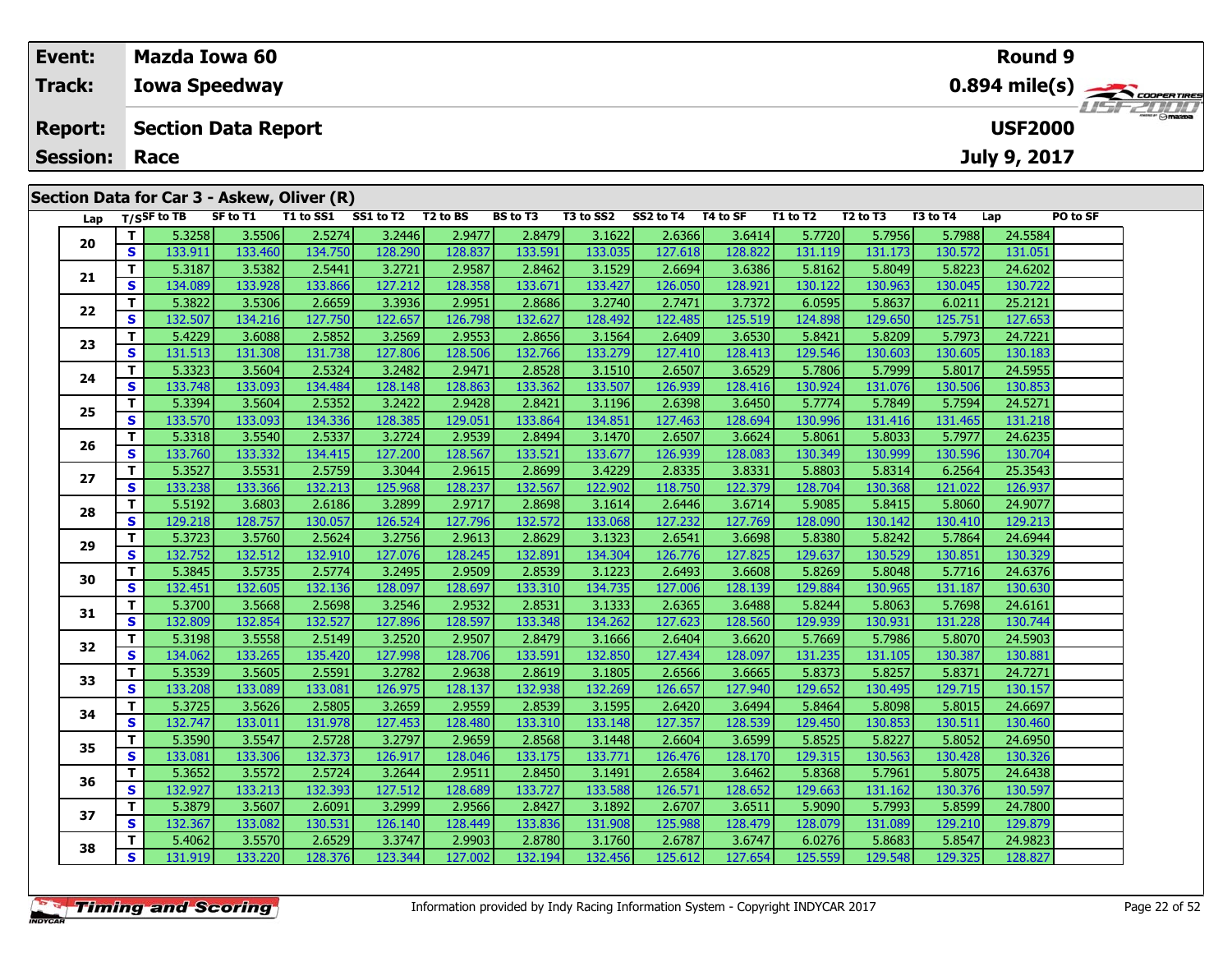|                 | <b>Mazda Iowa 60</b><br><b>Round 9</b><br>$0.894$ mile(s) $\overbrace{\hspace{2cm}}$ coorer TIRES<br><b>Iowa Speedway</b><br><b>USF2000</b><br><b>Section Data Report</b><br>July 9, 2017<br>Race |             |                                            |           |           |          |                 |           |           |               |           |              |            |                |          |  |
|-----------------|---------------------------------------------------------------------------------------------------------------------------------------------------------------------------------------------------|-------------|--------------------------------------------|-----------|-----------|----------|-----------------|-----------|-----------|---------------|-----------|--------------|------------|----------------|----------|--|
| Event:          |                                                                                                                                                                                                   |             |                                            |           |           |          |                 |           |           |               |           |              |            |                |          |  |
| Track:          |                                                                                                                                                                                                   |             |                                            |           |           |          |                 |           |           |               |           |              |            |                |          |  |
| <b>Report:</b>  |                                                                                                                                                                                                   |             |                                            |           |           |          |                 |           |           |               |           |              |            | <b>HSFZDDD</b> |          |  |
| <b>Session:</b> |                                                                                                                                                                                                   |             |                                            |           |           |          |                 |           |           |               |           |              |            |                |          |  |
|                 |                                                                                                                                                                                                   |             |                                            |           |           |          |                 |           |           |               |           |              |            |                |          |  |
|                 |                                                                                                                                                                                                   |             | Section Data for Car 3 - Askew, Oliver (R) |           |           |          |                 |           |           |               |           |              |            |                |          |  |
| Lap             |                                                                                                                                                                                                   | T/SSF to TB | SF to T1                                   | T1 to SS1 | SS1 to T2 | T2 to BS | <b>BS</b> to T3 | T3 to SS2 | SS2 to T4 | T4 to SF      | T1 to T2  | T2 to T3     | T3 to T4   | Lap            | PO to SF |  |
| 39              |                                                                                                                                                                                                   | 5.3660      | 3.5590                                     | 2.5780    | 3.3116    | 2.9731   | 2.8715          | 3.1960    | 2.6941    | 3.6735        | 5.8896    | 5.8446       | 5.8901     | 24.8568        |          |  |
|                 | S.                                                                                                                                                                                                | 132.908     | 133.145                                    | 132.106   | 125.695   | 127.736  | 132.493         | 131.628   | 124.894   | 127.696       | 128.501   | 130.073      | 128.548    | 129.478        |          |  |
|                 | $\sim$                                                                                                                                                                                            | r occol     | $\sim$ = $\sim$ = $\sim$ 1                 | 2000      | 0.2221    | 2222     | 2000            | a seast   | 2001      | $\sim$ cried. | $F$ coool | $F \sim 221$ | $F \cap F$ | 240424         |          |  |

| 39<br>S.<br>132.908<br>132.493<br>133.145<br>132.106<br>125.695<br>127.736<br>131.628<br>124.894<br>127.696<br>128.501<br>130.073<br>128.548<br>129.478<br>T.<br>5.3863<br>2.6003<br>2.9737<br>2.8660<br>2.6834<br>3.6548<br>5.9080<br>5.8397<br>24.8134<br>3.5654<br>3.3077<br>3.1621<br>5.8455<br>40<br>132.407<br>S.<br>132.906<br>130.973<br>125.843<br>127.711<br>132.748<br>133.039<br>125.392<br>128.101<br>129.529<br>129.704<br>128.349<br>130.183<br>T.<br>5.3268<br>3.5347<br>2.5663<br>3.3170<br>2.9728<br>2.8538<br>3.1511<br>2.7035<br>3.6648<br>5.8833<br>5.8266<br>5.8546<br>24.7640<br>41<br>S.<br>127.749<br>128.638<br>133.886<br>134.060<br>132.708<br>125.490<br>133.315<br>133.503<br>124.460<br>127.999<br>130.475<br>129.327<br>129.963<br>T.<br>2.6735<br>25.5016<br>5.4382<br>3.4173<br>2.9856<br>2.8561<br>2.8086<br>3.8179<br>6.0908<br>5.8417<br>6.1799<br>3.5713<br>3.3713<br>42<br>S.<br>131.143<br>132.687<br>127.387<br>127.201<br>133.208<br>122.866<br>124.256<br>122.520<br>126.204<br>121.807<br>124.783<br>119.802<br>130.138<br>T.<br>25.2504<br>5.5696<br>2.7396<br>3.3907<br>2.8959<br>2.6754<br>3.6877<br>6.1303<br>5.8689<br>3.6557<br>3.0119<br>3.1935<br>5.9078<br>43<br>S.<br>128.049<br>124.313<br>122.762<br>126.091<br>131.377<br>125.767<br>123.455<br>128.682<br>127.459<br>129.623<br>131.731<br>127.204<br>129.012<br>T.<br>2.5733<br>3.2829<br>2.6585<br>5.8562<br>24.7833<br>5.3801<br>3.5803<br>2.9703<br>2.8605<br>3.1896<br>3.6679<br>5.8308<br>5.8481<br>44<br>S<br>132.559<br>132.353<br>132.347<br>127.857<br>133.003<br>126.567<br>129.234<br>129.862<br>126.793<br>131.892<br>127.891<br>130.381<br>129.471<br>T.<br>5.3929<br>3.5732<br>2.5933<br>3.2740<br>2.9635<br>2.8610<br>3.1756<br>2.6624<br>3.6671<br>5.8673<br>5.8245<br>5.8380<br>24.7701<br>45<br>S<br>132.245<br>132.616<br>131.326<br>127.138<br>128.150<br>132.980<br>132.473<br>126.381<br>127.919<br>128.989<br>130.522<br>129.695<br>129.931<br>T.<br>5.3858<br>3.5748<br>2.5851<br>3.3029<br>2.9795<br>2.8671<br>3.1929<br>2.6838<br>3.6878<br>5.8880<br>5.8767<br>24.8739<br>5.8466<br>46<br>S.<br>132.419<br>132.557<br>127.462<br>132.697<br>125.373<br>128.536<br>129.389<br>131.743<br>126.026<br>131.755<br>127.201<br>130.029<br>128.841<br>T.<br>2.5929<br>2.6571<br>5.9138<br>24.8437<br>5.4086<br>3.5880<br>3.3209<br>2.9869<br>2.8738<br>3.1676<br>3.6565<br>5.8607<br>5.8247<br>47<br>S<br>131.861<br>131.346<br>127.146<br>132.387<br>127.975<br>129.546<br>132.069<br>125.343<br>132.808<br>126.633<br>128.290<br>129.716<br>129.991 |
|--------------------------------------------------------------------------------------------------------------------------------------------------------------------------------------------------------------------------------------------------------------------------------------------------------------------------------------------------------------------------------------------------------------------------------------------------------------------------------------------------------------------------------------------------------------------------------------------------------------------------------------------------------------------------------------------------------------------------------------------------------------------------------------------------------------------------------------------------------------------------------------------------------------------------------------------------------------------------------------------------------------------------------------------------------------------------------------------------------------------------------------------------------------------------------------------------------------------------------------------------------------------------------------------------------------------------------------------------------------------------------------------------------------------------------------------------------------------------------------------------------------------------------------------------------------------------------------------------------------------------------------------------------------------------------------------------------------------------------------------------------------------------------------------------------------------------------------------------------------------------------------------------------------------------------------------------------------------------------------------------------------------------------------------------------------------------------------------------------------------------------------------------------------------------------------------------------------------------------------------------------------------------------------------------------------------------------------------------------------------------------------------------------------------------------------------------------------------------------------------------------------------------------------------------------------------------------------|
|                                                                                                                                                                                                                                                                                                                                                                                                                                                                                                                                                                                                                                                                                                                                                                                                                                                                                                                                                                                                                                                                                                                                                                                                                                                                                                                                                                                                                                                                                                                                                                                                                                                                                                                                                                                                                                                                                                                                                                                                                                                                                                                                                                                                                                                                                                                                                                                                                                                                                                                                                                                      |
|                                                                                                                                                                                                                                                                                                                                                                                                                                                                                                                                                                                                                                                                                                                                                                                                                                                                                                                                                                                                                                                                                                                                                                                                                                                                                                                                                                                                                                                                                                                                                                                                                                                                                                                                                                                                                                                                                                                                                                                                                                                                                                                                                                                                                                                                                                                                                                                                                                                                                                                                                                                      |
|                                                                                                                                                                                                                                                                                                                                                                                                                                                                                                                                                                                                                                                                                                                                                                                                                                                                                                                                                                                                                                                                                                                                                                                                                                                                                                                                                                                                                                                                                                                                                                                                                                                                                                                                                                                                                                                                                                                                                                                                                                                                                                                                                                                                                                                                                                                                                                                                                                                                                                                                                                                      |
|                                                                                                                                                                                                                                                                                                                                                                                                                                                                                                                                                                                                                                                                                                                                                                                                                                                                                                                                                                                                                                                                                                                                                                                                                                                                                                                                                                                                                                                                                                                                                                                                                                                                                                                                                                                                                                                                                                                                                                                                                                                                                                                                                                                                                                                                                                                                                                                                                                                                                                                                                                                      |
|                                                                                                                                                                                                                                                                                                                                                                                                                                                                                                                                                                                                                                                                                                                                                                                                                                                                                                                                                                                                                                                                                                                                                                                                                                                                                                                                                                                                                                                                                                                                                                                                                                                                                                                                                                                                                                                                                                                                                                                                                                                                                                                                                                                                                                                                                                                                                                                                                                                                                                                                                                                      |
|                                                                                                                                                                                                                                                                                                                                                                                                                                                                                                                                                                                                                                                                                                                                                                                                                                                                                                                                                                                                                                                                                                                                                                                                                                                                                                                                                                                                                                                                                                                                                                                                                                                                                                                                                                                                                                                                                                                                                                                                                                                                                                                                                                                                                                                                                                                                                                                                                                                                                                                                                                                      |
|                                                                                                                                                                                                                                                                                                                                                                                                                                                                                                                                                                                                                                                                                                                                                                                                                                                                                                                                                                                                                                                                                                                                                                                                                                                                                                                                                                                                                                                                                                                                                                                                                                                                                                                                                                                                                                                                                                                                                                                                                                                                                                                                                                                                                                                                                                                                                                                                                                                                                                                                                                                      |
|                                                                                                                                                                                                                                                                                                                                                                                                                                                                                                                                                                                                                                                                                                                                                                                                                                                                                                                                                                                                                                                                                                                                                                                                                                                                                                                                                                                                                                                                                                                                                                                                                                                                                                                                                                                                                                                                                                                                                                                                                                                                                                                                                                                                                                                                                                                                                                                                                                                                                                                                                                                      |
|                                                                                                                                                                                                                                                                                                                                                                                                                                                                                                                                                                                                                                                                                                                                                                                                                                                                                                                                                                                                                                                                                                                                                                                                                                                                                                                                                                                                                                                                                                                                                                                                                                                                                                                                                                                                                                                                                                                                                                                                                                                                                                                                                                                                                                                                                                                                                                                                                                                                                                                                                                                      |
|                                                                                                                                                                                                                                                                                                                                                                                                                                                                                                                                                                                                                                                                                                                                                                                                                                                                                                                                                                                                                                                                                                                                                                                                                                                                                                                                                                                                                                                                                                                                                                                                                                                                                                                                                                                                                                                                                                                                                                                                                                                                                                                                                                                                                                                                                                                                                                                                                                                                                                                                                                                      |
|                                                                                                                                                                                                                                                                                                                                                                                                                                                                                                                                                                                                                                                                                                                                                                                                                                                                                                                                                                                                                                                                                                                                                                                                                                                                                                                                                                                                                                                                                                                                                                                                                                                                                                                                                                                                                                                                                                                                                                                                                                                                                                                                                                                                                                                                                                                                                                                                                                                                                                                                                                                      |
|                                                                                                                                                                                                                                                                                                                                                                                                                                                                                                                                                                                                                                                                                                                                                                                                                                                                                                                                                                                                                                                                                                                                                                                                                                                                                                                                                                                                                                                                                                                                                                                                                                                                                                                                                                                                                                                                                                                                                                                                                                                                                                                                                                                                                                                                                                                                                                                                                                                                                                                                                                                      |
|                                                                                                                                                                                                                                                                                                                                                                                                                                                                                                                                                                                                                                                                                                                                                                                                                                                                                                                                                                                                                                                                                                                                                                                                                                                                                                                                                                                                                                                                                                                                                                                                                                                                                                                                                                                                                                                                                                                                                                                                                                                                                                                                                                                                                                                                                                                                                                                                                                                                                                                                                                                      |
|                                                                                                                                                                                                                                                                                                                                                                                                                                                                                                                                                                                                                                                                                                                                                                                                                                                                                                                                                                                                                                                                                                                                                                                                                                                                                                                                                                                                                                                                                                                                                                                                                                                                                                                                                                                                                                                                                                                                                                                                                                                                                                                                                                                                                                                                                                                                                                                                                                                                                                                                                                                      |
|                                                                                                                                                                                                                                                                                                                                                                                                                                                                                                                                                                                                                                                                                                                                                                                                                                                                                                                                                                                                                                                                                                                                                                                                                                                                                                                                                                                                                                                                                                                                                                                                                                                                                                                                                                                                                                                                                                                                                                                                                                                                                                                                                                                                                                                                                                                                                                                                                                                                                                                                                                                      |
|                                                                                                                                                                                                                                                                                                                                                                                                                                                                                                                                                                                                                                                                                                                                                                                                                                                                                                                                                                                                                                                                                                                                                                                                                                                                                                                                                                                                                                                                                                                                                                                                                                                                                                                                                                                                                                                                                                                                                                                                                                                                                                                                                                                                                                                                                                                                                                                                                                                                                                                                                                                      |
|                                                                                                                                                                                                                                                                                                                                                                                                                                                                                                                                                                                                                                                                                                                                                                                                                                                                                                                                                                                                                                                                                                                                                                                                                                                                                                                                                                                                                                                                                                                                                                                                                                                                                                                                                                                                                                                                                                                                                                                                                                                                                                                                                                                                                                                                                                                                                                                                                                                                                                                                                                                      |
| T.<br>2.5939<br>24.7996<br>3.2903<br>2.9694<br>3.6620<br>5.8842<br>5.3904<br>3.5734<br>2.8694<br>3.1688<br>2.6724<br>5.8388<br>5.8412<br>48                                                                                                                                                                                                                                                                                                                                                                                                                                                                                                                                                                                                                                                                                                                                                                                                                                                                                                                                                                                                                                                                                                                                                                                                                                                                                                                                                                                                                                                                                                                                                                                                                                                                                                                                                                                                                                                                                                                                                                                                                                                                                                                                                                                                                                                                                                                                                                                                                                          |
| S.<br>132.306<br>131.296<br>127.895<br>132.590<br>125.908<br>128.619<br>129.776<br>132.609<br>126.508<br>132.757<br>128.097<br>130.203<br>129.624                                                                                                                                                                                                                                                                                                                                                                                                                                                                                                                                                                                                                                                                                                                                                                                                                                                                                                                                                                                                                                                                                                                                                                                                                                                                                                                                                                                                                                                                                                                                                                                                                                                                                                                                                                                                                                                                                                                                                                                                                                                                                                                                                                                                                                                                                                                                                                                                                                    |
| T.<br>5.8960<br>24.8833<br>5.3840<br>2.5930<br>2.9762<br>2.8708<br>2.6747<br>3.6747<br>3.5672<br>3.3030<br>3.2237<br>5.8470<br>5.8984<br>49                                                                                                                                                                                                                                                                                                                                                                                                                                                                                                                                                                                                                                                                                                                                                                                                                                                                                                                                                                                                                                                                                                                                                                                                                                                                                                                                                                                                                                                                                                                                                                                                                                                                                                                                                                                                                                                                                                                                                                                                                                                                                                                                                                                                                                                                                                                                                                                                                                          |
| S<br>132.463<br>132.839<br>131.341<br>127.603<br>132.526<br>125.800<br>126.022<br>130.497<br>127.654<br>128.361<br>130.020<br>128.367<br>129.340                                                                                                                                                                                                                                                                                                                                                                                                                                                                                                                                                                                                                                                                                                                                                                                                                                                                                                                                                                                                                                                                                                                                                                                                                                                                                                                                                                                                                                                                                                                                                                                                                                                                                                                                                                                                                                                                                                                                                                                                                                                                                                                                                                                                                                                                                                                                                                                                                                     |
| T.<br>5.3895<br>2.5932<br>2.9711<br>2.8637<br>2.6849<br>5.8996<br>24.8536<br>3.5724<br>3.3064<br>3.2083<br>3.6536<br>5.8348<br>5.8932<br>50                                                                                                                                                                                                                                                                                                                                                                                                                                                                                                                                                                                                                                                                                                                                                                                                                                                                                                                                                                                                                                                                                                                                                                                                                                                                                                                                                                                                                                                                                                                                                                                                                                                                                                                                                                                                                                                                                                                                                                                                                                                                                                                                                                                                                                                                                                                                                                                                                                          |
| S.<br>132.328<br>132.854<br>132.646<br>131.331<br>125.892<br>127.822<br>131.123<br>125.322<br>128.391<br>128.283<br>128.480<br>129.494<br>130.292                                                                                                                                                                                                                                                                                                                                                                                                                                                                                                                                                                                                                                                                                                                                                                                                                                                                                                                                                                                                                                                                                                                                                                                                                                                                                                                                                                                                                                                                                                                                                                                                                                                                                                                                                                                                                                                                                                                                                                                                                                                                                                                                                                                                                                                                                                                                                                                                                                    |
| T.<br>5.4447<br>3.5860<br>2.6655<br>3.3834<br>3.0058<br>2.8973<br>3.1924<br>2.6847<br>3.6809<br>6.0489<br>5.9031<br>5.8771<br>25.0960<br>51                                                                                                                                                                                                                                                                                                                                                                                                                                                                                                                                                                                                                                                                                                                                                                                                                                                                                                                                                                                                                                                                                                                                                                                                                                                                                                                                                                                                                                                                                                                                                                                                                                                                                                                                                                                                                                                                                                                                                                                                                                                                                                                                                                                                                                                                                                                                                                                                                                          |
| S.<br>130.986<br>127.769<br>128.244<br>132.143<br>123.027<br>126.347<br>131.313<br>131.776<br>125.331<br>127.439<br>125.117<br>128.784<br>128.832                                                                                                                                                                                                                                                                                                                                                                                                                                                                                                                                                                                                                                                                                                                                                                                                                                                                                                                                                                                                                                                                                                                                                                                                                                                                                                                                                                                                                                                                                                                                                                                                                                                                                                                                                                                                                                                                                                                                                                                                                                                                                                                                                                                                                                                                                                                                                                                                                                    |
| T.<br>2.9723<br>5.9125<br>24.8746<br>5.4163<br>3.5831<br>2.6138<br>3.2987<br>2.8753<br>3.1968<br>2.6663<br>3.6683<br>5.8631<br>5.8476<br>52                                                                                                                                                                                                                                                                                                                                                                                                                                                                                                                                                                                                                                                                                                                                                                                                                                                                                                                                                                                                                                                                                                                                                                                                                                                                                                                                                                                                                                                                                                                                                                                                                                                                                                                                                                                                                                                                                                                                                                                                                                                                                                                                                                                                                                                                                                                                                                                                                                          |
| S.<br>132.250<br>131.673<br>130.296<br>127.771<br>132.318<br>126.196<br>128.003<br>129.385<br>126.186<br>131.595<br>127.877<br>130.007<br>129.140                                                                                                                                                                                                                                                                                                                                                                                                                                                                                                                                                                                                                                                                                                                                                                                                                                                                                                                                                                                                                                                                                                                                                                                                                                                                                                                                                                                                                                                                                                                                                                                                                                                                                                                                                                                                                                                                                                                                                                                                                                                                                                                                                                                                                                                                                                                                                                                                                                    |
| T.<br>24.8003<br>5.3888<br>2.5905<br>2.9811<br>2.6672<br>5.8996<br>3.5713<br>3.3091<br>2.8776<br>3.1489<br>3.6546<br>5.8587<br>5.8161<br>53                                                                                                                                                                                                                                                                                                                                                                                                                                                                                                                                                                                                                                                                                                                                                                                                                                                                                                                                                                                                                                                                                                                                                                                                                                                                                                                                                                                                                                                                                                                                                                                                                                                                                                                                                                                                                                                                                                                                                                                                                                                                                                                                                                                                                                                                                                                                                                                                                                          |
| S.<br>132.345<br>127.393<br>132.212<br>129.773<br>132.687<br>131.468<br>125.789<br>133.596<br>126.154<br>128.356<br>128.283<br>129.760<br>130.183                                                                                                                                                                                                                                                                                                                                                                                                                                                                                                                                                                                                                                                                                                                                                                                                                                                                                                                                                                                                                                                                                                                                                                                                                                                                                                                                                                                                                                                                                                                                                                                                                                                                                                                                                                                                                                                                                                                                                                                                                                                                                                                                                                                                                                                                                                                                                                                                                                    |
| T.<br>2.9804<br>24.9281<br>5.3884<br>3.5666<br>2.6026<br>3.3152<br>2.8826<br>3.2025<br>2.6930<br>3.6852<br>5.9178<br>5.8630<br>5.8955<br>54                                                                                                                                                                                                                                                                                                                                                                                                                                                                                                                                                                                                                                                                                                                                                                                                                                                                                                                                                                                                                                                                                                                                                                                                                                                                                                                                                                                                                                                                                                                                                                                                                                                                                                                                                                                                                                                                                                                                                                                                                                                                                                                                                                                                                                                                                                                                                                                                                                          |
| S.<br>132.355<br>130.857<br>127.423<br>131.983<br>124.945<br>127.888<br>129.107<br>132.861<br>125.558<br>131.360<br>127.290<br>129.665<br>128.430                                                                                                                                                                                                                                                                                                                                                                                                                                                                                                                                                                                                                                                                                                                                                                                                                                                                                                                                                                                                                                                                                                                                                                                                                                                                                                                                                                                                                                                                                                                                                                                                                                                                                                                                                                                                                                                                                                                                                                                                                                                                                                                                                                                                                                                                                                                                                                                                                                    |
| Τ.<br>5.3989<br>3.5822<br>2.5980<br>2.9863<br>2.8785<br>3.1595<br>2.6717<br>3.6546<br>5.9144<br>5.8312<br>24.8472<br>3.3164<br>5.8648<br>55                                                                                                                                                                                                                                                                                                                                                                                                                                                                                                                                                                                                                                                                                                                                                                                                                                                                                                                                                                                                                                                                                                                                                                                                                                                                                                                                                                                                                                                                                                                                                                                                                                                                                                                                                                                                                                                                                                                                                                                                                                                                                                                                                                                                                                                                                                                                                                                                                                          |
| S.<br>132.098<br>132.283<br>131.089<br>125.513<br>127.172<br>132.171<br>133.148<br>125.941<br>128.356<br>127.962<br>129.625<br>129.846<br>129.528                                                                                                                                                                                                                                                                                                                                                                                                                                                                                                                                                                                                                                                                                                                                                                                                                                                                                                                                                                                                                                                                                                                                                                                                                                                                                                                                                                                                                                                                                                                                                                                                                                                                                                                                                                                                                                                                                                                                                                                                                                                                                                                                                                                                                                                                                                                                                                                                                                    |
| T.<br>2.5779<br>3.0055<br>5.3419<br>3.5437<br>3.3607<br>2.8933<br>3.2696<br>2.7360<br>3.7153<br>5.9386<br>5.8988<br>6.0056<br>25.1020<br>56                                                                                                                                                                                                                                                                                                                                                                                                                                                                                                                                                                                                                                                                                                                                                                                                                                                                                                                                                                                                                                                                                                                                                                                                                                                                                                                                                                                                                                                                                                                                                                                                                                                                                                                                                                                                                                                                                                                                                                                                                                                                                                                                                                                                                                                                                                                                                                                                                                          |
| S.<br>133.507<br>126.359<br>122.981<br>128.213<br>133.720<br>132.111<br>123.858<br>131.495<br>128.665<br>126.259<br>127.441<br>128.878<br>126.076                                                                                                                                                                                                                                                                                                                                                                                                                                                                                                                                                                                                                                                                                                                                                                                                                                                                                                                                                                                                                                                                                                                                                                                                                                                                                                                                                                                                                                                                                                                                                                                                                                                                                                                                                                                                                                                                                                                                                                                                                                                                                                                                                                                                                                                                                                                                                                                                                                    |
| Τ.<br>2.6482<br>2.9881<br>2.7346<br>25.1283<br>5.4546<br>3.6044<br>3.3591<br>2.8700<br>3.2236<br>3.7003<br>6.0073<br>5.8581<br>5.9582<br>57                                                                                                                                                                                                                                                                                                                                                                                                                                                                                                                                                                                                                                                                                                                                                                                                                                                                                                                                                                                                                                                                                                                                                                                                                                                                                                                                                                                                                                                                                                                                                                                                                                                                                                                                                                                                                                                                                                                                                                                                                                                                                                                                                                                                                                                                                                                                                                                                                                          |
| S.<br>125.983<br>130.749<br>128.604<br>123.917<br>127.095<br>132.563<br>130.501<br>123.044<br>129.774<br>127.078<br>128.079<br>131.468<br>126.771                                                                                                                                                                                                                                                                                                                                                                                                                                                                                                                                                                                                                                                                                                                                                                                                                                                                                                                                                                                                                                                                                                                                                                                                                                                                                                                                                                                                                                                                                                                                                                                                                                                                                                                                                                                                                                                                                                                                                                                                                                                                                                                                                                                                                                                                                                                                                                                                                                    |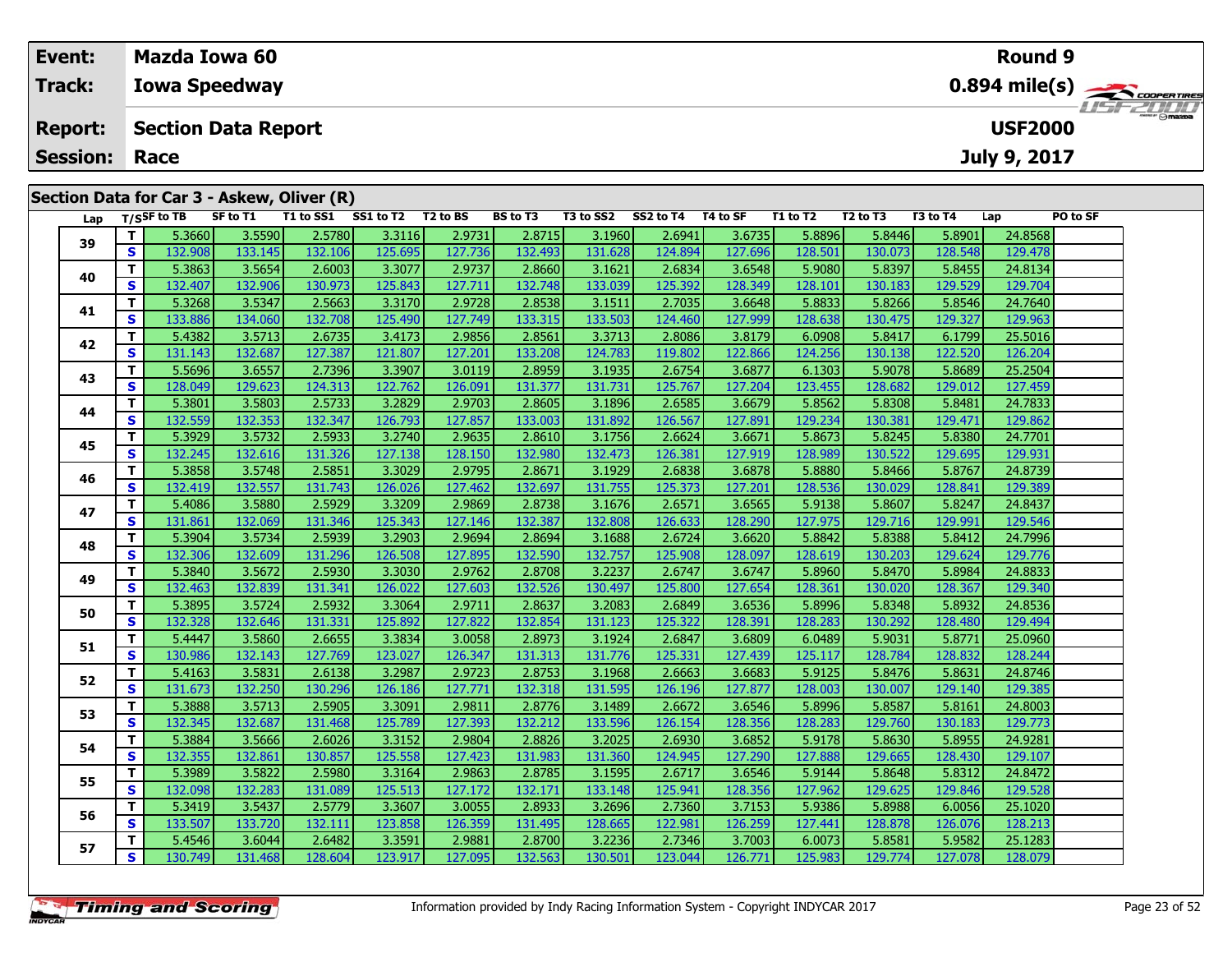| Event:               | Mazda Iowa 60                              |          |                              |                 |           |           |          |          |          |                |              | Round 9         |                                                         |
|----------------------|--------------------------------------------|----------|------------------------------|-----------------|-----------|-----------|----------|----------|----------|----------------|--------------|-----------------|---------------------------------------------------------|
| <b>Track:</b>        | <b>Iowa Speedway</b>                       |          |                              |                 |           |           |          |          |          |                |              |                 | $0.894$ mile(s) $\overbrace{\hspace{2cm}}$ coorer Times |
| <b>Report:</b>       | <b>Section Data Report</b>                 |          |                              |                 |           |           |          |          |          | <b>USF2000</b> |              | <b>USF 2000</b> |                                                         |
| <b>Session: Race</b> |                                            |          |                              |                 |           |           |          |          |          |                | July 9, 2017 |                 |                                                         |
|                      |                                            |          |                              |                 |           |           |          |          |          |                |              |                 |                                                         |
|                      | Section Data for Car 3 - Askew, Oliver (R) |          |                              |                 |           |           |          |          |          |                |              |                 |                                                         |
| Lap                  | T/SSF to TB                                | SF to T1 | T1 to SS1 SS1 to T2 T2 to BS | <b>BS to T3</b> | T3 to SS2 | SS2 to T4 | T4 to SF | T1 to T2 | T2 to T3 | T3 to T4       | Lap          | PO to SF        |                                                         |

| 5.9639<br>3.0352<br>3.2433<br>2.7206<br>3.6036<br>2.7077<br>3.7049<br>6.1552<br>25.3700<br>5.4914<br>3.4475<br>2.9072<br>5.9424<br>8<br>126.858<br>129.872<br>131.497  <br>125.778<br>120.740<br>130.866<br>129.708<br>123.678<br>126.614<br>122.956<br>126.957<br>125.123<br>127.933<br>Ð<br>3.3354<br>3.1895<br>5.9425<br>5.8680<br>5.4170<br>3.5941<br>2.6071<br>2.9906<br>2.8774<br>2.6667<br>3.6691<br>5.8562<br>24.9299<br>132.222<br>126.177<br>130.631<br>124.798<br>129.555<br>129.292<br>131.656<br>131.845<br>131.896<br>127.849<br>127.357<br>129.098<br>126.989<br>s<br>3.3559<br>3.2906<br>2.6677<br>2.9952<br>3.5940<br>2.8962<br>3.7250<br>2.7410<br>6.0236<br>5.4606<br>5.8914<br>25.2656<br>6.0316<br>O<br>125.532<br>127.383<br>130.605<br>L24.035<br>122.757<br>131.849<br>131.363<br>125.930<br>127.664<br>126.794<br>127.843<br>129.040<br>125.642<br>S<br>4.9222<br>4.2687<br>8.2276<br>6.6962<br>3.5161<br>4.7115<br>77.155<br>91.985<br>106.505<br>111.009<br>96.860<br>88.348<br>s |   |  |  |  |  |  |  |  |
|--------------------------------------------------------------------------------------------------------------------------------------------------------------------------------------------------------------------------------------------------------------------------------------------------------------------------------------------------------------------------------------------------------------------------------------------------------------------------------------------------------------------------------------------------------------------------------------------------------------------------------------------------------------------------------------------------------------------------------------------------------------------------------------------------------------------------------------------------------------------------------------------------------------------------------------------------------------------------------------------------------------|---|--|--|--|--|--|--|--|
|                                                                                                                                                                                                                                                                                                                                                                                                                                                                                                                                                                                                                                                                                                                                                                                                                                                                                                                                                                                                              |   |  |  |  |  |  |  |  |
|                                                                                                                                                                                                                                                                                                                                                                                                                                                                                                                                                                                                                                                                                                                                                                                                                                                                                                                                                                                                              |   |  |  |  |  |  |  |  |
|                                                                                                                                                                                                                                                                                                                                                                                                                                                                                                                                                                                                                                                                                                                                                                                                                                                                                                                                                                                                              | Q |  |  |  |  |  |  |  |
|                                                                                                                                                                                                                                                                                                                                                                                                                                                                                                                                                                                                                                                                                                                                                                                                                                                                                                                                                                                                              |   |  |  |  |  |  |  |  |
|                                                                                                                                                                                                                                                                                                                                                                                                                                                                                                                                                                                                                                                                                                                                                                                                                                                                                                                                                                                                              |   |  |  |  |  |  |  |  |
|                                                                                                                                                                                                                                                                                                                                                                                                                                                                                                                                                                                                                                                                                                                                                                                                                                                                                                                                                                                                              |   |  |  |  |  |  |  |  |
|                                                                                                                                                                                                                                                                                                                                                                                                                                                                                                                                                                                                                                                                                                                                                                                                                                                                                                                                                                                                              |   |  |  |  |  |  |  |  |
|                                                                                                                                                                                                                                                                                                                                                                                                                                                                                                                                                                                                                                                                                                                                                                                                                                                                                                                                                                                                              |   |  |  |  |  |  |  |  |
|                                                                                                                                                                                                                                                                                                                                                                                                                                                                                                                                                                                                                                                                                                                                                                                                                                                                                                                                                                                                              |   |  |  |  |  |  |  |  |

**58**

**59**

**60**

**61**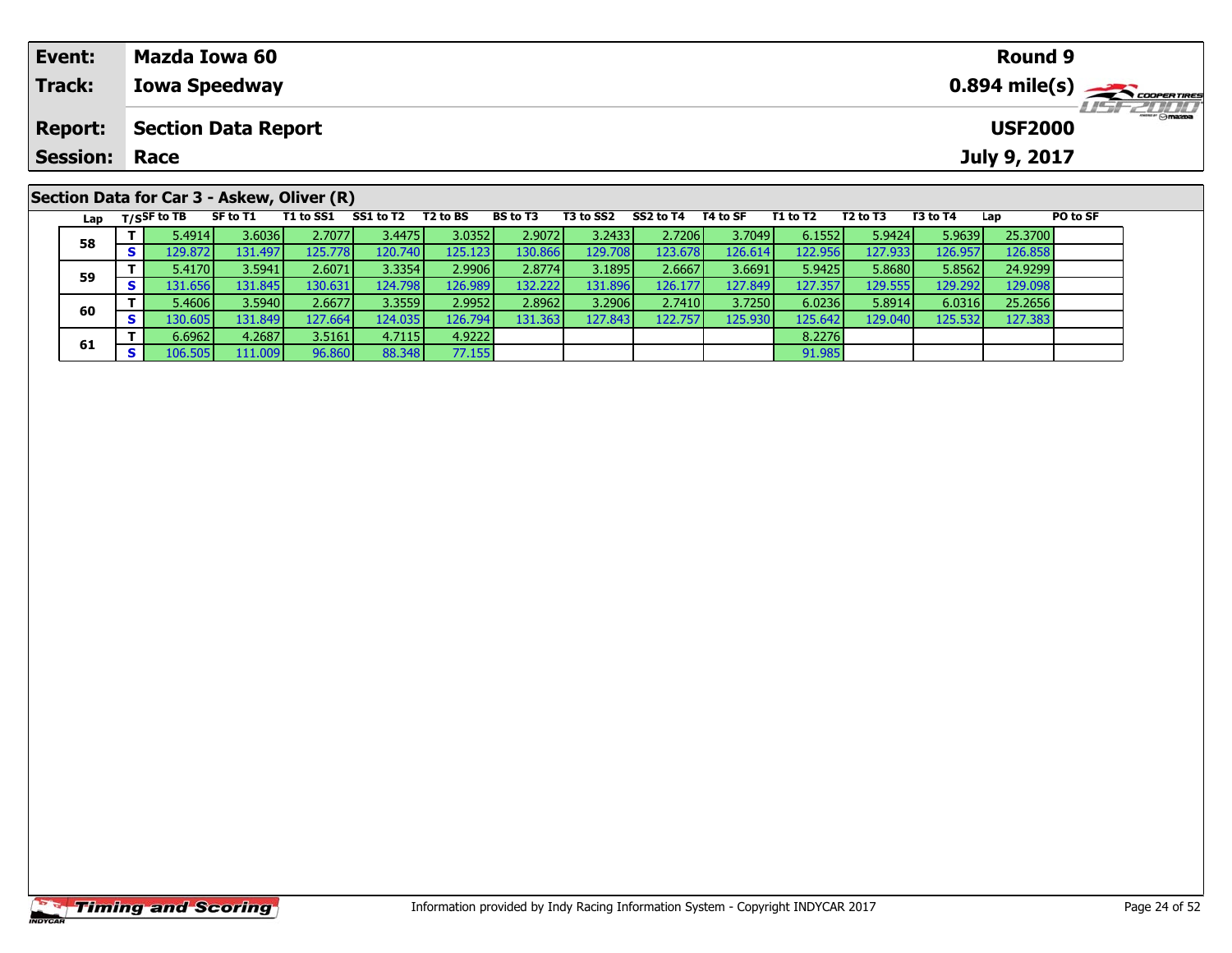| Event:                               | Mazda Iowa 60        |                                              |                              |  |  |          |           |           |          |          |          |          | <b>Round 9</b> |                 |                         |
|--------------------------------------|----------------------|----------------------------------------------|------------------------------|--|--|----------|-----------|-----------|----------|----------|----------|----------|----------------|-----------------|-------------------------|
| Track:                               | <b>Iowa Speedway</b> |                                              |                              |  |  |          |           |           |          |          |          |          |                |                 |                         |
| <b>Report:</b>                       |                      | <b>USF2000</b><br><b>Section Data Report</b> |                              |  |  |          |           |           |          |          |          |          |                |                 | <i><b>LISF 2000</b></i> |
| <b>Session: Race</b>                 |                      |                                              |                              |  |  |          |           |           |          |          |          |          | July 9, 2017   |                 |                         |
|                                      |                      |                                              |                              |  |  |          |           |           |          |          |          |          |                |                 |                         |
| Section Data for Car 4 - Baron, Alex |                      |                                              |                              |  |  |          |           |           |          |          |          |          |                |                 |                         |
|                                      | Lap T/SSF to T1      | SF to TB                                     | T1 to SS1 SS1 to T2 T2 to BS |  |  | BS to T3 | T3 to SS2 | SS2 to T4 | T4 to SF | T1 to T2 | T2 to T3 | T3 to T4 | Lap            | <b>PO to SF</b> |                         |

| Lap            |              | T/SSF to II | SF TO THE | 110351  | 551012  | 1 Z TO BS | <b>BS 10 13</b> | 13 TO 332 | <b>552 to 14</b> | 14 TO 5F | 1 T TO 1 Z | 12 TO 13 | 15 TO 14 | ∟ap     | PU TO SF |
|----------------|--------------|-------------|-----------|---------|---------|-----------|-----------------|-----------|------------------|----------|------------|----------|----------|---------|----------|
|                | T.           | 4.1405      | 6.3470    | 3.1316  | 3.6773  | 3.1460    | 2.9656          | 3.3375    | 2.7749           | 3.7321   | 6.8089     | 6.1116   | 6.1124   | 26.9055 | 42.9506  |
| 1              | S            | 114.446     | 112.365   | 108.752 | 113.194 | 120.716   | 128.289         | 126.047   | 121.257          | 125.691  | 111.151    | 124.391  | 123.873  | 119.619 | 59.951   |
|                | T.           | 3.5711      | 5.4084    | 2.6301  | 3.4024  | 3.0017    | 2.8615          | 3.2720    | 3.1258           | 3.9602   | 6.0325     | 5.8632   | 6.3978   | 25.8248 |          |
| $\mathbf{2}$   | S            | 132.694     | 131.866   | 129.489 | 122.340 | 126.519   | 132.956         | 128.570   | 107.645          | 118.451  | 125.457    | 129.661  | 118.347  | 124.624 |          |
|                | T.           | 3.7281      | 5.5755    | 2.6417  | 3.4066  | 3.0222    | 2.8883          | 3.2305    | 2.6995           | 3.6780   | 6.0483     | 5.9105   | 5.9300   | 25.2949 |          |
| 3              | S            | 127.106     | 127.914   | 128.920 | 122.189 | 125.661   | 131.723         | 130.222   | 124.644          | 127.540  | 125.129    | 128.623  | 127.683  | 127.235 |          |
|                | T.           | 3.5524      | 5.3353    | 2.5436  | 3.2538  | 2.9504    | 2.8395          | 3.2166    | 2.7660           | 3.6746   | 5.7974     | 5.7899   | 5.9826   | 24.7969 |          |
| 4              | S            | 133.393     | 133.672   | 133.892 | 127.927 | 128.719   | 133.986         | 130.785   | 121.648          | 127.658  | 130.544    | 131.302  | 126.560  | 129.790 |          |
| 5              | T.           | 3.5421      | 5.3311    | 2.5547  | 3.2577  | 2.9524    | 2.8331          | 3.1971    | 2.7265           | 3.6560   | 5.8124     | 5.7855   | 5.9236   | 24.7196 |          |
|                | S            | 133.780     | 133.778   | 133.310 | 127.774 | 128.632   | 134.289         | 131.582   | 123.410          | 128.307  | 130.208    | 131.402  | 127.821  | 130.196 |          |
| 6              | T.           | 3.5245      | 5.3030    | 2.5442  | 3.3270  | 2.9789    | 2.8573          | 3.2170    | 2.7368           | 3.6693   | 5.8712     | 5.8362   | 5.9538   | 24.8550 |          |
|                | $\mathbf{s}$ | 134.448     | 134.486   | 133.861 | 125.113 | 127.488   | 133.152         | 130.768   | 122.946          | 127.842  | 128.903    | 130.261  | 127.172  | 129.487 |          |
| $\overline{ }$ | T            | 3.5388      | 5.3047    | 2.5168  | 3.3572  | 3.0127    | 2.8685          | 3.2282    | 2.7026           | 3.6630   | 5.8740     | 5.8812   | 5.9308   | 24.8878 |          |
|                | S            | 133.905     | 134.443   | 135.318 | 123.987 | 126.057   | 132.632         | 130.315   | 124.501          | 128.062  | 128.842    | 129.264  | 127.666  | 129.316 |          |
| 8              | T            | 3.5379      | 5.3136    | 2.5314  | 3.2968  | 2.9603    | 2.8347          | 3.2363    | 2.7271           | 3.6816   | 5.8282     | 5.7950   | 5.9634   | 24.8061 |          |
|                | S            | 133.939     | 134.218   | 134.537 | 126.259 | 128.289   | 134.213         | 129.989   | 123.383          | 127.415  | 129.855    | 131.187  | 126.968  | 129.742 |          |
| 9              | т            | 3.5413      | 5.3280    | 2.5545  | 3.3071  | 2.9612    | 2.8393          | 3.2901    | 2.7244           | 3.7120   | 5.8616     | 5.8005   | 6.0145   | 24.9299 |          |
|                | S            | 133.811     | 133.855   | 133.321 | 125.866 | 128.250   | 133.996         | 127.863   | 123.505          | 126.371  | 129.115    | 131.062  | 125.889  | 129.098 |          |
| 10             | T.           | 3.5560      | 5.3533    | 2.5712  | 3.3169  | 2.9684    | 2.8341          | 3.2206    | 2.7645           | 3.6944   | 5.8881     | 5.8025   | 5.9851   | 24.9261 |          |
|                | S            | 133.257     | 133.223   | 132.455 | 125.494 | 127.939   | 134.242         | 130.622   | 121.714          | 126.974  | 128.534    | 131.017  | 126.507  | 129.118 |          |
| 11             | T            | 3.5365      | 5.3200    | 2.5516  | 3.3018  | 2.9798    | 2.8329          | 3.2622    | 2.7224           | 3.6713   | 5.8534     | 5.8127   | 5.9846   | 24.8585 |          |
|                | S            | 133.992     | 134.057   | 133.472 | 126.068 | 127.449   | 134.299         | 128.956   | 123.596          | 127.772  | 129.295    | 130.787  | 126.518  | 129.469 |          |
| 12             | T.           | 3.5373      | 5.3737    | 2.6200  | 3.3074  | 2.9661    | 2.8107          | 3.1862    | 2.7653           | 3.7480   | 5.9274     | 5.7768   | 5.9515   | 24.9410 |          |
|                | S            | 133.962     | 132.717   | 129.988 | 125.854 | 128.038   | 135.359         | 132.032   | 121.678          | 125.158  | 127.681    | 131.600  | 127.222  | 129.041 |          |
| 13             | T.           | 3.6210      | 5.4031    | 2.5506  | 3.2924  | 2.9707    | 2.8557          | 3.2078    | 2.6628           | 3.6559   | 5.8430     | 5.8264   | 5.8706   | 24.8169 |          |
|                | $\mathbf{s}$ | 130.865     | 131.995   | 133.525 | 126.428 | 127.839   | 133.226         | 131.143   | 126.362          | 128.311  | 129.526    | 130.480  | 128.975  | 129.686 |          |
| 14             | T            | 3.5388      | 5.2991    | 2.5038  | 3.2594  | 2.9555    | 2.8379          | 3.2553    | 2.7051           | 3.6795   | 5.7632     | 5.7934   | 5.9604   | 24.7353 |          |
|                | $\mathbf{s}$ | 133.905     | 134.585   | 136.021 | 127.708 | 128.497   | 134.062         | 129.230   | 124.386          | 127.488  | 131.319    | 131.223  | 127.032  | 130.114 |          |
| 15             | T            | 3.5440      | 5.3095    | 2.5163  | 3.2387  | 2.9355    | 2.8178          | 3.2640    | 2.7116           | 3.6836   | 5.7550     | 5.7533   | 5.9756   | 24.7115 |          |
|                | S            | 133.709     | 134.322   | 135.345 | 128.524 | 129.372   | 135.018         | 128.885   | 124.088          | 127.346  | 131.506    | 132.138  | 126.708  | 130.239 |          |
| 16             | T.           | 3.5491      | 5.3237    | 2.5394  | 3.2671  | 2.9403    | 2.8194          | 3.2742    | 2.6965           | 3.6864   | 5.8065     | 5.7597   | 5.9707   | 24.7724 |          |
|                | $\mathbf{s}$ | 133.517     | 133.964   | 134.114 | 127.407 | 129.161   | 134.942         | 128.484   | 124.783          | 127.249  | 130.340    | 131.991  | 126.812  | 129.919 |          |
| 17             | T            | 3.5485      | 5.3694    | 2.6240  | 3.4103  | 2.9901    | 2.8548          | 3.2177    | 2.7123           | 3.6761   | 6.0343     | 5.8449   | 5.9300   | 25.0338 |          |
|                | S            | 133.539     | 132.823   | 129.790 | 122.057 | 127.010   | 133.268         | 130.740   | 124.056          | 127.606  | 125.419    | 130.067  | 127.683  | 128.562 |          |
| 18             | $\mathbf{T}$ | 3.5278      | 5.3079    | 2.5422  | 3.3136  | 2.9818    | 2.8396          | 3.2981    | 2.7354           | 3.6963   | 5.8558     | 5.8214   | 6.0335   | 24.9348 |          |
|                | S            | 134.323     | 134.362   | 133.966 | 125.619 | 127.364   | 133.982         | 127.553   | 123.008          | 126.908  | 129.242    | 130.592  | 125.493  | 129.073 |          |
| 19             | $\mathbf{T}$ | 3.5490      | 5.3406    | 2.5771  | 3.3790  | 2.9991    | 2.8543          | 3.2904    | 2.7208           | 3.6919   | 5.9561     | 5.8534   | 6.0112   | 25.0616 |          |
|                | S            | 133.520     | 133.540   | 132.152 | 123.187 | 126.629   | 133.292         | 127.851   | 123.669          | 127.059  | 127.066    | 129.878  | 125.958  | 128.420 |          |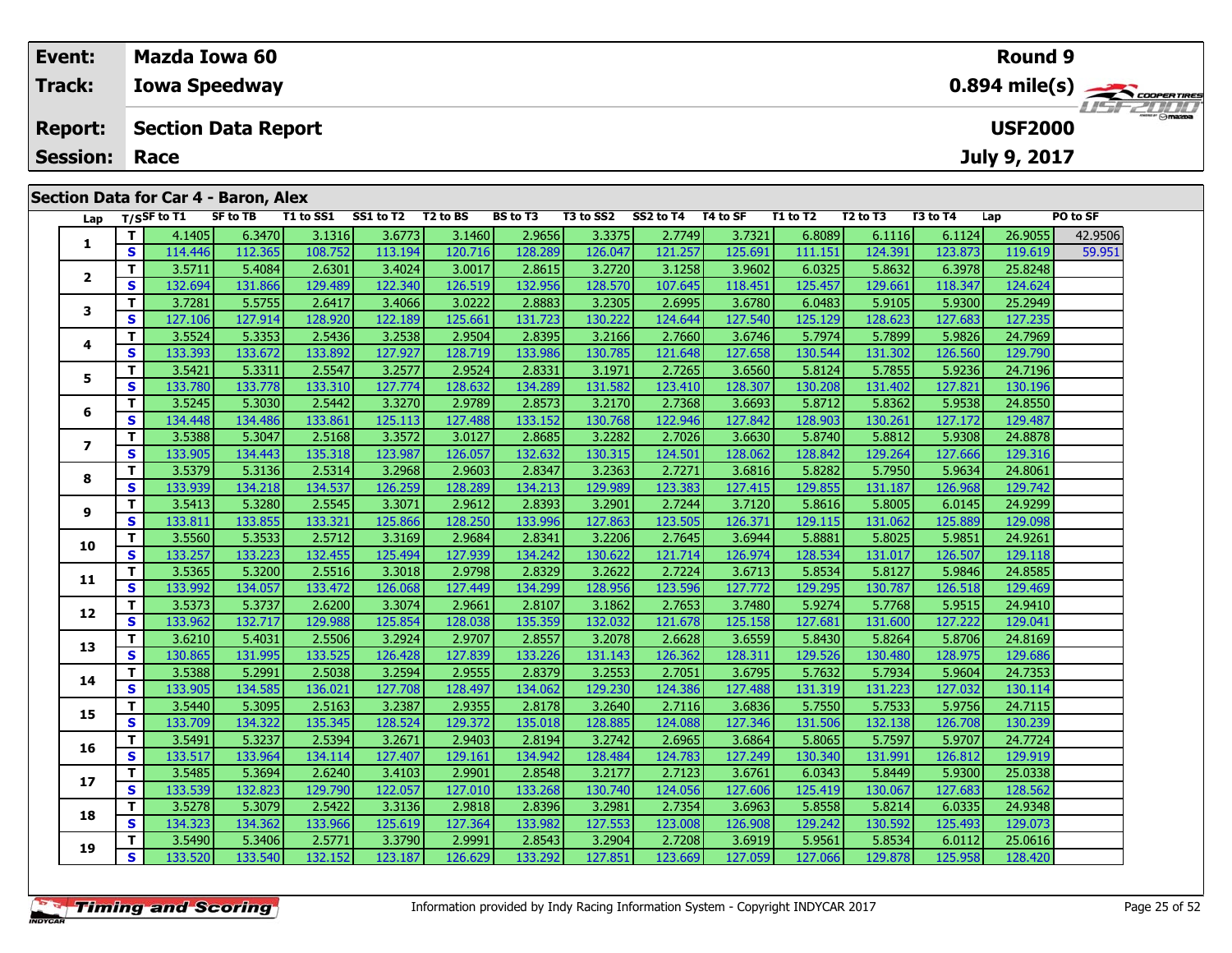| Event:                               | <b>Mazda Iowa 60</b>       |          |           |                    |                 |           |           |          |          |          |          |              | Round 9         |                         |
|--------------------------------------|----------------------------|----------|-----------|--------------------|-----------------|-----------|-----------|----------|----------|----------|----------|--------------|-----------------|-------------------------|
| Track:                               | <b>Iowa Speedway</b>       |          |           |                    |                 |           |           |          |          |          |          |              |                 |                         |
| <b>Report:</b>                       | <b>Section Data Report</b> |          |           |                    |                 |           |           |          |          |          |          |              | <b>USF2000</b>  | <i><b>LIST 2000</b></i> |
| <b>Session: Race</b>                 |                            |          |           |                    |                 |           |           |          |          |          |          | July 9, 2017 |                 |                         |
|                                      |                            |          |           |                    |                 |           |           |          |          |          |          |              |                 |                         |
| Section Data for Car 4 - Baron, Alex |                            |          |           |                    |                 |           |           |          |          |          |          |              |                 |                         |
|                                      | Lap $T/S$ SF to T1         | SF to TB | T1 to SS1 | SS1 to T2 T2 to BS | <b>BS to T3</b> | T3 to SS2 | SS2 to T4 | T4 to SF | T1 to T2 | T2 to T3 | T3 to T4 | Lap          | <b>PO to SF</b> |                         |

| Lαμ | ,,,,, | $\sim$ $\sim$ | --      | .       | -----   | .       |         | . .     | $-0.6$ to $-1$ | ື       | .       |         | w.      | ---     | ັບພາ |
|-----|-------|---------------|---------|---------|---------|---------|---------|---------|----------------|---------|---------|---------|---------|---------|------|
|     | T.    | 3.5458        | 5.3693  | 2.6192  | 3.4275  | 3.0219  | 2.8794  | 3.3209  | 2.7310         | 3.7106  | 6.0467  | 5.9013  | 6.0519  | 25.2563 |      |
| 20  | S     | 133.641       | 132.826 | 130.028 | 121.444 | 125.673 | 132.130 | 126.677 | 123.207        | 126.419 | 125.162 | 128.824 | 125.111 | 127.430 |      |
|     | T.    | 3.5584        | 5.3549  | 2.5668  | 3.2688  | 2.9552  | 2.8419  | 3.1910  | 2.7141         | 3.6769  | 5.8356  | 5.7971  | 5.9051  | 24.7731 |      |
| 21  | S     | 133.168       | 133.183 | 132.682 | 127.340 | 128.510 | 133.873 | 131.834 | 123.974        | 127.578 | 129.690 | 131.139 | 128.221 | 129.915 |      |
|     | T.    | 3.5380        | 5.3206  | 2.5580  | 3.2737  | 2.9490  | 2.8337  | 3.2291  | 2.7474         | 3.6849  | 5.8317  | 5.7827  | 5.9765  | 24.8138 |      |
| 22  | S     | 133.935       | 134.042 | 133.138 | 127.150 | 128.780 | 134.261 | 130.278 | 122.471        | 127.301 | 129.777 | 131.466 | 126.689 | 129.702 |      |
| 23  | T.    | 3.5306        | 5.3135  | 2.5513  | 3.2868  | 2.9567  | 2.8372  | 3.2357  | 2.7468         | 3.6882  | 5.8381  | 5.7939  | 5.9825  | 24.8333 |      |
|     | S     | 134.216       | 134.221 | 133.488 | 126.643 | 128.445 | 134.095 | 130.013 | 122.498        | 127.187 | 129.634 | 131.212 | 126.562 | 129.600 |      |
| 24  | T.    | 3.5349        | 5.3326  | 2.5834  | 3.3213  | 2.9623  | 2.8388  | 3.3335  | 2.7576         | 3.7229  | 5.9047  | 5.8011  | 6.0911  | 25.0547 |      |
|     | S     | 134.053       | 133.740 | 131.829 | 125.327 | 128.202 | 134.019 | 126.198 | 122.018        | 126.001 | 128.172 | 131.049 | 124.306 | 128.455 |      |
| 25  | т     | 3.5643        | 5.3373  | 2.5340  | 3.2942  | 2.9526  | 2.8388  | 3.2814  | 2.6783         | 3.6687  | 5.8282  | 5.7914  | 5.9597  | 24.8123 |      |
|     | S     | 132.947       | 133.622 | 134.399 | 126.358 | 128.623 | 134.019 | 128.202 | 125.631        | 127.863 | 129.855 | 131.268 | 127.047 | 129.710 |      |
| 26  | T.    | 3.5531        | 5.3532  | 2.5713  | 3.2838  | 2.9517  | 2.8278  | 3.2421  | 2.7134         | 3.7012  | 5.8551  | 5.7795  | 5.9555  | 24.8444 |      |
|     | S     | 133.366       | 133.225 | 132.450 | 126.759 | 128.662 | 134.541 | 129.756 | 124.006        | 126.740 | 129.258 | 131.539 | 127.136 | 129.542 |      |
| 27  | T.    | 3.5463        | 5.3426  | 2.5843  | 3.3710  | 2.9768  | 2.8566  | 3.2725  | 2.6599         | 3.6449  | 5.9553  | 5.8334  | 5.9324  | 24.9123 |      |
|     | S     | 133.622       | 133.490 | 131.784 | 123.480 | 127.578 | 133.184 | 128.551 | 126.500        | 128.698 | 127.083 | 130.323 | 127.631 | 129.189 |      |
| 28  | т     | 3.4767        | 5.2525  | 2.5651  | 3.3900  | 3.0182  | 2.9065  | 3.2229  | 2.7695         | 3.7715  | 5.9551  | 5.9247  | 5.9924  | 25.1204 |      |
|     | S     | 136.297       | 135.779 | 132.770 | 122.788 | 125.828 | 130.898 | 130.529 | 121.494        | 124.378 | 127.087 | 128.315 | 126.353 | 128.119 |      |
| 29  | T.    | 3.6155        | 5.3907  | 2.5439  | 3.2653  | 2.9555  | 2.8473  | 3.2119  | 2.7175         | 3.6724  | 5.8092  | 5.8028  | 5.9294  | 24.8293 |      |
|     | S     | 131.064       | 132.299 | 133.876 | 127.477 | 128.497 | 133.619 | 130.976 | 123.819        | 127.734 | 130.279 | 131.010 | 127.696 | 129.621 |      |
| 30  | T.    | 3.5561        | 5.3366  | 2.5425  | 3.3020  | 2.9637  | 2.8478  | 3.2190  | 2.7002         | 3.6755  | 5.8445  | 5.8115  | 5.9192  | 24.8068 |      |
|     | S     | 133.254       | 133.640 | 133.950 | 126.060 | 128.141 | 133.596 | 130.687 | 124.612        | 127.626 | 129.492 | 130.814 | 127.916 | 129.739 |      |
| 31  | T.    | 3.5549        | 5.3457  | 2.5667  | 3.2636  | 2.9411  | 2.8263  | 3.2505  | 2.7023         | 3.6577  | 5.8303  | 5.7674  | 5.9528  | 24.7631 |      |
|     | S     | 133.299       | 133.412 | 132.687 | 127.543 | 129.126 | 134.612 | 129.421 | 124.515        | 128.248 | 129.808 | 131.815 | 127.194 | 129.968 |      |
| 32  | T.    | 3.5370        | 5.4513  | 2.7688  | 3.4651  | 2.9955  | 2.8755  | 3.2505  | 2.7215         | 3.6903  | 6.2339  | 5.8710  | 5.9720  | 25.3042 |      |
|     | S     | 133.973       | 130.828 | 123.002 | 120.126 | 126.781 | 132.309 | 129.421 | 123.637        | 127.115 | 121.404 | 129.489 | 126.785 | 127.188 |      |
| 33  | T.    | 3.5596        | 5.3773  | 2.6152  | 3.3829  | 2.9839  | 2.8806  | 3.2427  | 2.7039         | 3.6666  | 5.9981  | 5.8645  | 5.9466  | 25.0354 |      |
|     | S     | 133.123       | 132.628 | 130.226 | 123.045 | 127.274 | 132.075 | 129.732 | 124.441        | 127.936 | 126.176 | 129.632 | 127.326 | 128.554 |      |
| 34  | т     | 3.5594        | 5.3619  | 2.5748  | 3.2794  | 2.9604  | 2.8596  | 3.2401  | 2.6763         | 3.6652  | 5.8542  | 5.8200  | 5.9164  | 24.8152 |      |
|     | S     | 133.130       | 133.009 | 132.270 | 126.929 | 128.284 | 133.045 | 129.836 | 125.725        | 127.985 | 129.278 | 130.623 | 127.976 | 129.695 |      |
| 35  | T.    | 3.5644        | 5.3488  | 2.5449  | 3.2404  | 2.9480  | 2.8488  | 3.1898  | 2.6496         | 3.6485  | 5.7853  | 5.7968  | 5.8394  | 24.6344 |      |
|     | S     | 132.943       | 133.335 | 133.824 | 128.456 | 128.824 | 133.549 | 131.883 | 126.992        | 128.571 | 130.817 | 131.146 | 129.664 | 130.647 |      |
| 36  | T.    | 3.5514        | 5.3396  | 2.5455  | 3.2037  | 2.9344  | 2.8375  | 3.2051  | 2.6980         | 3.6645  | 5.7492  | 5.7719  | 5.9031  | 24.6401 |      |
|     | S     | 133.430       | 133.565 | 133.792 | 129.928 | 129.421 | 134.081 | 131.254 | 124.714        | 128.010 | 131.639 | 131.712 | 128.265 | 130.616 |      |
| 37  | T.    | 3.5613        | 5.3558  | 2.5570  | 3.2529  | 2.9534  | 2.8471  | 3.2206  | 2.7053         | 3.6813  | 5.8099  | 5.8005  | 5.9259  | 24.7789 |      |
|     | S     | 133.059       | 133.161 | 133.191 | 127.963 | 128.588 | 133.629 | 130.622 | 124.377        | 127.425 | 130.264 | 131.062 | 127.771 | 129.885 |      |
| 38  | T.    | 3.5747        | 5.3845  | 2.5756  | 3.2344  | 2.9402  | 2.8503  | 3.2147  | 2.7205         | 3.6849  | 5.8100  | 5.7905  | 5.9352  | 24.7953 |      |
|     | S     | 132.560       | 132.451 | 132.229 | 128.695 | 129.166 | 133.479 | 130.862 | 123.682        | 127.301 | 130.261 | 131.289 | 127.571 | 129.799 |      |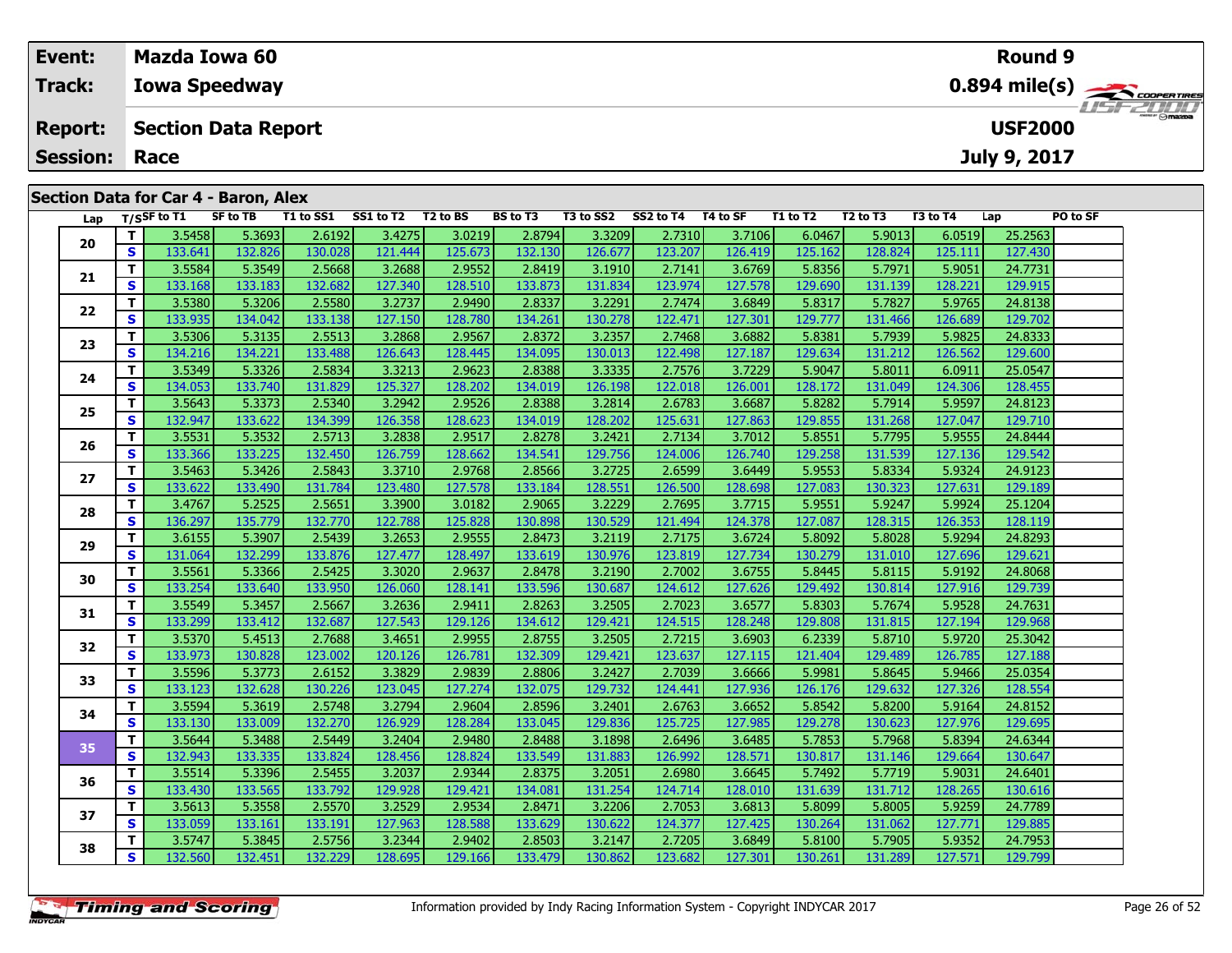| Event:                               | <b>Mazda Iowa 60</b>       |          |           |           |          |                 |           |           |          |          |          |          |              | Round 9                                                |                  |
|--------------------------------------|----------------------------|----------|-----------|-----------|----------|-----------------|-----------|-----------|----------|----------|----------|----------|--------------|--------------------------------------------------------|------------------|
| Track:                               | <b>Iowa Speedway</b>       |          |           |           |          |                 |           |           |          |          |          |          |              | $0.894$ mile(s) $\overbrace{\hspace{2cm}}$ COOPERTIRES |                  |
| <b>Report:</b>                       | <b>Section Data Report</b> |          |           |           |          |                 |           |           |          |          |          |          |              | <b>USF2000</b>                                         | <b>LIST 2000</b> |
| <b>Session: Race</b>                 |                            |          |           |           |          |                 |           |           |          |          |          |          | July 9, 2017 |                                                        |                  |
|                                      |                            |          |           |           |          |                 |           |           |          |          |          |          |              |                                                        |                  |
| Section Data for Car 4 - Baron, Alex |                            |          |           |           |          |                 |           |           |          |          |          |          |              |                                                        |                  |
| Lap                                  | T/SSF to T1                | SF to TB | T1 to SS1 | SS1 to T2 | T2 to BS | <b>BS to T3</b> | T3 to SS2 | SS2 to T4 | T4 to SF | T1 to T2 | T2 to T3 | T3 to T4 | Lap          | PO to SF                                               |                  |

|    | .,.          |         |         |         |         |         |         |         |         |         |         |         |         |         |  |
|----|--------------|---------|---------|---------|---------|---------|---------|---------|---------|---------|---------|---------|---------|---------|--|
|    | T.           | 3.5688  | 5.3552  | 2.5425  | 3.2331  | 2.9384  | 2.8501  | 3.1896  | 2.7773  | 3.6839  | 5.7756  | 5.7885  | 5.9669  | 24.7837 |  |
| 39 | S            | 132.780 | 133.176 | 133.950 | 128.746 | 129.245 | 133.488 | 131.892 | 121.153 | 127.335 | 131.037 | 131.334 | 126.893 | 129.860 |  |
|    | т            | 3.5725  | 5.3642  | 2.5492  | 3.2208  | 2.9432  | 2.8501  | 3.1630  | 2.7501  | 3.6787  | 5.7700  | 5.7933  | 5.9131  | 24.7276 |  |
| 40 | S            | 132.642 | 132.952 | 133.598 | 129.238 | 129.034 | 133.488 | 133.001 | 122.351 | 127.515 | 131.164 | 131.225 | 128.048 | 130.154 |  |
| 41 | т            | 3.5609  | 5.3481  | 2.5588  | 3.3169  | 2.9926  | 2.8789  | 3.2005  | 2.6825  | 3.6690  | 5.8757  | 5.8715  | 5.8830  | 24.8601 |  |
|    | S            | 133.074 | 133.352 | 133.097 | 125.494 | 126.904 | 132.153 | 131.443 | 125.434 | 127.853 | 128.805 | 129.478 | 128.703 | 129.460 |  |
| 42 | т            | 3.5581  | 5.3414  | 2.5438  | 3.2845  | 2.9603  | 2.8549  | 3.2015  | 2.6840  | 3.6788  | 5.8283  | 5.8152  | 5.8855  | 24.7659 |  |
|    | S            | 133.179 | 133.520 | 133.882 | 126.732 | 128.289 | 133.264 | 131.401 | 125.364 | 127.512 | 129.852 | 130.731 | 128.648 | 129.953 |  |
| 43 | T.           | 3.5626  | 5.3504  | 2.5523  | 3.2668  | 2.9493  | 2.8439  | 3.1857  | 2.6935  | 3.6706  | 5.8191  | 5.7932  | 5.8792  | 24.7247 |  |
|    | S.           | 133.011 | 133.295 | 133.436 | 127.418 | 128.767 | 133.779 | 132.053 | 124.922 | 127.797 | 130.058 | 131.228 | 128.786 | 130.169 |  |
| 44 | т            | 3.5584  | 5.3263  | 2.5252  | 3.2798  | 2.9649  | 2.8439  | 3.2513  | 2.7794  | 3.7294  | 5.8050  | 5.8088  | 6.0307  | 24.9323 |  |
|    | $\mathbf{s}$ | 133.168 | 133.898 | 134.868 | 126.913 | 128.090 | 133.779 | 129.389 | 121.061 | 125.782 | 130.374 | 130.875 | 125.551 | 129.086 |  |
| 45 | т            | 3.5994  | 5.3953  | 2.5657  | 3.2554  | 2.9615  | 2.8587  | 3.2420  | 2.7197  | 3.7023  | 5.8211  | 5.8202  | 5.9617  | 24.9047 |  |
|    | S            | 131.651 | 132.186 | 132.739 | 127.864 | 128.237 | 133.087 | 129.760 | 123.719 | 126.703 | 130.013 | 130.619 | 127.004 | 129.229 |  |
| 46 | т            | 3.5883  | 5.3883  | 2.5723  | 3.2993  | 2.9638  | 2.8552  | 3.2129  | 2.6823  | 3.6795  | 5.8716  | 5.8190  | 5.8952  | 24.8536 |  |
|    | S            | 132.058 | 132.357 | 132.398 | 126.163 | 128.137 | 133.250 | 130.935 | 125.444 | 127.488 | 128.895 | 130.646 | 128.437 | 129.494 |  |
| 47 | T.           | 3.5663  | 5.3687  | 2.5665  | 3.2390  | 2.9428  | 2.8333  | 3.2263  | 2.7074  | 3.6683  | 5.8055  | 5.7761  | 5.9337  | 24.7499 |  |
|    | S            | 132.873 | 132.841 | 132.698 | 128.512 | 129.051 | 134.280 | 130.391 | 124.281 | 127.877 | 130.362 | 131.616 | 127.603 | 130.037 |  |
| 48 | T.           | 3.5253  | 5.3391  | 2.6243  | 3.3779  | 2.9969  | 2.8838  | 3.1961  | 2.6782  | 3.6798  | 6.0022  | 5.8807  | 5.8743  | 24.9623 |  |
|    | S            | 134.418 | 133.577 | 129.775 | 123.227 | 126.722 | 131.928 | 131.623 | 125.636 | 127.477 | 126.090 | 129.275 | 128.894 | 128.930 |  |
| 49 | T.           | 3.5719  | 5.3548  | 2.5427  | 3.2296  | 2.9399  | 2.8485  | 3.2041  | 2.6817  | 3.6708  | 5.7723  | 5.7884  | 5.8858  | 24.6892 |  |
|    | S            | 132.664 | 133.186 | 133.940 | 128.886 | 129.179 | 133.563 | 131.295 | 125.472 | 127.790 | 131.112 | 131.336 | 128.642 | 130.357 |  |
| 50 | T.           | 3.5667  | 5.3480  | 2.5420  | 3.2547  | 2.9489  | 2.8515  | 3.2038  | 2.6966  | 3.6660  | 5.7967  | 5.8004  | 5.9004  | 24.7302 |  |
|    | S            | 132.858 | 133.355 | 133.976 | 127.892 | 128.785 | 133.423 | 131.307 | 124.778 | 127.957 | 130.560 | 131.065 | 128.323 | 130.140 |  |
| 51 | T.           | 3.5542  | 5.3564  | 2.5691  | 3.2338  | 2.9363  | 2.8468  | 3.2015  | 2.6702  | 3.6573  | 5.8029  | 5.7831  | 5.8717  | 24.6692 |  |
|    | S            | 133.325 | 133.146 | 132.563 | 128.719 | 129.337 | 133.643 | 131.401 | 126.012 | 128.262 | 130.421 | 131.457 | 128.951 | 130.462 |  |
| 52 | T.           | 3.5575  | 5.3444  | 2.5459  | 3.2431  | 2.9444  | 2.8498  | 3.2283  | 2.7071  | 3.6553  | 5.7890  | 5.7942  | 5.9354  | 24.7314 |  |
|    | S            | 133.201 | 133.445 | 133.771 | 128.349 | 128.981 | 133.502 | 130.311 | 124.294 | 128.332 | 130.734 | 131.205 | 127.567 | 130.134 |  |
| 53 | т            | 3.5481  | 5.3284  | 2.5374  | 3.2378  | 2.9471  | 2.8426  | 3.1938  | 2.7368  | 3.6755  | 5.7752  | 5.7897  | 5.9306  | 24.7191 |  |
|    | S            | 133.554 | 133.845 | 134.219 | 128.560 | 128.863 | 133.840 | 131.718 | 122.946 | 127.626 | 131.046 | 131.307 | 127.670 | 130.199 |  |
| 54 | T            | 3.5551  | 5.3392  | 2.5509  | 3.2435  | 2.9449  | 2.8427  | 3.2028  | 2.7561  | 3.6703  | 5.7944  | 5.7876  | 5.9589  | 24.7663 |  |
|    | S            | 133.291 | 133.575 | 133.509 | 128.334 | 128.959 | 133.836 | 131.348 | 122.085 | 127.807 | 130.612 | 131.354 | 127.064 | 129.951 |  |
| 55 | т            | 3.5566  | 5.3542  | 2.5699  | 3.2801  | 2.9553  | 2.8467  | 3.2280  | 2.7407  | 3.6553  | 5.8500  | 5.8020  | 5.9687  | 24.8326 |  |
|    | S            | 133.235 | 133.200 | 132.522 | 126.902 | 128.506 | 133.648 | 130.323 | 122.771 | 128.332 | 129.371 | 131.028 | 126.855 | 129.604 |  |
| 56 | T.           | 3.5418  | 5.3359  | 2.5618  | 3.2662  | 2.9533  | 2.8362  | 3.1868  | 2.7135  | 3.6701  | 5.8280  | 5.7895  | 5.9003  | 24.7297 |  |
|    | S            | 133.792 | 133.657 | 132.941 | 127.442 | 128.593 | 134.142 | 132.008 | 124.001 | 127.814 | 129.859 | 131.311 | 128.326 | 130.143 |  |
| 57 | T.           | 3.5475  | 5.3175  | 2.5271  | 3.3088  | 2.9951  | 2.8647  | 3.2763  | 2.7432  | 3.6643  | 5.8359  | 5.8598  | 6.0195  | 24.9270 |  |
|    | S.           | 133.577 | 134.120 | 134.766 | 125.801 | 126.798 | 132.808 | 128.401 | 122.659 | 128.017 | 129.683 | 129.736 | 125.784 | 129.113 |  |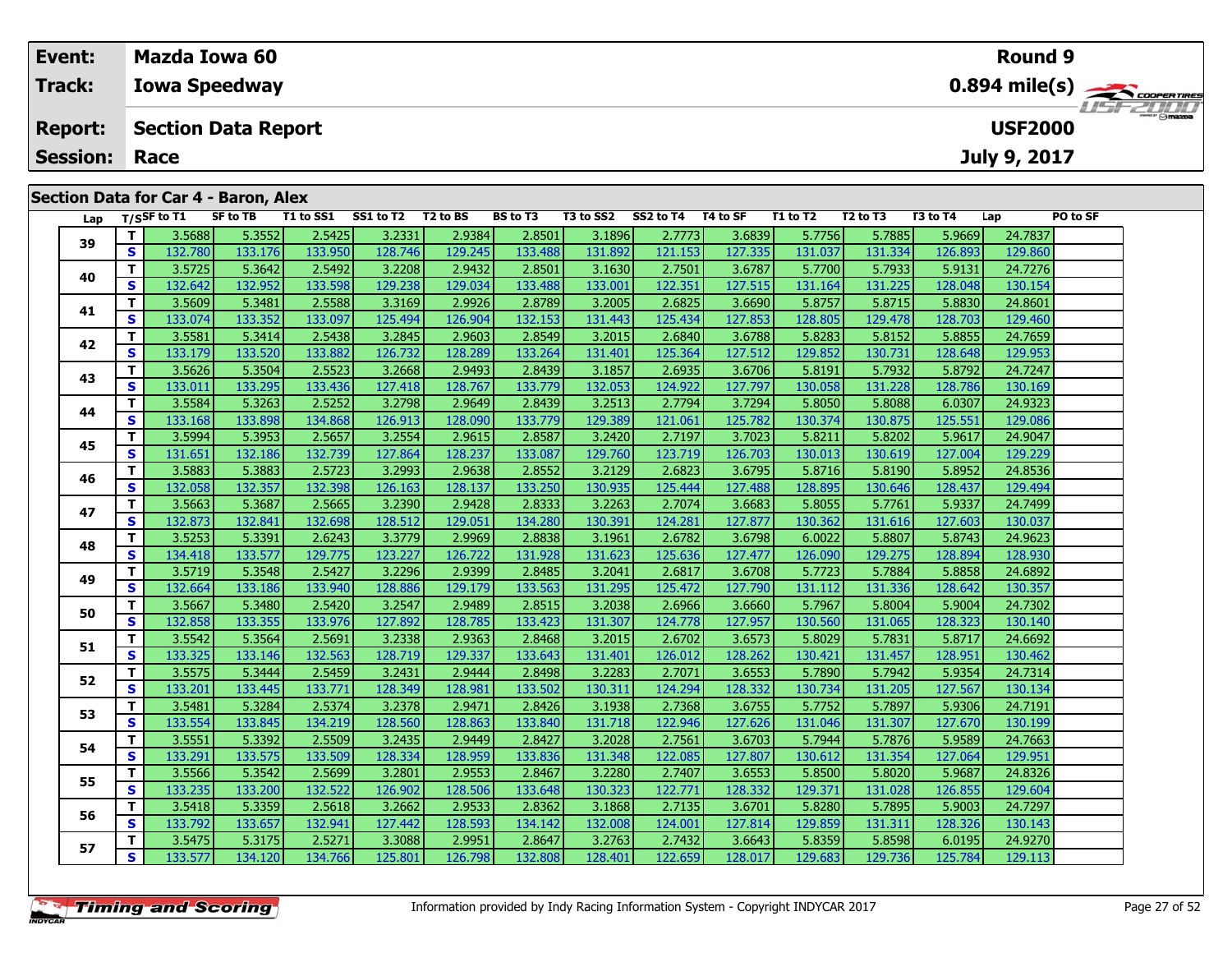| Event:               | Mazda Iowa 60                                                                                                                                                                                                                                                                                                                                                                                                                                                                              |  |          |           |                |                 |                 |                 |              | <b>Round 9</b>  |                                                        |
|----------------------|--------------------------------------------------------------------------------------------------------------------------------------------------------------------------------------------------------------------------------------------------------------------------------------------------------------------------------------------------------------------------------------------------------------------------------------------------------------------------------------------|--|----------|-----------|----------------|-----------------|-----------------|-----------------|--------------|-----------------|--------------------------------------------------------|
|                      |                                                                                                                                                                                                                                                                                                                                                                                                                                                                                            |  |          |           |                |                 |                 |                 |              |                 |                                                        |
| Track:               | <b>Iowa Speedway</b>                                                                                                                                                                                                                                                                                                                                                                                                                                                                       |  |          |           |                |                 |                 |                 |              |                 | $0.894$ mile(s) $\overbrace{\hspace{2cm}}$ coderatings |
|                      |                                                                                                                                                                                                                                                                                                                                                                                                                                                                                            |  |          |           |                |                 |                 |                 |              |                 | <b>LISFZOLO</b>                                        |
| <b>Report:</b>       | Section Data Report                                                                                                                                                                                                                                                                                                                                                                                                                                                                        |  |          |           |                |                 |                 |                 |              | <b>USF2000</b>  |                                                        |
| <b>Session: Race</b> |                                                                                                                                                                                                                                                                                                                                                                                                                                                                                            |  |          |           |                |                 |                 |                 | July 9, 2017 |                 |                                                        |
|                      |                                                                                                                                                                                                                                                                                                                                                                                                                                                                                            |  |          |           |                |                 |                 |                 |              |                 |                                                        |
|                      | Section Data for Car 4 - Baron, Alex                                                                                                                                                                                                                                                                                                                                                                                                                                                       |  |          |           |                |                 |                 |                 |              |                 |                                                        |
|                      | $\blacksquare$ $\blacksquare$ $\blacksquare$ $\blacksquare$ $\blacksquare$ $\blacksquare$ $\blacksquare$ $\blacksquare$ $\blacksquare$ $\blacksquare$ $\blacksquare$ $\blacksquare$ $\blacksquare$ $\blacksquare$ $\blacksquare$ $\blacksquare$ $\blacksquare$ $\blacksquare$ $\blacksquare$ $\blacksquare$ $\blacksquare$ $\blacksquare$ $\blacksquare$ $\blacksquare$ $\blacksquare$ $\blacksquare$ $\blacksquare$ $\blacksquare$ $\blacksquare$ $\blacksquare$ $\blacksquare$ $\blacks$ |  | DC to TO | TO LA CCO | CCBLATA TALACE | <b>T1 44 T3</b> | <b>ED 44 TO</b> | <b>FO 44 TA</b> | .            | <b>DO 14 CE</b> |                                                        |

| Lap |   | T/S5F to T1 | SF to TB | T1 to SS1 | SS1 to T2 | T2 to BS | <b>BS to T3</b> | T3 to SS2 | SS2 to T4        | T4 to SF | T1 to T2 | T2 to T3 | T3 to T4 | Lap     | <b>PO to SF</b> |
|-----|---|-------------|----------|-----------|-----------|----------|-----------------|-----------|------------------|----------|----------|----------|----------|---------|-----------------|
| 58  |   | 3.5434      | 5.3302   | 2.5563    | 3.3203    | 2.9612   | 2.8348          | 3.2415    | 2.7277           | 3.6554   | 5.8766   | 5.7960   | 5.9692   | 24.8406 |                 |
|     | s | 133.731     | 133.8001 | 133.227   | 125.365   | 128.2501 | 134.209         | 129.780   | 123.356 <b>I</b> | 128.328  | 128.785  | 131.164  | 126.844  | 129.562 |                 |
| 59  |   | 3.5325      | 5.3191   | 2.5636    | 3.3048    | 2.9593   | 2.8405          | 3.3037    | 2.7423           | 3.6667   | 5.8684   | 5.7998   | 6.0460   | 24.9134 |                 |
|     | s | 134.1441    | 134.079  | 132.848   | 125.953   | 128.3321 | 133.939         | 127.337   | 122.6991         | 127.933  | 128.965  | 131.078  | 125.233  | 129.183 |                 |
| 60  |   | 3.5443      | 5.3316   | 2.5636    | 3.3321    | 2.9708   | 2.8431          | 3.2949    | 2.8052           | 3.7102   | 5.8957   | 5.8139   | 6.1001   | 25.0642 |                 |
|     | s | 133.697     | 133.7651 | 132.848   | 124.921   | 127.835  | 133.817         | 127.677   | 119.948 <b> </b> | 126.433  | 128.368  | 130.760  | 124.1221 | 128.406 |                 |
| 61  |   | 4.0019      | 6.3692   | 3.4548    | 4.9301    | 5.1306   |                 |           |                  |          | 8.3849   |          |          |         |                 |
|     |   | 18.410      | 111.974  | 98.578    | 84.430    | 74.021   |                 |           |                  |          | 90.260   |          |          |         |                 |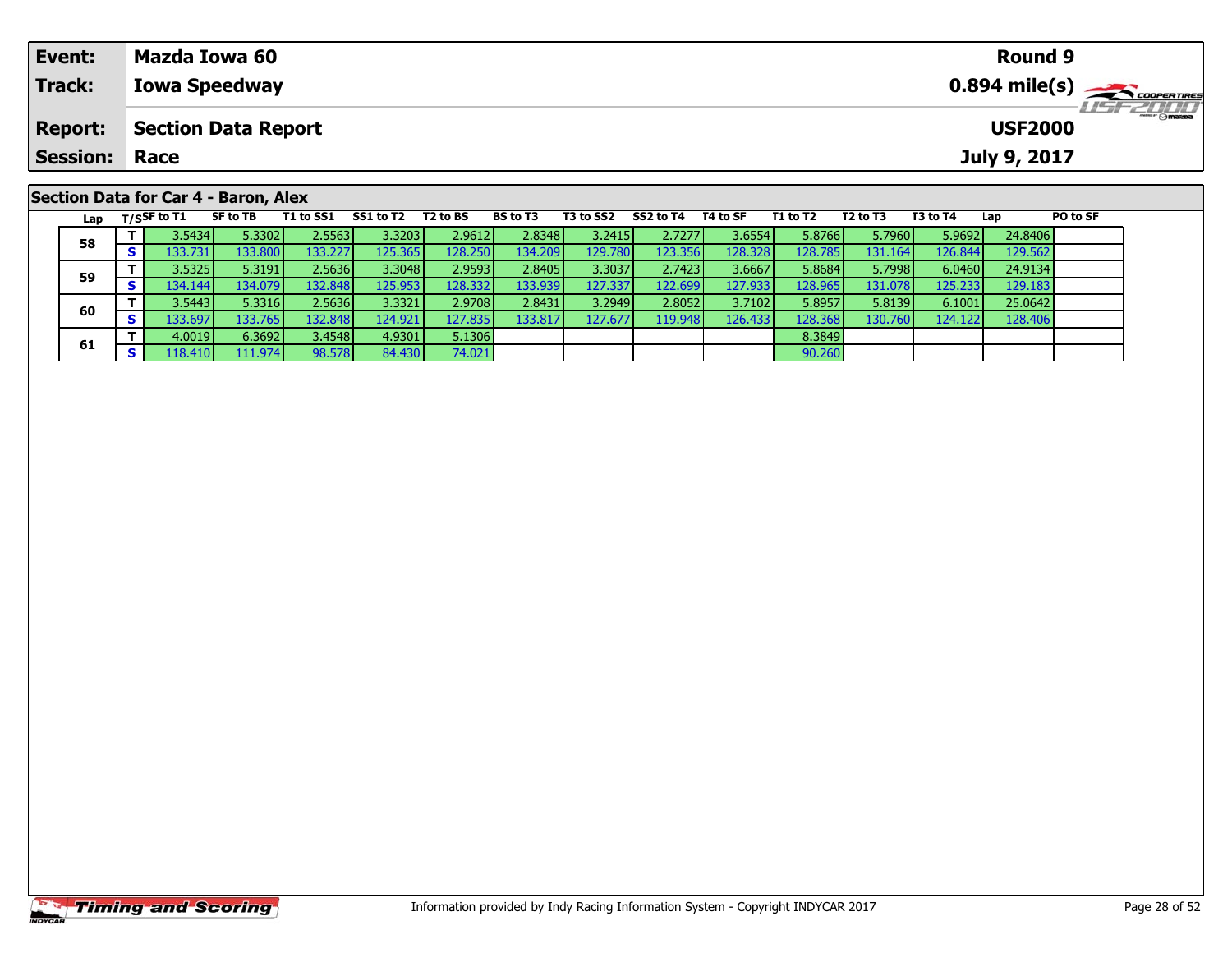| Event:               |             | <b>Mazda Iowa 60</b>                       |           |           |                          |                 |           |           |          |                 |          |          | <b>Round 9</b> |               |                                           |
|----------------------|-------------|--------------------------------------------|-----------|-----------|--------------------------|-----------------|-----------|-----------|----------|-----------------|----------|----------|----------------|---------------|-------------------------------------------|
| Track:               |             | <b>Iowa Speedway</b>                       |           |           |                          |                 |           |           |          |                 |          |          |                |               | $0.894$ mile(s) $\rightarrow$ Coorentment |
| <b>Report:</b>       |             | <b>Section Data Report</b>                 |           |           |                          |                 |           |           |          |                 |          |          | <b>USF2000</b> |               | <b>LISTELLIT</b>                          |
| <b>Session: Race</b> |             |                                            |           |           |                          |                 |           |           |          |                 |          |          | July 9, 2017   |               |                                           |
|                      |             | Section Data for Car 7 - Wojcik, Devin (R) |           |           |                          |                 |           |           |          |                 |          |          |                |               |                                           |
| Lap                  | T/SSF to T1 | SF to TB                                   | T1 to SS1 | SS1 to T2 | T2 to BS                 | <b>BS to T3</b> | T3 to SS2 | SS2 to T4 | T4 to SF | <b>T1 to T2</b> | T2 to T3 | T3 to T4 | Lap            | PO to SF      |                                           |
|                      | 4.0076      | 6.0967                                     | 3.0287    | 3.7838    | 3.1674                   | 2.9748          | 3.5847    | 2.8640    | 3.7673   | 6.8125          | 6.1422   | 6.4487   | 27.1783        | 42.6394       |                                           |
|                      | 118 741     | 116.078                                    | $112.447$ | 11000R    | $110$ and $\blacksquare$ | 127.892         | 117.355   | 117485    | 124516   | 111002          | 123771   | 117412   | 118418         | <b>60.380</b> |                                           |

| 1              | Τ. | 4.0076  | 6.0967  | 3.0287  | 3.7838  | 3.1674  | 2.9748  | 3.5847  | 2.8640  | 3.7673  | 6.8125  | 6.1422  | 6.4487  | 27.1783 | 42.6394 |
|----------------|----|---------|---------|---------|---------|---------|---------|---------|---------|---------|---------|---------|---------|---------|---------|
|                | S  | 118.241 | 116.978 | 112.447 | 110.008 | 119.900 | 127.892 | 117.355 | 117.485 | 124.516 | 111.093 | 123.771 | 117.413 | 118.418 | 60.389  |
| 2              | T. | 3.6535  | 5.6753  | 2.9239  | 3.6194  | 3.1165  | 2.9527  | 3.3200  | 2.7689  | 3.7535  | 6.5433  | 6.0692  | 6.0889  | 26.1084 |         |
|                | S  | 129.701 | 125.664 | 116.477 | 115.005 | 121.859 | 128.850 | 126.711 | 121.520 | 124.974 | 115.663 | 125.260 | 124.351 | 123.271 |         |
| 3              | T. | 3.6530  | 5.5272  | 2.6718  | 3.4042  | 3.0264  | 2.8948  | 3.2610  | 2.7632  | 3.7270  | 6.0760  | 5.9212  | 6.0242  | 25.4014 |         |
|                | S  | 129.719 | 129.031 | 127.468 | 122.275 | 125.487 | 131.427 | 129.004 | 121.771 | 125.863 | 124.559 | 128.391 | 125.686 | 126.702 |         |
| 4              | т  | 3.6135  | 5.4846  | 2.6706  | 3.3798  | 3.0271  | 2.9072  | 3.2452  | 2.7080  | 3.6810  | 6.0504  | 5.9343  | 5.9532  | 25.2324 |         |
|                | S  | 131.137 | 130.034 | 127.525 | 123.158 | 125.458 | 130.866 | 129.632 | 124.253 | 127.436 | 125.086 | 128.107 | 127.185 | 127.550 |         |
| 5              | T. | 3.5678  | 5.4058  | 2.6307  | 3.3291  | 2.9814  | 2.8658  | 3.3662  | 2.7193  | 3.7134  | 5.9598  | 5.8472  | 6.0855  | 25.1737 |         |
|                | S  | 132.817 | 131.929 | 129.459 | 125.034 | 127.381 | 132.757 | 124.972 | 123.737 | 126.324 | 126.987 | 130.016 | 124.420 | 127.848 |         |
| 6              | T. | 3.5710  | 5.4476  | 2.7008  | 3.4716  | 3.0521  | 2.9285  | 3.3616  | 2.7417  | 3.7421  | 6.1724  | 5.9806  | 6.1033  | 25.5694 |         |
|                | S  | 132.698 | 130.917 | 126.099 | 119.901 | 124.430 | 129.914 | 125.143 | 122.726 | 125.355 | 122.613 | 127.116 | 124.057 | 125.869 |         |
| $\overline{ }$ | T. | 3.6290  | 5.4804  | 2.6493  | 3.3485  | 3.0091  | 2.8928  | 3.2002  | 2.6876  | 3.6876  | 5.9978  | 5.9019  | 5.8878  | 25.1041 |         |
|                | S  | 130.577 | 130.133 | 128.550 | 124.309 | 126.208 | 131.518 | 131.455 | 125.196 | 127.208 | 126.183 | 128.811 | 128.598 | 128.202 |         |
| 8              | T. | 3.5900  | 5.3763  | 2.5450  | 3.2912  | 2.9681  | 2.8648  | 3.1621  | 2.6775  | 3.6938  | 5.8362  | 5.8329  | 5.8396  | 24.7925 |         |
|                | S  | 131.995 | 132.653 | 133.819 | 126.474 | 127.951 | 132.803 | 133.039 | 125.668 | 126.994 | 129.677 | 130.334 | 129.659 | 129.813 |         |
| 9              | T. | 3.5865  | 5.3757  | 2.5531  | 3.2875  | 2.9710  | 2.8629  | 3.1948  | 2.7449  | 3.7265  | 5.8406  | 5.8339  | 5.9397  | 24.9272 |         |
|                | S  | 132.124 | 132.668 | 133.394 | 126.616 | 127.827 | 132.891 | 131.677 | 122.583 | 125.880 | 129.579 | 130.312 | 127.474 | 129.112 |         |
| 10             | T. | 3.6081  | 5.3846  | 2.5427  | 3.2893  | 2.9706  | 2.8643  | 3.2056  | 2.6707  | 3.7016  | 5.8320  | 5.8349  | 5.8763  | 24.8529 |         |
|                | S  | 131.333 | 132.448 | 133.940 | 126.547 | 127.844 | 132.826 | 131.233 | 125.988 | 126.727 | 129.770 | 130.290 | 128.850 | 129.498 |         |
| 11             | т  | 3.5814  | 5.3593  | 2.5485  | 3.3092  | 2.9838  | 2.8639  | 3.2069  | 2.7428  | 3.7249  | 5.8577  | 5.8477  | 5.9497  | 24.9614 |         |
|                | S  | 132.312 | 133.074 | 133.635 | 125.786 | 127.278 | 132.845 | 131.180 | 122.677 | 125.934 | 129.201 | 130.004 | 127.260 | 128.935 |         |
| 12             | т  | 3.5946  | 5.3574  | 2.5252  | 3.3087  | 2.9739  | 2.8575  | 3.1787  | 2.7430  | 3.7192  | 5.8339  | 5.8314  | 5.9217  | 24.9008 |         |
|                | S. | 131.827 | 133.121 | 134.868 | 125.805 | 127.702 | 133.142 | 132.344 | 122.668 | 126.127 | 129.728 | 130.368 | 127.862 | 129.249 |         |
| 13             | т  | 3.5791  | 5.3518  | 2.5371  | 3.3137  | 2.9804  | 2.8574  | 3.1887  | 2.7243  | 3.6955  | 5.8508  | 5.8378  | 5.9130  | 24.8762 |         |
|                | S  | 132.397 | 133.260 | 134.235 | 125.615 | 127.423 | 133.147 | 131.929 | 123.510 | 126.936 | 129.353 | 130.225 | 128.050 | 129.377 |         |
| 14             | T. | 3.5850  | 5.3369  | 2.5096  | 3.3260  | 3.0108  | 2.8771  | 3.2137  | 2.7427  | 3.7006  | 5.8356  | 5.8879  | 5.9564  | 24.9655 |         |
|                | S  | 132.180 | 133.632 | 135.706 | 125.150 | 126.137 | 132.235 | 130.903 | 122.681 | 126.761 | 129.690 | 129.117 | 127.117 | 128.914 |         |
| 15             | T. | 3.5772  | 5.3544  | 2.5411  | 3.3476  | 2.9959  | 2.8669  | 3.1795  | 2.7817  | 3.7454  | 5.8887  | 5.8628  | 5.9612  | 25.0353 |         |
|                | S  | 132.468 | 133.195 | 134.024 | 124.343 | 126.764 | 132.706 | 132.311 | 120.961 | 125.245 | 128.520 | 129.670 | 127.015 | 128.554 |         |
| 16             | T. | 3.5998  | 5.3715  | 2.5422  | 3.3124  | 2.9803  | 2.8559  | 3.1787  | 2.6806  | 3.6912  | 5.8546  | 5.8362  | 5.8593  | 24.8411 |         |
|                | S  | 131.636 | 132.771 | 133.966 | 125.664 | 127.428 | 133.217 | 132.344 | 125.523 | 127.084 | 129.269 | 130.261 | 129.223 | 129.559 |         |
| 17             | T. | 3.5653  | 5.3750  | 2.5791  | 3.3698  | 3.0062  | 2.8664  | 3.1955  | 2.6987  | 3.6898  | 5.9489  | 5.8726  | 5.8942  | 24.9708 |         |
|                | S  | 132.910 | 132.685 | 132.049 | 123.524 | 126.330 | 132.729 | 131.648 | 124.681 | 127.132 | 127.220 | 129.453 | 128.458 | 128.887 |         |
| 18             | T. | 3.5617  | 5.3848  | 2.6333  | 3.3941  | 3.0214  | 2.8906  | 3.2302  | 2.7278  | 3.7007  | 6.0274  | 5.9120  | 5.9580  | 25.1598 |         |
|                | S. | 133.044 | 132.444 | 129.331 | 122.639 | 125.694 | 131.618 | 130.234 | 123.351 | 126.757 | 125.563 | 128.591 | 127.083 | 127.918 |         |
| 19             | T. | 3.6044  | 5.4920  | 2.6988  | 3.4774  | 3.0536  | 2.9101  | 3.2904  | 2.6970  | 3.7154  | 6.1762  | 5.9637  | 5.9874  | 25.4471 |         |
|                | S. | 131.468 | 129.858 | 126.192 | 119.702 | 124.369 | 130.736 | 127.851 | 124.760 | 126.256 | 122.538 | 127.476 | 126.459 | 126.474 |         |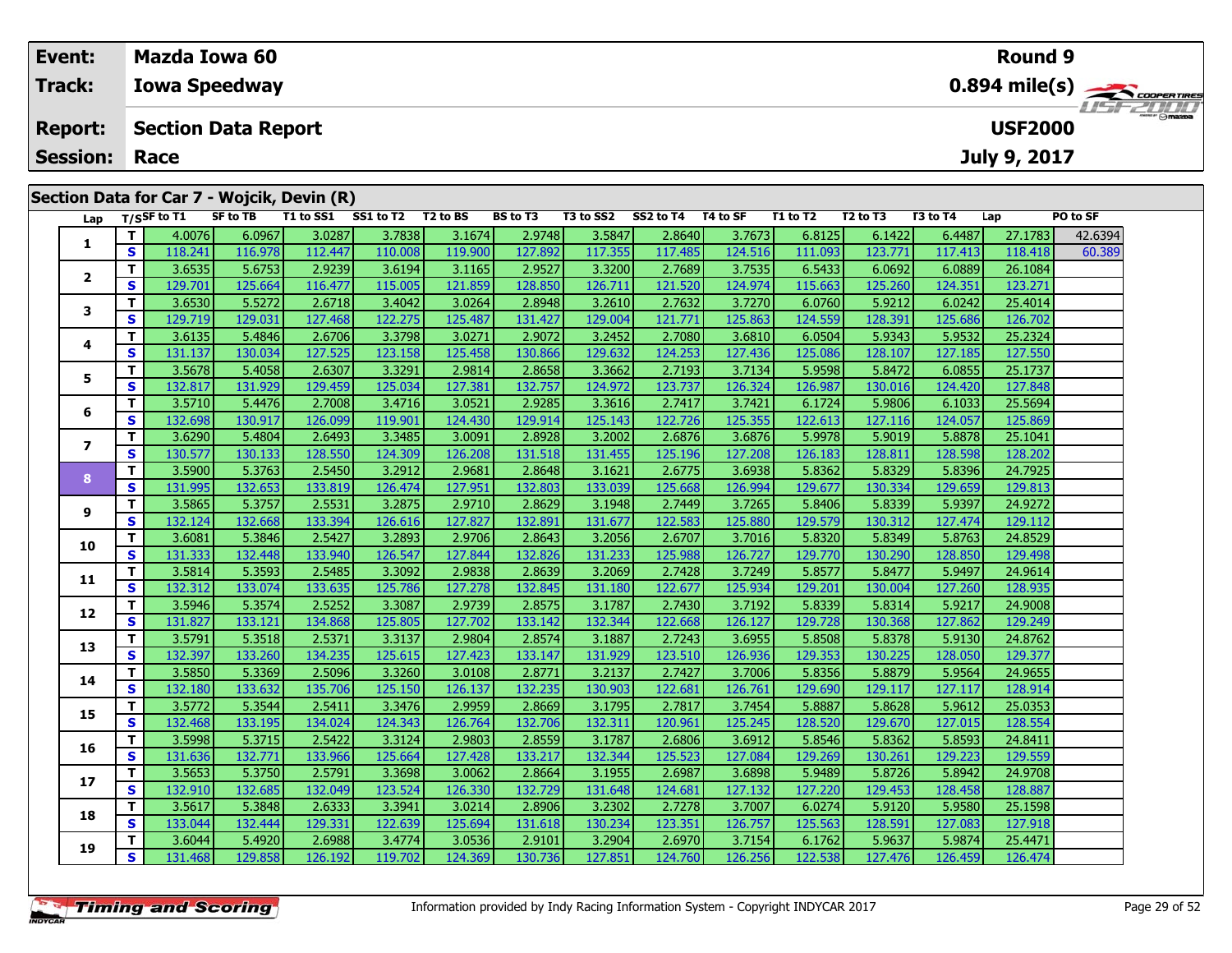|                                | Event:          |                            |             | <b>Mazda Iowa 60</b>                       |                  |                      |                      |                 |                  |                        |          |          |                                  |              | <b>Round 9</b> |          |                                                         |
|--------------------------------|-----------------|----------------------------|-------------|--------------------------------------------|------------------|----------------------|----------------------|-----------------|------------------|------------------------|----------|----------|----------------------------------|--------------|----------------|----------|---------------------------------------------------------|
| Track:<br><b>Iowa Speedway</b> |                 |                            |             |                                            |                  |                      |                      |                 |                  |                        |          |          |                                  |              |                |          | $0.894$ mile(s) $\overbrace{\hspace{2cm}}$ code ratings |
|                                | <b>Report:</b>  | <b>Section Data Report</b> |             |                                            |                  |                      |                      |                 |                  |                        |          |          |                                  |              | <b>USF2000</b> |          | $H = -H$                                                |
|                                | <b>Session:</b> | Race                       |             |                                            |                  |                      |                      |                 |                  |                        |          |          |                                  | July 9, 2017 |                |          |                                                         |
|                                |                 |                            |             | Section Data for Car 7 - Wojcik, Devin (R) |                  |                      |                      |                 |                  |                        |          |          |                                  |              |                |          |                                                         |
|                                | Lap             |                            | T/SSF to T1 | SF to TB                                   | T1 to SS1        | SS1 to T2            | T2 to BS             | <b>BS</b> to T3 | T3 to SS2        | SS2 to T4              | T4 to SF | T1 to T2 | T <sub>2</sub> to T <sub>3</sub> | T3 to T4     | Lap            | PO to SF |                                                         |
|                                | 20              |                            | 3.5903      | 5.3780                                     | 2.5616           | 3.3380               | 2.9957               | 2.8695          | 3.1635           | 2.7119                 | 3.7007   | 5.8996   | 5.8652                           | 5.8754       | 24.9312        |          |                                                         |
|                                |                 |                            | 121021      | 122.611 <b>1</b>                           | 122.051 $\Gamma$ | 124.700 $\mathsf{L}$ | 126 772 $\mathsf{L}$ | 122504          | <u> ۱۵۵۸ 137</u> | 124.074 $\blacksquare$ | 126751   | 128.291  | 120.617 <b>1</b>                 | 128.861      | 120001         |          |                                                         |

| 20 | T. | 3.5903  | 5.3780  | 2.5616  | 3.3380  | 2.9957  | 2.8695  | 3.1635  | 2.7119  | 3.7007  | 5.8996  | 5.8652  | 5.8754  | 24.9312 |  |
|----|----|---------|---------|---------|---------|---------|---------|---------|---------|---------|---------|---------|---------|---------|--|
|    | S  | 131.984 | 132.611 | 132.951 | 124.700 | 126.773 | 132.586 | 132.980 | 124.074 | 126.757 | 128.283 | 129.617 | 128.869 | 129.091 |  |
| 21 | T. | 3.5631  | 5.3477  | 2.5520  | 3.3282  | 2.9875  | 2.8611  | 3.1609  | 2.9120  | 3.8288  | 5.8802  | 5.8486  | 6.0729  | 25.1936 |  |
|    | S  | 132.992 | 133.362 | 133.451 | 125.068 | 127.121 | 132.975 | 133.089 | 115.549 | 122.516 | 128.706 | 129.984 | 124.678 | 127.747 |  |
| 22 | T. | 3.6474  | 5.4915  | 2.6365  | 3.4085  | 3.0375  | 2.9082  | 3.2228  | 2.6801  | 3.6853  | 6.0450  | 5.9457  | 5.9029  | 25.2263 |  |
|    | S  | 129.918 | 129.870 | 129.174 | 122.121 | 125.028 | 130.821 | 130.533 | 125.547 | 127.287 | 125.197 | 127.862 | 128.269 | 127.581 |  |
| 23 | T. | 3.5658  | 5.3490  | 2.5637  | 3.5229  | 3.0783  | 2.9306  | 3.2615  | 2.7330  | 3.7353  | 6.0866  | 6.0089  | 5.9945  | 25.3911 |  |
|    | S  | 132.891 | 133.330 | 132.842 | 118.155 | 123.371 | 129.821 | 128.984 | 123.116 | 125.583 | 124.342 | 126.517 | 126.309 | 126.753 |  |
| 24 | T. | 3.6201  | 5.4440  | 2.6015  | 3.3152  | 2.9807  | 2.8605  | 3.1645  | 2.6909  | 3.6927  | 5.9167  | 5.8412  | 5.8554  | 24.9261 |  |
|    | S  | 130.898 | 131.003 | 130.912 | 125.558 | 127.411 | 133.003 | 132.938 | 125.043 | 127.032 | 127.912 | 130.149 | 129.310 | 129.118 |  |
| 25 | T  | 3.5876  | 5.3957  | 2.5793  | 3.4123  | 3.0357  | 2.9043  | 3.2401  | 2.6998  | 3.7224  | 5.9916  | 5.9400  | 5.9399  | 25.1815 |  |
|    | S  | 132.084 | 132.176 | 132.039 | 121.985 | 125.102 | 130.997 | 129.836 | 124.630 | 126.018 | 126.313 | 127.984 | 127.470 | 127.808 |  |
| 26 | т  | 3.5943  | 5.4018  | 2.5818  | 3.3464  | 3.0023  | 2.8847  | 3.2513  | 2.7183  | 3.7457  | 5.9282  | 5.8870  | 5.9696  | 25.1248 |  |
|    | S  | 131.838 | 132.027 | 131.911 | 124.387 | 126.494 | 131.887 | 129.389 | 123.782 | 125.235 | 127.664 | 129.137 | 126.836 | 128.097 |  |
| 27 | T. | 3.6165  | 5.4326  | 2.5987  | 3.3494  | 2.9998  | 2.8828  | 3.2316  | 2.7063  | 3.7263  | 5.9481  | 5.8826  | 5.9379  | 25.1114 |  |
|    | S  | 131.028 | 131.278 | 131.053 | 124.276 | 126.599 | 131.974 | 130.178 | 124.331 | 125.887 | 127.237 | 129.233 | 127.513 | 128.165 |  |
| 28 | T. | 3.6074  | 5.4485  | 2.6258  | 3.3461  | 2.9911  | 2.8668  | 3.1874  | 2.6830  | 3.6933  | 5.9719  | 5.8579  | 5.8704  | 25.0009 |  |
|    | S  | 131.359 | 130.895 | 129.701 | 124.399 | 126.968 | 132.711 | 131.983 | 125.411 | 127.011 | 126.730 | 129.778 | 128.979 | 128.731 |  |
| 29 | Τ. | 3.5917  | 5.4213  | 2.6180  | 3.4127  | 3.0346  | 2.9024  | 3.2000  | 2.7111  | 3.7157  | 6.0307  | 5.9370  | 5.9111  | 25.1862 |  |
|    | S  | 131.933 | 131.552 | 130.087 | 121.971 | 125.148 | 131.083 | 131.463 | 124.111 | 126.246 | 125.494 | 128.049 | 128.091 | 127.784 |  |
| 30 | Τ. | 3.5956  | 5.4200  | 2.6107  | 3.3738  | 3.0070  | 2.8804  | 3.2175  | 2.7135  | 3.6987  | 5.9845  | 5.8874  | 5.9310  | 25.0972 |  |
|    | S  | 131.790 | 131.583 | 130.451 | 123.377 | 126.296 | 132.084 | 130.748 | 124.001 | 126.826 | 126.463 | 129.128 | 127.661 | 128.237 |  |
| 31 | т  | 3.5839  | 5.4045  | 2.6090  | 3.3505  | 3.0080  | 2.8913  | 3.3498  | 2.7890  | 3.7242  | 5.9595  | 5.8993  | 6.1388  | 25.3057 |  |
|    | S  | 132.220 | 131.961 | 130.536 | 124.235 | 126.254 | 131.586 | 125.584 | 120.644 | 125.957 | 126.994 | 128.867 | 123.340 | 127.181 |  |
| 32 | т  | 3.5986  | 5.4265  | 2.6111  | 3.3281  | 2.9766  | 2.8545  | 3.1936  | 2.7577  | 3.7106  | 5.9392  | 5.8311  | 5.9513  | 25.0308 |  |
|    | S  | 131.680 | 131.426 | 130.431 | 125.071 | 127.586 | 133.282 | 131.727 | 122.014 | 126.419 | 127.428 | 130.375 | 127.226 | 128.578 |  |
| 33 | T. | 3.5778  | 5.4231  | 2.6348  | 3.3986  | 3.0292  | 2.8881  | 3.2003  | 2.7112  | 3.6675  | 6.0334  | 5.9173  | 5.9115  | 25.1075 |  |
|    | S  | 132.446 | 131.508 | 129.258 | 122.477 | 125.371 | 131.732 | 131.451 | 124.106 | 127.905 | 125.438 | 128.475 | 128.082 | 128.185 |  |
| 34 | T. | 3.5442  | 5.3863  | 2.6280  | 3.3538  | 2.9833  | 2.8561  | 3.2076  | 2.7649  | 3.7059  | 5.9818  | 5.8394  | 5.9725  | 25.0438 |  |
|    | S  | 133.701 | 132.407 | 129.592 | 124.113 | 127.300 | 133.208 | 131.152 | 121.696 | 126.579 | 126.520 | 130.189 | 126.774 | 128.511 |  |
| 35 | T. | 3.5641  | 5.3693  | 2.5912  | 3.4126  | 3.0145  | 2.8811  | 3.2282  | 2.7695  | 3.7304  | 6.0038  | 5.8956  | 5.9977  | 25.1916 |  |
|    | S  | 132.955 | 132.826 | 131.433 | 121.974 | 125.982 | 132.052 | 130.315 | 121.494 | 125.748 | 126.057 | 128.948 | 126.242 | 127.757 |  |
| 36 | T. | 3.5778  | 5.3947  | 2.5951  | 3.3373  | 2.9776  | 2.8486  | 3.1820  | 2.8352  | 3.7601  | 5.9324  | 5.8262  | 6.0172  | 25.1137 |  |
|    | S. | 132.446 | 132.200 | 131.235 | 124.727 | 127.543 | 133.558 | 132.207 | 118.678 | 124.755 | 127.574 | 130.484 | 125.832 | 128.153 |  |
| 37 | T. | 3.6215  | 5.4608  | 2.6241  | 3.3620  | 2.9947  | 2.8552  | 3.1994  | 2.7761  | 3.7245  | 5.9861  | 5.8499  | 5.9755  | 25.1575 |  |
|    | S  | 130.847 | 130.600 | 129.785 | 123.810 | 126.815 | 133.250 | 131.488 | 121.205 | 125.947 | 126.429 | 129.956 | 126.711 | 127.930 |  |
| 38 | T. | 3.6138  | 5.5326  | 2.7468  | 3.3707  | 2.9919  | 2.8766  | 3.2329  | 2.7284  | 3.6923  | 6.1175  | 5.8685  | 5.9613  | 25.2534 |  |
|    | S. | 131.126 | 128.905 | 123.987 | 123.491 | 126.934 | 132.258 | 130.125 | 123.324 | 127.046 | 123.714 | 129.544 | 127.012 | 127.444 |  |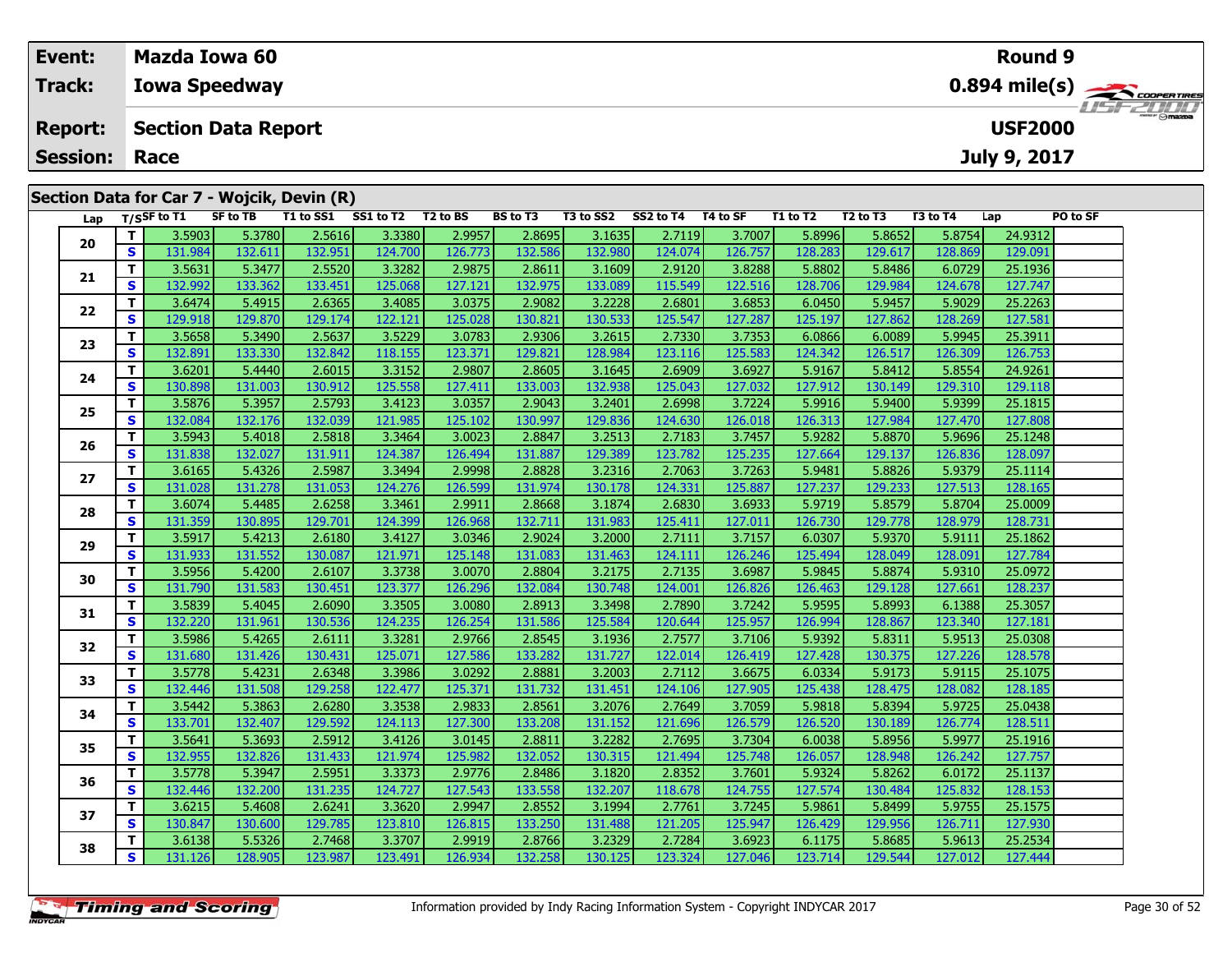| Event:               |                    | <b>Mazda Iowa 60</b>                       |           |           |          |                 |                 |           |          |                 |                                  |                     | <b>Round 9</b> |          |                        |
|----------------------|--------------------|--------------------------------------------|-----------|-----------|----------|-----------------|-----------------|-----------|----------|-----------------|----------------------------------|---------------------|----------------|----------|------------------------|
| <b>Track:</b>        |                    | <b>Iowa Speedway</b>                       |           |           |          |                 |                 |           |          |                 |                                  |                     |                |          |                        |
| <b>Report:</b>       |                    | <b>Section Data Report</b>                 |           |           |          |                 |                 |           |          |                 |                                  |                     | <b>USF2000</b> |          | <i><b>ISFED ON</b></i> |
| <b>Session: Race</b> |                    |                                            |           |           |          |                 |                 |           |          |                 |                                  |                     | July 9, 2017   |          |                        |
|                      |                    |                                            |           |           |          |                 |                 |           |          |                 |                                  |                     |                |          |                        |
|                      |                    | Section Data for Car 7 - Wojcik, Devin (R) |           |           |          |                 |                 |           |          |                 |                                  |                     |                |          |                        |
|                      | Lap $T/S$ SF to T1 | SF to TB                                   | T1 to SS1 | SS1 to T2 | T2 to BS | <b>BS</b> to T3 | T3 to SS2       | SS2 to T4 | T4 to SF | <b>T1 to T2</b> | T <sub>2</sub> to T <sub>3</sub> | T3 to T4            | Lap            | PO to SF |                        |
|                      | 3.6016             | 5.4832                                     | 2.6785    | 3.3908    | 3.0107   | 2.8796          | 3.2259          | 2.7184    | 3.6943   | 6.0693          | 5.8903                           | 5.9443              | 25.1998        |          |                        |
| 39                   | $121$ $570$        | 120021                                     | 12710     | 122.75    | 126.141  | 122.121         | $120 \text{ A}$ | 122.770   | 126.077  | 12400c          | 12000                            | 107.27 $\epsilon$ L | 127715         |          |                        |

| 39 |    | 3.6016  | 5.4832  | 2.6785  | 3.3908  | 3.0107  | 2.8796  | 3.2259  | 2.7184  | 3.6943  | 6.0693  | 5.8903  | 5.9443  | 25.1998 |  |
|----|----|---------|---------|---------|---------|---------|---------|---------|---------|---------|---------|---------|---------|---------|--|
|    | S  | 131.570 | 130.067 | 127.149 | 122.759 | 126.141 | 132.121 | 130.408 | 123.778 | 126.977 | 124.696 | 129.064 | 127.376 | 127.715 |  |
|    | T. | 3.5601  | 5.3951  | 2.6133  | 3.2992  | 2.9674  | 2.8518  | 3.2385  | 2.7524  | 3.6937  | 5.9125  | 5.8192  | 5.9909  | 24.9764 |  |
| 40 | S  | 133.104 | 132.191 | 130.321 | 126.167 | 127.982 | 133.409 | 129.900 | 122.249 | 126.998 | 128.003 | 130.641 | 126.385 | 128.858 |  |
| 41 | T. | 3.5583  | 5.3814  | 2.6042  | 3.3398  | 3.0081  | 2.8766  | 3.2324  | 2.7450  | 3.7071  | 5.9440  | 5.8847  | 5.9774  | 25.0715 |  |
|    | S  | 133.171 | 132.527 | 130.777 | 124.633 | 126.250 | 132.258 | 130.145 | 122.578 | 126.539 | 127.325 | 129.187 | 126.670 | 128.369 |  |
| 42 | T. | 3.5726  | 5.4041  | 2.6135  | 3.3555  | 3.0004  | 2.8688  | 3.2255  | 2.7185  | 3.6978  | 5.9690  | 5.8692  | 5.9440  | 25.0526 |  |
|    | S  | 132.638 | 131.971 | 130.311 | 124.050 | 126.574 | 132.618 | 130.424 | 123.773 | 126.857 | 126.791 | 129.528 | 127.382 | 128.466 |  |
| 43 | T. | 3.5673  | 5.3854  | 2.5998  | 3.3318  | 2.9781  | 2.8573  | 3.2542  | 2.7960  | 3.7733  | 5.9316  | 5.8354  | 6.0502  | 25.1578 |  |
|    | S  | 132.835 | 132.429 | 130.998 | 124.932 | 127.522 | 133.152 | 129.273 | 120.342 | 124.318 | 127.591 | 130.279 | 125.146 | 127.929 |  |
| 44 | T. | 3.6445  | 5.4874  | 2.6329  | 3.3967  | 3.0269  | 2.8825  | 3.2322  | 2.7329  | 3.7056  | 6.0296  | 5.9094  | 5.9651  | 25.2542 |  |
|    | S  | 130.022 | 129.967 | 129.351 | 122.545 | 125.466 | 131.988 | 130.153 | 123.121 | 126.590 | 125.517 | 128.647 | 126.932 | 127.440 |  |
| 45 | т  | 3.5883  | 5.4218  | 2.6175  | 3.3550  | 3.0200  | 2.8830  | 3.2480  | 2.7163  | 3.6918  | 5.9725  | 5.9030  | 5.9643  | 25.1199 |  |
|    | S  | 132.058 | 131.540 | 130.112 | 124.069 | 125.753 | 131.965 | 129.520 | 123.873 | 127.063 | 126.717 | 128.787 | 126.949 | 128.122 |  |
| 46 | T. | 3.6039  | 5.4760  | 2.6705  | 3.4099  | 3.0236  | 2.8863  | 3.2219  | 2.6920  | 3.6737  | 6.0804  | 5.9099  | 5.9139  | 25.1818 |  |
|    | S  | 131.486 | 130.238 | 127.530 | 122.071 | 125.603 | 131.814 | 130.569 | 124.992 | 127.689 | 124.468 | 128.636 | 128.030 | 127.807 |  |
| 47 | T. | 3.5631  | 5.4002  | 2.6190  | 3.3692  | 3.0139  | 2.8854  | 3.2288  | 2.7128  | 3.6928  | 5.9882  | 5.8993  | 5.9416  | 25.0850 |  |
|    | S  | 132.992 | 132.066 | 130.037 | 123.546 | 126.007 | 131.855 | 130.290 | 124.033 | 127.029 | 126.385 | 128.867 | 127.434 | 128.300 |  |
| 48 | T  | 3.5838  | 5.4398  | 2.6542  | 3.3779  | 3.0098  | 2.8863  | 3.2432  | 2.7114  | 3.6835  | 6.0321  | 5.8961  | 5.9546  | 25.1501 |  |
|    | S  | 132.224 | 131.104 | 128.313 | 123.227 | 126.179 | 131.814 | 129.712 | 124.097 | 127.349 | 125.465 | 128.937 | 127.155 | 127.968 |  |
| 49 | T. | 3.5630  | 5.3962  | 2.6264  | 3.3712  | 3.0104  | 2.8864  | 3.2449  | 2.7648  | 3.7063  | 5.9976  | 5.8968  | 6.0097  | 25.1734 |  |
|    | S  | 132.996 | 132.164 | 129.671 | 123.472 | 126.154 | 131.809 | 129.644 | 121.700 | 126.566 | 126.187 | 128.922 | 125.989 | 127.849 |  |
| 50 | T. | 3.5904  | 5.4161  | 2.6075  | 3.3884  | 3.0153  | 2.8905  | 3.1998  | 2.7094  | 3.6738  | 5.9959  | 5.9058  | 5.9092  | 25.0751 |  |
|    | S  | 131.981 | 131.678 | 130.611 | 122.846 | 125.949 | 131.622 | 131.471 | 124.189 | 127.685 | 126.223 | 128.726 | 128.132 | 128.350 |  |
| 51 | T. | 3.5604  | 5.3563  | 2.5681  | 3.3430  | 2.9863  | 2.8696  | 3.2047  | 2.6829  | 3.6639  | 5.9111  | 5.8559  | 5.8876  | 24.8789 |  |
|    | S  | 133.093 | 133.148 | 132.615 | 124.514 | 127.172 | 132.581 | 131.270 | 125.416 | 128.030 | 128.033 | 129.822 | 128.602 | 129.363 |  |
| 52 | T. | 3.5491  | 5.3329  | 2.5595  | 3.3461  | 2.9802  | 2.8557  | 3.1991  | 2.7078  | 3.6753  | 5.9056  | 5.8359  | 5.9069  | 24.8728 |  |
|    | S  | 133.517 | 133.732 | 133.060 | 124.399 | 127.432 | 133.226 | 131.500 | 124.262 | 127.633 | 128.153 | 130.267 | 128.182 | 129.394 |  |
| 53 | T. | 3.5560  | 5.3768  | 2.6089  | 3.3841  | 3.0219  | 2.8989  | 3.4340  | 2.7960  | 3.7836  | 5.9930  | 5.9208  | 6.2300  | 25.4834 |  |
|    | S  | 133.257 | 132.641 | 130.541 | 123.002 | 125.673 | 131.241 | 122.505 | 120.342 | 123.980 | 126.284 | 128.399 | 121.534 | 126.294 |  |
| 54 | T. | 3.6267  | 5.4445  | 2.5932  | 3.3629  | 3.0047  | 2.8852  | 3.2336  | 2.7195  | 3.6804  | 5.9561  | 5.8899  | 5.9531  | 25.1062 |  |
|    | S  | 130.660 | 130.991 | 131.331 | 123.777 | 126.393 | 131.864 | 130.097 | 123.728 | 127.457 | 127.066 | 129.073 | 127.187 | 128.191 |  |
| 55 | T. | 3.5618  | 5.3797  | 2.6059  | 3.3507  | 2.9903  | 2.8795  | 3.2659  | 2.7114  | 3.6896  | 5.9566  | 5.8698  | 5.9773  | 25.0551 |  |
|    | S  | 133.040 | 132.569 | 130.691 | 124.228 | 127.002 | 132.125 | 128.810 | 124.097 | 127.139 | 127.055 | 129.515 | 126.672 | 128.453 |  |
| 56 | T. | 3.5628  | 5.4810  | 2.7529  | 3.4399  | 3.0440  | 2.9180  | 3.3750  | 2.8016  | 3.7727  | 6.1928  | 5.9620  | 6.1766  | 25.6669 |  |
|    | S. | 133.003 | 130.119 | 123.713 | 121.006 | 124.761 | 130.382 | 124.646 | 120.102 | 124.338 | 122.209 | 127.512 | 122.585 | 125.391 |  |
| 57 | T. | 3.6202  | 5.4216  | 2.5699  | 3.3452  | 2.9987  | 2.8714  | 3.2071  | 2.6694  | 3.6586  | 5.9151  | 5.8701  | 5.8765  | 24.9405 |  |
|    | S  | 130.894 | 131.545 | 132.522 | 124.432 | 126.646 | 132.498 | 131.172 | 126.050 | 128.216 | 127.947 | 129.508 | 128.845 | 129.043 |  |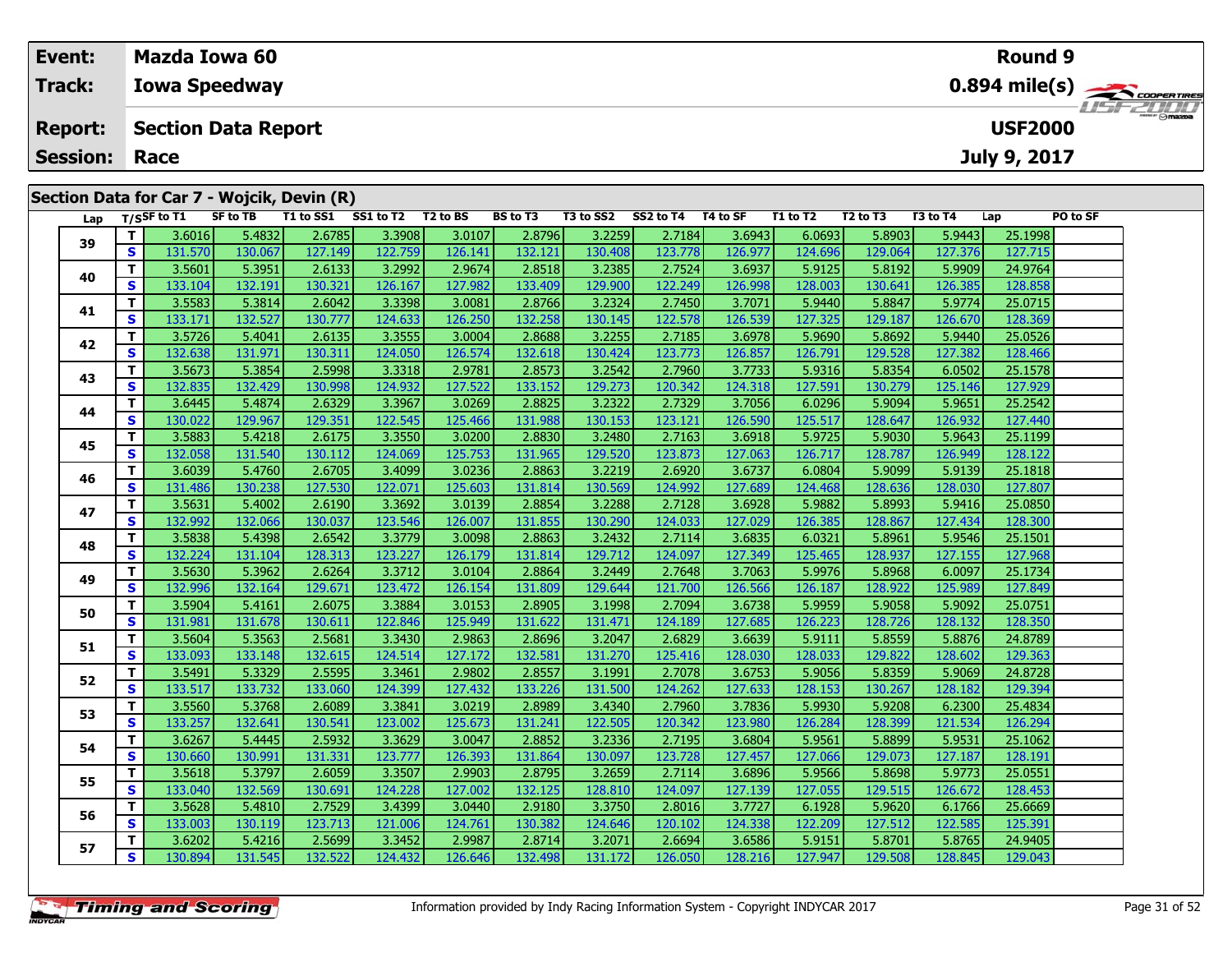| Event:               | Mazda Iowa 60                              |                              |          |           |           |          |          |          |          | <b>Round 9</b> |                                                              |
|----------------------|--------------------------------------------|------------------------------|----------|-----------|-----------|----------|----------|----------|----------|----------------|--------------------------------------------------------------|
| <b>Track:</b>        | <b>Iowa Speedway</b>                       |                              |          |           |           |          |          |          |          |                | $0.894$ mile(s) $\overbrace{\hspace{2.5cm}}^{3}$ coorentment |
| <b>Report:</b>       | <b>Section Data Report</b>                 |                              |          |           |           |          |          |          |          | <b>USF2000</b> | <b>LISF 2000</b>                                             |
| <b>Session: Race</b> |                                            |                              |          |           |           |          |          |          |          | July 9, 2017   |                                                              |
|                      |                                            |                              |          |           |           |          |          |          |          |                |                                                              |
|                      | Section Data for Car 7 - Wojcik, Devin (R) |                              |          |           |           |          |          |          |          |                |                                                              |
| Lap                  | T/SSF to T1<br>SF to TB                    | T1 to SS1 SS1 to T2 T2 to BS | BS to T3 | T3 to SS2 | SS2 to T4 | T4 to SF | T1 to T2 | T2 to T3 | T3 to T4 | Lap            | <b>PO to SF</b>                                              |

| $  -$ | .            |                  |         |          |         |                  |                  |          |          |         |         |          |         |         |  |
|-------|--------------|------------------|---------|----------|---------|------------------|------------------|----------|----------|---------|---------|----------|---------|---------|--|
| 58    |              | 3.5443           | 5.3369  | 2.5669]. | 3.4612  | 3.0461           | 2.9001           | 3.2129   | 2.6978   | 3.6820  | 6.0281  | 5.9462 l | 5.9107  | 25.1113 |  |
|       | $\mathbf{z}$ | 133.697          | 133.632 | 132.677  | 120.262 | 124.675          | .31.187          | 130.935  | 124.7231 | 127.401 | 125.548 | 127.851  | 128.100 | 128.165 |  |
| 59    |              | 3.5805           | 5.3933  | 2.5941   | 3.3188  | 2.9774           | 2.8541           | 3.2205   | 2.7496   | 3.7050  | 5.9129  | 5.8315   | 5.9701  | 25.0000 |  |
|       | D.           | 132.346 <b>I</b> | 132.235 | 131.286  | 125.422 | 127.552          | .33.301 <b>I</b> | 130.6261 | 122.373  | 126.610 | 127.994 | 130.366  | 126.825 | 128.736 |  |
| 60    |              | 3.5942           | 5.4094  | 2.5970   | 3.3254  | 2.9834           | 2.8579           | 3.2160   | 2.7143   | 3.7106  | 5.9224  | 5.8413   | 5.9303  | 24.9988 |  |
|       | S            | 131.841          | 131.841 | 131.139  | 125.173 | 127.295 <b>I</b> | .33.124          | 130.809  | 123.965  | 126.419 | 127.789 | 130.147  | 127.676 | 128.742 |  |
|       |              | 3.7920           | 5.9804  | 3.1584   |         |                  |                  |          |          |         |         |          |         |         |  |
| 61    | S            | 124.964          | 19.253  | 107.829  |         |                  |                  |          |          |         |         |          |         |         |  |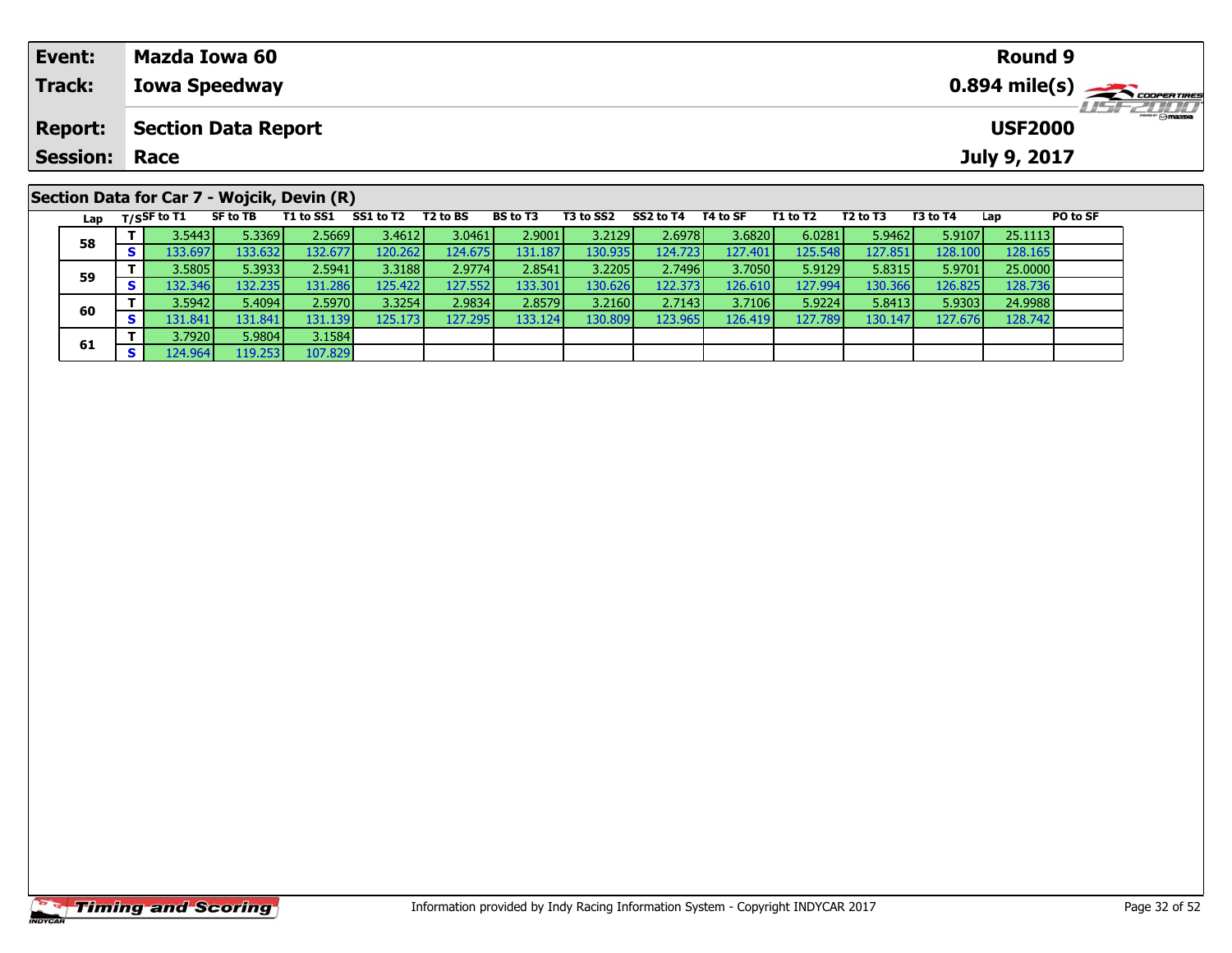| <b>Event:</b>                              | Mazda Iowa 60        |  |                                       |          |                              |          |          |          |              | <b>Round 9</b>  |                 |
|--------------------------------------------|----------------------|--|---------------------------------------|----------|------------------------------|----------|----------|----------|--------------|-----------------|-----------------|
| Track:                                     | <b>Iowa Speedway</b> |  |                                       |          |                              |          |          |          |              |                 |                 |
| <b>Report:</b>                             | Section Data Report  |  |                                       |          |                              |          |          |          |              | <b>USF2000</b>  | <b>USF 2000</b> |
| <b>Session: Race</b>                       |                      |  |                                       |          |                              |          |          |          | July 9, 2017 |                 |                 |
|                                            |                      |  |                                       |          |                              |          |          |          |              |                 |                 |
| Section Data for Car 80 - Megennis, Robert |                      |  |                                       |          |                              |          |          |          |              |                 |                 |
|                                            | lan T/CSF to TR      |  | SE to T1 T1 to SS1 SS1 to T2 T2 to BS | BS to T3 | T3 to SS2 SS2 to T4 T4 to SF | T1 to T2 | T2 to T3 | T3 to T4 | lan          | <b>PO to SE</b> |                 |

| Lap            |              | T/SSF to TB | SF to T1 | T1 to SS1 | SS1 to T2 | T2 to BS | <b>BS to T3</b> | T3 to SS2 | SS2 to T4 | T4 to SF | T1 to T2 | T2 to T3 | T3 to T4 | Lap     | PO to SF |
|----------------|--------------|-------------|----------|-----------|-----------|----------|-----------------|-----------|-----------|----------|----------|----------|----------|---------|----------|
| 1              | T.           | 6.1232      | 4.0220   | 2.9791    | 3.4999    | 3.0723   | 2.9501          | 3.3450    | 2.8244    | 3.7826   | 6.4790   | 6.0224   | 6.1694   | 26.4754 | 43.0728  |
|                | S            | 116.472     | 117.818  | 114.319   | 118.932   | 123.612  | 128.963         | 125.764   | 119.132   | 124.013  | 116.811  | 126.233  | 122.728  | 121.562 | 59.781   |
| $\mathbf{2}$   | T.           | 5.5036      | 3.6338   | 2.6614    | 3.3357    | 2.9970   | 2.8784          | 3.2391    | 2.6918    | 3.6807   | 5.9971   | 5.8754   | 5.9309   | 25.1179 |          |
|                | S            | 129.585     | 130.404  | 127.966   | 124.786   | 126.718  | 132.176         | 129.876   | 125.001   | 127.446  | 126.197  | 129.392  | 127.663  | 128.132 |          |
| 3              | T.           | 5.4141      | 3.5829   | 2.6161    | 3.3041    | 2.9858   | 2.8720          | 3.2342    | 2.6778    | 3.6658   | 5.9202   | 5.8578   | 5.9120   | 24.9387 |          |
|                | S            | 131.727     | 132.257  | 130.182   | 125.980   | 127.193  | 132.470         | 130.073   | 125.654   | 127.964  | 127.837  | 129.780  | 128.072  | 129.052 |          |
| 4              | T            | 5.3827      | 3.5623   | 2.5992    | 3.2883    | 2.9691   | 2.8646          | 3.2269    | 2.6798    | 3.6598   | 5.8875   | 5.8337   | 5.9067   | 24.8500 |          |
|                | S            | 132.495     | 133.022  | 131.028   | 126.585   | 127.908  | 132.812         | 130.367   | 125.561   | 128.174  | 128.547  | 130.316  | 128.186  | 129.513 |          |
| 5              | T.           | 5.3828      | 3.5627   | 2.5960    | 3.2926    | 2.9719   | 2.8706          | 3.2342    | 2.6640    | 3.6687   | 5.8886   | 5.8425   | 5.8982   | 24.8607 |          |
|                | S            | 132.493     | 133.007  | 131.190   | 126.420   | 127.788  | 132.535         | 130.073   | 126.305   | 127.863  | 128.523  | 130.120  | 128.371  | 129.457 |          |
| 6              | T.           | 5.3807      | 3.5795   | 2.5707    | 3.2941    | 2.9793   | 2.8758          | 3.2292    | 2.6641    | 3.6812   | 5.8648   | 5.8551   | 5.8933   | 24.8739 |          |
|                | S            | 132.544     | 132.383  | 132.481   | 126.362   | 127.470  | 132.295         | 130.274   | 126.301   | 127.429  | 129.044  | 129.840  | 128.478  | 129.389 |          |
| $\overline{ }$ | T.           | 5.3772      | 3.5878   | 2.5461    | 3.2916    | 2.9782   | 2.8775          | 3.2366    | 2.6613    | 3.6932   | 5.8377   | 5.8557   | 5.8979   | 24.8723 |          |
|                | S            | 132.631     | 132.076  | 133.761   | 126.458   | 127.518  | 132.217         | 129.976   | 126.433   | 127.015  | 129.643  | 129.827  | 128.378  | 129.397 |          |
| 8              | T.           | 5.3756      | 3.5925   | 2.5444    | 3.2661    | 2.9613   | 2.8688          | 3.2783    | 2.6789    | 3.7031   | 5.8105   | 5.8301   | 5.9572   | 24.8934 |          |
|                | $\mathbf{s}$ | 132.670     | 131.904  | 133.850   | 127.446   | 128.245  | 132.618         | 128.323   | 125.603   | 126.675  | 130.250  | 130.397  | 127.100  | 129.287 |          |
| 9              | $\mathbf{T}$ | 5.4078      | 3.5968   | 2.5790    | 3.2667    | 2.9685   | 2.8723          | 3.2248    | 2.6720    | 3.6948   | 5.8457   | 5.8408   | 5.8968   | 24.8749 |          |
|                | <b>S</b>     | 131.880     | 131.746  | 132.054   | 127.422   | 127.934  | 132.456         | 130.452   | 125.927   | 126.960  | 129.466  | 130.158  | 128.402  | 129.383 |          |
| 10             | T.           | 5.3962      | 3.6006   | 2.5603    | 3.2742    | 2.9719   | 2.8736          | 3.2715    | 2.7238    | 3.7228   | 5.8345   | 5.8455   | 5.9953   | 24.9987 |          |
|                | $\mathbf{s}$ | 132.164     | 131.607  | 133.019   | 127.130   | 127.788  | 132.396         | 128.590   | 123.532   | 126.005  | 129.714  | 130.053  | 126.292  | 128.743 |          |
| 11             | Т            | 5.4005      | 3.6094   | 2.5656    | 3.2770    | 2.9765   | 2.8761          | 3.2395    | 2.6928    | 3.7127   | 5.8426   | 5.8526   | 5.9323   | 24.9496 |          |
|                | S            | 132.058     | 131.286  | 132.744   | 127.022   | 127.590  | 132.281         | 129.860   | 124.954   | 126.348  | 129.534  | 129.896  | 127.633  | 128.996 |          |
| 12             | T.           | 5.4007      | 3.6047   | 2.5570    | 3.2737    | 2.9772   | 2.8782          | 3.1937    | 2.6843    | 3.6940   | 5.8307   | 5.8554   | 5.8780   | 24.8628 |          |
|                | S            | 132.054     | 131.457  | 133.191   | 127.150   | 127.560  | 132.185         | 131.722   | 125.350   | 126.987  | 129.799  | 129.834  | 128.812  | 129.446 |          |
| 13             | T.           | 5.3691      | 3.5832   | 2.5501    | 3.2934    | 2.9886   | 2.8841          | 3.2450    | 2.6803    | 3.6949   | 5.8435   | 5.8727   | 5.9253   | 24.9196 |          |
|                | S            | 132.831     | 132.246  | 133.551   | 126.389   | 127.074  | 131.914         | 129.640   | 125.537   | 126.956  | 129.515  | 129.451  | 127.784  | 129.151 |          |
| 14             | T.           | 5.4254      | 3.5955   | 2.6132    | 3.2827    | 2.9761   | 2.8737          | 3.2205    | 2.6794    | 3.6869   | 5.8959   | 5.8498   | 5.8999   | 24.9280 |          |
|                | S            | 131.452     | 131.794  | 130.326   | 126.801   | 127.608  | 132.392         | 130.626   | 125.579   | 127.232  | 128.363  | 129.958  | 128.334  | 129.108 |          |
| 15             | $\mathbf{T}$ | 5.3660      | 3.5786   | 2.5449    | 3.2699    | 2.9720   | 2.8599          | 3.2194    | 2.6896    | 3.7020   | 5.8148   | 5.8319   | 5.9090   | 24.8363 |          |
|                | <b>S</b>     | 132.908     | 132.416  | 133.824   | 127.297   | 127.784  | 133.031         | 130.671   | 125.103   | 126.713  | 130.154  | 130.357  | 128.137  | 129.585 |          |
| 16             | T.           | 5.3731      | 3.5824   | 2.5509    | 3.2894    | 2.9755   | 2.8555          | 3.2032    | 2.7416    | 3.7257   | 5.8403   | 5.8310   | 5.9448   | 24.9242 |          |
|                | $\mathbf{s}$ | 132.732     | 132.275  | 133.509   | 126.543   | 127.633  | 133.236         | 131.332   | 122.730   | 125.907  | 129.585  | 130.377  | 127.365  | 129.128 |          |
| 17             | T.           | 5.4480      | 3.5938   | 2.6819    | 3.4093    | 2.9998   | 2.8894          | 3.2403    | 2.6855    | 3.6963   | 6.0912   | 5.8892   | 5.9258   | 25.1963 |          |
|                | S            | 130.907     | 131.856  | 126.988   | 122.093   | 126.599  | 131.673         | 129.828   | 125.294   | 126.908  | 124.248  | 129.088  | 127.773  | 127.733 |          |
| 18             | $\mathbf{T}$ | 5.3797      | 3.5757   | 2.5789    | 3.3204    | 2.9819   | 2.8745          | 3.2260    | 2.7070    | 3.7181   | 5.8993   | 5.8564   | 5.9330   | 24.9825 |          |
|                | S            | 132.569     | 132.523  | 132.059   | 125.361   | 127.359  | 132.355         | 130.404   | 124.299   | 126.164  | 128.289  | 129.811  | 127.618  | 128.826 |          |
| 19             | T            | 5.4128      | 3.5970   | 2.5964    | 3.3028    | 2.9888   | 2.8838          | 3.2676    | 2.7208    | 3.7271   | 5.8992   | 5.8726   | 5.9884   | 25.0843 |          |
|                | S.           | 131.758     | 131.739  | 131.169   | 126.029   | 127.065  | 131.928         | 128.743   | 123.669   | 125.859  | 128.292  | 129.453  | 126.438  | 128.303 |          |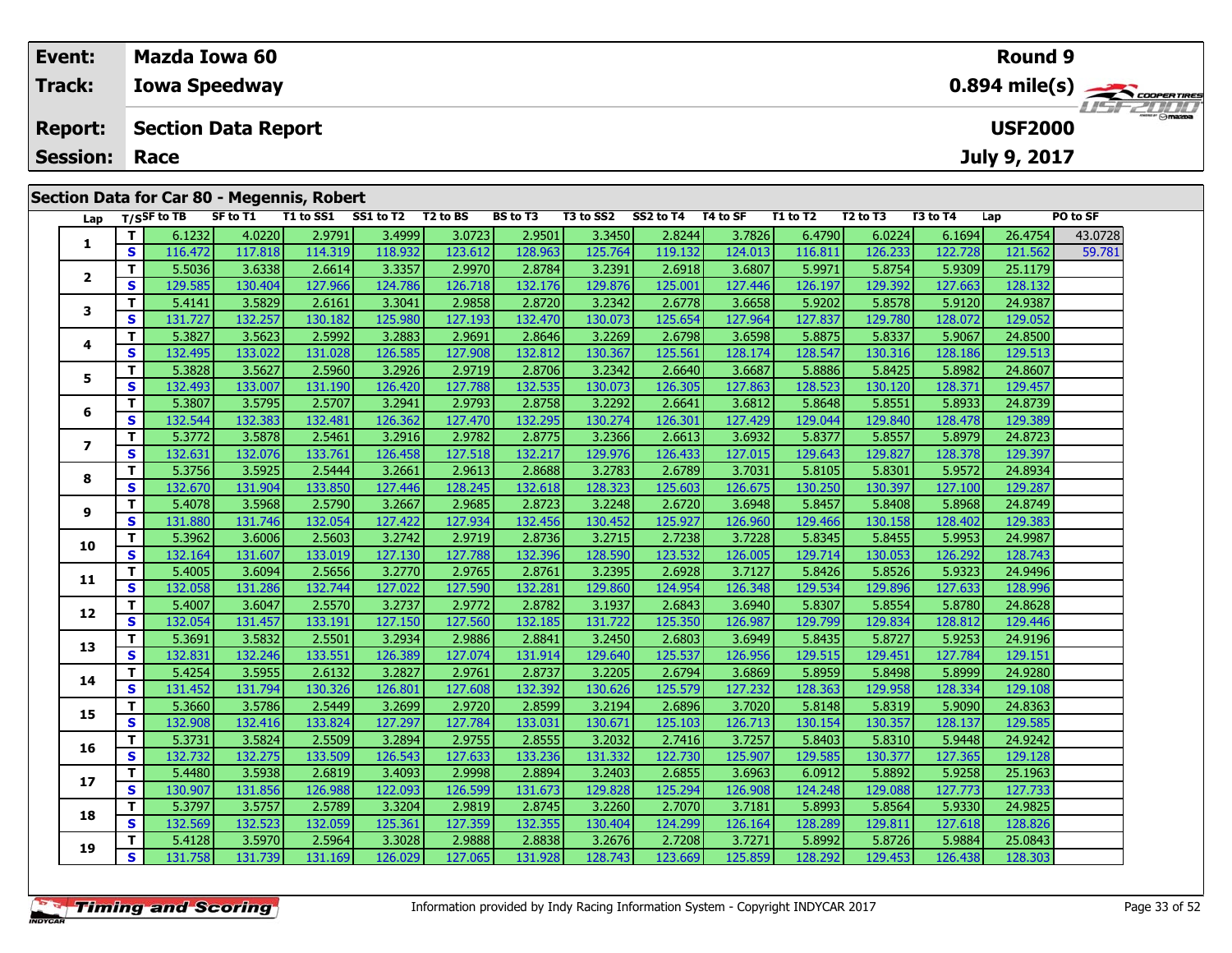| Event:               | Mazda Iowa 60                              |          |                              |          |                              |          |          |          | Round 9        |          |                                                        |
|----------------------|--------------------------------------------|----------|------------------------------|----------|------------------------------|----------|----------|----------|----------------|----------|--------------------------------------------------------|
| Track:               | <b>Iowa Speedway</b>                       |          |                              |          |                              |          |          |          |                |          | $0.894$ mile(s) $\overbrace{\hspace{2cm}}$ COOPERTIRES |
| <b>Report:</b>       | <b>Section Data Report</b>                 |          |                              |          |                              |          |          |          | <b>USF2000</b> |          | <b>LIST CLIPP</b>                                      |
| <b>Session: Race</b> |                                            |          |                              |          |                              |          |          |          | July 9, 2017   |          |                                                        |
|                      |                                            |          |                              |          |                              |          |          |          |                |          |                                                        |
|                      | Section Data for Car 80 - Megennis, Robert |          |                              |          |                              |          |          |          |                |          |                                                        |
|                      | I <sub>an</sub> T/SSE to TB                | SF to T1 | T1 to SS1 SS1 to T2 T2 to BS | BS to T3 | T3 to SS2 SS2 to T4 T4 to SF | T1 to T2 | T2 to T3 | T3 to T4 | Lan            | PO to SF |                                                        |

| Lap |              | T/SSF to TB | SF to T1 | T1 to SS1 | SS1 to T2 | T2 to BS | <b>BS</b> to T3 | T3 to SS2 | SS2 to T4 | T4 to SF | T1 to T2 | T <sub>2</sub> to T <sub>3</sub> | T3 to T4 | Lap     | PO to SF |
|-----|--------------|-------------|----------|-----------|-----------|----------|-----------------|-----------|-----------|----------|----------|----------------------------------|----------|---------|----------|
| 20  | T.           | 5.4213      | 3.6073   | 2.5968    | 3.3361    | 3.0087   | 2.8990          | 3.2149    | 2.6792    | 3.6890   | 5.9329   | 5.9077                           | 5.8941   | 25.0310 |          |
|     | <b>S</b>     | 131.552     | 131.362  | 131.149   | 124.771   | 126.225  | 131.236         | 130.854   | 125.589   | 127.159  | 127.563  | 128.684                          | 128.461  | 128.577 |          |
|     | $\mathbf{T}$ | 5.3773      | 3.5814   | 2.5621    | 3.2676    | 2.9746   | 2.8812          | 3.2554    | 2.6690    | 3.6836   | 5.8297   | 5.8558                           | 5.9244   | 24.8749 |          |
| 21  | S            | 132.628     | 132.312  | 132.925   | 127.387   | 127.672  | 132.047         | 129.226   | 126.069   | 127.346  | 129.821  | 129.825                          | 127.804  | 129.383 |          |
| 22  | T.           | 5.3693      | 3.5716   | 2.5678    | 3.2731    | 2.9687   | 2.8785          | 3.2306    | 2.6745    | 3.6687   | 5.8409   | 5.8472                           | 5.9051   | 24.8335 |          |
|     | S            | 132.826     | 132.675  | 132.630   | 127.173   | 127.926  | 132.171         | 130.218   | 125.809   | 127.863  | 129.572  | 130.016                          | 128.221  | 129.599 |          |
| 23  | T.           | 5.3756      | 3.5647   | 2.5932    | 3.2771    | 2.9762   | 2.8853          | 3.2332    | 2.6789    | 3.6822   | 5.8703   | 5.8615                           | 5.9121   | 24.8908 |          |
|     | S            | 132.670     | 132.932  | 131.331   | 127.018   | 127.603  | 131.860         | 130.113   | 125.603   | 127.394  | 128.923  | 129.698                          | 128.069  | 129.301 |          |
| 24  | $\mathbf{T}$ | 5.3562      | 3.5716   | 2.5542    | 3.2785    | 2.9609   | 2.8646          | 3.2353    | 2.6786    | 3.6814   | 5.8327   | 5.8255                           | 5.9139   | 24.8251 |          |
|     | S            | 133.151     | 132.675  | 133.337   | 126.964   | 128.263  | 132.812         | 130.029   | 125.617   | 127.422  | 129.754  | 130.500                          | 128.030  | 129.643 |          |
| 25  | $\mathbf{T}$ | 5.3820      | 3.5760   | 2.5780    | 3.2862    | 2.9657   | 2.8676          | 3.2190    | 2.6987    | 3.7026   | 5.8642   | 5.8333                           | 5.9177   | 24.8938 |          |
|     | S            | 132.512     | 132.512  | 132.106   | 126.666   | 128.055  | 132.674         | 130.687   | 124.681   | 126.692  | 129.057  | 130.325                          | 127.948  | 129.285 |          |
| 26  | T.           | 5.3858      | 3.5872   | 2.5666    | 3.2922    | 2.9675   | 2.8593          | 3.2214    | 2.6969    | 3.6901   | 5.8588   | 5.8268                           | 5.9183   | 24.8812 |          |
|     | $\mathbf{s}$ | 132.419     | 132.098  | 132.692   | 126.435   | 127.977  | 133.059         | 130.590   | 124.764   | 127.121  | 129.176  | 130.471                          | 127.935  | 129.351 |          |
| 27  | $\mathbf{T}$ | 5.4568      | 3.5668   | 2.6990    | 3.3630    | 2.9886   | 2.8900          | 3.2623    | 2.6849    | 3.7047   | 6.0620   | 5.8786                           | 5.9472   | 25.1593 |          |
|     | $\mathbf{s}$ | 130.696     | 132.854  | 126.183   | 123.773   | 127.074  | 131.645         | 128.953   | 125.322   | 126.620  | 124.846  | 129.321                          | 127.314  | 127.921 |          |
| 28  | $\mathbf{T}$ | 5.3716      | 3.5648   | 2.5968    | 3.4193    | 3.0037   | 2.8808          | 3.2438    | 2.7772    | 3.7452   | 6.0161   | 5.8845                           | 6.0210   | 25.2316 |          |
|     | S            | 132.769     | 132.929  | 131.149   | 121.735   | 126.435  | 132.066         | 129.688   | 121.157   | 125.251  | 125.799  | 129.191                          | 125.753  | 127.554 |          |
| 29  | T            | 5.4225      | 3.6082   | 2.5941    | 3.3499    | 2.9578   | 2.8217          | 3.2448    | 2.7730    | 3.7491   | 5.9440   | 5.7795                           | 6.0178   | 25.0986 |          |
|     | $\mathbf{s}$ | 131.523     | 131.330  | 131.286   | 124.257   | 128.397  | 134.832         | 129.648   | 121.341   | 125.121  | 127.325  | 131.539                          | 125.820  | 128.230 |          |
| 30  | T.           | 5.3958      | 3.5750   | 2.6020    | 3.3400    | 2.9758   | 2.8493          | 3.3501    | 2.7849    | 3.7167   | 5.9420   | 5.8251                           | 6.1350   | 25.1938 |          |
|     | S            | 132.174     | 132.549  | 130.887   | 124.626   | 127.620  | 133.526         | 125.573   | 120.822   | 126.212  | 127.368  | 130.509                          | 123.416  | 127.746 |          |
| 31  | $\mathbf{T}$ | 5.3795      | 3.5751   | 2.5742    | 3.2809    | 2.9559   | 2.8483          | 3.2465    | 2.7014    | 3.6829   | 5.8551   | 5.8042                           | 5.9479   | 24.8652 |          |
|     | <b>S</b>     | 132.574     | 132.546  | 132.301   | 126.871   | 128.480  | 133.572         | 129.580   | 124.557   | 127.370  | 129.258  | 130.979                          | 127.299  | 129.434 |          |
| 32  | T.           | 5.3334      | 3.5502   | 2.5539    | 3.3299    | 2.9867   | 2.8664          | 3.3047    | 2.7415    | 3.7258   | 5.8838   | 5.8531                           | 6.0462   | 25.0591 |          |
|     | S            | 133.720     | 133.475  | 133.352   | 125.004   | 127.155  | 132.729         | 127.298   | 122.735   | 125.903  | 128.627  | 129.885                          | 125.229  | 128.432 |          |
| 33  | $\mathbf{T}$ | 5.3920      | 3.5817   | 2.5905    | 3.3620    | 3.0085   | 2.8923          | 3.2320    | 2.6988    | 3.6959   | 5.9525   | 5.9008                           | 5.9308   | 25.0617 |          |
|     | S            | 132.267     | 132.301  | 131.468   | 123.810   | 126.233  | 131.540         | 130.161   | 124.677   | 126.922  | 127.143  | 128.835                          | 127.666  | 128.419 |          |
| 34  | $\mathbf{T}$ | 5.3638      | 3.5688   | 2.5633    | 3.2934    | 2.9748   | 2.8659          | 3.2174    | 2.7017    | 3.6806   | 5.8567   | 5.8407                           | 5.9191   | 24.8659 |          |
|     | S            | 132.962     | 132.780  | 132.863   | 126.389   | 127.663  | 132.752         | 130.752   | 124.543   | 127.450  | 129.223  | 130.160                          | 127.918  | 129.430 |          |
| 35  | T.           | 5.3527      | 3.5607   | 2.5612    | 3.3439    | 3.0026   | 2.8788          | 3.1769    | 2.7047    | 3.6789   | 5.9051   | 5.8814                           | 5.8816   | 24.9077 |          |
|     | $\mathbf{s}$ | 133.238     | 133.082  | 132.972   | 124.480   | 126.481  | 132.157         | 132.419   | 124.405   | 127.508  | 128.163  | 129.260                          | 128.734  | 129.213 |          |
| 36  | T.           | 5.3312      | 3.5581   | 2.5281    | 3.3302    | 3.0577   | 2.9100          | 3.2163    | 2.6950    | 3.6929   | 5.8583   | 5.9677                           | 5.9113   | 24.9883 |          |
|     | S            | 133.775     | 133.179  | 134.713   | 124.992   | 124.202  | 130.740         | 130.797   | 124.852   | 127.025  | 129.187  | 127.390                          | 128.087  | 128.796 |          |
| 37  | $\mathbf{T}$ | 5.3808      | 3.5792   | 2.5739    | 3.2887    | 2.9651   | 2.8597          | 3.2019    | 2.7397    | 3.7098   | 5.8626   | 5.8248                           | 5.9416   | 24.9180 |          |
|     | <b>S</b>     | 132.542     | 132.394  | 132.316   | 126.570   | 128.081  | 133.040         | 131.385   | 122.815   | 126.446  | 129.093  | 130.516                          | 127.434  | 129.160 |          |
| 38  | T            | 5.3607      | 3.5874   | 2.5325    | 3.3250    | 3.0039   | 2.8955          | 3.2423    | 2.7004    | 3.6920   | 5.8575   | 5.8994                           | 5.9427   | 24.9790 |          |
|     | S.           | 133.039     | 132.091  | 134.479   | 125.188   | 126.427  | 131.395         | 129.748   | 124.603   | 127.056  | 129.205  | 128.865                          | 127.410  | 128.844 |          |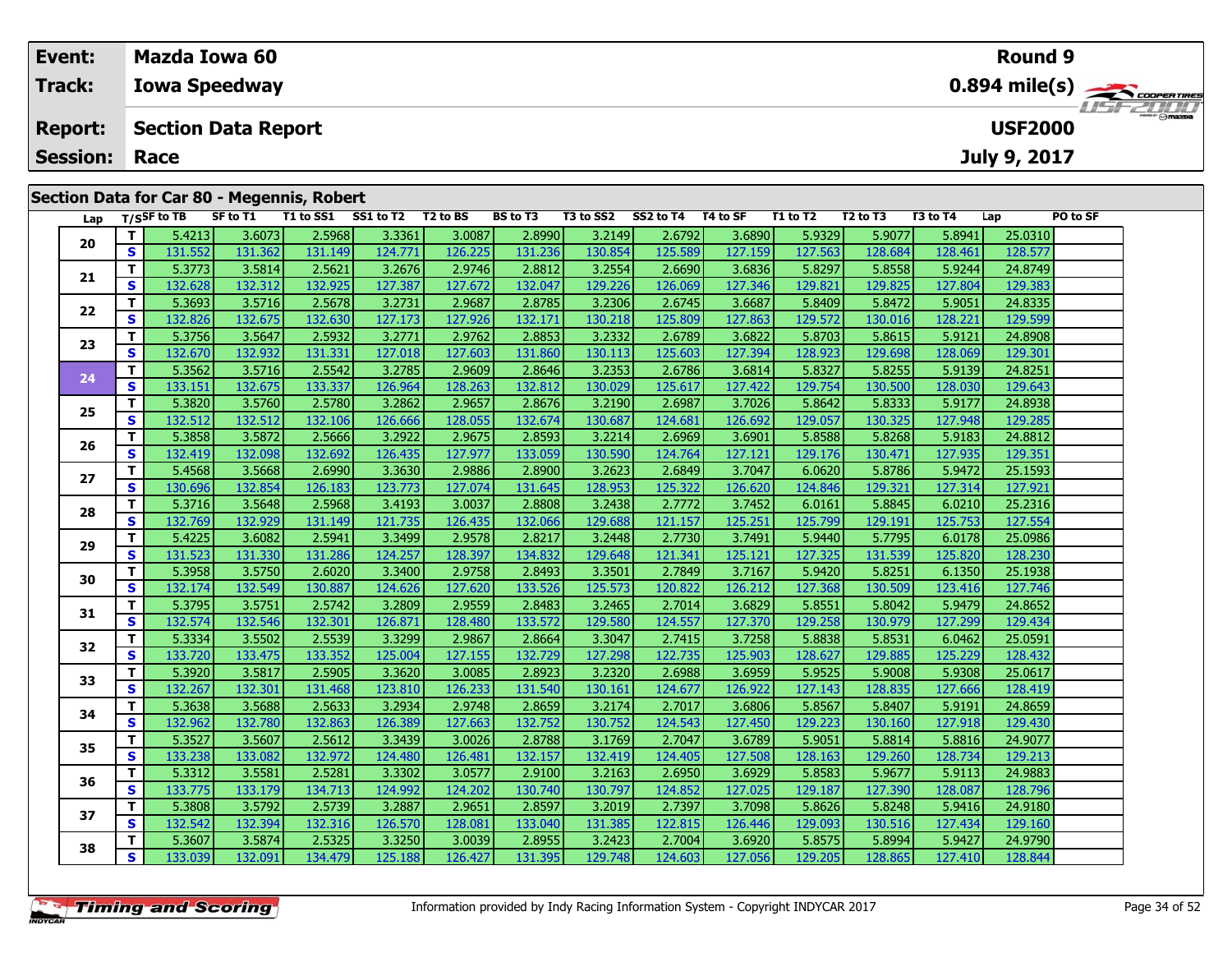| <b>Event:</b>                              | Mazda Iowa 60               |  |                                       |  |                                       |  |          |          |          |              | <b>Round 9</b>  |                                                        |
|--------------------------------------------|-----------------------------|--|---------------------------------------|--|---------------------------------------|--|----------|----------|----------|--------------|-----------------|--------------------------------------------------------|
| Track:                                     | <b>Iowa Speedway</b>        |  |                                       |  |                                       |  |          |          |          |              |                 | $0.894$ mile(s) $\overbrace{\hspace{2cm}}$ coderatings |
| <b>Report:</b>                             | <b>Section Data Report</b>  |  |                                       |  |                                       |  |          |          |          |              | <b>USF2000</b>  | <b>USF 2000</b>                                        |
| <b>Session: Race</b>                       |                             |  |                                       |  |                                       |  |          |          |          | July 9, 2017 |                 |                                                        |
|                                            |                             |  |                                       |  |                                       |  |          |          |          |              |                 |                                                        |
| Section Data for Car 80 - Megennis, Robert |                             |  |                                       |  |                                       |  |          |          |          |              |                 |                                                        |
|                                            | $1 - r$ $T$ $1 - r$ $T$ $R$ |  | SE to T1 T1 to SS1 SS1 to T2 T2 to BS |  | RS to T3 T3 to SS2 SS2 to T4 T4 to SF |  | T1 to T2 | 57 to T3 | T3 to T4 | l an i       | <b>DO to SE</b> |                                                        |

| Lap |                         | T/SSF to TB | SF to T1 | T1 to SS1 | SS1 to T2 | T2 to BS | <b>BS</b> to T3 | T3 to SS2 | SS2 to T4 | T4 to SF | T1 to T2 | T <sub>2</sub> to T <sub>3</sub> | T3 to T4 | Lap     | PO to SF |
|-----|-------------------------|-------------|----------|-----------|-----------|----------|-----------------|-----------|-----------|----------|----------|----------------------------------|----------|---------|----------|
| 39  | $\mathbf{T}$            | 5.3780      | 3.5782   | 2.5715    | 3.3031    | 2.9820   | 2.8822          | 3.1955    | 2.7129    | 3.6902   | 5.8746   | 5.8642                           | 5.9084   | 24.9156 |          |
|     | S                       | 132.611     | 132.431  | 132.440   | 126.018   | 127.355  | 132.001         | 131.648   | 124.029   | 127.118  | 128.829  | 129.639                          | 128.150  | 129.172 |          |
| 40  | $\mathbf{T}$            | 5.3443      | 3.5734   | 2.5269    | 3.3429    | 3.0421   | 2.9136          | 3.2072    | 2.7186    | 3.6916   | 5.8698   | 5.9557                           | 5.9258   | 25.0163 |          |
|     | <b>S</b>                | 133.447     | 132.609  | 134.777   | 124.518   | 124.839  | 130.579         | 131.168   | 123.769   | 127.070  | 128.934  | 127.647                          | 127.773  | 128.652 |          |
| 41  | T.                      | 5.3834      | 3.5737   | 2.5924    | 3.3693    | 3.0148   | 2.8983          | 3.2325    | 2.7056    | 3.6945   | 5.9617   | 5.9131                           | 5.9381   | 25.0811 |          |
|     | S                       | 132.478     | 132.597  | 131.372   | 123.542   | 125.969  | 131.268         | 130.141   | 124.363   | 126.970  | 126.947  | 128.567                          | 127.509  | 128.320 |          |
| 42  | T.                      | 5.3694      | 3.5759   | 2.5685    | 3.3014    | 2.9843   | 2.8764          | 3.2434    | 2.6962    | 3.7070   | 5.8699   | 5.8607                           | 5.9396   | 24.9531 |          |
|     | S                       | 132.823     | 132.516  | 132.594   | 126.083   | 127.257  | 132.268         | 129.704   | 124.797   | 126.542  | 128.932  | 129.716                          | 127.476  | 128.978 |          |
| 43  | T.                      | 5.4077      | 3.5866   | 2.6049    | 3.3166    | 2.9855   | 2.8804          | 3.2754    | 2.7176    | 3.7124   | 5.9215   | 5.8659                           | 5.9930   | 25.0794 |          |
|     | S                       | 131.883     | 132.121  | 130.741   | 125.505   | 127.206  | 132.084         | 128.437   | 123.814   | 126.358  | 127.809  | 129.601                          | 126.341  | 128.328 |          |
| 44  | T.                      | 5.3940      | 3.5932   | 2.5755    | 3.3126    | 2.9885   | 2.8795          | 3.2136    | 2.7049    | 3.7087   | 5.8881   | 5.8680                           | 5.9185   | 24.9765 |          |
|     | S                       | 132.218     | 131.878  | 132.234   | 125.657   | 127.078  | 132.125         | 130.907   | 124.395   | 126.484  | 128.534  | 129.555                          | 127.931  | 128.857 |          |
| 45  | T.                      | 5.3879      | 3.5931   | 2.5606    | 3.3092    | 2.9970   | 2.8794          | 3.2170    | 2.7210    | 3.7009   | 5.8698   | 5.8764                           | 5.9380   | 24.9782 |          |
|     | S                       | 132.367     | 131.882  | 133.003   | 125.786   | 126.718  | 132.130         | 130.768   | 123.659   | 126.750  | 128.934  | 129.370                          | 127.511  | 128.848 |          |
| 46  | T                       | 5.3947      | 3.5746   | 2.6043    | 3.2939    | 2.9700   | 2.8517          | 3.3400    | 2.7939    | 3.7442   | 5.8982   | 5.8217                           | 6.1339   | 25.1726 |          |
|     | <b>S</b>                | 132.200     | 132.564  | 130.771   | 126.370   | 127.870  | 133.413         | 125.953   | 120.433   | 125.285  | 128.313  | 130.585                          | 123.438  | 127.853 |          |
| 47  | T.                      | 5.4439      | 3.6255   | 2.5942    | 3.3055    | 2.9859   | 2.8853          | 3.2393    | 2.6850    | 3.6959   | 5.8997   | 5.8712                           | 5.9243   | 25.0166 |          |
|     | S                       | 131.006     | 130.703  | 131.281   | 125.926   | 127.189  | 131.860         | 129.868   | 125.317   | 126.922  | 128.281  | 129.484                          | 127.806  | 128.651 |          |
| 48  | T.                      | 5.3741      | 3.5838   | 2.5620    | 3.2935    | 2.9726   | 2.8769          | 3.2075    | 2.6980    | 3.6901   | 5.8555   | 5.8495                           | 5.9055   | 24.8844 |          |
|     | S                       | 132.707     | 132.224  | 132.931   | 126.385   | 127.758  | 132.245         | 131.156   | 124.714   | 127.121  | 129.249  | 129.964                          | 128.213  | 129.334 |          |
| 49  | $\mathbf{T}$            | 5.3413      | 3.5730   | 2.5179    | 3.3199    | 3.0259   | 2.8976          | 3.2211    | 2.7288    | 3.7175   | 5.8378   | 5.9235                           | 5.9499   | 25.0017 |          |
|     | S                       | 133.522     | 132.623  | 135.259   | 125.380   | 125.507  | 131.300         | 130.602   | 123.306   | 126.185  | 129.641  | 128.341                          | 127.256  | 128,727 |          |
| 50  | T.                      | 5.4163      | 3.5843   | 2.6325    | 3.4129    | 3.0122   | 2.9020          | 3.2074    | 2.6994    | 3.6960   | 6.0454   | 5.9142                           | 5.9068   | 25.1467 |          |
|     | S                       | 131.673     | 132.205  | 129.371   | 121.964   | 126.078  | 131.101         | 131.160   | 124.649   | 126.919  | 125.189  | 128.543                          | 128.184  | 127.985 |          |
| 51  | T.                      | 5.3833      | 3.5876   | 2.5623    | 3.3113    | 2.9905   | 2.8923          | 3.2244    | 2.7104    | 3.6970   | 5.8736   | 5.8828                           | 5.9348   | 24.9758 |          |
|     | $\mathbf{s}$            | 132.480     | 132.084  | 132.915   | 125.706   | 126.993  | 131.540         | 130.468   | 124.143   | 126.884  | 128.851  | 129.229                          | 127.580  | 128.861 |          |
| 52  | $\mathbf{T}$            | 5.3998      | 3.5863   | 2.5899    | 3.2849    | 2.9718   | 2.8813          | 3.2057    | 2.6898    | 3.6845   | 5.8748   | 5.8531                           | 5.8955   | 24.8942 |          |
|     | S                       | 132.076     | 132.132  | 131.499   | 126.716   | 127.792  | 132.043         | 131.229   | 125.094   | 127.315  | 128.825  | 129.885                          | 128.430  | 129.283 |          |
| 53  | $\mathbf{T}$            | 5.3754      | 3.5760   | 2.5688    | 3.3029    | 2.9952   | 2.8924          | 3.2522    | 2.6829    | 3.6925   | 5.8717   | 5.8876                           | 5.9351   | 24.9629 |          |
|     | S                       | 132.675     | 132.512  | 132.579   | 126.026   | 126.794  | 131.536         | 129.353   | 125.416   | 127.039  | 128.893  | 129.123                          | 127.573  | 128.927 |          |
| 54  | T.                      | 5.3735      | 3.5833   | 2.5612    | 3.3466    | 3.0176   | 2.9081          | 3.2850    | 2.6964    | 3.7120   | 5.9078   | 5.9257                           | 5.9814   | 25.1102 |          |
|     | S                       | 132.722     | 132.242  | 132.972   | 124.380   | 125.853  | 130.826         | 128.061   | 124.788   | 126.371  | 128.105  | 128.293                          | 126.586  | 128.171 |          |
| 55  | $\mathbf{T}$            | 5.3910      | 3.5988   | 2.5575    | 3.2955    | 2.9855   | 2.8836          | 3.2219    | 2.6981    | 3.6900   | 5.8530   | 5.8691                           | 5.9200   | 24.9309 |          |
|     | S                       | 132.291     | 131.673  | 133.164   | 126.309   | 127.206  | 131.937         | 130.569   | 124.709   | 127.125  | 129.304  | 129.530                          | 127.898  | 129.093 |          |
| 56  | $\overline{\mathsf{T}}$ | 5.3628      | 3.5753   | 2.5564    | 3.2878    | 2.9765   | 2.8776          | 3.2104    | 2.6826    | 3.6848   | 5.8442   | 5.8541                           | 5.8930   | 24.8514 |          |
|     | S                       | 132.987     | 132.538  | 133.222   | 126.604   | 127.590  | 132.212         | 131.037   | 125.430   | 127.304  | 129.499  | 129.862                          | 128.484  | 129.506 |          |
| 57  | $\mathbf{T}$            | 5.3597      | 3.5738   | 2.5521    | 3.2920    | 2.9739   | 2.8752          | 3.2239    | 2.6765    | 3.6743   | 5.8441   | 5.8491                           | 5.9004   | 24.8417 |          |
|     | S.                      | 133.064     | 132.594  | 133.446   | 126.443   | 127.702  | 132.323         | 130.488   | 125.715   | 127.668  | 129.501  | 129.973                          | 128.323  | 129.556 |          |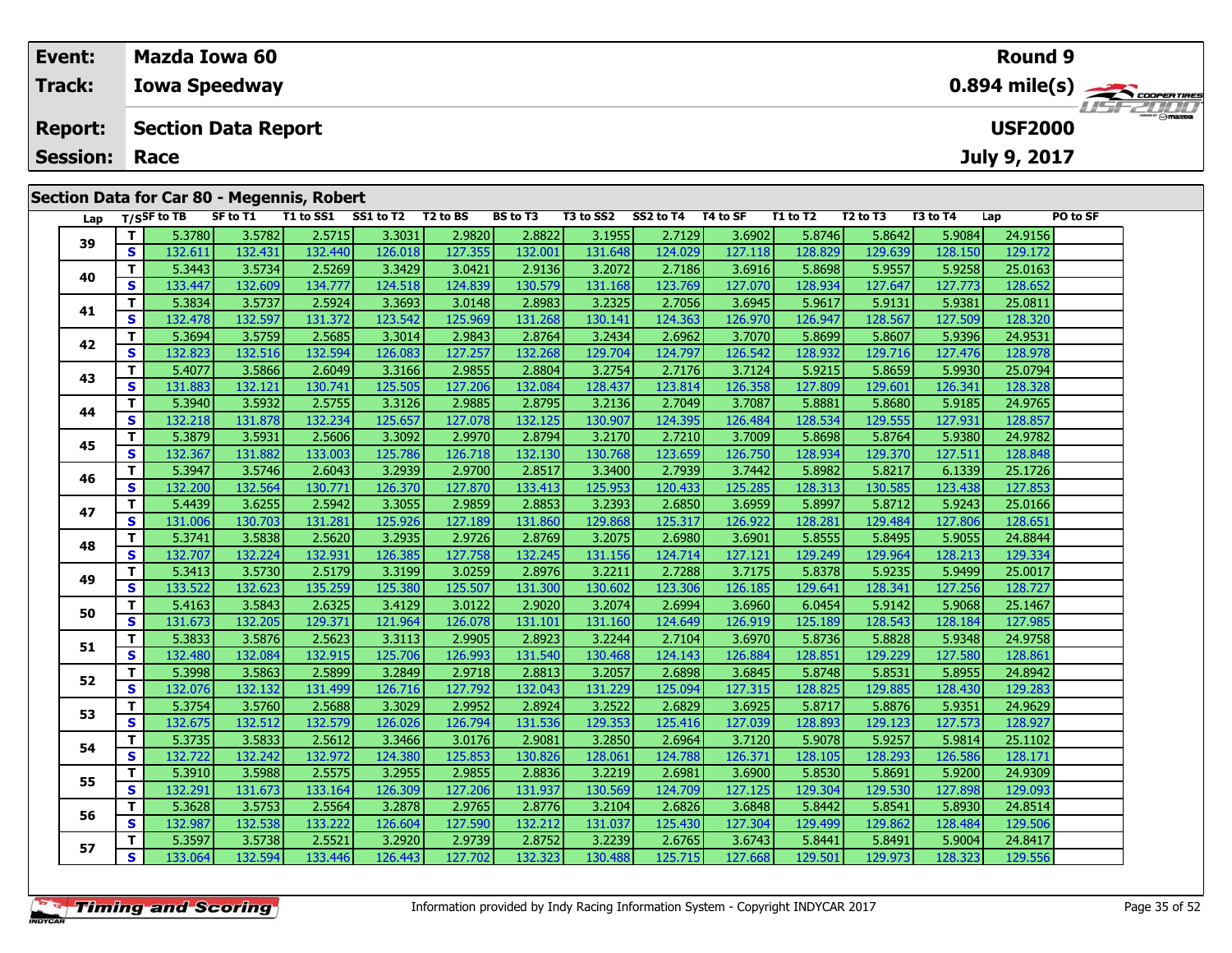| Event:               | Mazda Iowa 60                              | <b>Round 9</b>                                         |
|----------------------|--------------------------------------------|--------------------------------------------------------|
| Track:               | <b>Iowa Speedway</b>                       | $0.894$ mile(s) $\overbrace{\hspace{2cm}}$ coderatings |
| <b>Report:</b>       | Section Data Report                        | <b>LISFZULU</b><br><b>USF2000</b>                      |
| <b>Session: Race</b> |                                            | July 9, 2017                                           |
|                      |                                            |                                                        |
|                      | Section Data for Car 80 - Megennis, Robert |                                                        |

| Lap |     | $T/S$ SF to TB | SF to T1         | T1 to SS1 | SS1 to T2 | T2 to BS | <b>BS to T3</b> | T3 to SS2 | SS2 to T4 | T4 to SF         | T1 to T2 | T2 to T3 | T3 to T4 | Lap     | <b>PO to SF</b> |
|-----|-----|----------------|------------------|-----------|-----------|----------|-----------------|-----------|-----------|------------------|----------|----------|----------|---------|-----------------|
| 58  |     | 5.3651         | 3.5720           | 2.5624V   | 3.3242    | 2.9989   | 2.8829          | 3.2115    | 2.6898    | 3.6792           | 5.8866   | 5.8818   | 5.9013   | 24.9209 |                 |
|     | S.  | 132.930        | 132.661          | 132.910   | 125.218   | 126.637  | 131.969         | 130.992   | 125.094   | 127.498          | 128.5661 | 129.251  | 128.304  | 129.145 |                 |
| 59  |     | 5.3762         | 3.5781           | 2.5663V   | 3.3101    | 2.9870   | 2.8848          | 3.2776    | 2.7001    | 3.7019           | 5.8764   | 5.8718   | 5.9777   | 25.0059 |                 |
|     | S.  | 132.6551       | I32.434 l        | 132.708   | 125.751   | 127.142  | 131.882         | 128.351   | 124.617   | 126.716 <b>I</b> | 128.789  | 129.471  | 126.664  | 128.706 |                 |
| 60  |     | 5.3700         | 3.5699           | 2.6080    | 3.4797    | 3.0411   | 2.8892          | 3.2094    | 2.7577    | 3.7190           | 6.0877   | 5.9303   | 5.9671   | 25.2740 |                 |
|     | S.  | 132.809        | 132.739 <b>I</b> | 130.586   | 119.622   | 124.880  | 131.682         | 131.078   | 122.014   | 126.1341         | 124.3191 | 128.194  | 126.889  | 127.340 |                 |
|     |     | 5.9375         | 3.6855           | 3.3388    | 5.4592    | 6.3465   |                 |           |           |                  | 8.7980   |          |          |         |                 |
| 61  | S I | 120.1151       | 128.575          | 102.003   | 76.2471   | 59.840   |                 |           |           |                  | 86.022   |          |          |         |                 |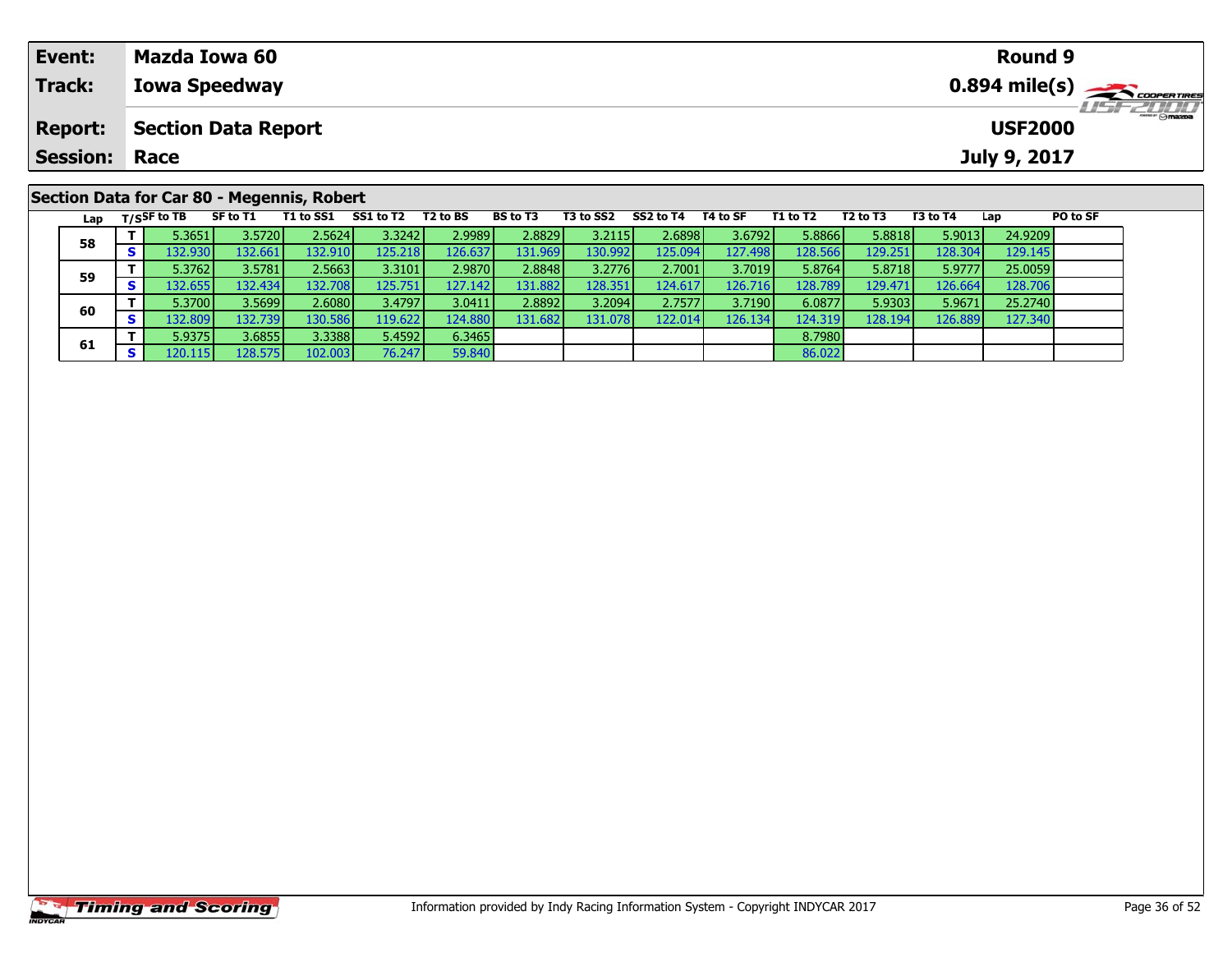| Event:                                          | <b>Mazda Iowa 60</b>       |          |                              |          |           |           |          |          |          |          | Round 9        |                                                        |
|-------------------------------------------------|----------------------------|----------|------------------------------|----------|-----------|-----------|----------|----------|----------|----------|----------------|--------------------------------------------------------|
| Track:                                          | <b>Iowa Speedway</b>       |          |                              |          |           |           |          |          |          |          |                | $0.894$ mile(s) $\overbrace{\hspace{2cm}}$ coderatings |
| <b>Report:</b>                                  | <b>Section Data Report</b> |          |                              |          |           |           |          |          |          |          | <b>USF2000</b> | <b>USF 2000</b>                                        |
| <b>Session: Race</b>                            |                            |          |                              |          |           |           |          |          |          |          | July 9, 2017   |                                                        |
|                                                 |                            |          |                              |          |           |           |          |          |          |          |                |                                                        |
| Section Data for Car 81 - Frederick, Kaylen (R) |                            |          |                              |          |           |           |          |          |          |          |                |                                                        |
|                                                 | Lap T/SSF to TB            | SF to T1 | T1 to SS1 SS1 to T2 T2 to BS | BS to T3 | T3 to SS2 | SS2 to T4 | T4 to SF | T1 to T2 | T2 to T3 | T3 to T4 | Lap            | PO to SF                                               |

| ra h                    | ., .         |         |         |         |         |         |         |         |         |         |         |         |         |         |         |
|-------------------------|--------------|---------|---------|---------|---------|---------|---------|---------|---------|---------|---------|---------|---------|---------|---------|
|                         | т            | 6.2199  | 4.0356  | 3.1178  | 3.7239  | 3.1799  | 3.0103  | 3.7024  | 2.8865  | 3.8259  | 6.8417  | 6.1902  | 6.5889  | 27.4823 | 42.8756 |
| 1                       | S            | 114.661 | 117.421 | 109.233 | 111.778 | 119.429 | 126.384 | 113.624 | 116.569 | 122.609 | 110.618 | 122.811 | 114.914 | 117.108 | 60.056  |
|                         | T.           | 5.6423  | 3.6843  | 2.8285  | 3.5148  | 3.0299  | 2.8837  | 3.3154  | 2.7756  | 3.7109  | 6.3433  | 5.9136  | 6.0910  | 25.7431 |         |
| 2                       | S            | 126.399 | 128.617 | 120.406 | 118.428 | 125.342 | 131.933 | 126.887 | 121.227 | 126.409 | 119.310 | 128.556 | 124.308 | 125.020 |         |
|                         | T            | 5.4400  | 3.5996  | 2.6255  | 3.2670  | 2.9443  | 2.8337  | 3.2507  | 2.7109  | 3.6521  | 5.8925  | 5.7780  | 5.9616  | 24.8838 |         |
| 3                       | S            | 131.100 | 131.643 | 129.716 | 127.410 | 128.986 | 134.261 | 129.413 | 124.120 | 128.444 | 128.438 | 131.573 | 127.006 | 129.337 |         |
| 4                       | T.           | 5.4535  | 3.5729  | 2.6752  | 3.2861  | 2.9661  | 2.8520  | 3.2221  | 2.6644  | 3.6325  | 5.9613  | 5.8181  | 5.8865  | 24.8713 |         |
|                         | S            | 130.775 | 132.627 | 127.306 | 126.670 | 128.038 | 133.399 | 130.561 | 126.286 | 129.137 | 126.955 | 130.666 | 128.626 | 129.402 |         |
| 5                       | T.           | 5.3604  | 3.5268  | 2.6193  | 3.2927  | 2.9986  | 2.8634  | 3.2311  | 2.7157  | 3.6689  | 5.9120  | 5.8620  | 5.9468  | 24.9165 |         |
|                         | S            | 133.046 | 134.361 | 130.023 | 126.416 | 126.650 | 132.868 | 130.198 | 123.901 | 127.856 | 128.014 | 129.687 | 127.322 | 129.167 |         |
| 6                       | т            | 5.3893  | 3.5543  | 2.6156  | 3.2767  | 2.9458  | 2.8349  | 3.2028  | 2.7163  | 3.6720  | 5.8923  | 5.7807  | 5.9191  | 24.8184 |         |
|                         | S            | 132.333 | 133.321 | 130.207 | 127.033 | 128.920 | 134.204 | 131.348 | 123.873 | 127.748 | 128.442 | 131.511 | 127.918 | 129.678 |         |
| $\overline{\mathbf{z}}$ | T            | 5.3645  | 3.5545  | 2.5885  | 3.2888  | 2.9661  | 2.8478  | 3.2219  | 2.6617  | 3.6534  | 5.8773  | 5.8139  | 5.8836  | 24.7827 |         |
|                         | S            | 132.945 | 133.314 | 131.570 | 126.566 | 128.038 | 133.596 | 130.569 | 126.414 | 128.398 | 128.770 | 130.760 | 128.690 | 129.865 |         |
| 8                       | т            | 5.3976  | 3.5495  | 2.6325  | 3.3020  | 2.9610  | 2.8392  | 3.1912  | 2.7274  | 3.6876  | 5.9345  | 5.8002  | 5.9186  | 24.8904 |         |
|                         | $\mathbf{s}$ | 132.129 | 133.502 | 129.371 | 126.060 | 128.258 | 134.001 | 131.826 | 123.369 | 127.208 | 127.529 | 131.069 | 127.929 | 129.303 |         |
| 9                       | T.           | 5.3908  | 3.5538  | 2.6117  | 3.2777  | 2.9734  | 2.8483  | 3.2434  | 2.7671  | 3.6983  | 5.8894  | 5.8217  | 6.0105  | 24.9737 |         |
|                         | S            | 132.296 | 133.340 | 130.401 | 126.995 | 127.723 | 133.572 | 129.704 | 121.599 | 126.840 | 128.505 | 130.585 | 125.973 | 128.872 |         |
| 10                      | T.           | 5.4534  | 3.5821  | 2.6710  | 3.3062  | 2.9724  | 2.8420  | 3.2103  | 2.7478  | 3.6848  | 5.9772  | 5.8144  | 5.9581  | 25.0166 |         |
|                         | S            | 130.777 | 132.287 | 127.506 | 125.900 | 127.766 | 133.869 | 131.041 | 122.453 | 127.304 | 126.618 | 130.749 | 127.081 | 128.651 |         |
| 11                      | T            | 5.3419  | 3.5443  | 2.5758  | 3.3281  | 2.9823  | 2.8452  | 3.1755  | 2.7289  | 3.6836  | 5.9039  | 5.8275  | 5.9044  | 24.8637 |         |
|                         | S            | 133.507 | 133.697 | 132.218 | 125.071 | 127.342 | 133.718 | 132.477 | 123.301 | 127.346 | 128.190 | 130.455 | 128.236 | 129.442 |         |
| 12                      | т            | 5.3203  | 3.5448  | 2.5527  | 3.3469  | 2.9761  | 2.8310  | 3.1997  | 2.7963  | 3.7159  | 5.8996  | 5.8071  | 5.9960  | 24.9634 |         |
|                         | S            | 134.049 | 133.679 | 133.415 | 124.369 | 127.608 | 134.389 | 131.475 | 120.329 | 126.239 | 128.283 | 130.913 | 126.277 | 128.925 |         |
| 13                      | T.           | 5.4117  | 3.5574  | 2.6637  | 3.3667  | 2.9825  | 2.8459  | 3.2363  | 2.7348  | 3.6680  | 6.0304  | 5.8284  | 5.9711  | 25.0553 |         |
|                         | S            | 131.785 | 133.205 | 127.855 | 123.637 | 127.334 | 133.685 | 129.989 | 123.035 | 127.887 | 125.500 | 130.435 | 126.804 | 128.452 |         |
| 14                      | T.           | 5.3862  | 3.5425  | 2.6426  | 3.3330  | 2.9742  | 2.8326  | 3.2735  | 2.8555  | 3.7339  | 5.9756  | 5.8068  | 6.1290  | 25.1878 |         |
|                         | S            | 132.409 | 133.765 | 128.876 | 124.887 | 127.689 | 134.313 | 128.511 | 117.835 | 125.630 | 126.651 | 130.920 | 123.537 | 127.776 |         |
| 15                      | T            | 5.3679  | 3.5625  | 2.6082  | 3.3916  | 3.0041  | 2.8646  | 3.1604  | 2.7691  | 3.6918  | 5.9998  | 5.8687  | 5.9295  | 25.0523 |         |
|                         | S            | 132.860 | 133.014 | 130.576 | 122.730 | 126.418 | 132.812 | 133.110 | 121.511 | 127.063 | 126.141 | 129.539 | 127.694 | 128.467 |         |
| 16                      | т            | 5.2841  | 3.5383  | 2.5142  | 3.3379  | 2.9575  | 2.8331  | 3.2089  | 2.7722  | 3.7070  | 5.8521  | 5.7906  | 5.9811  | 24.8691 |         |
|                         | S            | 134.968 | 133.924 | 135.458 | 124.704 | 128.410 | 134.289 | 131.098 | 121.376 | 126.542 | 129.324 | 131.286 | 126.592 | 129.414 |         |
| 17                      | T.           | 5.3957  | 3.5514  | 2.6335  | 3.2860  | 2.9497  | 2.8315  | 3.3015  | 2.6973  | 3.6387  | 5.9195  | 5.7812  | 5.9988  | 24.8896 |         |
|                         | S            | 132.176 | 133.430 | 129.322 | 126.674 | 128.750 | 134.365 | 127.421 | 124.746 | 128.917 | 127.852 | 131.500 | 126.218 | 129.307 |         |
| 18                      | T.           | 5.4122  | 3.5296  | 2.7034  | 3.4658  | 3.0845  | 2.9162  | 3.3824  | 2.8604  | 3.7955  | 6.1692  | 6.0007  | 6.2428  | 25.7378 |         |
|                         | S            | 131.773 | 134.254 | 125.978 | 120.102 | 123.123 | 130.462 | 124.374 | 117.633 | 123.591 | 122.677 | 126.690 | 121.285 | 125.046 |         |
| 19                      | T.           | 5.4314  | 3.6379  | 2.5746  | 3.3470  | 2.9915  | 2.8616  | 3.1673  | 2.7203  | 3.6716  | 5.9216  | 5.8531  | 5.8876  | 24.9718 |         |
|                         | <b>S</b>     | 131.307 | 130.257 | 132.280 | 124.365 | 126.951 | 132.952 | 132.820 | 123.691 | 127.762 | 127.806 | 129.885 | 128.602 | 128.881 |         |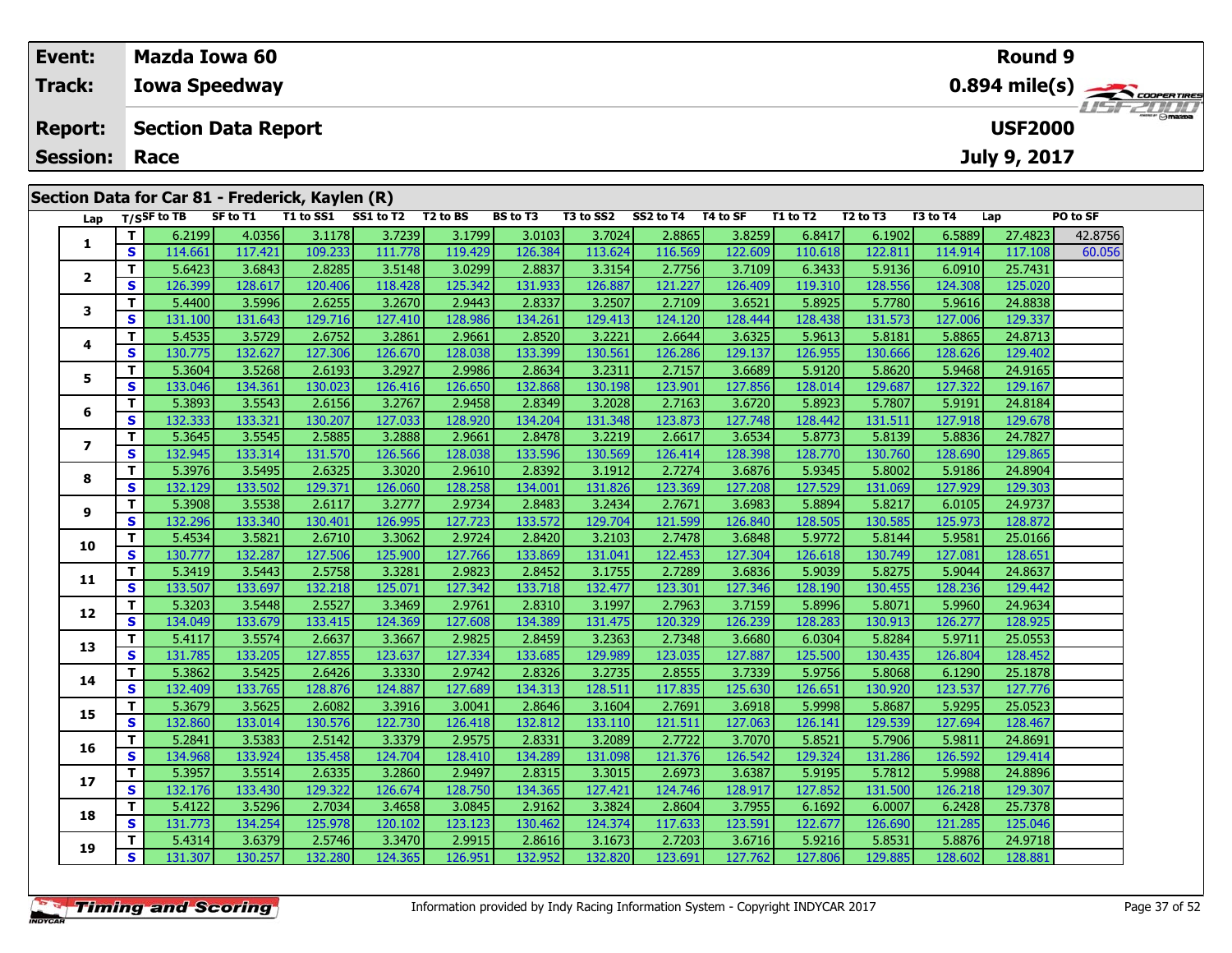| Event:               |                                                 | Mazda Iowa 60              |           |           |          |                 |           |           |          |                 |          |          |                | <b>Round 9</b>                                         |              |
|----------------------|-------------------------------------------------|----------------------------|-----------|-----------|----------|-----------------|-----------|-----------|----------|-----------------|----------|----------|----------------|--------------------------------------------------------|--------------|
| Track:               |                                                 | <b>Iowa Speedway</b>       |           |           |          |                 |           |           |          |                 |          |          |                | $0.894$ mile(s) $\overbrace{\hspace{2cm}}$ coder Times |              |
| <b>Report:</b>       |                                                 | <b>Section Data Report</b> |           |           |          |                 |           |           |          |                 |          |          | <b>USF2000</b> |                                                        | $H = -H H T$ |
| <b>Session: Race</b> |                                                 |                            |           |           |          |                 |           |           |          |                 |          |          | July 9, 2017   |                                                        |              |
|                      |                                                 |                            |           |           |          |                 |           |           |          |                 |          |          |                |                                                        |              |
|                      | Section Data for Car 81 - Frederick, Kaylen (R) |                            |           |           |          |                 |           |           |          |                 |          |          |                |                                                        |              |
|                      | Lap T/S <sup>SF</sup> to TB                     | SF to T1                   | T1 to SS1 | SS1 to T2 | T2 to BS | <b>BS to T3</b> | T3 to SS2 | SS2 to T4 | T4 to SF | <b>T1 to T2</b> | T2 to T3 | T3 to T4 | Lap            | <b>PO to SF</b>                                        |              |
|                      |                                                 |                            |           |           |          |                 |           |           |          |                 |          |          |                |                                                        |              |

| т<br>5.3444<br>3.5496<br>2.5769<br>2.9800<br>2.8619<br>3.1868<br>2.6899<br>3.6629<br>5.8933<br>5.8419<br>5.8767<br>24.8244<br>3.3164<br>20<br>S<br>133.445<br>133.498<br>132.162<br>125.513<br>127.441<br>132.938<br>132.008<br>125.089<br>128.065<br>130.134<br>128.841<br>129.647<br>128.420<br>T.<br>3.5467<br>2.5676<br>2.8527<br>5.8256<br>5.3366<br>3.3097<br>2.9729<br>3.1714<br>2.7782<br>3.7124<br>5.8773<br>5.9496<br>24.9116<br>21<br>S<br>133.607<br>127.745<br>133.366<br>121.113<br>126.358<br>127.262<br>133.640<br>132.641<br>125.767<br>132.649<br>128.770<br>130.498<br>129.193<br>2.6995<br>3.5689<br>2.5856<br>2.9764<br>2.8665<br>5.8899<br>5.8429<br>24.8347<br>т<br>5.3733<br>3.3043<br>3.1763<br>3.6572<br>5.8758<br>22<br>$\mathbf s$<br>132.727<br>132.776<br>127.595<br>132.724<br>124.644<br>128.265<br>131.717<br>125.972<br>132.444<br>128.494<br>130.111<br>128.861<br>129.593<br>T<br>2.5929<br>2.9713<br>2.8772<br>2.6726<br>5.8485<br>5.3491<br>3.5430<br>3.1633<br>3.6672<br>5.9029<br>5.8359<br>24.7975<br>3.3100<br>23<br>$\mathbf s$<br>133.746<br>131.346<br>132.231<br>125.899<br>127.915<br>129.987<br>133.327<br>125.755<br>127.814<br>128.211<br>129.742<br>129.787<br>132.988<br>T.<br>2.5154<br>5.3112<br>3.5558<br>3.2747<br>2.9602<br>2.8481<br>3.2324<br>2.7054<br>3.6619<br>5.8083<br>5.9378<br>24.7539<br>5.7901<br>24<br>$\overline{\mathbf{s}}$<br>134.279<br>133.265<br>135.393<br>127.111<br>128.293<br>133.582<br>124.372<br>128.100<br>130.709<br>130.886<br>127.515<br>130.145<br>130.016<br>T<br>5.3438<br>3.5508<br>2.5665<br>3.2619<br>2.8439<br>2.7066<br>3.6659<br>5.7949<br>2.9510<br>3.2097<br>5.8284<br>5.9163<br>24.7563<br>25<br>S<br>133.453<br>132.698<br>128.693<br>133.779<br>124.317<br>127.961<br>133.460<br>127.610<br>131.066<br>129.850<br>131.189<br>127.978<br>130.003<br>5.3339<br>3.5480<br>2.5629<br>2.9556<br>2.8449<br>2.6896<br>3.6772<br>5.8005<br>24.7870<br>т<br>3.2957<br>3.2131<br>5.8586<br>5.9027<br>26<br>S<br>133.707<br>133.558<br>132.884<br>128.493<br>133.732<br>127.567<br>126.301<br>130.927<br>125.103<br>129.181<br>131.062<br>128.273<br>129.842<br>т<br>2.5607<br>2.9637<br>2.8485<br>2.7440<br>5.8122<br>5.3307<br>3.5476<br>3.3166<br>3.2118<br>3.6844<br>5.8773<br>5.9558<br>24.8773<br>27<br>$\mathbf{s}$<br>133.563<br>122.623<br>133.788<br>133.573<br>132.998<br>125.505<br>128.141<br>130.980<br>127.318<br>130.799<br>127.130<br>129.371<br>128.770<br>т<br>5.3777<br>3.5528<br>2.6214<br>3.3291<br>2.9976<br>2.8787<br>3.2106<br>2.7586<br>3.7415<br>5.9505<br>5.8763<br>5.9692<br>25.0903<br>28<br>S<br>132.162<br>132.618<br>133.378<br>129.918<br>126.692<br>131.029<br>121.974<br>125.375<br>129.372<br>126.844<br>128.273<br>125.034<br>127.186<br>2.7012<br>3.5870<br>2.5918<br>2.8490<br>3.1211<br>3.7207<br>5.8195<br>24.8566<br>T.<br>5.3955<br>3.3153<br>2.9705<br>5.9071<br>5.8223<br>29<br>S<br>125.554<br>127.848<br>133.540<br>124.566<br>130.634<br>132.181<br>132.106<br>131.402<br>134.786<br>126.076<br>130.045<br>129.479<br>128.120<br>T<br>5.3335<br>3.5657<br>2.5401<br>2.8412<br>2.6996<br>5.7915<br>3.2763<br>2.9503<br>3.1737<br>3.6998<br>5.8164<br>5.8733<br>24.7467<br>30<br>$\mathbf s$<br>131.266<br>133.717<br>132.895<br>134.077<br>127.049<br>128.723<br>133.906<br>132.552<br>124.640<br>126.788<br>128.915<br>130.054<br>130.118<br>2.5496<br>2.8374<br>2.7239<br>5.7861<br>т<br>5.3337<br>3.5614<br>3.2899<br>2.9487<br>3.2106<br>3.6735<br>5.8395<br>5.9345<br>24.7950<br>31<br>$\mathbf{s}$<br>123.528<br>133.712<br>133.055<br>133.577<br>126.524<br>128.793<br>134.086<br>131.029<br>127.696<br>129.603<br>131.389<br>127.586<br>129.800<br>T.<br>5.3194<br>3.5466<br>2.5402<br>3.2770<br>2.9651<br>2.8439<br>3.2592<br>2.7315<br>3.6535<br>5.8172<br>5.8090<br>5.9907<br>24.8170<br>32<br>$\overline{\mathbf{s}}$<br>134.072<br>134.071<br>127.022<br>133.779<br>123.184<br>128.395<br>130.871<br>126.389<br>133.611<br>128.081<br>129.075<br>130.100<br>129.685<br>3.5329<br>2.9648<br>2.8430<br>2.7724<br>3.6644<br>5.8078<br>т<br>5.3601<br>2.6160<br>3.3009<br>3.3163<br>5.9169<br>6.0887<br>25.0107<br>33<br>S<br>133.822<br>121.367<br>124.355<br>133.054<br>134.129<br>130.187<br>126.102<br>128.094<br>126.853<br>128.013<br>127.908<br>130.898<br>128.681<br>T<br>2.5234<br>2.8605<br>2.7595<br>5.8682<br>24.9564<br>5.2926<br>3.5409<br>3.3803<br>3.0077<br>3.2054<br>3.6787<br>5.9037<br>5.9649<br>34<br>$\mathbf{s}$<br>134.751<br>133.826<br>134.964<br>123.140<br>126.267<br>133.003<br>131.242<br>121.934<br>127.515<br>129.550<br>126.936<br>128.961<br>128.194<br>5.8674<br>т<br>5.3172<br>3.5605<br>2.5262<br>3.3578<br>3.0051<br>2.8623<br>2.7423<br>3.7938<br>5.8840<br>3.1930<br>5.9353<br>25.0410<br>35<br>$\mathbf{s}$<br>134.127<br>133.089<br>134.814<br>123.965<br>126.376<br>132.919<br>131.751<br>122.699<br>123.647<br>128.623<br>129.568<br>127.569<br>128.525<br>T.<br>5.3961<br>3.6198<br>2.5454<br>2.9662<br>2.8410<br>3.1603<br>2.7408<br>5.8072<br>5.9011<br>24.8685<br>3.3090<br>3.6860<br>5.8544<br>36<br>S<br>132.166<br>133.798<br>133.916<br>122.766<br>127.263<br>129.273<br>130.909<br>125.793<br>128.033<br>133.115<br>130.911<br>128.308<br>129.417<br>2.5560<br>2.9990<br>2.7007<br>5.8591<br>24.9446<br>T.<br>5.3209<br>3.5525<br>3.4422<br>2.8601<br>3.1540<br>3.6801<br>5.9982<br>5.8547<br>37<br>S<br>133.243<br>124.589<br>133.389<br>126.633<br>133.021<br>127.467<br>129.752<br>129.325<br>129.022<br>134.034<br>120.926<br>133.380<br>126.174<br>T.<br>2.6016<br>2.8605<br>2.6989<br>5.8310<br>24.8165<br>5.3673<br>3.5531<br>3.3133<br>2.9705<br>3.1677<br>3.6509<br>5.9149<br>5.8666<br>38<br>S.<br>132.875<br>133.366<br>127.848<br>133.003<br>132.804<br>127.951<br>130.377<br>130.907<br>125.630<br>124.672<br>128.486<br>129.063<br>129.688 | Lap | 175 <sup>5F</sup> | טו ש | 1 1 LU 33 1 | 331 W IZ | 12 W DJ | pj<br>ພື້ນ | 19 W 394 | 334 W IT | ເບ ວາ | 1 1 LV 1 4 | 14 W 13 | דו שט כו | ∟aµ | rv w 31 |
|------------------------------------------------------------------------------------------------------------------------------------------------------------------------------------------------------------------------------------------------------------------------------------------------------------------------------------------------------------------------------------------------------------------------------------------------------------------------------------------------------------------------------------------------------------------------------------------------------------------------------------------------------------------------------------------------------------------------------------------------------------------------------------------------------------------------------------------------------------------------------------------------------------------------------------------------------------------------------------------------------------------------------------------------------------------------------------------------------------------------------------------------------------------------------------------------------------------------------------------------------------------------------------------------------------------------------------------------------------------------------------------------------------------------------------------------------------------------------------------------------------------------------------------------------------------------------------------------------------------------------------------------------------------------------------------------------------------------------------------------------------------------------------------------------------------------------------------------------------------------------------------------------------------------------------------------------------------------------------------------------------------------------------------------------------------------------------------------------------------------------------------------------------------------------------------------------------------------------------------------------------------------------------------------------------------------------------------------------------------------------------------------------------------------------------------------------------------------------------------------------------------------------------------------------------------------------------------------------------------------------------------------------------------------------------------------------------------------------------------------------------------------------------------------------------------------------------------------------------------------------------------------------------------------------------------------------------------------------------------------------------------------------------------------------------------------------------------------------------------------------------------------------------------------------------------------------------------------------------------------------------------------------------------------------------------------------------------------------------------------------------------------------------------------------------------------------------------------------------------------------------------------------------------------------------------------------------------------------------------------------------------------------------------------------------------------------------------------------------------------------------------------------------------------------------------------------------------------------------------------------------------------------------------------------------------------------------------------------------------------------------------------------------------------------------------------------------------------------------------------------------------------------------------------------------------------------------------------------------------------------------------------------------------------------------------------------------------------------------------------------------------------------------------------------------------------------------------------------------------------------------------------------------------------------------------------------------------------------------------------------------------------------------------------------------------------------------------------------------------------------------------------------------------------------------------------------------------------------------------------------------------------------------------------------------------------------------------------------------------------------------------------------------------------------------------------------------------------------------------------------------------------------------------------------------------------------------------------------------------------------------------------------------------------------------------------------------------------------------------------------------------------------------------------------------------------------------------------------------------------------------------------------------------------------------------------------------------------------------------------------------------------------------------------------------------------------------------------------------------------------------------------------------------------------------------------------------------------------------------|-----|-------------------|------|-------------|----------|---------|------------|----------|----------|-------|------------|---------|----------|-----|---------|
|                                                                                                                                                                                                                                                                                                                                                                                                                                                                                                                                                                                                                                                                                                                                                                                                                                                                                                                                                                                                                                                                                                                                                                                                                                                                                                                                                                                                                                                                                                                                                                                                                                                                                                                                                                                                                                                                                                                                                                                                                                                                                                                                                                                                                                                                                                                                                                                                                                                                                                                                                                                                                                                                                                                                                                                                                                                                                                                                                                                                                                                                                                                                                                                                                                                                                                                                                                                                                                                                                                                                                                                                                                                                                                                                                                                                                                                                                                                                                                                                                                                                                                                                                                                                                                                                                                                                                                                                                                                                                                                                                                                                                                                                                                                                                                                                                                                                                                                                                                                                                                                                                                                                                                                                                                                                                                                                                                                                                                                                                                                                                                                                                                                                                                                                                                                                                                                                  |     |                   |      |             |          |         |            |          |          |       |            |         |          |     |         |
|                                                                                                                                                                                                                                                                                                                                                                                                                                                                                                                                                                                                                                                                                                                                                                                                                                                                                                                                                                                                                                                                                                                                                                                                                                                                                                                                                                                                                                                                                                                                                                                                                                                                                                                                                                                                                                                                                                                                                                                                                                                                                                                                                                                                                                                                                                                                                                                                                                                                                                                                                                                                                                                                                                                                                                                                                                                                                                                                                                                                                                                                                                                                                                                                                                                                                                                                                                                                                                                                                                                                                                                                                                                                                                                                                                                                                                                                                                                                                                                                                                                                                                                                                                                                                                                                                                                                                                                                                                                                                                                                                                                                                                                                                                                                                                                                                                                                                                                                                                                                                                                                                                                                                                                                                                                                                                                                                                                                                                                                                                                                                                                                                                                                                                                                                                                                                                                                  |     |                   |      |             |          |         |            |          |          |       |            |         |          |     |         |
|                                                                                                                                                                                                                                                                                                                                                                                                                                                                                                                                                                                                                                                                                                                                                                                                                                                                                                                                                                                                                                                                                                                                                                                                                                                                                                                                                                                                                                                                                                                                                                                                                                                                                                                                                                                                                                                                                                                                                                                                                                                                                                                                                                                                                                                                                                                                                                                                                                                                                                                                                                                                                                                                                                                                                                                                                                                                                                                                                                                                                                                                                                                                                                                                                                                                                                                                                                                                                                                                                                                                                                                                                                                                                                                                                                                                                                                                                                                                                                                                                                                                                                                                                                                                                                                                                                                                                                                                                                                                                                                                                                                                                                                                                                                                                                                                                                                                                                                                                                                                                                                                                                                                                                                                                                                                                                                                                                                                                                                                                                                                                                                                                                                                                                                                                                                                                                                                  |     |                   |      |             |          |         |            |          |          |       |            |         |          |     |         |
|                                                                                                                                                                                                                                                                                                                                                                                                                                                                                                                                                                                                                                                                                                                                                                                                                                                                                                                                                                                                                                                                                                                                                                                                                                                                                                                                                                                                                                                                                                                                                                                                                                                                                                                                                                                                                                                                                                                                                                                                                                                                                                                                                                                                                                                                                                                                                                                                                                                                                                                                                                                                                                                                                                                                                                                                                                                                                                                                                                                                                                                                                                                                                                                                                                                                                                                                                                                                                                                                                                                                                                                                                                                                                                                                                                                                                                                                                                                                                                                                                                                                                                                                                                                                                                                                                                                                                                                                                                                                                                                                                                                                                                                                                                                                                                                                                                                                                                                                                                                                                                                                                                                                                                                                                                                                                                                                                                                                                                                                                                                                                                                                                                                                                                                                                                                                                                                                  |     |                   |      |             |          |         |            |          |          |       |            |         |          |     |         |
|                                                                                                                                                                                                                                                                                                                                                                                                                                                                                                                                                                                                                                                                                                                                                                                                                                                                                                                                                                                                                                                                                                                                                                                                                                                                                                                                                                                                                                                                                                                                                                                                                                                                                                                                                                                                                                                                                                                                                                                                                                                                                                                                                                                                                                                                                                                                                                                                                                                                                                                                                                                                                                                                                                                                                                                                                                                                                                                                                                                                                                                                                                                                                                                                                                                                                                                                                                                                                                                                                                                                                                                                                                                                                                                                                                                                                                                                                                                                                                                                                                                                                                                                                                                                                                                                                                                                                                                                                                                                                                                                                                                                                                                                                                                                                                                                                                                                                                                                                                                                                                                                                                                                                                                                                                                                                                                                                                                                                                                                                                                                                                                                                                                                                                                                                                                                                                                                  |     |                   |      |             |          |         |            |          |          |       |            |         |          |     |         |
|                                                                                                                                                                                                                                                                                                                                                                                                                                                                                                                                                                                                                                                                                                                                                                                                                                                                                                                                                                                                                                                                                                                                                                                                                                                                                                                                                                                                                                                                                                                                                                                                                                                                                                                                                                                                                                                                                                                                                                                                                                                                                                                                                                                                                                                                                                                                                                                                                                                                                                                                                                                                                                                                                                                                                                                                                                                                                                                                                                                                                                                                                                                                                                                                                                                                                                                                                                                                                                                                                                                                                                                                                                                                                                                                                                                                                                                                                                                                                                                                                                                                                                                                                                                                                                                                                                                                                                                                                                                                                                                                                                                                                                                                                                                                                                                                                                                                                                                                                                                                                                                                                                                                                                                                                                                                                                                                                                                                                                                                                                                                                                                                                                                                                                                                                                                                                                                                  |     |                   |      |             |          |         |            |          |          |       |            |         |          |     |         |
|                                                                                                                                                                                                                                                                                                                                                                                                                                                                                                                                                                                                                                                                                                                                                                                                                                                                                                                                                                                                                                                                                                                                                                                                                                                                                                                                                                                                                                                                                                                                                                                                                                                                                                                                                                                                                                                                                                                                                                                                                                                                                                                                                                                                                                                                                                                                                                                                                                                                                                                                                                                                                                                                                                                                                                                                                                                                                                                                                                                                                                                                                                                                                                                                                                                                                                                                                                                                                                                                                                                                                                                                                                                                                                                                                                                                                                                                                                                                                                                                                                                                                                                                                                                                                                                                                                                                                                                                                                                                                                                                                                                                                                                                                                                                                                                                                                                                                                                                                                                                                                                                                                                                                                                                                                                                                                                                                                                                                                                                                                                                                                                                                                                                                                                                                                                                                                                                  |     |                   |      |             |          |         |            |          |          |       |            |         |          |     |         |
|                                                                                                                                                                                                                                                                                                                                                                                                                                                                                                                                                                                                                                                                                                                                                                                                                                                                                                                                                                                                                                                                                                                                                                                                                                                                                                                                                                                                                                                                                                                                                                                                                                                                                                                                                                                                                                                                                                                                                                                                                                                                                                                                                                                                                                                                                                                                                                                                                                                                                                                                                                                                                                                                                                                                                                                                                                                                                                                                                                                                                                                                                                                                                                                                                                                                                                                                                                                                                                                                                                                                                                                                                                                                                                                                                                                                                                                                                                                                                                                                                                                                                                                                                                                                                                                                                                                                                                                                                                                                                                                                                                                                                                                                                                                                                                                                                                                                                                                                                                                                                                                                                                                                                                                                                                                                                                                                                                                                                                                                                                                                                                                                                                                                                                                                                                                                                                                                  |     |                   |      |             |          |         |            |          |          |       |            |         |          |     |         |
|                                                                                                                                                                                                                                                                                                                                                                                                                                                                                                                                                                                                                                                                                                                                                                                                                                                                                                                                                                                                                                                                                                                                                                                                                                                                                                                                                                                                                                                                                                                                                                                                                                                                                                                                                                                                                                                                                                                                                                                                                                                                                                                                                                                                                                                                                                                                                                                                                                                                                                                                                                                                                                                                                                                                                                                                                                                                                                                                                                                                                                                                                                                                                                                                                                                                                                                                                                                                                                                                                                                                                                                                                                                                                                                                                                                                                                                                                                                                                                                                                                                                                                                                                                                                                                                                                                                                                                                                                                                                                                                                                                                                                                                                                                                                                                                                                                                                                                                                                                                                                                                                                                                                                                                                                                                                                                                                                                                                                                                                                                                                                                                                                                                                                                                                                                                                                                                                  |     |                   |      |             |          |         |            |          |          |       |            |         |          |     |         |
|                                                                                                                                                                                                                                                                                                                                                                                                                                                                                                                                                                                                                                                                                                                                                                                                                                                                                                                                                                                                                                                                                                                                                                                                                                                                                                                                                                                                                                                                                                                                                                                                                                                                                                                                                                                                                                                                                                                                                                                                                                                                                                                                                                                                                                                                                                                                                                                                                                                                                                                                                                                                                                                                                                                                                                                                                                                                                                                                                                                                                                                                                                                                                                                                                                                                                                                                                                                                                                                                                                                                                                                                                                                                                                                                                                                                                                                                                                                                                                                                                                                                                                                                                                                                                                                                                                                                                                                                                                                                                                                                                                                                                                                                                                                                                                                                                                                                                                                                                                                                                                                                                                                                                                                                                                                                                                                                                                                                                                                                                                                                                                                                                                                                                                                                                                                                                                                                  |     |                   |      |             |          |         |            |          |          |       |            |         |          |     |         |
|                                                                                                                                                                                                                                                                                                                                                                                                                                                                                                                                                                                                                                                                                                                                                                                                                                                                                                                                                                                                                                                                                                                                                                                                                                                                                                                                                                                                                                                                                                                                                                                                                                                                                                                                                                                                                                                                                                                                                                                                                                                                                                                                                                                                                                                                                                                                                                                                                                                                                                                                                                                                                                                                                                                                                                                                                                                                                                                                                                                                                                                                                                                                                                                                                                                                                                                                                                                                                                                                                                                                                                                                                                                                                                                                                                                                                                                                                                                                                                                                                                                                                                                                                                                                                                                                                                                                                                                                                                                                                                                                                                                                                                                                                                                                                                                                                                                                                                                                                                                                                                                                                                                                                                                                                                                                                                                                                                                                                                                                                                                                                                                                                                                                                                                                                                                                                                                                  |     |                   |      |             |          |         |            |          |          |       |            |         |          |     |         |
|                                                                                                                                                                                                                                                                                                                                                                                                                                                                                                                                                                                                                                                                                                                                                                                                                                                                                                                                                                                                                                                                                                                                                                                                                                                                                                                                                                                                                                                                                                                                                                                                                                                                                                                                                                                                                                                                                                                                                                                                                                                                                                                                                                                                                                                                                                                                                                                                                                                                                                                                                                                                                                                                                                                                                                                                                                                                                                                                                                                                                                                                                                                                                                                                                                                                                                                                                                                                                                                                                                                                                                                                                                                                                                                                                                                                                                                                                                                                                                                                                                                                                                                                                                                                                                                                                                                                                                                                                                                                                                                                                                                                                                                                                                                                                                                                                                                                                                                                                                                                                                                                                                                                                                                                                                                                                                                                                                                                                                                                                                                                                                                                                                                                                                                                                                                                                                                                  |     |                   |      |             |          |         |            |          |          |       |            |         |          |     |         |
|                                                                                                                                                                                                                                                                                                                                                                                                                                                                                                                                                                                                                                                                                                                                                                                                                                                                                                                                                                                                                                                                                                                                                                                                                                                                                                                                                                                                                                                                                                                                                                                                                                                                                                                                                                                                                                                                                                                                                                                                                                                                                                                                                                                                                                                                                                                                                                                                                                                                                                                                                                                                                                                                                                                                                                                                                                                                                                                                                                                                                                                                                                                                                                                                                                                                                                                                                                                                                                                                                                                                                                                                                                                                                                                                                                                                                                                                                                                                                                                                                                                                                                                                                                                                                                                                                                                                                                                                                                                                                                                                                                                                                                                                                                                                                                                                                                                                                                                                                                                                                                                                                                                                                                                                                                                                                                                                                                                                                                                                                                                                                                                                                                                                                                                                                                                                                                                                  |     |                   |      |             |          |         |            |          |          |       |            |         |          |     |         |
|                                                                                                                                                                                                                                                                                                                                                                                                                                                                                                                                                                                                                                                                                                                                                                                                                                                                                                                                                                                                                                                                                                                                                                                                                                                                                                                                                                                                                                                                                                                                                                                                                                                                                                                                                                                                                                                                                                                                                                                                                                                                                                                                                                                                                                                                                                                                                                                                                                                                                                                                                                                                                                                                                                                                                                                                                                                                                                                                                                                                                                                                                                                                                                                                                                                                                                                                                                                                                                                                                                                                                                                                                                                                                                                                                                                                                                                                                                                                                                                                                                                                                                                                                                                                                                                                                                                                                                                                                                                                                                                                                                                                                                                                                                                                                                                                                                                                                                                                                                                                                                                                                                                                                                                                                                                                                                                                                                                                                                                                                                                                                                                                                                                                                                                                                                                                                                                                  |     |                   |      |             |          |         |            |          |          |       |            |         |          |     |         |
|                                                                                                                                                                                                                                                                                                                                                                                                                                                                                                                                                                                                                                                                                                                                                                                                                                                                                                                                                                                                                                                                                                                                                                                                                                                                                                                                                                                                                                                                                                                                                                                                                                                                                                                                                                                                                                                                                                                                                                                                                                                                                                                                                                                                                                                                                                                                                                                                                                                                                                                                                                                                                                                                                                                                                                                                                                                                                                                                                                                                                                                                                                                                                                                                                                                                                                                                                                                                                                                                                                                                                                                                                                                                                                                                                                                                                                                                                                                                                                                                                                                                                                                                                                                                                                                                                                                                                                                                                                                                                                                                                                                                                                                                                                                                                                                                                                                                                                                                                                                                                                                                                                                                                                                                                                                                                                                                                                                                                                                                                                                                                                                                                                                                                                                                                                                                                                                                  |     |                   |      |             |          |         |            |          |          |       |            |         |          |     |         |
|                                                                                                                                                                                                                                                                                                                                                                                                                                                                                                                                                                                                                                                                                                                                                                                                                                                                                                                                                                                                                                                                                                                                                                                                                                                                                                                                                                                                                                                                                                                                                                                                                                                                                                                                                                                                                                                                                                                                                                                                                                                                                                                                                                                                                                                                                                                                                                                                                                                                                                                                                                                                                                                                                                                                                                                                                                                                                                                                                                                                                                                                                                                                                                                                                                                                                                                                                                                                                                                                                                                                                                                                                                                                                                                                                                                                                                                                                                                                                                                                                                                                                                                                                                                                                                                                                                                                                                                                                                                                                                                                                                                                                                                                                                                                                                                                                                                                                                                                                                                                                                                                                                                                                                                                                                                                                                                                                                                                                                                                                                                                                                                                                                                                                                                                                                                                                                                                  |     |                   |      |             |          |         |            |          |          |       |            |         |          |     |         |
|                                                                                                                                                                                                                                                                                                                                                                                                                                                                                                                                                                                                                                                                                                                                                                                                                                                                                                                                                                                                                                                                                                                                                                                                                                                                                                                                                                                                                                                                                                                                                                                                                                                                                                                                                                                                                                                                                                                                                                                                                                                                                                                                                                                                                                                                                                                                                                                                                                                                                                                                                                                                                                                                                                                                                                                                                                                                                                                                                                                                                                                                                                                                                                                                                                                                                                                                                                                                                                                                                                                                                                                                                                                                                                                                                                                                                                                                                                                                                                                                                                                                                                                                                                                                                                                                                                                                                                                                                                                                                                                                                                                                                                                                                                                                                                                                                                                                                                                                                                                                                                                                                                                                                                                                                                                                                                                                                                                                                                                                                                                                                                                                                                                                                                                                                                                                                                                                  |     |                   |      |             |          |         |            |          |          |       |            |         |          |     |         |
|                                                                                                                                                                                                                                                                                                                                                                                                                                                                                                                                                                                                                                                                                                                                                                                                                                                                                                                                                                                                                                                                                                                                                                                                                                                                                                                                                                                                                                                                                                                                                                                                                                                                                                                                                                                                                                                                                                                                                                                                                                                                                                                                                                                                                                                                                                                                                                                                                                                                                                                                                                                                                                                                                                                                                                                                                                                                                                                                                                                                                                                                                                                                                                                                                                                                                                                                                                                                                                                                                                                                                                                                                                                                                                                                                                                                                                                                                                                                                                                                                                                                                                                                                                                                                                                                                                                                                                                                                                                                                                                                                                                                                                                                                                                                                                                                                                                                                                                                                                                                                                                                                                                                                                                                                                                                                                                                                                                                                                                                                                                                                                                                                                                                                                                                                                                                                                                                  |     |                   |      |             |          |         |            |          |          |       |            |         |          |     |         |
|                                                                                                                                                                                                                                                                                                                                                                                                                                                                                                                                                                                                                                                                                                                                                                                                                                                                                                                                                                                                                                                                                                                                                                                                                                                                                                                                                                                                                                                                                                                                                                                                                                                                                                                                                                                                                                                                                                                                                                                                                                                                                                                                                                                                                                                                                                                                                                                                                                                                                                                                                                                                                                                                                                                                                                                                                                                                                                                                                                                                                                                                                                                                                                                                                                                                                                                                                                                                                                                                                                                                                                                                                                                                                                                                                                                                                                                                                                                                                                                                                                                                                                                                                                                                                                                                                                                                                                                                                                                                                                                                                                                                                                                                                                                                                                                                                                                                                                                                                                                                                                                                                                                                                                                                                                                                                                                                                                                                                                                                                                                                                                                                                                                                                                                                                                                                                                                                  |     |                   |      |             |          |         |            |          |          |       |            |         |          |     |         |
|                                                                                                                                                                                                                                                                                                                                                                                                                                                                                                                                                                                                                                                                                                                                                                                                                                                                                                                                                                                                                                                                                                                                                                                                                                                                                                                                                                                                                                                                                                                                                                                                                                                                                                                                                                                                                                                                                                                                                                                                                                                                                                                                                                                                                                                                                                                                                                                                                                                                                                                                                                                                                                                                                                                                                                                                                                                                                                                                                                                                                                                                                                                                                                                                                                                                                                                                                                                                                                                                                                                                                                                                                                                                                                                                                                                                                                                                                                                                                                                                                                                                                                                                                                                                                                                                                                                                                                                                                                                                                                                                                                                                                                                                                                                                                                                                                                                                                                                                                                                                                                                                                                                                                                                                                                                                                                                                                                                                                                                                                                                                                                                                                                                                                                                                                                                                                                                                  |     |                   |      |             |          |         |            |          |          |       |            |         |          |     |         |
|                                                                                                                                                                                                                                                                                                                                                                                                                                                                                                                                                                                                                                                                                                                                                                                                                                                                                                                                                                                                                                                                                                                                                                                                                                                                                                                                                                                                                                                                                                                                                                                                                                                                                                                                                                                                                                                                                                                                                                                                                                                                                                                                                                                                                                                                                                                                                                                                                                                                                                                                                                                                                                                                                                                                                                                                                                                                                                                                                                                                                                                                                                                                                                                                                                                                                                                                                                                                                                                                                                                                                                                                                                                                                                                                                                                                                                                                                                                                                                                                                                                                                                                                                                                                                                                                                                                                                                                                                                                                                                                                                                                                                                                                                                                                                                                                                                                                                                                                                                                                                                                                                                                                                                                                                                                                                                                                                                                                                                                                                                                                                                                                                                                                                                                                                                                                                                                                  |     |                   |      |             |          |         |            |          |          |       |            |         |          |     |         |
|                                                                                                                                                                                                                                                                                                                                                                                                                                                                                                                                                                                                                                                                                                                                                                                                                                                                                                                                                                                                                                                                                                                                                                                                                                                                                                                                                                                                                                                                                                                                                                                                                                                                                                                                                                                                                                                                                                                                                                                                                                                                                                                                                                                                                                                                                                                                                                                                                                                                                                                                                                                                                                                                                                                                                                                                                                                                                                                                                                                                                                                                                                                                                                                                                                                                                                                                                                                                                                                                                                                                                                                                                                                                                                                                                                                                                                                                                                                                                                                                                                                                                                                                                                                                                                                                                                                                                                                                                                                                                                                                                                                                                                                                                                                                                                                                                                                                                                                                                                                                                                                                                                                                                                                                                                                                                                                                                                                                                                                                                                                                                                                                                                                                                                                                                                                                                                                                  |     |                   |      |             |          |         |            |          |          |       |            |         |          |     |         |
|                                                                                                                                                                                                                                                                                                                                                                                                                                                                                                                                                                                                                                                                                                                                                                                                                                                                                                                                                                                                                                                                                                                                                                                                                                                                                                                                                                                                                                                                                                                                                                                                                                                                                                                                                                                                                                                                                                                                                                                                                                                                                                                                                                                                                                                                                                                                                                                                                                                                                                                                                                                                                                                                                                                                                                                                                                                                                                                                                                                                                                                                                                                                                                                                                                                                                                                                                                                                                                                                                                                                                                                                                                                                                                                                                                                                                                                                                                                                                                                                                                                                                                                                                                                                                                                                                                                                                                                                                                                                                                                                                                                                                                                                                                                                                                                                                                                                                                                                                                                                                                                                                                                                                                                                                                                                                                                                                                                                                                                                                                                                                                                                                                                                                                                                                                                                                                                                  |     |                   |      |             |          |         |            |          |          |       |            |         |          |     |         |
|                                                                                                                                                                                                                                                                                                                                                                                                                                                                                                                                                                                                                                                                                                                                                                                                                                                                                                                                                                                                                                                                                                                                                                                                                                                                                                                                                                                                                                                                                                                                                                                                                                                                                                                                                                                                                                                                                                                                                                                                                                                                                                                                                                                                                                                                                                                                                                                                                                                                                                                                                                                                                                                                                                                                                                                                                                                                                                                                                                                                                                                                                                                                                                                                                                                                                                                                                                                                                                                                                                                                                                                                                                                                                                                                                                                                                                                                                                                                                                                                                                                                                                                                                                                                                                                                                                                                                                                                                                                                                                                                                                                                                                                                                                                                                                                                                                                                                                                                                                                                                                                                                                                                                                                                                                                                                                                                                                                                                                                                                                                                                                                                                                                                                                                                                                                                                                                                  |     |                   |      |             |          |         |            |          |          |       |            |         |          |     |         |
|                                                                                                                                                                                                                                                                                                                                                                                                                                                                                                                                                                                                                                                                                                                                                                                                                                                                                                                                                                                                                                                                                                                                                                                                                                                                                                                                                                                                                                                                                                                                                                                                                                                                                                                                                                                                                                                                                                                                                                                                                                                                                                                                                                                                                                                                                                                                                                                                                                                                                                                                                                                                                                                                                                                                                                                                                                                                                                                                                                                                                                                                                                                                                                                                                                                                                                                                                                                                                                                                                                                                                                                                                                                                                                                                                                                                                                                                                                                                                                                                                                                                                                                                                                                                                                                                                                                                                                                                                                                                                                                                                                                                                                                                                                                                                                                                                                                                                                                                                                                                                                                                                                                                                                                                                                                                                                                                                                                                                                                                                                                                                                                                                                                                                                                                                                                                                                                                  |     |                   |      |             |          |         |            |          |          |       |            |         |          |     |         |
|                                                                                                                                                                                                                                                                                                                                                                                                                                                                                                                                                                                                                                                                                                                                                                                                                                                                                                                                                                                                                                                                                                                                                                                                                                                                                                                                                                                                                                                                                                                                                                                                                                                                                                                                                                                                                                                                                                                                                                                                                                                                                                                                                                                                                                                                                                                                                                                                                                                                                                                                                                                                                                                                                                                                                                                                                                                                                                                                                                                                                                                                                                                                                                                                                                                                                                                                                                                                                                                                                                                                                                                                                                                                                                                                                                                                                                                                                                                                                                                                                                                                                                                                                                                                                                                                                                                                                                                                                                                                                                                                                                                                                                                                                                                                                                                                                                                                                                                                                                                                                                                                                                                                                                                                                                                                                                                                                                                                                                                                                                                                                                                                                                                                                                                                                                                                                                                                  |     |                   |      |             |          |         |            |          |          |       |            |         |          |     |         |
|                                                                                                                                                                                                                                                                                                                                                                                                                                                                                                                                                                                                                                                                                                                                                                                                                                                                                                                                                                                                                                                                                                                                                                                                                                                                                                                                                                                                                                                                                                                                                                                                                                                                                                                                                                                                                                                                                                                                                                                                                                                                                                                                                                                                                                                                                                                                                                                                                                                                                                                                                                                                                                                                                                                                                                                                                                                                                                                                                                                                                                                                                                                                                                                                                                                                                                                                                                                                                                                                                                                                                                                                                                                                                                                                                                                                                                                                                                                                                                                                                                                                                                                                                                                                                                                                                                                                                                                                                                                                                                                                                                                                                                                                                                                                                                                                                                                                                                                                                                                                                                                                                                                                                                                                                                                                                                                                                                                                                                                                                                                                                                                                                                                                                                                                                                                                                                                                  |     |                   |      |             |          |         |            |          |          |       |            |         |          |     |         |
|                                                                                                                                                                                                                                                                                                                                                                                                                                                                                                                                                                                                                                                                                                                                                                                                                                                                                                                                                                                                                                                                                                                                                                                                                                                                                                                                                                                                                                                                                                                                                                                                                                                                                                                                                                                                                                                                                                                                                                                                                                                                                                                                                                                                                                                                                                                                                                                                                                                                                                                                                                                                                                                                                                                                                                                                                                                                                                                                                                                                                                                                                                                                                                                                                                                                                                                                                                                                                                                                                                                                                                                                                                                                                                                                                                                                                                                                                                                                                                                                                                                                                                                                                                                                                                                                                                                                                                                                                                                                                                                                                                                                                                                                                                                                                                                                                                                                                                                                                                                                                                                                                                                                                                                                                                                                                                                                                                                                                                                                                                                                                                                                                                                                                                                                                                                                                                                                  |     |                   |      |             |          |         |            |          |          |       |            |         |          |     |         |
|                                                                                                                                                                                                                                                                                                                                                                                                                                                                                                                                                                                                                                                                                                                                                                                                                                                                                                                                                                                                                                                                                                                                                                                                                                                                                                                                                                                                                                                                                                                                                                                                                                                                                                                                                                                                                                                                                                                                                                                                                                                                                                                                                                                                                                                                                                                                                                                                                                                                                                                                                                                                                                                                                                                                                                                                                                                                                                                                                                                                                                                                                                                                                                                                                                                                                                                                                                                                                                                                                                                                                                                                                                                                                                                                                                                                                                                                                                                                                                                                                                                                                                                                                                                                                                                                                                                                                                                                                                                                                                                                                                                                                                                                                                                                                                                                                                                                                                                                                                                                                                                                                                                                                                                                                                                                                                                                                                                                                                                                                                                                                                                                                                                                                                                                                                                                                                                                  |     |                   |      |             |          |         |            |          |          |       |            |         |          |     |         |
|                                                                                                                                                                                                                                                                                                                                                                                                                                                                                                                                                                                                                                                                                                                                                                                                                                                                                                                                                                                                                                                                                                                                                                                                                                                                                                                                                                                                                                                                                                                                                                                                                                                                                                                                                                                                                                                                                                                                                                                                                                                                                                                                                                                                                                                                                                                                                                                                                                                                                                                                                                                                                                                                                                                                                                                                                                                                                                                                                                                                                                                                                                                                                                                                                                                                                                                                                                                                                                                                                                                                                                                                                                                                                                                                                                                                                                                                                                                                                                                                                                                                                                                                                                                                                                                                                                                                                                                                                                                                                                                                                                                                                                                                                                                                                                                                                                                                                                                                                                                                                                                                                                                                                                                                                                                                                                                                                                                                                                                                                                                                                                                                                                                                                                                                                                                                                                                                  |     |                   |      |             |          |         |            |          |          |       |            |         |          |     |         |
|                                                                                                                                                                                                                                                                                                                                                                                                                                                                                                                                                                                                                                                                                                                                                                                                                                                                                                                                                                                                                                                                                                                                                                                                                                                                                                                                                                                                                                                                                                                                                                                                                                                                                                                                                                                                                                                                                                                                                                                                                                                                                                                                                                                                                                                                                                                                                                                                                                                                                                                                                                                                                                                                                                                                                                                                                                                                                                                                                                                                                                                                                                                                                                                                                                                                                                                                                                                                                                                                                                                                                                                                                                                                                                                                                                                                                                                                                                                                                                                                                                                                                                                                                                                                                                                                                                                                                                                                                                                                                                                                                                                                                                                                                                                                                                                                                                                                                                                                                                                                                                                                                                                                                                                                                                                                                                                                                                                                                                                                                                                                                                                                                                                                                                                                                                                                                                                                  |     |                   |      |             |          |         |            |          |          |       |            |         |          |     |         |
|                                                                                                                                                                                                                                                                                                                                                                                                                                                                                                                                                                                                                                                                                                                                                                                                                                                                                                                                                                                                                                                                                                                                                                                                                                                                                                                                                                                                                                                                                                                                                                                                                                                                                                                                                                                                                                                                                                                                                                                                                                                                                                                                                                                                                                                                                                                                                                                                                                                                                                                                                                                                                                                                                                                                                                                                                                                                                                                                                                                                                                                                                                                                                                                                                                                                                                                                                                                                                                                                                                                                                                                                                                                                                                                                                                                                                                                                                                                                                                                                                                                                                                                                                                                                                                                                                                                                                                                                                                                                                                                                                                                                                                                                                                                                                                                                                                                                                                                                                                                                                                                                                                                                                                                                                                                                                                                                                                                                                                                                                                                                                                                                                                                                                                                                                                                                                                                                  |     |                   |      |             |          |         |            |          |          |       |            |         |          |     |         |
|                                                                                                                                                                                                                                                                                                                                                                                                                                                                                                                                                                                                                                                                                                                                                                                                                                                                                                                                                                                                                                                                                                                                                                                                                                                                                                                                                                                                                                                                                                                                                                                                                                                                                                                                                                                                                                                                                                                                                                                                                                                                                                                                                                                                                                                                                                                                                                                                                                                                                                                                                                                                                                                                                                                                                                                                                                                                                                                                                                                                                                                                                                                                                                                                                                                                                                                                                                                                                                                                                                                                                                                                                                                                                                                                                                                                                                                                                                                                                                                                                                                                                                                                                                                                                                                                                                                                                                                                                                                                                                                                                                                                                                                                                                                                                                                                                                                                                                                                                                                                                                                                                                                                                                                                                                                                                                                                                                                                                                                                                                                                                                                                                                                                                                                                                                                                                                                                  |     |                   |      |             |          |         |            |          |          |       |            |         |          |     |         |
|                                                                                                                                                                                                                                                                                                                                                                                                                                                                                                                                                                                                                                                                                                                                                                                                                                                                                                                                                                                                                                                                                                                                                                                                                                                                                                                                                                                                                                                                                                                                                                                                                                                                                                                                                                                                                                                                                                                                                                                                                                                                                                                                                                                                                                                                                                                                                                                                                                                                                                                                                                                                                                                                                                                                                                                                                                                                                                                                                                                                                                                                                                                                                                                                                                                                                                                                                                                                                                                                                                                                                                                                                                                                                                                                                                                                                                                                                                                                                                                                                                                                                                                                                                                                                                                                                                                                                                                                                                                                                                                                                                                                                                                                                                                                                                                                                                                                                                                                                                                                                                                                                                                                                                                                                                                                                                                                                                                                                                                                                                                                                                                                                                                                                                                                                                                                                                                                  |     |                   |      |             |          |         |            |          |          |       |            |         |          |     |         |
|                                                                                                                                                                                                                                                                                                                                                                                                                                                                                                                                                                                                                                                                                                                                                                                                                                                                                                                                                                                                                                                                                                                                                                                                                                                                                                                                                                                                                                                                                                                                                                                                                                                                                                                                                                                                                                                                                                                                                                                                                                                                                                                                                                                                                                                                                                                                                                                                                                                                                                                                                                                                                                                                                                                                                                                                                                                                                                                                                                                                                                                                                                                                                                                                                                                                                                                                                                                                                                                                                                                                                                                                                                                                                                                                                                                                                                                                                                                                                                                                                                                                                                                                                                                                                                                                                                                                                                                                                                                                                                                                                                                                                                                                                                                                                                                                                                                                                                                                                                                                                                                                                                                                                                                                                                                                                                                                                                                                                                                                                                                                                                                                                                                                                                                                                                                                                                                                  |     |                   |      |             |          |         |            |          |          |       |            |         |          |     |         |
|                                                                                                                                                                                                                                                                                                                                                                                                                                                                                                                                                                                                                                                                                                                                                                                                                                                                                                                                                                                                                                                                                                                                                                                                                                                                                                                                                                                                                                                                                                                                                                                                                                                                                                                                                                                                                                                                                                                                                                                                                                                                                                                                                                                                                                                                                                                                                                                                                                                                                                                                                                                                                                                                                                                                                                                                                                                                                                                                                                                                                                                                                                                                                                                                                                                                                                                                                                                                                                                                                                                                                                                                                                                                                                                                                                                                                                                                                                                                                                                                                                                                                                                                                                                                                                                                                                                                                                                                                                                                                                                                                                                                                                                                                                                                                                                                                                                                                                                                                                                                                                                                                                                                                                                                                                                                                                                                                                                                                                                                                                                                                                                                                                                                                                                                                                                                                                                                  |     |                   |      |             |          |         |            |          |          |       |            |         |          |     |         |
|                                                                                                                                                                                                                                                                                                                                                                                                                                                                                                                                                                                                                                                                                                                                                                                                                                                                                                                                                                                                                                                                                                                                                                                                                                                                                                                                                                                                                                                                                                                                                                                                                                                                                                                                                                                                                                                                                                                                                                                                                                                                                                                                                                                                                                                                                                                                                                                                                                                                                                                                                                                                                                                                                                                                                                                                                                                                                                                                                                                                                                                                                                                                                                                                                                                                                                                                                                                                                                                                                                                                                                                                                                                                                                                                                                                                                                                                                                                                                                                                                                                                                                                                                                                                                                                                                                                                                                                                                                                                                                                                                                                                                                                                                                                                                                                                                                                                                                                                                                                                                                                                                                                                                                                                                                                                                                                                                                                                                                                                                                                                                                                                                                                                                                                                                                                                                                                                  |     |                   |      |             |          |         |            |          |          |       |            |         |          |     |         |
|                                                                                                                                                                                                                                                                                                                                                                                                                                                                                                                                                                                                                                                                                                                                                                                                                                                                                                                                                                                                                                                                                                                                                                                                                                                                                                                                                                                                                                                                                                                                                                                                                                                                                                                                                                                                                                                                                                                                                                                                                                                                                                                                                                                                                                                                                                                                                                                                                                                                                                                                                                                                                                                                                                                                                                                                                                                                                                                                                                                                                                                                                                                                                                                                                                                                                                                                                                                                                                                                                                                                                                                                                                                                                                                                                                                                                                                                                                                                                                                                                                                                                                                                                                                                                                                                                                                                                                                                                                                                                                                                                                                                                                                                                                                                                                                                                                                                                                                                                                                                                                                                                                                                                                                                                                                                                                                                                                                                                                                                                                                                                                                                                                                                                                                                                                                                                                                                  |     |                   |      |             |          |         |            |          |          |       |            |         |          |     |         |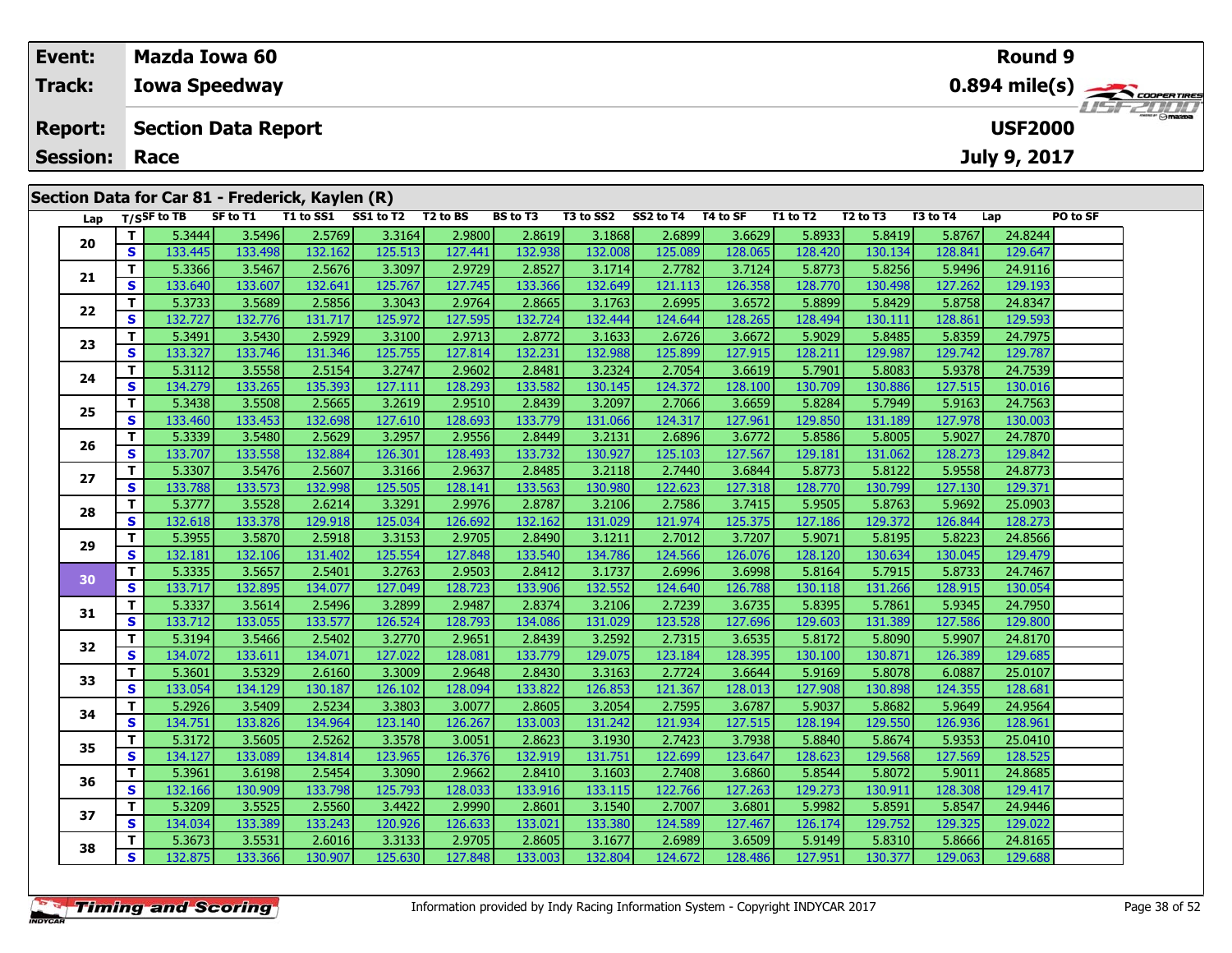| Event:                                          | Mazda Iowa 60              |          |                              |  |          |           |           |          |          |          |          | Round 9        |                 |                  |
|-------------------------------------------------|----------------------------|----------|------------------------------|--|----------|-----------|-----------|----------|----------|----------|----------|----------------|-----------------|------------------|
| Track:                                          | <b>Iowa Speedway</b>       |          |                              |  |          |           |           |          |          |          |          |                |                 |                  |
| <b>Report:</b>                                  | <b>Section Data Report</b> |          |                              |  |          |           |           |          |          |          |          | <b>USF2000</b> |                 | <b>LIST 2000</b> |
| <b>Session: Race</b>                            |                            |          |                              |  |          |           |           |          |          |          |          | July 9, 2017   |                 |                  |
|                                                 |                            |          |                              |  |          |           |           |          |          |          |          |                |                 |                  |
| Section Data for Car 81 - Frederick, Kaylen (R) |                            |          |                              |  |          |           |           |          |          |          |          |                |                 |                  |
|                                                 | Lap T/SSF to TB            | SF to T1 | T1 to SS1 SS1 to T2 T2 to BS |  | BS to T3 | T3 to SS2 | SS2 to T4 | T4 to SF | T1 to T2 | T2 to T3 | T3 to T4 | Lap            | <b>PO to SF</b> |                  |

| Lap |    | םו שו וכצן ו | SF LOIL | 1 T TO 22 T | 331012  | 1 Z LO D. | נו טו כם | 15 to 552 | <b>334 to 14</b> | 14 W JF | 1 1 1 1 1 1 2 1 | 12 LO 13 | 15 LO 14 | ∟ap     | ru lu ər |
|-----|----|--------------|---------|-------------|---------|-----------|----------|-----------|------------------|---------|-----------------|----------|----------|---------|----------|
|     | T. | 5.3242       | 3.5209  | 2.5945      | 3.3999  | 3.0151    | 2.8660   | 3.2163    | 2.7811           | 3.6882  | 5.9944          | 5.8811   | 5.9974   | 25.0820 |          |
| 39  | S  | 133.951      | 134.586 | 131.265     | 122.430 | 125.957   | 132.748  | 130.797   | 120.987          | 127.187 | 126.254         | 129.266  | 126.248  | 128.315 |          |
|     | т  | 5.3009       | 3.5400  | 2.5360      | 3.3886  | 3.0213    | 2.8752   | 3.1562    | 2.7539           | 3.6927  | 5.9246          | 5.8965   | 5.9101   | 24.9639 |          |
| 40  | S  | 134.540      | 133.860 | 134.293     | 122.838 | 125.698   | 132.323  | 133.287   | 122.182          | 127.032 | 127.742         | 128.929  | 128.113  | 128.922 |          |
|     | T. | 5.3935       | 3.5537  | 2.6374      | 3.3298  | 2.9891    | 2.8616   | 3.2201    | 2.7225           | 3.6846  | 5.9672          | 5.8507   | 5.9426   | 24.9988 |          |
| 41  | S  | 132.230      | 133.344 | 129.130     | 125.008 | 127.053   | 132.952  | 130.642   | 123.591          | 127.311 | 126.830         | 129.938  | 127.412  | 128.742 |          |
|     | T. | 5.3055       | 3.5458  | 2.5319      | 3.3945  | 3.0145    | 2.8721   | 3.1589    | 2.7296           | 3.6823  | 5.9264          | 5.8866   | 5.8885   | 24.9296 |          |
| 42  | S  | 134.423      | 133.641 | 134.511     | 122.625 | 125.982   | 132.466  | 133.174   | 123.270          | 127.391 | 127.703         | 129.145  | 128.583  | 129.100 |          |
| 43  | T. | 5.2988       | 3.5340  | 2.5336      | 3.3713  | 3.0017    | 2.8631   | 3.1608    | 2.7578           | 3.6911  | 5.9049          | 5.8648   | 5.9186   | 24.9134 |          |
|     | S. | 134.593      | 134.087 | 134.421     | 123.469 | 126.519   | 132.882  | 133.093   | 122.009          | 127.087 | 128.168         | 129.625  | 127.929  | 129.183 |          |
| 44  | т  | 5.4113       | 3.5540  | 2.6588      | 3.3486  | 2.9956    | 2.8699   | 3.1834    | 2.7298           | 3.6914  | 6.0074          | 5.8655   | 5.9132   | 25.0315 |          |
|     | S  | 131.795      | 133.332 | 128.091     | 124.306 | 126.777   | 132.567  | 132.149   | 123.261          | 127.077 | 125.981         | 129.610  | 128.046  | 128.574 |          |
| 45  | T. | 5.3139       | 3.5448  | 2.5453      | 3.3251  | 2.9754    | 2.8440   | 3.1718    | 2.7112           | 3.6695  | 5.8704          | 5.8194   | 5.8830   | 24.7871 |          |
|     | S. | 134.211      | 133.679 | 133.803     | 125.184 | 127.638   | 133.774  | 132.632   | 124.106          | 127.835 | 128.921         | 130.637  | 128.703  | 129.842 |          |
| 46  | т  | 5.3671       | 3.5349  | 2.6372      | 3.3311  | 2.9790    | 2.8584   | 3.2984    | 2.7682           | 3.6847  | 5.9683          | 5.8374   | 6.0666   | 25.0919 |          |
|     | S  | 132.880      | 134.053 | 129.140     | 124.959 | 127.483   | 133.101  | 127.541   | 121.551          | 127.308 | 126.806         | 130.234  | 124.808  | 128.264 |          |
| 47  | т  | 5.3613       | 3.5472  | 2.5994      | 3.3800  | 3.0175    | 2.8938   | 3.2370    | 2.7516           | 3.7343  | 5.9794          | 5.9113   | 5.9886   | 25.1608 |          |
|     | S  | 133.024      | 133.588 | 131.018     | 123.151 | 125.857   | 131.472  | 129.960   | 122.284          | 125.617 | 126.571         | 128.606  | 126.433  | 127.913 |          |
| 48  | T. | 5.3910       | 3.6042  | 2.5690      | 3.3805  | 3.0173    | 2.8952   | 3.1585    | 2.7183           | 3.7057  | 5.9495          | 5.9125   | 5.8768   | 25.0487 |          |
|     | S. | 132.291      | 131.475 | 132.568     | 123.133 | 125.865   | 131.409  | 133.190   | 123.782          | 126.586 | 127.207         | 128.580  | 128.839  | 128.486 |          |
| 49  | T. | 5.3278       | 3.5752  | 2.5181      | 3.3434  | 3.0162    | 2.8917   | 3.1819    | 2.7748           | 3.7235  | 5.8615          | 5.9079   | 5.9567   | 25.0248 |          |
|     | S  | 133.860      | 132.542 | 135.248     | 124.499 | 125.911   | 131.568  | 132.211   | 121.262          | 125.981 | 129.117         | 128.680  | 127.110  | 128.608 |          |
| 50  | T. | 5.3538       | 3.6037  | 2.5142      | 3.3287  | 2.9882    | 2.8720   | 3.2607    | 2.7705           | 3.6966  | 5.8429          | 5.8602   | 6.0312   | 25.0346 |          |
|     | S  | 133.210      | 131.494 | 135.458     | 125.049 | 127.091   | 132.470  | 129.016   | 121.450          | 126.898 | 129.528         | 129.727  | 125.540  | 128.558 |          |
| 51  | т  | 5.3914       | 3.5729  | 2.6043      | 3.3640  | 2.9680    | 2.8656   | 3.2276    | 2.7547           | 3.6825  | 5.9683          | 5.8336   | 5.9823   | 25.0396 |          |
|     | S  | 132.281      | 132.627 | 130.771     | 123.737 | 127.956   | 132.766  | 130.339   | 122.147          | 127.384 | 126.806         | 130.319  | 126.567  | 128.532 |          |
| 52  | T. | 5.3577       | 3.5651  | 2.5748      | 3.3707  | 2.9874    | 2.8752   | 3.1677    | 2.7046           | 3.6945  | 5.9455          | 5.8626   | 5.8723   | 24.9400 |          |
|     | S. | 133.113      | 132.917 | 132.270     | 123.491 | 127.125   | 132.323  | 132.804   | 124.409          | 126.970 | 127.293         | 129.674  | 128.937  | 129.046 |          |
| 53  | т  | 5.3357       | 3.5616  | 2.5443      | 3.3171  | 2.9717    | 2.8553   | 3.1579    | 2.7347           | 3.6719  | 5.8614          | 5.8270   | 5.8926   | 24.8145 |          |
|     | S  | 133.662      | 133.048 | 133.855     | 125.486 | 127.796   | 133.245  | 133.216   | 123.040          | 127.752 | 129.119         | 130.466  | 128.493  | 129.698 |          |
| 54  | т  | 5.2944       | 3.5433  | 2.5146      | 3.3623  | 2.9972    | 2.8717   | 3.2503    | 2.7059           | 3.6629  | 5.8769          | 5.8689   | 5.9562   | 24.9082 |          |
|     | S  | 134.705      | 133.735 | 135.436     | 123.799 | 126.709   | 132.484  | 129.429   | 124.349          | 128.065 | 128.778         | 129.535  | 127.121  | 129.210 |          |
| 55  | T. | 5.2980       | 3.5367  | 2.5276      | 3.3596  | 3.0018    | 2.8682   | 3.1396    | 2.7293           | 3.6769  | 5.8872          | 5.8700   | 5.8689   | 24.8397 |          |
|     | S  | 134.613      | 133.985 | 134.740     | 123.899 | 126.515   | 132.646  | 133.992   | 123.283          | 127.578 | 128.553         | 129.511  | 129.012  | 129.567 |          |
| 56  | T. | 5.2850       | 3.5347  | 2.5258      | 3.3683  | 2.9912    | 2.8588   | 3.1716    | 2.7332           | 3.6727  | 5.8941          | 5.8500   | 5.9048   | 24.8563 |          |
|     | S. | 134.945      | 134.060 | 134.836     | 123.579 | 126.963   | 133.082  | 132.640   | 123.107          | 127.724 | 128.403         | 129.953  | 128.228  | 129.480 |          |
| 57  | Τ. | 5.3373       | 3.5288  | 2.5990      | 3.3412  | 2.9743    | 2.8468   | 3.1743    | 2.7205           | 3.6514  | 5.9402          | 5.8211   | 5.8948   | 24.8363 |          |
|     | S. | 133.622      | 134.285 | 131.038     | 124.581 | 127.685   | 133.643  | 132.527   | 123.682          | 128.469 | 127.406         | 130.599  | 128.445  | 129.585 |          |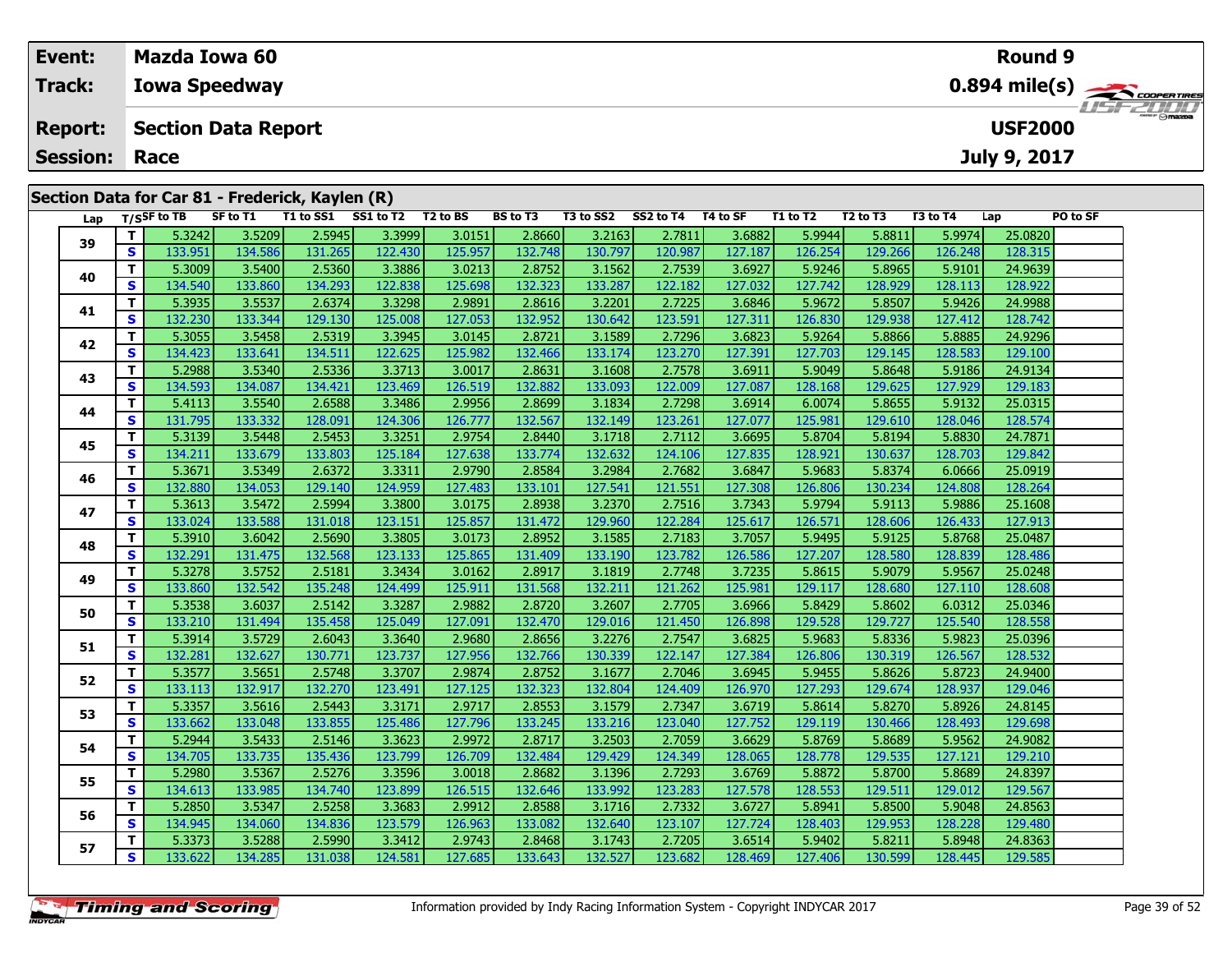| Event:               | Mazda Iowa 60                                   | <b>Round 9</b> |                         |
|----------------------|-------------------------------------------------|----------------|-------------------------|
| <b>Track:</b>        | <b>Iowa Speedway</b>                            |                |                         |
| <b>Report:</b>       | <b>Section Data Report</b>                      | <b>USF2000</b> | <i><b>LISF 2000</b></i> |
| <b>Session: Race</b> |                                                 | July 9, 2017   |                         |
|                      |                                                 |                |                         |
|                      | Section Data for Car 81 - Frederick, Kaylen (R) |                |                         |

| Lap |    | $T/S$ SF to TB   | SF to T1         | T1 to SS1 | SS1 to T2 | T2 to BS | <b>BS</b> to T3  | T3 to SS2 | SS2 to T4 | T4 to SF         | T1 to T2 | T <sub>2</sub> to T <sub>3</sub> | T3 to T4 | Lap     | PO to SF |
|-----|----|------------------|------------------|-----------|-----------|----------|------------------|-----------|-----------|------------------|----------|----------------------------------|----------|---------|----------|
| 58  |    | 5.3149           | 3.5220           | 2.5692    | 3.3561    | 2.9864   | 2.8446           | 3.1555    | 2.7490    | 3.6710           | 5.9253   | 5.8310                           | 5.9045   | 24.8538 |          |
|     | ъ. | 134.185 <b>I</b> | 134.544 <b>l</b> | 132.558   | 124.028   | 127.167  | 133.746          | 133.317   | 122.400   | 127.7831         | 127.7271 | 130.377                          | 128.234  | 129.493 |          |
| 59  |    | 5.3615           | 3.5396           | 2.6195    | 3.3414    | 2.9736   | 2.8473           | 3.1814    | 2.7352    | 3.6586           | 5.9609   | 5.8209                           | 5.9166   | 24.8966 |          |
|     | s  | I33.019 <b>I</b> | 133.875 <b>I</b> | 130.013   | 124.574   | 127.7151 | 133.619 <b>I</b> | 132.232   | 123.017   | 128.216          | 126.9641 | 130.603                          | 127.972  | 129.271 |          |
| 60  |    | 5.2953           | 3.4851           | 2.6415    | 3.4869    | 3.0407   | 2.8690           | 3.2603    | 2.7459    | 3.6981           | 6.1284   | 5.9097                           | 6.0062   | 25.2275 |          |
|     |    | 134.682 <b>I</b> | 135.968 <b> </b> | 128.930   | 119.375   | 124.896  | 132.609          | 129.032   | 122.538   | 126.846 <b> </b> | 123.494  | 128.641                          | 126.063  | 127.575 |          |
| 61  |    | 6.0918           | 3.7567           | 3.4636 l  | 5.5218    |          |                  |           |           |                  | 8.9854   |                                  |          |         |          |
|     | э  | 17.072 <b>I</b>  | L26.138 L        | 98.328    | 75.383    |          |                  |           |           |                  | 84.228   |                                  |          |         |          |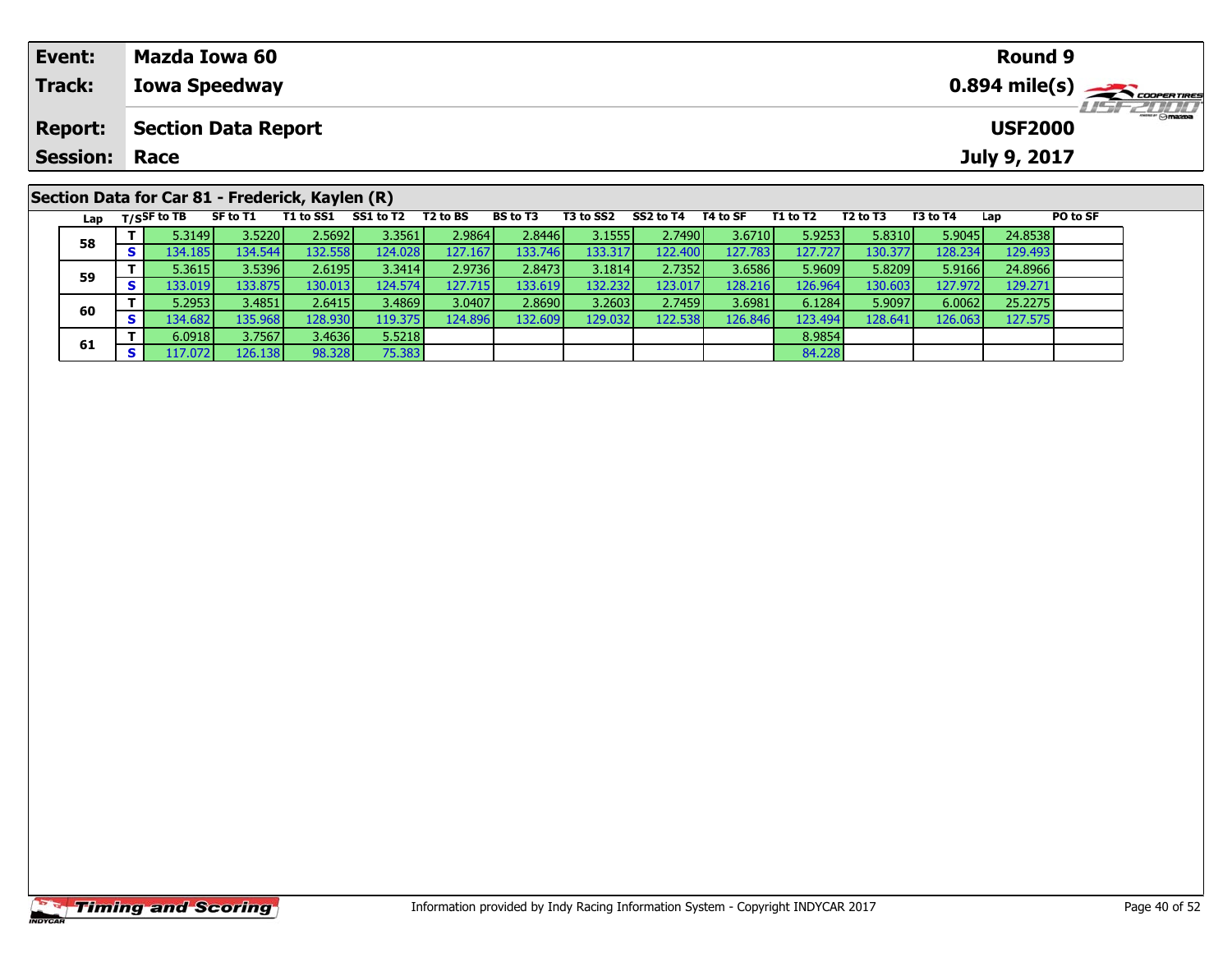| Event:               |                             | <b>Mazda Iowa 60</b>                  |           |                    |                 |           |           |          |          |          |          | Round 9        |                 |                                                        |
|----------------------|-----------------------------|---------------------------------------|-----------|--------------------|-----------------|-----------|-----------|----------|----------|----------|----------|----------------|-----------------|--------------------------------------------------------|
| Track:               |                             | <b>Iowa Speedway</b>                  |           |                    |                 |           |           |          |          |          |          |                |                 | $0.894$ mile(s) $\overbrace{\hspace{2cm}}$ coderatings |
| <b>Report:</b>       |                             | <b>Section Data Report</b>            |           |                    |                 |           |           |          |          |          |          | <b>USF2000</b> |                 | <b>LISFZULL</b>                                        |
| <b>Session: Race</b> |                             |                                       |           |                    |                 |           |           |          |          |          |          | July 9, 2017   |                 |                                                        |
|                      |                             |                                       |           |                    |                 |           |           |          |          |          |          |                |                 |                                                        |
|                      |                             | Section Data for Car 82 - Agren, Ayla |           |                    |                 |           |           |          |          |          |          |                |                 |                                                        |
|                      | Lap T/S <sup>SF</sup> to TB | SF to T1                              | T1 to SS1 | SS1 to T2 T2 to BS | <b>BS to T3</b> | T3 to SS2 | SS2 to T4 | T4 to SF | T1 to T2 | T2 to T3 | T3 to T4 | Lap            | <b>PO to SF</b> |                                                        |
|                      |                             |                                       |           |                    |                 |           |           |          |          |          |          |                |                 |                                                        |

| 1                       | т            | 6.2921  | 4.1410  | 3.0670  | 3.6398  | 3.1047  | 3.0016  | 3.3649  | 2.8668  | 3.8086  | 6.7068  | 6.1063  | 6.2317  | 26.9944 | 42.7559 |
|-------------------------|--------------|---------|---------|---------|---------|---------|---------|---------|---------|---------|---------|---------|---------|---------|---------|
|                         | $\mathbf{s}$ | 113.346 | 114.432 | 111.043 | 114.361 | 122.322 | 126.751 | 125.021 | 117.370 | 123.166 | 112.843 | 124.499 | 121.501 | 119.225 | 60.224  |
| $\mathbf{2}$            | Т            | 5.4749  | 3.6440  | 2.6157  | 3.3652  | 2.9912  | 2.8697  | 3.2128  | 2.7688  | 3.7743  | 5.9809  | 5.8609  | 5.9816  | 25.2417 |         |
|                         | $\mathbf{s}$ | 130.264 | 130.039 | 130.202 | 123.692 | 126.963 | 132.576 | 130.939 | 121.525 | 124.286 | 126.539 | 129.712 | 126.581 | 127.503 |         |
| 3                       | Т            | 5.5388  | 3.6938  | 2.6304  | 3.2937  | 2.9699  | 2.8672  | 3.1809  | 2.7041  | 3.6791  | 5.9241  | 5.8371  | 5.8850  | 25.0191 |         |
|                         | S            | 128.761 | 128.286 | 129.474 | 126.378 | 127.874 | 132.692 | 132.252 | 124.432 | 127.502 | 127.752 | 130.241 | 128.659 | 128.638 |         |
| 4                       | Т            | 5.3404  | 3.5709  | 2.5300  | 3.2900  | 2.9675  | 2.8637  | 3.2077  | 2.7653  | 3.7104  | 5.8200  | 5.8312  | 5.9730  | 24.9055 |         |
|                         | $\mathbf{s}$ | 133.545 | 132.701 | 134.612 | 126.520 | 127.977 | 132.854 | 131.147 | 121.678 | 126.426 | 130.037 | 130.372 | 126.764 | 129.224 |         |
| 5                       | Т            | 5.3759  | 3.5878  | 2.5514  | 3.2769  | 2.9585  | 2.8633  | 3.1571  | 2.7081  | 3.6780  | 5.8283  | 5.8218  | 5.8652  | 24.7811 |         |
|                         | $\mathbf{s}$ | 132.663 | 132.076 | 133.483 | 127.026 | 128.367 | 132.873 | 133.249 | 124.248 | 127.540 | 129.852 | 130.583 | 129.093 | 129.873 |         |
| 6 <sup>1</sup>          | T.           | 5.3533  | 3.5679  | 2.5562  | 3.2650  | 2.9547  | 2.8527  | 3.1674  | 2.7051  | 3.6904  | 5.8212  | 5.8074  | 5.8725  | 24.7594 |         |
|                         | S            | 133.223 | 132.813 | 133.232 | 127.489 | 128.532 | 133.366 | 132.816 | 124.386 | 127.111 | 130.011 | 130.907 | 128.933 | 129.987 |         |
| $\overline{\mathbf{z}}$ | T.           | 5.3572  | 3.5771  | 2.5453  | 3.3232  | 2.9804  | 2.8745  | 3.1762  | 2.7274  | 3.7110  | 5.8685  | 5.8549  | 5.9036  | 24.9151 |         |
|                         | $\mathbf{s}$ | 133.126 | 132.471 | 133.803 | 125.256 | 127.423 | 132.355 | 132.448 | 123.369 | 126.406 | 128.963 | 129.845 | 128.254 | 129.175 |         |
| 8                       | Т            | 5.3961  | 3.5952  | 2.5735  | 3.3125  | 2.9772  | 2.8717  | 3.1712  | 2.6846  | 3.6997  | 5.8860  | 5.8489  | 5.8558  | 24.8856 |         |
|                         | $\mathbf{s}$ | 132.166 | 131.805 | 132.337 | 125.660 | 127.560 | 132.484 | 132.657 | 125.336 | 126.792 | 128.579 | 129.978 | 129.301 | 129.328 |         |
| 9                       | Т            | 5.3856  | 3.5888  | 2.5596  | 3.3418  | 2.9986  | 2.8797  | 3.1695  | 2.7214  | 3.7258  | 5.9014  | 5.8783  | 5.8909  | 24.9852 |         |
|                         | S            | 132.424 | 132.040 | 133.055 | 124.559 | 126.650 | 132.116 | 132.728 | 123.641 | 125.903 | 128.244 | 129.328 | 128.530 | 128.812 |         |
| 10                      | Т            | 5.3919  | 3.5998  | 2.5636  | 3.3160  | 2.9786  | 2.8668  | 3.1801  | 2.7098  | 3.7034  | 5.8796  | 5.8454  | 5.8899  | 24.9181 |         |
|                         | S            | 132.269 | 131.636 | 132.848 | 125.528 | 127.500 | 132.711 | 132.286 | 124.171 | 126.665 | 128.719 | 130.056 | 128.552 | 129.159 |         |
| 11                      | T            | 5.3606  | 3.5809  | 2.5514  | 3.3304  | 2.9806  | 2.8639  | 3.1895  | 2.7150  | 3.7160  | 5.8818  | 5.8445  | 5.9045  | 24.9277 |         |
|                         | $\mathbf{s}$ | 133.041 | 132.331 | 133.483 | 124.985 | 127.415 | 132.845 | 131.896 | 123.933 | 126.235 | 128.671 | 130.076 | 128.234 | 129.109 |         |
| 12                      | $\mathbf{T}$ | 5.3816  | 3.5876  | 2.5629  | 3.3448  | 2.9916  | 2.8593  | 3.2648  | 2.7841  | 3.7371  | 5.9077  | 5.8509  | 6.0489  | 25.1322 |         |
|                         | $\mathbf{s}$ | 132.522 | 132.084 | 132.884 | 124.447 | 126.946 | 133.059 | 128.854 | 120.857 | 125.523 | 128.107 | 129.933 | 125.173 | 128.059 |         |
| 13                      | T            | 5.5986  | 3.6916  | 2.7065  | 3.3711  | 3.0145  | 2.8789  | 3.2514  | 2.7601  | 3.7501  | 6.0776  | 5.8934  | 6.0115  | 25.4242 |         |
|                         | $\mathbf{s}$ | 127.386 | 128.363 | 125.833 | 123.476 | 125.982 | 132.153 | 129.385 | 121.908 | 125.088 | 124.526 | 128.996 | 125.952 | 126.588 |         |
| 14                      | Т            | 5.4529  | 3.6176  | 2.6157  | 3.3465  | 2.9997  | 2.8749  | 3.1987  | 2.7635  | 3.7378  | 5.9622  | 5.8746  | 5.9622  | 25.1544 |         |
|                         | $\mathbf{s}$ | 130.789 | 130.988 | 130.202 | 124.384 | 126.604 | 132.337 | 131.516 | 121.758 | 125.499 | 126.936 | 129.409 | 126.993 | 127.946 |         |
| 15                      | Т            | 5.4090  | 3.5989  | 2.5837  | 3.2912  | 2.9697  | 2.8561  | 3.1608  | 2.7005  | 3.7019  | 5.8749  | 5.8258  | 5.8613  | 24.8628 |         |
|                         | <b>S</b>     | 131.851 | 131.669 | 131.814 | 126.474 | 127.883 | 133.208 | 133.093 | 124.598 | 126.716 | 128.822 | 130.493 | 129.179 | 129.446 |         |
| 16                      | T            | 5.3883  | 3.5784  | 2.5848  | 3.3057  | 2.9813  | 2.8638  | 3.1923  | 2.7223  | 3.7151  | 5.8905  | 5.8451  | 5.9146  | 24.9437 |         |
|                         | $\mathbf{s}$ | 132.357 | 132.423 | 131.758 | 125.919 | 127.385 | 132.850 | 131.780 | 123.600 | 126.266 | 128.481 | 130.062 | 128.015 | 129.027 |         |
| 17                      | Т            | 5.4011  | 3.5817  | 2.5979  | 3.3359  | 2.9915  | 2.8646  | 3.1875  | 2.7725  | 3.7342  | 5.9338  | 5.8561  | 5.9600  | 25.0658 |         |
|                         | $\mathbf{s}$ | 132.044 | 132.301 | 131.094 | 124.779 | 126.951 | 132.812 | 131.979 | 121.362 | 125.620 | 127.544 | 129.818 | 127.040 | 128.398 |         |
| 18                      | $\mathbf{T}$ | 5.6094  | 3.6428  | 2.8255  | 3.6292  | 3.1512  | 3.0025  | 3.6610  | 2.9034  | 3.8548  | 6.4547  | 6.1537  | 6.5644  | 26.6704 |         |
|                         | $\mathbf{s}$ | 127.140 | 130.082 | 120.534 | 114.695 | 120.517 | 126.713 | 114.909 | 115.891 | 121.690 | 117.251 | 123.540 | 115.343 | 120.673 |         |
| 19                      | Т            | 5.6202  | 3.7338  | 2.6914  | 3.4066  | 3.0352  | 2.8945  | 3.2069  | 2.7470  | 3.7270  | 6.0980  | 5.9297  | 5.9539  | 25.4424 |         |
|                         | S            | 126.896 | 126.912 | 126.539 | 122.189 | 125.123 | 131.441 | 131.180 | 122.489 | 125.863 | 124.109 | 128.207 | 127.170 | 126.498 |         |
|                         |              |         |         |         |         |         |         |         |         |         |         |         |         |         |         |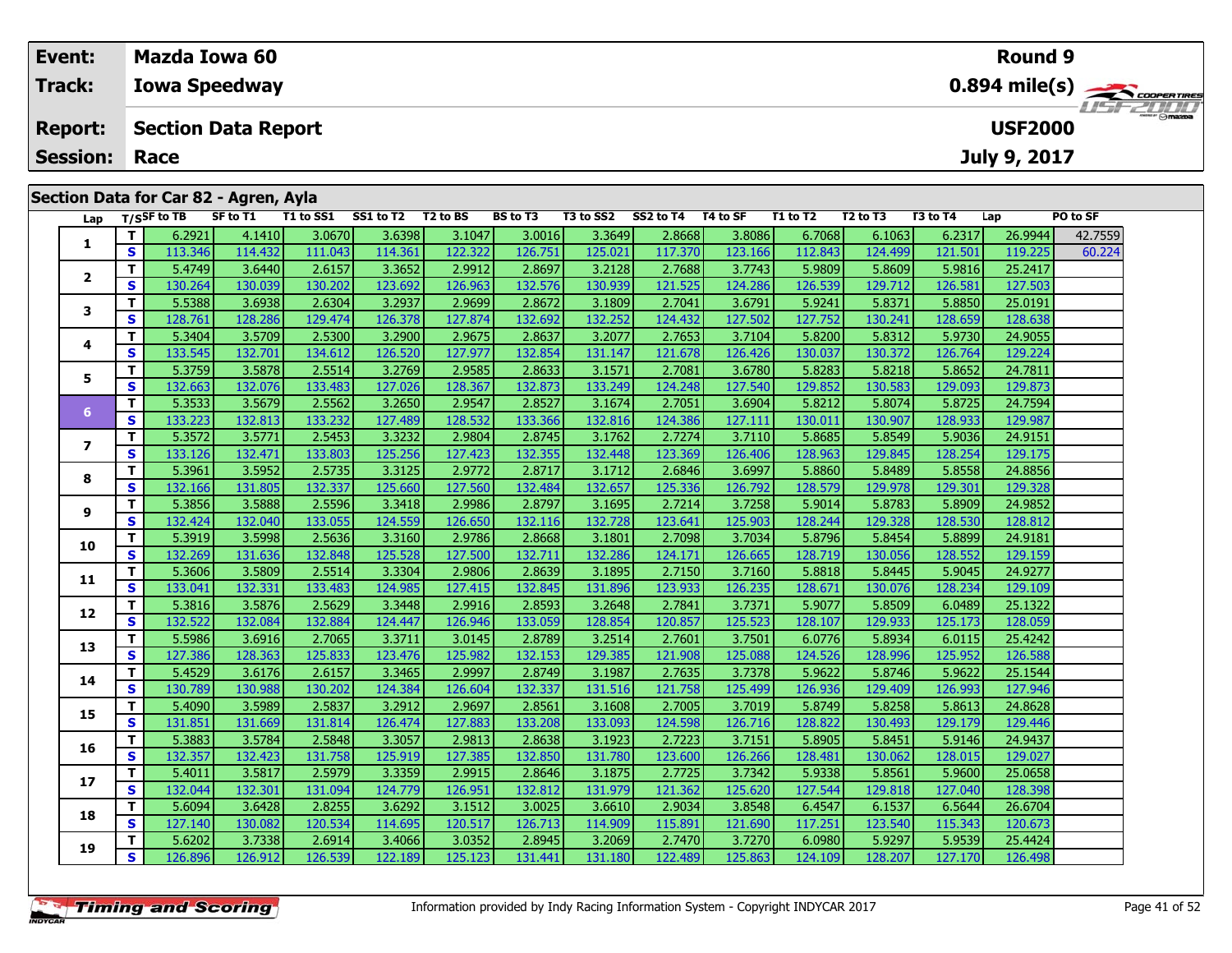| Event:               |                    | <b>Mazda Iowa 60</b>                  |           |                    |          |           |           |          |          |          |          |                | Round 9         |                  |
|----------------------|--------------------|---------------------------------------|-----------|--------------------|----------|-----------|-----------|----------|----------|----------|----------|----------------|-----------------|------------------|
| Track:               |                    | <b>Iowa Speedway</b>                  |           |                    |          |           |           |          |          |          |          |                |                 |                  |
| <b>Report:</b>       |                    | <b>Section Data Report</b>            |           |                    |          |           |           |          |          |          |          | <b>USF2000</b> |                 | <b>LISF 2000</b> |
| <b>Session: Race</b> |                    |                                       |           |                    |          |           |           |          |          |          |          | July 9, 2017   |                 |                  |
|                      |                    |                                       |           |                    |          |           |           |          |          |          |          |                |                 |                  |
|                      |                    | Section Data for Car 82 - Agren, Ayla |           |                    |          |           |           |          |          |          |          |                |                 |                  |
|                      | Lap $T/S$ SF to TB | SF to T1                              | T1 to SS1 | SS1 to T2 T2 to BS | BS to T3 | T3 to SS2 | SS2 to T4 | T4 to SF | T1 to T2 | T2 to T3 | T3 to T4 | Lap            | <b>PO to SF</b> |                  |
|                      |                    |                                       |           |                    |          |           |           |          |          |          |          |                |                 |                  |

| 20 | Τ. | 5.4288  | 3.5942  | 2.6181  | 3.3386  | 3.0015  | 2.8825  | 3.2053  | 2.7245  | 3.7091  | 5.9567  | 5.8840  | 5.9298  | 25.0738 |
|----|----|---------|---------|---------|---------|---------|---------|---------|---------|---------|---------|---------|---------|---------|
|    | S  | 131.370 | 131.841 | 130.082 | 124.678 | 126.528 | 131.988 | 131.246 | 123.501 | 126.470 | 127.053 | 129.202 | 127.687 | 128.357 |
|    | T. | 5.3638  | 3.5720  | 2.5640  | 3.3626  | 3.0174  | 2.8928  | 3.2011  | 2.7478  | 3.7463  | 5.9266  | 5.9102  | 5.9489  | 25.1040 |
| 21 | S  | 132.962 | 132.661 | 132.827 | 123.788 | 125.861 | 131.518 | 131.418 | 122.453 | 125.214 | 127.699 | 128.630 | 127.277 | 128.203 |
| 22 | T. | 5.4410  | 3.6100  | 2.6105  | 3.3314  | 2.9912  | 2.8803  | 3.2111  | 2.7693  | 3.7383  | 5.9419  | 5.8715  | 5.9804  | 25.1421 |
|    | S  | 131.076 | 131.264 | 130.461 | 124.947 | 126.963 | 132.089 | 131.009 | 121.503 | 125.482 | 127.370 | 129.478 | 126.607 | 128.008 |
|    | T. | 5.4052  | 3.5973  | 2.5790  | 3.3332  | 2.9935  | 2.8737  | 3.2025  | 2.7445  | 3.7321  | 5.9122  | 5.8672  | 5.9470  | 25.0558 |
| 23 | S  | 131.944 | 131.728 | 132.054 | 124.880 | 126.866 | 132.392 | 131.360 | 122.601 | 125.691 | 128.010 | 129.572 | 127.318 | 128.449 |
| 24 | T. | 5.4361  | 3.6044  | 2.6077  | 3.3284  | 2.9938  | 2.8814  | 3.2035  | 2.7218  | 3.7265  | 5.9361  | 5.8752  | 5.9253  | 25.0675 |
|    | S  | 131.194 | 131.468 | 130.601 | 125.060 | 126.853 | 132.038 | 131.319 | 123.623 | 125.880 | 127.494 | 129.396 | 127.784 | 128.389 |
| 25 | T. | 5.4340  | 3.6101  | 2.5906  | 3.3307  | 2.9978  | 2.8821  | 3.2058  | 2.7271  | 3.7410  | 5.9213  | 5.8799  | 5.9329  | 25.0852 |
|    | S  | 131.244 | 131.261 | 131.463 | 124.974 | 126.684 | 132.006 | 131.225 | 123.383 | 125.392 | 127.813 | 129.293 | 127.620 | 128.299 |
|    | T. | 5.4386  | 3.6111  | 2.6060  | 3.3054  | 2.9792  | 2.8733  | 3.1899  | 2.7613  | 3.7672  | 5.9114  | 5.8525  | 5.9512  | 25.0934 |
| 26 | S  | 131.133 | 131.224 | 130.686 | 125.930 | 127.475 | 132.410 | 131.879 | 121.855 | 124.520 | 128.027 | 129.898 | 127.228 | 128.257 |
| 27 | T. | 5.4637  | 3.6331  | 2.6118  | 3.3443  | 3.0028  | 2.8889  | 3.1820  | 2.7574  | 3.7530  | 5.9561  | 5.8917  | 5.9394  | 25.1733 |
|    | S  | 130.531 | 130.430 | 130.396 | 124.466 | 126.473 | 131.695 | 132.207 | 122.027 | 124.991 | 127.066 | 129.034 | 127.481 | 127.850 |
| 28 | т  | 5.4482  | 3.6243  | 2.6054  | 3.3696  | 3.0023  | 2.8728  | 3.1711  | 2.7540  | 3.7407  | 5.9750  | 5.8751  | 5.9251  | 25.1402 |
|    | S  | 130.902 | 130.746 | 130.716 | 123.531 | 126.494 | 132.433 | 132.661 | 122.178 | 125.402 | 126.664 | 129.398 | 127.788 | 128.018 |
| 29 | T. | 5.4502  | 3.6188  | 2.6195  | 3.3584  | 3.0008  | 2.8779  | 3.1854  | 2.7999  | 3.7567  | 5.9779  | 5.8787  | 5.9853  | 25.2174 |
|    | S  | 130.854 | 130.945 | 130.013 | 123.943 | 126.557 | 132.199 | 132.066 | 120.175 | 124.868 | 126.603 | 129.319 | 126.503 | 127.626 |
| 30 | Τ. | 5.4667  | 3.6197  | 2.6368  | 3.3618  | 3.0056  | 2.8767  | 3.2245  | 2.7551  | 3.7320  | 5.9986  | 5.8823  | 5.9796  | 25.2122 |
|    | S  | 130.459 | 130.912 | 129.160 | 123.818 | 126.355 | 132.254 | 130.464 | 122.129 | 125.694 | 126.166 | 129.240 | 126.624 | 127.652 |
| 31 | T. | 5.5058  | 3.6077  | 2.7215  | 3.5111  | 3.0964  | 2.9825  | 3.4643  | 2.7885  | 3.7670  | 6.2326  | 6.0789  | 6.2528  | 25.9390 |
|    | S  | 129.533 | 131.348 | 125.140 | 118.553 | 122.650 | 127.562 | 121.433 | 120.666 | 124.526 | 121.429 | 125.060 | 121.091 | 124.076 |
| 32 | T  | 5.4660  | 3.6327  | 2.6120  | 3.3340  | 2.9941  | 2.8786  | 3.2040  | 2.7566  | 3.7483  | 5.9460  | 5.8727  | 5.9606  | 25.1603 |
|    | S  | 130.476 | 130.444 | 130.386 | 124.850 | 126.840 | 132.167 | 131.299 | 122.062 | 125.148 | 127.282 | 129.451 | 127.027 | 127.916 |
| 33 | T. | 5.4671  | 3.6211  | 2.6310  | 3.3235  | 2.9910  | 2.8815  | 3.1889  | 2.7183  | 3.7196  | 5.9545  | 5.8725  | 5.9072  | 25.0749 |
|    | S  | 130.450 | 130.862 | 129.444 | 125.244 | 126.972 | 132.034 | 131.921 | 123.782 | 126.113 | 127.100 | 129.455 | 128.176 | 128.351 |
| 34 | T. | 5.4062  | 3.5959  | 2.5907  | 3.3206  | 2.9804  | 2.8635  | 3.1747  | 2.7096  | 3.6968  | 5.9113  | 5.8439  | 5.8843  | 24.9322 |
|    | S  | 131.919 | 131.779 | 131.458 | 125.354 | 127.423 | 132.863 | 132.511 | 124.180 | 126.891 | 128.029 | 130.089 | 128.674 | 129.086 |
| 35 | T. | 5.4076  | 3.5871  | 2.6063  | 3.3464  | 2.9862  | 2.8681  | 3.1911  | 2.7358  | 3.7144  | 5.9527  | 5.8543  | 5.9269  | 25.0354 |
|    | S  | 131.885 | 132.102 | 130.671 | 124.387 | 127.176 | 132.650 | 131.830 | 122.990 | 126.290 | 127.139 | 129.858 | 127.750 | 128.554 |
| 36 | T. | 5.4296  | 3.5972  | 2.6084  | 3.3312  | 2.9905  | 2.8621  | 3.1817  | 2.7488  | 3.7321  | 5.9396  | 5.8526  | 5.9305  | 25.0520 |
|    | S  | 131.351 | 131.731 | 130.566 | 124.955 | 126.993 | 132.928 | 132.219 | 122.409 | 125.691 | 127.419 | 129.896 | 127.672 | 128.469 |
| 37 | T. | 5.4472  | 3.6036  | 2.6248  | 3.3590  | 2.9908  | 2.8748  | 3.3716  | 2.8623  | 3.8047  | 5.9838  | 5.8656  | 6.2339  | 25.4916 |
|    | S  | 130.926 | 131.497 | 129.750 | 123.921 | 126.980 | 132.341 | 124.772 | 117.555 | 123.292 | 126.478 | 129.608 | 121.458 | 126.253 |
| 38 | Τ. | 5.5180  | 3.6586  | 2.6577  | 3.3641  | 3.0102  | 2.9019  | 3.2069  | 2.7712  | 3.7464  | 6.0218  | 5.9121  | 5.9781  | 25.3170 |
|    | S  | 129.246 | 129.520 | 128.144 | 123.733 | 126.162 | 131.105 | 131.180 | 121.419 | 125.211 | 125.680 | 128.588 | 126.655 | 127.124 |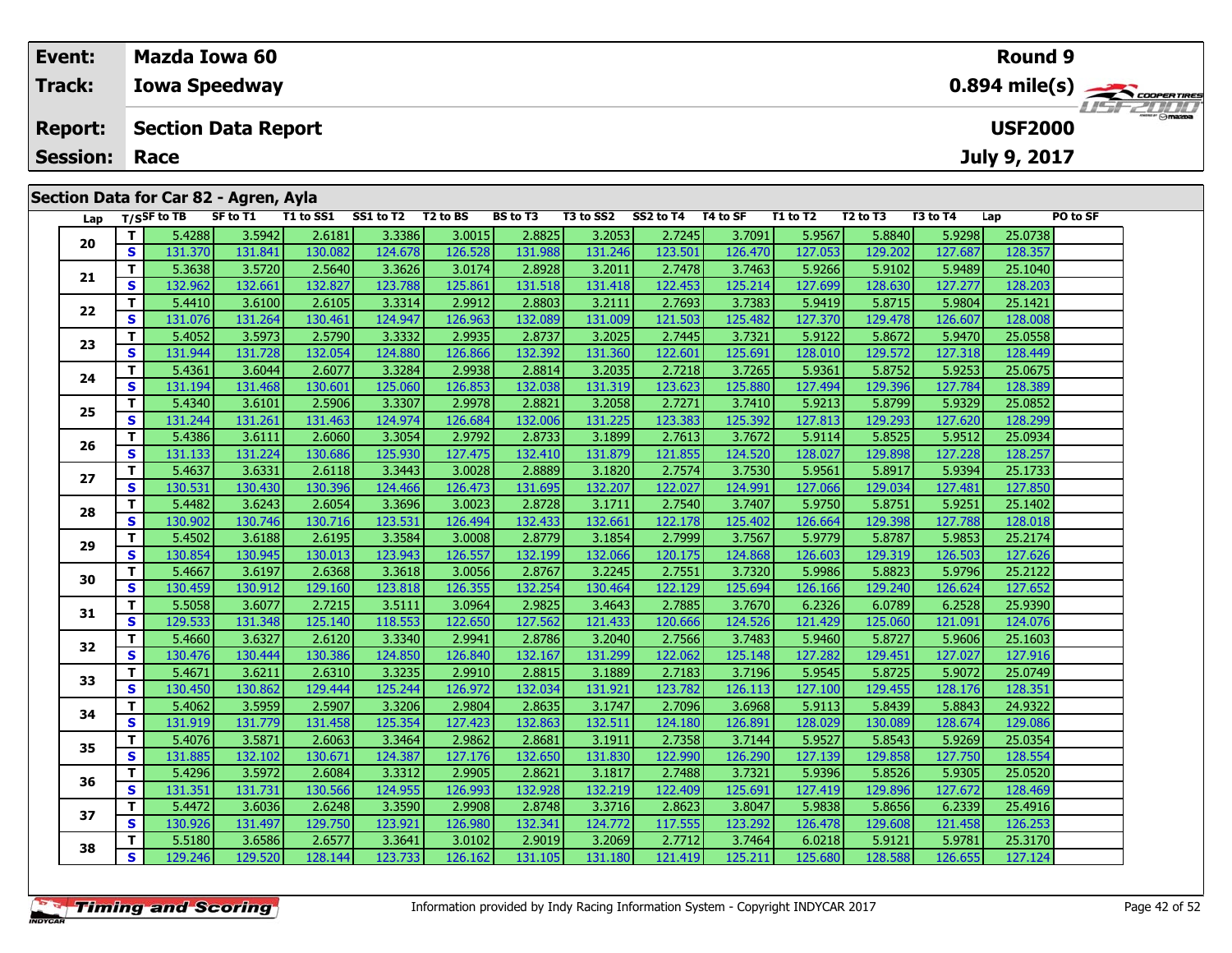| Event:               | Mazda Iowa 60                                                                                                                                                                                                                         |                    |                              |           |                      |                                  |          | Round 9                |          |
|----------------------|---------------------------------------------------------------------------------------------------------------------------------------------------------------------------------------------------------------------------------------|--------------------|------------------------------|-----------|----------------------|----------------------------------|----------|------------------------|----------|
| Track:               | <b>Iowa Speedway</b>                                                                                                                                                                                                                  |                    |                              |           |                      |                                  |          |                        |          |
| <b>Report:</b>       | <b>Section Data Report</b>                                                                                                                                                                                                            |                    |                              |           |                      |                                  |          | <b>USF2000</b>         | LISTZULU |
| <b>Session: Race</b> |                                                                                                                                                                                                                                       |                    |                              |           |                      |                                  |          | July 9, 2017           |          |
|                      |                                                                                                                                                                                                                                       |                    |                              |           |                      |                                  |          |                        |          |
|                      | Section Data for Car 82 - Agren, Ayla                                                                                                                                                                                                 |                    |                              |           |                      |                                  |          |                        |          |
|                      | Lap $T/S$ SF to TB<br>T1 to SS1<br>SF to T1                                                                                                                                                                                           | SS1 to T2 T2 to BS | <b>BS to T3</b><br>T3 to SS2 | SS2 to T4 | T4 to SF<br>T1 to T2 | T2 to T3                         | T3 to T4 | <b>PO to SF</b><br>Lap |          |
|                      | in the case of the case of the case of the case of the terms of the terms of the terms of the terms of the terms of the terms of the terms of the terms of the terms of the terms of the terms of the terms of the terms of th<br>- 1 |                    |                              |           |                      | <b>Expenditure</b><br>$ -$ - $-$ | $   -$   |                        |          |

| ra h | ., .                    |         |         |         |         |         |         |         |         |         |         |         |         |         |  |
|------|-------------------------|---------|---------|---------|---------|---------|---------|---------|---------|---------|---------|---------|---------|---------|--|
|      | T                       | 5.4645  | 3.6303  | 2.6109  | 3.3284  | 2.9906  | 2.8874  | 3.1851  | 2.7325  | 3.7165  | 5.9393  | 5.8780  | 5.9176  | 25.0817 |  |
| 39   | S                       | 130.512 | 130.530 | 130.441 | 125.060 | 126.989 | 131.764 | 132.078 | 123.139 | 126.218 | 127.425 | 129.334 | 127.950 | 128.317 |  |
| 40   | T                       | 5.4275  | 3.5993  | 2.6035  | 3.3395  | 2.9979  | 2.8863  | 3.1949  | 2.7400  | 3.7084  | 5.9430  | 5.8842  | 5.9349  | 25.0698 |  |
|      | S                       | 131.402 | 131.654 | 130.812 | 124.644 | 126.680 | 131.814 | 131.673 | 122.802 | 126.494 | 127.346 | 129.198 | 127.577 | 128.378 |  |
| 41   | т                       | 5.4070  | 3.5856  | 2.5942  | 3.3080  | 2.9725  | 2.8671  | 3.1802  | 2.7371  | 3.6965  | 5.9022  | 5.8396  | 5.9173  | 24.9412 |  |
|      | S                       | 131.900 | 132.157 | 131.281 | 125.831 | 127.762 | 132.697 | 132.282 | 122.932 | 126.901 | 128.226 | 130.185 | 127.957 | 129.040 |  |
| 42   | T                       | 5.3812  | 3.5776  | 2.5704  | 3.3309  | 3.0107  | 2.8822  | 3.2266  | 2.6952  | 3.7059  | 5.9013  | 5.8929  | 5.9218  | 24.9995 |  |
|      | S                       | 132.532 | 132.453 | 132.496 | 124.966 | 126.141 | 132.001 | 130.379 | 124.843 | 126.579 | 128.246 | 129.007 | 127.860 | 128.739 |  |
| 43   | T.                      | 5.4075  | 3.5759  | 2.6142  | 3.3548  | 3.0071  | 2.8859  | 3.3371  | 2.8213  | 3.8119  | 5.9690  | 5.8930  | 6.1584  | 25.4082 |  |
|      | S                       | 131.888 | 132.516 | 130.276 | 124.076 | 126.292 | 131.832 | 126.062 | 119.263 | 123.060 | 126.791 | 129.005 | 122.947 | 126.668 |  |
| 44   | T                       | 5.4798  | 3.6562  | 2.6130  | 3.3571  | 3.0136  | 2.8914  | 3.2025  | 2.7325  | 3.7372  | 5.9701  | 5.9050  | 5.9350  | 25.2035 |  |
|      | S                       | 130.147 | 129.606 | 130.336 | 123.991 | 126.020 | 131.581 | 131.360 | 123.139 | 125.519 | 126.768 | 128.743 | 127.575 | 127.697 |  |
| 45   | т                       | 5.4512  | 3.6277  | 2.5971  | 3.3703  | 3.0109  | 2.8896  | 3.2119  | 2.7491  | 3.7516  | 5.9674  | 5.9005  | 5.9610  | 25.2082 |  |
|      | S                       | 130.830 | 130.624 | 131.134 | 123.505 | 126.133 | 131.663 | 130.976 | 122.395 | 125.038 | 126.825 | 128.841 | 127.019 | 127.673 |  |
| 46   | T.                      | 5.4330  | 3.6198  | 2.6042  | 3.3407  | 2.9962  | 2.8835  | 3.1991  | 2.7309  | 3.7319  | 5.9449  | 5.8797  | 5.9300  | 25.1063 |  |
|      | $\overline{\mathbf{s}}$ | 131.269 | 130.909 | 130.777 | 124.600 | 126.751 | 131.942 | 131.500 | 123.211 | 125.698 | 127.305 | 129.297 | 127.683 | 128.191 |  |
| 47   | T.                      | 5.4441  | 3.6240  | 2.5926  | 3.3193  | 2.9883  | 2.8810  | 3.1726  | 2.7120  | 3.6998  | 5.9119  | 5.8693  | 5.8846  | 24.9896 |  |
|      | S                       | 131.001 | 130.757 | 131.362 | 125.403 | 127.087 | 132.056 | 132.598 | 124.070 | 126.788 | 128.016 | 129.526 | 128.668 | 128.790 |  |
| 48   | T.                      | 5.4138  | 3.5949  | 2.5929  | 3.2797  | 2.9706  | 2.8794  | 3.2032  | 2.7148  | 3.7100  | 5.8726  | 5.8500  | 5.9180  | 24.9455 |  |
|      | S                       | 131.734 | 131.816 | 131.346 | 126.917 | 127.844 | 132.130 | 131.332 | 123.942 | 126.440 | 128.873 | 129.953 | 127.942 | 129.017 |  |
| 49   | т                       | 5.4453  | 3.6082  | 2.6168  | 3.3123  | 2.9840  | 2.8844  | 3.1787  | 2.7076  | 3.7003  | 5.9291  | 5.8684  | 5.8863  | 24.9923 |  |
|      | S                       | 130.972 | 131.330 | 130.147 | 125.668 | 127.270 | 131.901 | 132.344 | 124.271 | 126.771 | 127.645 | 129.546 | 128.631 | 128.776 |  |
| 50   | T.                      | 5.4046  | 3.5933  | 2.5923  | 3.3169  | 2.9820  | 2.8789  | 3.1839  | 2.7109  | 3.6980  | 5.9092  | 5.8609  | 5.8948  | 24.9562 |  |
|      | S                       | 131.958 | 131.874 | 131.377 | 125.494 | 127.355 | 132.153 | 132.128 | 124.120 | 126.850 | 128.075 | 129.712 | 128.445 | 128.962 |  |
| 51   | T.                      | 5.3863  | 3.5820  | 2.5818  | 3.3493  | 2.9918  | 2.8833  | 3.1949  | 2.7150  | 3.6926  | 5.9311  | 5.8751  | 5.9099  | 24.9907 |  |
|      | S                       | 132.407 | 132.290 | 131.911 | 124.280 | 126.938 | 131.951 | 131.673 | 123.933 | 127.035 | 127.602 | 129.398 | 128.117 | 128.784 |  |
| 52   | T.                      | 5.3853  | 3.5706  | 2.6063  | 3.3275  | 2.9754  | 2.8662  | 3.1891  | 2.7142  | 3.6974  | 5.9338  | 5.8416  | 5.9033  | 24.9467 |  |
|      | S                       | 132.431 | 132.713 | 130.671 | 125.094 | 127.638 | 132.738 | 131.912 | 123.969 | 126.870 | 127.544 | 130.140 | 128.260 | 129.011 |  |
| 53   | T                       | 5.4703  | 3.5850  | 2.6961  | 3.4644  | 3.0456  | 2.9426  | 3.3608  | 2.7956  | 3.7624  | 6.1605  | 5.9882  | 6.1564  | 25.6525 |  |
|      | S                       | 130.373 | 132.180 | 126.319 | 120.151 | 124.696 | 129.292 | 125.173 | 120.360 | 124.679 | 122.850 | 126.954 | 122.987 | 125.461 |  |
| 54   | т                       | 5.4897  | 3.6442  | 2.6306  | 3.3723  | 3.0172  | 2.8994  | 3.2117  | 2.7217  | 3.7146  | 6.0029  | 5.9166  | 5.9334  | 25.2117 |  |
|      | S                       | 129.913 | 130.032 | 129.464 | 123.432 | 125.869 | 131.218 | 130.984 | 123.628 | 126.283 | 126.075 | 128.491 | 127.610 | 127.655 |  |
| 55   | T.                      | 5.4322  | 3.6012  | 2.6183  | 3.3847  | 3.0103  | 2.8888  | 3.2363  | 2.7821  | 3.7826  | 6.0030  | 5.8991  | 6.0184  | 25.3043 |  |
|      | S                       | 131.288 | 131.585 | 130.072 | 122.980 | 126.158 | 131.700 | 129.989 | 120.944 | 124.013 | 126.073 | 128.872 | 125.807 | 127.188 |  |
| 56   | T.                      | 5.5469  | 3.6511  | 2.7205  | 3.4771  | 3.0130  | 2.8885  | 3.2108  | 2.7167  | 3.7182  | 6.1976  | 5.9015  | 5.9275  | 25.3959 |  |
|      | S                       | 128.573 | 129.787 | 125.186 | 119.712 | 126.045 | 131.714 | 131.021 | 123.855 | 126.161 | 122.115 | 128.819 | 127.737 | 126.729 |  |
| 57   | T.                      | 5.4512  | 3.6118  | 2.6242  | 3.3289  | 2.9917  | 2.8844  | 3.1986  | 2.7209  | 3.7090  | 5.9531  | 5.8761  | 5.9195  | 25.0695 |  |
|      | <b>S</b>                | 130.830 | 131.199 | 129.780 | 125.041 | 126.942 | 131.901 | 131.521 | 123.664 | 126.474 | 127.130 | 129.376 | 127.909 | 128.379 |  |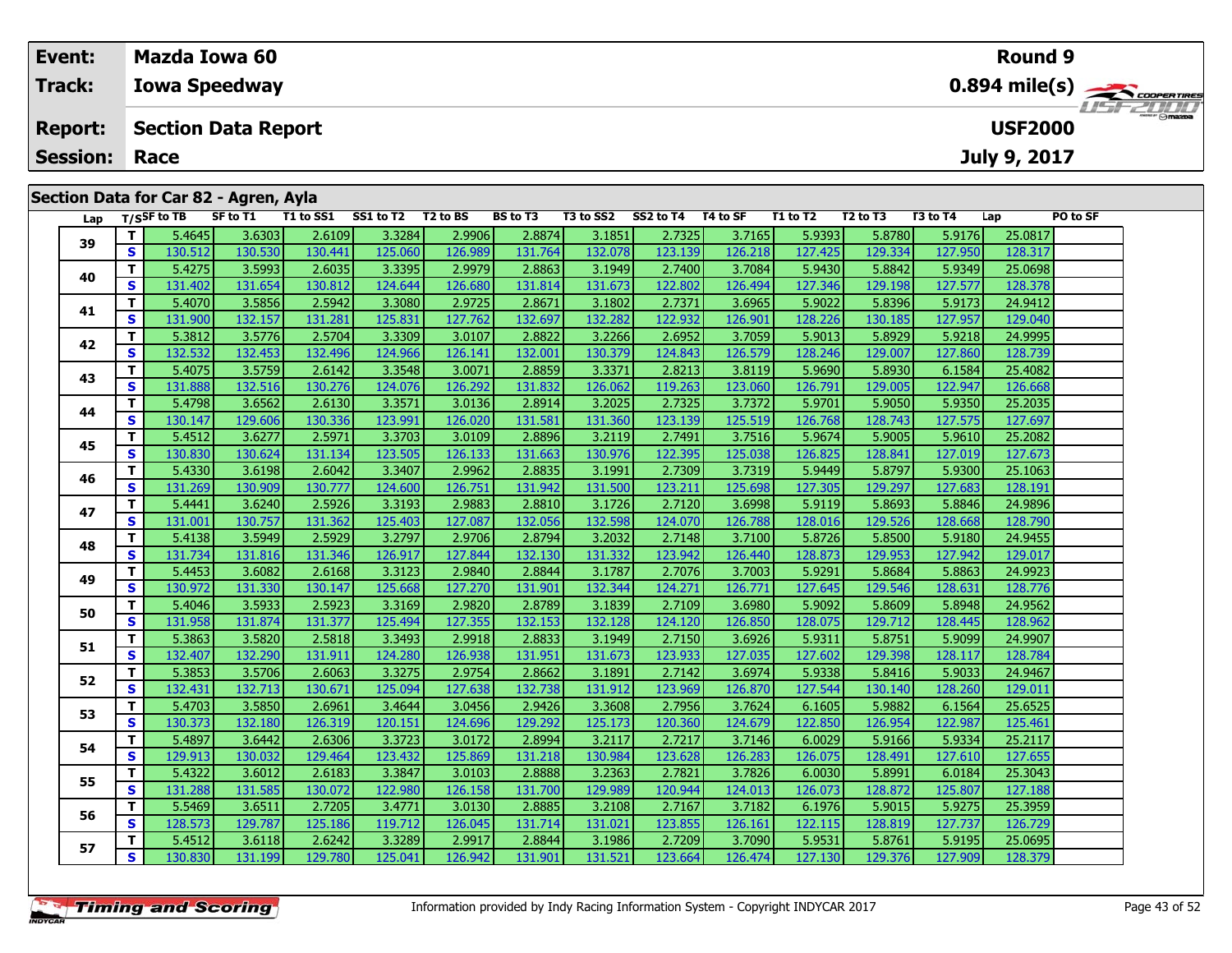| Event:               | Mazda Iowa 60                         |                              |          |           |           |          |          |          |          | Round 9        |                 |                                                              |
|----------------------|---------------------------------------|------------------------------|----------|-----------|-----------|----------|----------|----------|----------|----------------|-----------------|--------------------------------------------------------------|
| <b>Track:</b>        | <b>Iowa Speedway</b>                  |                              |          |           |           |          |          |          |          |                |                 | $0.894$ mile(s) $\overbrace{\hspace{2.5cm}}^{3}$ coorentment |
| <b>Report:</b>       | <b>Section Data Report</b>            |                              |          |           |           |          |          |          |          | <b>USF2000</b> |                 | <b>LISF 2000</b>                                             |
| <b>Session: Race</b> |                                       |                              |          |           |           |          |          |          |          | July 9, 2017   |                 |                                                              |
|                      |                                       |                              |          |           |           |          |          |          |          |                |                 |                                                              |
|                      | Section Data for Car 82 - Agren, Ayla |                              |          |           |           |          |          |          |          |                |                 |                                                              |
| Lap                  | T/SSF to TB<br>SF to T1               | T1 to SS1 SS1 to T2 T2 to BS | BS to T3 | T3 to SS2 | SS2 to T4 | T4 to SF | T1 to T2 | T2 to T3 | T3 to T4 | Lap            | <b>PO to SF</b> |                                                              |

| —— <b>—</b> | $\mathbf{r}$ |         |         |         |         |          |          |         |         |          |         |         |         |         |  |
|-------------|--------------|---------|---------|---------|---------|----------|----------|---------|---------|----------|---------|---------|---------|---------|--|
| 58          |              | 5.4178  | 3.6075  | 2.5831  | 3.3353  | 2.9868   | 2.8771   | 3.1631  | 2.7170  | 3.7039   | 5.9184  | 5.8639  | 5.8801  | 24.9738 |  |
|             | S.           | 131.637 | 131.355 | 131.845 | 124.801 | 127.150  | 132.2351 | 132.997 | 123.841 | 126.648  | 127.875 | 129.645 | 128.766 | 128.871 |  |
| 59          |              | 5.4105  | 3.6038  | 2.5782  | 3.2922  | 2.9730   | 2.8675   | 3.1565  | 2.6739  | 3.6825   | 5.8704  | 5.8405  | 5.8304  | 24.8276 |  |
|             | S.           | 131.814 | 131.490 | 132.095 | 126.435 | 127.741  | 132.678  | 133.275 | 125.838 | 127.3841 | 128.921 | 130.165 | 129.864 | 129.630 |  |
| 60          |              | 5.4262  | 3.6020  | 2.6016  | 3.2976  | 2.9770   | 2.8665   | 3.1590  | 2.7187  | 3.7264   | 5.8992  | 5.8435  | 5.8777  | 24.9488 |  |
|             | S.           | 131.433 | 131.556 | 130.907 | 126.228 | 127.5691 | 132.724  | 133.169 | 123.764 | 125.883  | 128.292 | 130.098 | 128.819 | 129.000 |  |
| 61          |              | 6.0578  | 3.8352  | 3.2389  |         |          |          |         |         |          |         |         |         |         |  |
|             | S.           | 17.730  | 123.556 | 105.149 |         |          |          |         |         |          |         |         |         |         |  |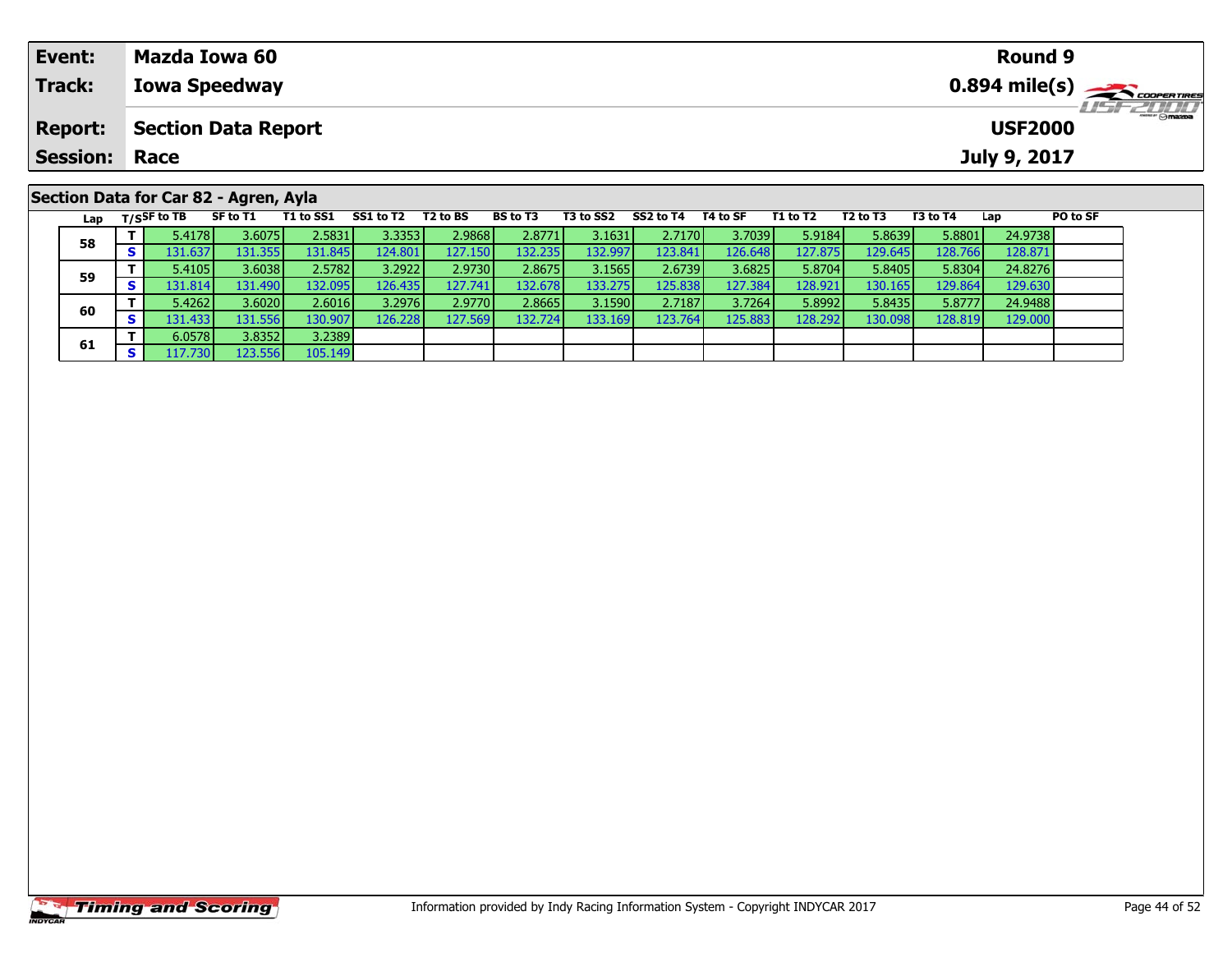| Event:                                     | Mazda Iowa 60              |          |                                       |  |                              |          |          |          |              | <b>Round 9</b>  |                  |
|--------------------------------------------|----------------------------|----------|---------------------------------------|--|------------------------------|----------|----------|----------|--------------|-----------------|------------------|
| <b>Track:</b>                              | <b>Iowa Speedway</b>       |          |                                       |  |                              |          |          |          |              |                 |                  |
| <b>Report:</b>                             | <b>Section Data Report</b> |          |                                       |  |                              |          |          |          |              | <b>USF2000</b>  | <b>LISF 2000</b> |
| <b>Session: Race</b>                       |                            |          |                                       |  |                              |          |          |          | July 9, 2017 |                 |                  |
|                                            |                            |          |                                       |  |                              |          |          |          |              |                 |                  |
| Section Data for Car 90 - Thompson, Parker |                            |          |                                       |  |                              |          |          |          |              |                 |                  |
|                                            | $1 - r$ $T/CSE$ to $TR$    | SE to T1 | T1 to SS1 SS1 to T2 T2 to BS BS to T3 |  | TR to CCD CCD to TA TA to CF | T1 to T2 | T2 to T3 | T3 to T4 | l an         | <b>DO to SE</b> |                  |

| Lap            |              | T/S <sup>F</sup> to TB | SF to T1 |         | T1 to SS1 SS1 to T2 T2 to BS |         | BS to T3 | T3 to SS2    SS2 to T4 |         | T4 to SF | <b>T1 to T2</b> | T <sub>2</sub> to T <sub>3</sub> | T3 to T4 | Lap     | PO to SF |
|----------------|--------------|------------------------|----------|---------|------------------------------|---------|----------|------------------------|---------|----------|-----------------|----------------------------------|----------|---------|----------|
| 1              | T.           | 6.5304                 | 4.2264   | 3.2843  | 3.7809                       | 3.1903  | 3.1434   | 3.7218                 | 2.8922  | 3.8646   | 7.0652          | 6.3337                           | 6.6140   | 28.1039 | 42.8726  |
|                | S            | 109.210                | 112.120  | 103.696 | 110.093                      | 119.040 | 121.033  | 113.032                | 116.340 | 121.381  | 107.119         | 120.029                          | 114.478  | 114.518 | 60.060   |
|                | T            | 5.7947                 | 3.7712   | 2.9055  | 3.5713                       | 3.1183  | 3.0319   | 3.5878                 | 2.8604  | 3.8199   | 6.4768          | 6.1502                           | 6.4482   | 26.6663 |          |
| 2              | S            | 123.075                | 125.653  | 117.215 | 116.554                      | 121.788 | 125.484  | 117.253                | 117.633 | 122.802  | 116.851         | 123.610                          | 117.422  | 120.692 |          |
| 3              | $\mathbf{T}$ | 5.6646                 | 3.7083   | 2.7711  | 3.4175                       | 3.0413  | 2.9479   | 3.4341                 | 2.7963  | 3.7859   | 6.1886          | 5.9892                           | 6.2304   | 25.9024 |          |
|                | S            | 125.902                | 127.785  | 122.900 | 121.800                      | 124.872 | 129.060  | 122.501                | 120.329 | 123.905  | 122.292         | 126.933                          | 121.527  | 124.251 |          |
| 4              | T            | 5.6391                 | 3.6972   | 2.7656  | 3.4307                       | 3.0533  | 2.9543   | 3.4962                 | 2.7812  | 3.7815   | 6.1963          | 6.0076                           | 6.2774   | 25.9600 |          |
|                | S            | 126.471                | 128.168  | 123.144 | 121.331                      | 124.381 | 128.780  | 120.325                | 120.983 | 124.049  | 122.140         | 126.544                          | 120.617  | 123.975 |          |
| 5              | T.           | 5.6362                 | 3.6902   | 2.7624  | 3.4209                       | 3.0412  | 2.9399   | 3.4105                 | 2.7844  | 3.7645   | 6.1833          | 5.9811                           | 6.1949   | 25.8140 |          |
|                | S            | 126.536                | 128.411  | 123.287 | 121.679                      | 124.876 | 129.411  | 123.349                | 120.844 | 124.609  | 122.397         | 127.105                          | 122.223  | 124.677 |          |
| 6              | T            | 5.5996                 | 3.6800   | 2.7322  | 3.4035                       | 3.0272  | 2.9135   | 3.3837                 | 2.7680  | 3.7529   | 6.1357          | 5.9407                           | 6.1517   | 25.6610 |          |
|                | S            | 127.363                | 128.767  | 124.650 | 122.301                      | 125.453 | 130.583  | 124.326                | 121.560 | 124.994  | 123.347         | 127.969                          | 123.081  | 125.420 |          |
| $\overline{ }$ | T            | 5.5292                 | 3.6492   | 2.6862  | 3.4070                       | 3.0280  | 2.9072   | 3.3912                 | 2.7614  | 3.7669   | 6.0932          | 5.9352                           | 6.1526   | 25.5971 |          |
|                | $\mathbf{s}$ | 128.985                | 129.854  | 126.784 | 122.175                      | 125.420 | 130.866  | 124.051                | 121.850 | 124.530  | 124.207         | 128.088                          | 123.063  | 125.733 |          |
| 8              | T            | 5.5727                 | 3.6707   | 2.7155  | 3.4032                       | 3.0267  | 2.9148   | 3.3213                 | 2.7571  | 3.7705   | 6.1187          | 5.9415                           | 6.0784   | 25.5798 |          |
|                | $\mathbf{s}$ | 127.978                | 129.094  | 125.416 | 122.311                      | 125.474 | 130.525  | 126.662                | 122.040 | 124.411  | 123.689         | 127.952                          | 124.566  | 125.818 |          |
| 9              | T            | 5.5336                 | 3.6575   | 2.6766  | 3.3757                       | 3.0110  | 2.9030   | 3.3212                 | 2.7641  | 3.7610   | 6.0523          | 5.9140                           | 6.0853   | 25.4701 |          |
|                | S            | 128.882                | 129.559  | 127.239 | 123.308                      | 126.128 | 131.056  | 126.666                | 121.731 | 124.725  | 125.046         | 128.547                          | 124.424  | 126.360 |          |
| 10             | T            | 5.5219                 | 3.6467   | 2.6790  | 3.3966                       | 3.0240  | 2.9069   | 3.3184                 | 2.7543  | 3.7553   | 6.0756          | 5.9309                           | 6.0727   | 25.4812 |          |
|                | $\mathbf{s}$ | 129.155                | 129.943  | 127.125 | 122.549                      | 125.586 | 130.880  | 126.772                | 122.164 | 124.914  | 124.567         | 128.181                          | 124.682  | 126.305 |          |
| 11             | T            | 5.5287                 | 3.6452   | 2.6870  | 3.3687                       | 3.0100  | 2.8979   | 3.3142                 | 2.7374  | 3.7425   | 6.0557          | 5.9079                           | 6.0516   | 25.4029 |          |
|                | <b>S</b>     | 128.996                | 129.997  | 126.747 | 123.564                      | 126.170 | 131.286  | 126.933                | 122.919 | 125.342  | 124.976         | 128.680                          | 125.117  | 126.694 |          |
| 12             | T.           | 5.5363                 | 3.6493   | 2.6949  | 3.3898                       | 3.0191  | 2.9117   | 3.4530                 | 2.7730  | 3.7597   | 6.0847          | 5.9308                           | 6.2260   | 25.6505 |          |
|                | S            | 128.819                | 129.851  | 126.375 | 122.795                      | 125.790 | 130.664  | 121.831                | 121.341 | 124.768  | 124.381         | 128.183                          | 121.612  | 125.471 |          |
| 13             | T.           | 5.6363                 | 3.6909   | 2.7706  | 3.4192                       | 3.0355  | 2.9243   | 3.4338                 | 2.7653  | 3.7756   | 6.1898          | 5.9598                           | 6.1991   | 25.8152 |          |
|                | $\mathbf{s}$ | 126.534                | 128.387  | 122.922 | 121.739                      | 125.110 | 130.101  | 122.512                | 121.678 | 124.243  | 122.269         | 127.559                          | 122.140  | 124.671 |          |
| 14             | T.           | 5.5965                 | 3.6808   | 2.7259  | 3.4073                       | 3.0269  | 2.9118   | 3.3624                 | 2.7890  | 3.7652   | 6.1332          | 5.9387                           | 6.1514   | 25.6693 |          |
|                | $\mathbf{s}$ | 127.434                | 128.739  | 124.938 | 122.164                      | 125.466 | 130.660  | 125.114                | 120.644 | 124.586  | 123.397         | 128.012                          | 123.087  | 125.379 |          |
| 15             | T.           | 5.5583                 | 3.6555   | 2.7060  | 3.4223                       | 3.0351  | 2.9114   | 3.3671                 | 2.7371  | 3.7425   | 6.1283          | 5.9465                           | 6.1042   | 25.5770 |          |
|                | S            | 128.309                | 129.630  | 125.857 | 121.629                      | 125.127 | 130.678  | 124.939                | 122.932 | 125.342  | 123.496         | 127.844                          | 124.039  | 125.832 |          |
| 16             | T.           | 5.5341                 | 3.6415   | 2.6989  | 3.3768                       | 3.0106  | 2.9022   | 3.3516                 | 2.7694  | 3.7482   | 6.0757          | 5.9128                           | 6.1210   | 25.4992 |          |
|                | S            | 128.870                | 130.129  | 126.188 | 123.268                      | 126.145 | 131.092  | 125.517                | 121.498 | 125.151  | 124.565         | 128.573                          | 123.699  | 126.216 |          |
| 17             | $\mathbf{T}$ | 5.5219                 | 3.6358   | 2.6905  | 3.3794                       | 3.0156  | 2.9035   | 3.3864                 | 2.7661  | 3.7486   | 6.0699          | 5.9191                           | 6.1525   | 25.5259 |          |
|                | S            | 129.155                | 130.333  | 126.582 | 123.173                      | 125.936 | 131.033  | 124.227                | 121.643 | 125.138  | 124.684         | 128.436                          | 123.065  | 126.084 |          |
| 18             | T            | 5.5343                 | 3.6344   | 2.7072  | 3.3732                       | 3.0187  | 2.9129   | 3.3847                 | 2.7630  | 3.7505   | 6.0804          | 5.9316                           | 6.1477   | 25.5446 |          |
|                | S.           | 128.866                | 130.383  | 125.801 | 123.399                      | 125.807 | 130.610  | 124.289                | 121.780 | 125.074  | 124.468         | 128.166                          | 123.161  | 125.991 |          |
| 19             | $\mathbf{T}$ | 5.5531                 | 3.6472   | 2.7184  | 3.4043                       | 3.0265  | 2.9093   | 3.3892                 | 2.8090  | 3.7738   | 6.1227          | 5.9358                           | 6.1982   | 25.6777 |          |
|                | S.           | 128.429                | 129.925  | 125.283 | 122.272                      | 125.482 | 130.772  | 124.124                | 119.785 | 124.302  | 123.609         | 128.075                          | 122.158  | 125.338 |          |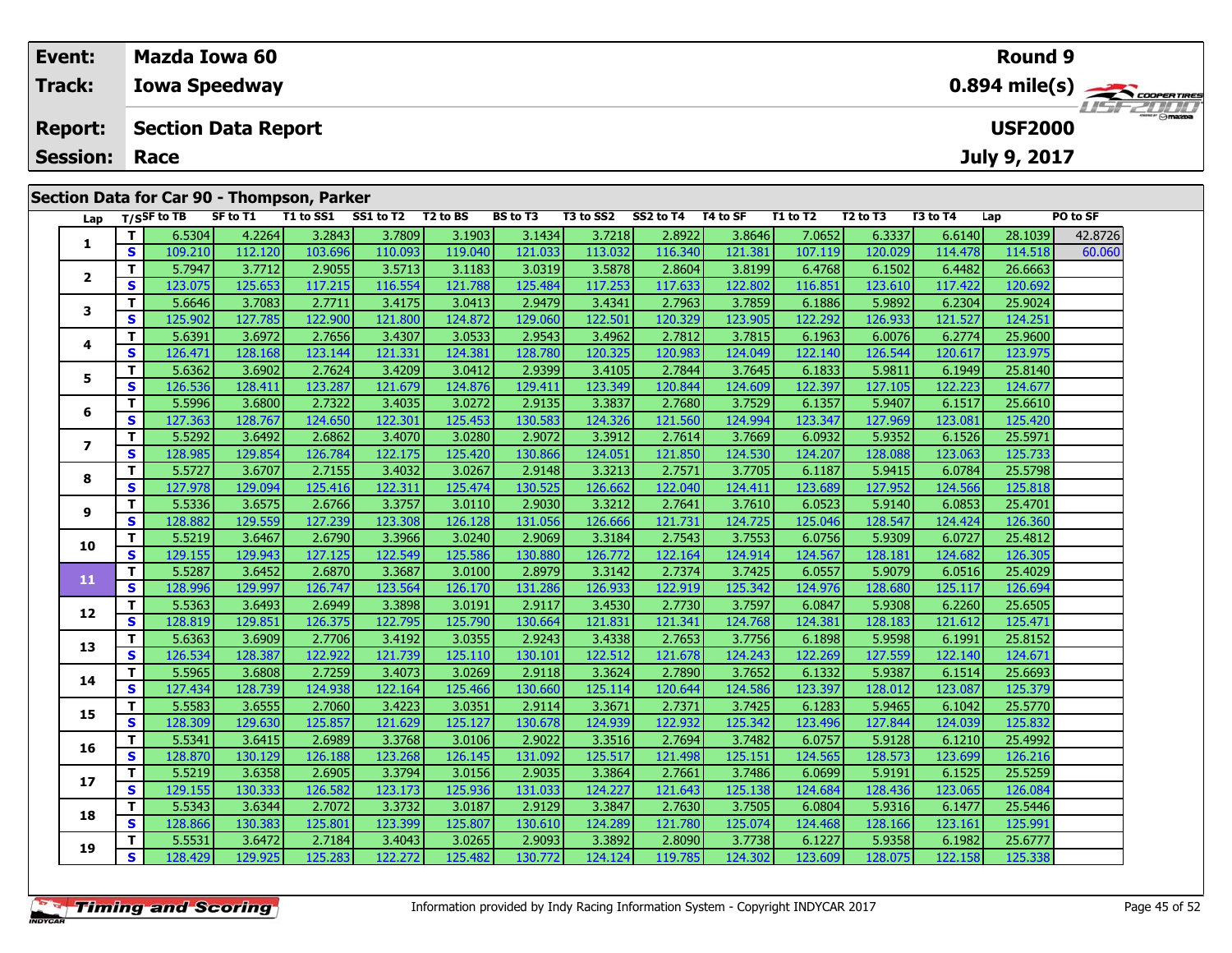| Event:                                     | Mazda Iowa 60              |          |                              |  |          |           |           |          |          |                |          | <b>Round 9</b>   |          |                                                        |
|--------------------------------------------|----------------------------|----------|------------------------------|--|----------|-----------|-----------|----------|----------|----------------|----------|------------------|----------|--------------------------------------------------------|
| Track:                                     | <b>Iowa Speedway</b>       |          |                              |  |          |           |           |          |          |                |          |                  |          | $0.894$ mile(s) $\overbrace{\hspace{2cm}}$ coderatings |
| <b>Report:</b>                             | <b>Section Data Report</b> |          |                              |  |          |           |           |          |          | <b>USF2000</b> |          | <b>LISF 2000</b> |          |                                                        |
| <b>Session: Race</b>                       |                            |          |                              |  |          |           |           |          |          |                |          | July 9, 2017     |          |                                                        |
|                                            |                            |          |                              |  |          |           |           |          |          |                |          |                  |          |                                                        |
| Section Data for Car 90 - Thompson, Parker |                            |          |                              |  |          |           |           |          |          |                |          |                  |          |                                                        |
| Lap                                        | $_{\mathsf{T}}$ /SSF to TB | SF to T1 | T1 to SS1 SS1 to T2 T2 to BS |  | BS to T3 | T3 to SS2 | SS2 to T4 | T4 to SF | T1 to T2 | T2 to T3       | T3 to T4 | Lap              | PO to SF |                                                        |

| Lap |                         | $1/5$ <sup>31</sup> to 18 | <b>SE LU 14</b> | 1 T LA 99 T | 331 W IZ | 12 W DJ | 53 W IJ | 1 J W JJZ | 334 W IT | 14 W JI | 1 J. LU 1 Z | 14 W 13 | . .     | ∟aµ     | rv w 31 |
|-----|-------------------------|---------------------------|-----------------|-------------|----------|---------|---------|-----------|----------|---------|-------------|---------|---------|---------|---------|
|     | T.                      | 5.5992                    | 3.6667          | 2.7549      | 3.3972   | 3.0310  | 2.9192  | 3.4103    | 2.7841   | 3.7528  | 6.1521      | 5.9502  | 6.1944  | 25.7162 |         |
| 20  | S                       | 127.372                   | 129.234         | 123.623     | 122.527  | 125.296 | 130.328 | 123.356   | 120.857  | 124.998 | 123.018     | 127.765 | 122.233 | 125.151 |         |
|     | T.                      | 5.6124                    | 3.6669          | 2.7764      | 3.4664   | 3.0685  | 2.9607  | 3.7154    | 2.9909   | 3.8630  | 6.2428      | 6.0292  | 6.7063  | 26.5082 |         |
| 21  | S                       | 127.073                   | 129.227         | 122.665     | 120.081  | 123.765 | 128.502 | 113.227   | 112.500  | 121.432 | 121.231     | 126.091 | 112.903 | 121.411 |         |
|     | T.                      | 5.8144                    | 3.7311          | 2.9917      | 3.5959   | 3.1450  | 3.0155  | 3.7382    | 2.9497   | 3.8518  | 6.5876      | 6.1605  | 6.6879  | 27.0189 |         |
| 22  | $\mathbf{s}$            | 122.658                   | 127.004         | 113.838     | 115.757  | 120.754 | 126.166 | 112.536   | 114.072  | 121.785 | 114.885     | 123.404 | 113.213 | 119.117 |         |
|     | T                       | 5.9298                    | 3.8387          | 2.9637      | 3.5314   | 3.0962  | 2.9949  | 3.5293    | 2.8563   | 3.8185  | 6.4951      | 6.0911  | 6.3856  | 26.6290 |         |
| 23  | $\mathbf s$             | 120.271                   | 123.444         | 114.913     | 117.871  | 122.658 | 127.034 | 119.197   | 117.802  | 122.847 | 116.521     | 124.810 | 118.573 | 120.861 |         |
|     | T.                      | 5.7466                    | 3.7464          | 2.8457      | 3.4773   | 3.0656  | 2.9602  | 3.5043    | 2.7964   | 3.7960  | 6.3230      | 6.0258  | 6.3007  | 26.1919 |         |
| 24  | S                       | 124.105                   | 126.485         | 119.678     | 119.705  | 123.882 | 128.523 | 120.047   | 120.325  | 123.575 | 119.693     | 126.162 | 120.171 | 122.878 |         |
|     | T.                      | 5.6817                    | 3.7125          | 2.7999      | 3.4390   | 3.0482  | 2.9485  | 3.5111    | 2.8048   | 3.8058  | 6.2389      | 5.9967  | 6.3159  | 26.0698 |         |
| 25  | $\mathbf{s}$            | 125.523                   | 127.640         | 121.636     | 121.038  | 124.589 | 129.033 | 119.815   | 119.965  | 123.257 | 121.306     | 126.774 | 119.881 | 123.453 |         |
| 26  | т                       | 5.6834                    | 3.7042          | 2.8186      | 3.5312   | 3.1119  | 3.0622  | 3.6154    | 2.8850   | 3.8673  | 6.3498      | 6.1741  | 6.5004  | 26.5958 |         |
|     | $\mathbf{s}$            | 125.485                   | 127.926         | 120.829     | 117.878  | 122.039 | 124.242 | 116.358   | 116.630  | 121.297 | 119.188     | 123.132 | 116.479 | 121.012 |         |
| 27  | T                       | 5.8356                    | 3.7665          | 2.9174      | 3.5914   | 3.1059  | 3.0350  | 3.6138    | 2.8699   | 3.8592  | 6.5088      | 6.1409  | 6.4837  | 26.7591 |         |
|     | $\mathbf{s}$            | 122.212                   | 125.810         | 116.737     | 115.902  | 122.275 | 125.356 | 116.410   | 117.244  | 121.551 | 116.276     | 123.797 | 116.779 | 120.273 |         |
| 28  | T.                      | 5.8104                    | 3.7844          | 2.8753      | 3.4758   | 3.0669  | 2.9716  | 3.5249    | 2.8144   | 3.8192  | 6.3511      | 6.0385  | 6.3393  | 26.3325 |         |
|     | $\mathbf{s}$            | 122.742                   | 125.215         | 118.446     | 119.757  | 123.830 | 128.030 | 119.346   | 119.556  | 122.824 | 119.163     | 125.897 | 119.439 | 122.222 |         |
| 29  | T.                      | 5.6958                    | 3.7118          | 2.8304      | 3.4461   | 3.0531  | 2.9555  | 3.5289    | 2.8211   | 3.8183  | 6.2765      | 6.0086  | 6.3500  | 26.1652 |         |
|     | $\mathbf{s}$            | 125.212                   | 127.664         | 120.325     | 120.789  | 124.389 | 128.728 | 119.210   | 119.272  | 122.853 | 120.580     | 126.523 | 119.238 | 123.003 |         |
| 30  | T                       | 5.7031                    | 3.7102          | 2.8421      | 3.5342   | 3.1018  | 3.0774  | 3.7898    | 2.9684   | 3.9262  | 6.3763      | 6.1792  | 6.7582  | 26.9501 |         |
|     | $\mathbf s$             | 125.052                   | 127.719         | 119.830     | 117.778  | 122.436 | 123.629 | 111.004   | 113.353  | 119.477 | 118.692     | 123.030 | 112.036 | 119.421 |         |
| 31  | т                       | 5.9338                    | 3.8703          | 2.9337      | 3.5236   | 3.0923  | 2.9770  | 3.5170    | 2.8138   | 3.7946  | 6.4573      | 6.0693  | 6.3308  | 26.5223 |         |
|     | $\mathbf{s}$            | 120.190                   | 122.436         | 116.088     | 118.132  | 122.812 | 127.798 | 119.614   | 119.581  | 123.621 | 117.204     | 125.258 | 119.599 | 121.347 |         |
| 32  | T.                      | 5.6654                    | 3.7031          | 2.7984      | 3.4541   | 3.0463  | 2.9502  | 3.4882    | 2.8122   | 3.7757  | 6.2525      | 5.9965  | 6.3004  | 26.0282 |         |
|     | $\overline{\mathbf{s}}$ | 125.884                   | 127.964         | 121.701     | 120.509  | 124.667 | 128.959 | 120.601   | 119.649  | 124.239 | 121.042     | 126.778 | 120.176 | 123.651 |         |
| 33  | т                       | 5.6334                    | 3.6876          | 2.7683      | 3.4285   | 3.0422  | 2.9380  | 3.4701    | 2.8027   | 3.7784  | 6.1968      | 5.9802  | 6.2728  | 25.9158 |         |
|     | S                       | 126.599                   | 128.502         | 123.024     | 121.409  | 124.835 | 129.494 | 121.230   | 120.055  | 124.151 | 122.130     | 127.124 | 120.705 | 124.187 |         |
| 34  | T                       | 5.6486                    | 3.6917          | 2.7958      | 3.4339   | 3.0419  | 2.9367  | 3.4743    | 2.8242   | 3.7887  | 6.2297      | 5.9786  | 6.2985  | 25.9872 |         |
|     | $\mathbf{s}$            | 126.258                   | 128.359         | 121.814     | 121.218  | 124.847 | 129.552 | 121.084   | 119.141  | 123.813 | 121.485     | 127.158 | 120.213 | 123.846 |         |
| 35  | T.                      | 5.8842                    | 3.8143          | 2.9496      | 3.5642   | 3.0996  | 2.9882  | 3.5395    | 2.8755   | 3.8275  | 6.5138      | 6.0878  | 6.4150  | 26.6584 |         |
|     | S                       | 121.203                   | 124.233         | 115.462     | 116.786  | 122.523 | 127.319 | 118.853   | 117.015  | 122.558 | 116.187     | 124.877 | 118.029 | 120.727 |         |
| 36  | $\mathbf{T}$            | 5.9252                    | 3.7517          | 3.0656      | 3.5255   | 3.0748  | 2.9867  | 3.5628    | 2.8478   | 3.8073  | 6.5911      | 6.0615  | 6.4106  | 26.6222 |         |
|     | S                       | 120.364                   | 126.306         | 111.093     | 118.068  | 123.511 | 127.383 | 118.076   | 118.153  | 123.208 | 114.824     | 125.419 | 118.110 | 120.892 |         |
| 37  | $\mathbf{T}$            | 5.7226                    | 3.7255          | 2.8429      | 3.4996   | 3.0657  | 2.9808  | 3.5303    | 2.8194   | 3.7998  | 6.3425      | 6.0465  | 6.3497  | 26.2640 |         |
|     | S                       | 124.625                   | 127.195         | 119.796     | 118.942  | 123.878 | 127.635 | 119.163   | 119.344  | 123.451 | 119.325     | 125.730 | 119.243 | 122.540 |         |
| 38  | T.                      | 5.6534                    | 3.7061          | 2.7798      | 3.4595   | 3.0606  | 2.9556  | 3.4488    | 2.8202   | 3.7857  | 6.2393      | 6.0162  | 6.2690  | 26.0163 |         |
|     | S.                      | 126.151                   | 127.860         | 122.515     | 120.321  | 124.084 | 128.723 | 121.979   | 119.310  | 123.911 | 121.299     | 126.363 | 120.778 | 123.707 |         |
|     |                         |                           |                 |             |          |         |         |           |          |         |             |         |         |         |         |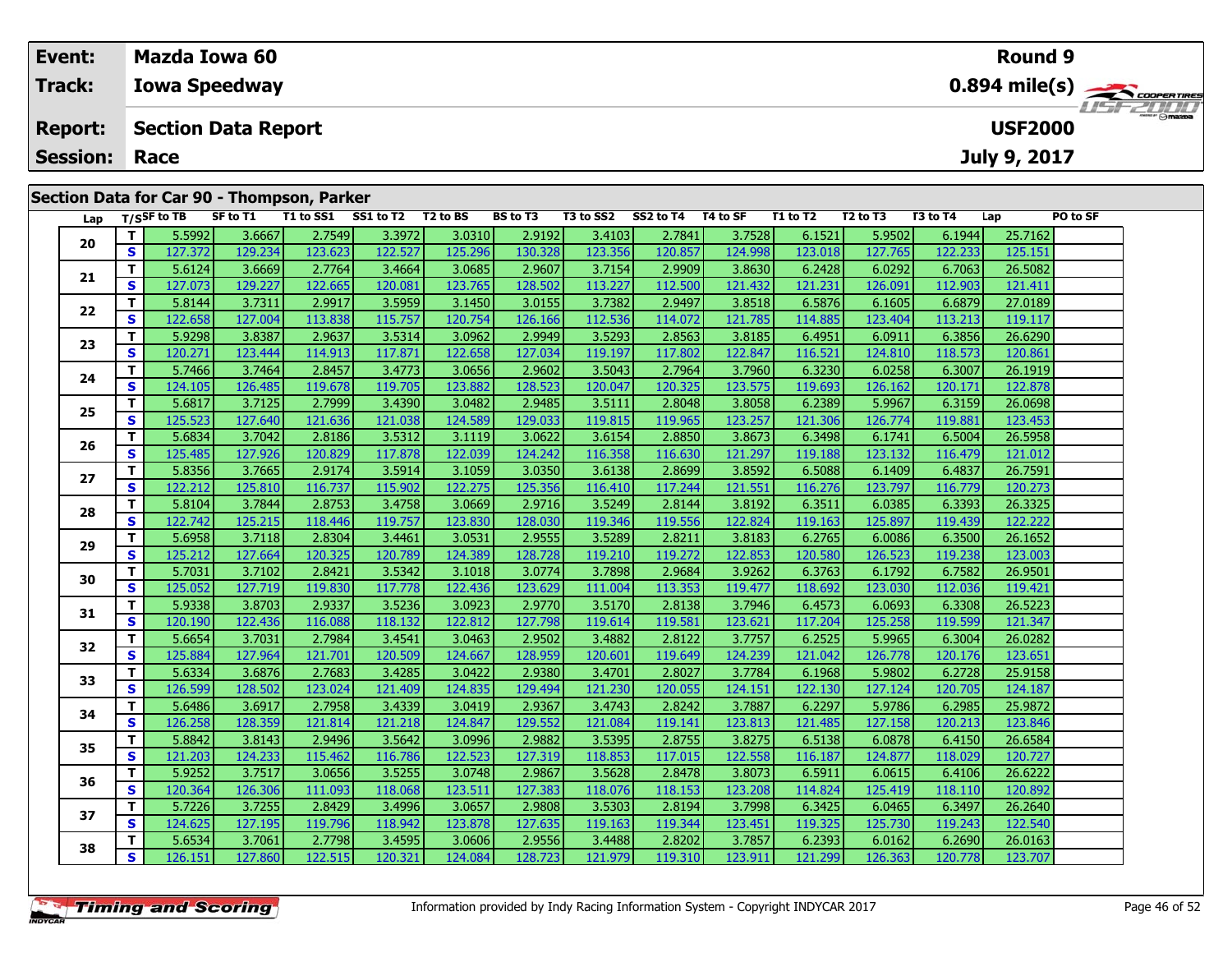| Event:                                     | Mazda Iowa 60                     |          |                                    |                 |           |                                |          |          |          |              | Round 9         |                                                        |
|--------------------------------------------|-----------------------------------|----------|------------------------------------|-----------------|-----------|--------------------------------|----------|----------|----------|--------------|-----------------|--------------------------------------------------------|
| <b>Track:</b>                              | <b>Iowa Speedway</b>              |          |                                    |                 |           |                                |          |          |          |              |                 | $0.894$ mile(s) $\overbrace{\hspace{2cm}}$ coderatings |
| <b>Report:</b>                             | <b>Section Data Report</b>        |          |                                    |                 |           |                                |          |          |          |              | <b>USF2000</b>  | <b>LISF 2000</b>                                       |
| <b>Session: Race</b>                       |                                   |          |                                    |                 |           |                                |          |          |          | July 9, 2017 |                 |                                                        |
|                                            |                                   |          |                                    |                 |           |                                |          |          |          |              |                 |                                                        |
| Section Data for Car 90 - Thompson, Parker |                                   |          |                                    |                 |           |                                |          |          |          |              |                 |                                                        |
|                                            | $1.22 \times 10^{-4}$ T/cSF to TR | SF to T1 | $T1 to SG1$ $SG1 to T2$ $T2 to RG$ | <b>RS to T3</b> | T3 to 552 | SS <sub>2</sub> to T4 T4 to SF | T1 to T2 | 57 to T3 | T3 to T4 | lan          | <b>PO to SE</b> |                                                        |

| Lap |                         | $T/S$ SF to TB | SF to T1 | T1 to SS1 | SS1 to T2 | T2 to BS | BS to T3 | T3 to SS2 | SS2 to T4 | T4 to SF | T1 to T2 | T2 to T3 | T3 to T4 | Lap     | PO to SF |
|-----|-------------------------|----------------|----------|-----------|-----------|----------|----------|-----------|-----------|----------|----------|----------|----------|---------|----------|
| 39  | T.                      | 5.6275         | 3.6818   | 2.7866    | 3.4765    | 3.0671   | 3.0246   | 3.6718    | 2.8947    | 3.8297   | 6.2631   | 6.0917   | 6.5665   | 26.4328 |          |
|     | S                       | 126.732        | 128.704  | 122.216   | 119.732   | 123.821  | 125.787  | 114.571   | 116.239   | 122.488  | 120.838  | 124.797  | 115.306  | 121.758 |          |
|     | $\mathbf{T}$            | 5.8713         | 3.8049   | 2.9320    | 3.4936    | 3.0631   | 2.9627   | 3.5030    | 2.8504    | 3.8160   | 6.4256   | 6.0258   | 6.3534   | 26.4257 |          |
| 40  | $\mathbf{s}$            | 121.469        | 124.540  | 116.156   | 119.146   | 123.983  | 128.415  | 120.092   | 118.046   | 122.927  | 117.782  | 126.162  | 119.174  | 121.791 |          |
| 41  | T                       | 5.7663         | 3.7470   | 2.8780    | 3.4765    | 3.0508   | 2.9533   | 3.4720    | 2.8045    | 3.7812   | 6.3545   | 6.0041   | 6.2765   | 26.1633 |          |
|     | S                       | 123.681        | 126.465  | 118.335   | 119.732   | 124.483  | 128.824  | 121.164   | 119.978   | 124.059  | 119.100  | 126.618  | 120.634  | 123.012 |          |
| 42  | T.                      | 5.6401         | 3.6895   | 2.7763    | 3.4239    | 3.0438   | 2.9377   | 3.4785    | 2.8547    | 3.8025   | 6.2002   | 5.9815   | 6.3332   | 26.0069 |          |
|     | $\mathbf{s}$            | 126.448        | 128.436  | 122.670   | 121.572   | 124.769  | 129.508  | 120.938   | 117.868   | 123.364  | 122.064  | 127.096  | 119.554  | 123.752 |          |
| 43  | T                       | 6.0795         | 3.9385   | 3.0419    | 3.6145    | 3.1274   | 2.9973   | 3.5138    | 2.8283    | 3.8063   | 6.6564   | 6.1247   | 6.3421   | 26.8680 |          |
|     | S                       | 117.309        | 120.316  | 111.959   | 115.161   | 121.434  | 126.932  | 119.723   | 118.968   | 123.241  | 113.698  | 124.125  | 119.386  | 119.786 |          |
| 44  | T                       | 5.7111         | 3.7224   | 2.8284    | 3.4677    | 3.0577   | 2.9610   | 3.5376    | 2.9420    | 3.8968   | 6.2961   | 6.0187   | 6.4796   | 26.4136 |          |
|     | S                       | 124.876        | 127.301  | 120.410   | 120.036   | 124.202  | 128.489  | 118.917   | 114.370   | 120.378  | 120.204  | 126.311  | 116.853  | 121.846 |          |
| 45  | T.                      | 6.2954         | 4.0623   | 3.1898    | 3.7065    | 3.1711   | 3.0445   | 3.5709    | 2.8457    | 3.8216   | 6.8963   | 6.2156   | 6.4166   | 27.4124 |          |
|     | $\overline{\mathbf{s}}$ | 113.286        | 116.649  | 106.768   | 112.303   | 119.761  | 124.965  | 117.808   | 118.241   | 122.747  | 109.743  | 122.310  | 118.000  | 117.407 |          |
| 46  | T.                      | 5.7287         | 3.7364   | 2.8370    | 3.4889    | 3.0691   | 2.9785   | 3.5345    | 2.8435    | 3.8103   | 6.3259   | 6.0476   | 6.3780   | 26.2982 |          |
|     | $\mathbf{s}$            | 124.493        | 126.824  | 120.045   | 119.307   | 123.741  | 127.734  | 119.022   | 118.332   | 123.111  | 119.638  | 125.707  | 118.714  | 122.381 |          |
| 47  | T                       | 5.7114         | 3.7094   | 2.8511    | 3.4467    | 3.0470   | 2.9536   | 3.4890    | 2.7961    | 3.7656   | 6.2978   | 6.0006   | 6.2851   | 26.0585 |          |
|     | S                       | 124.870        | 127.747  | 119.452   | 120.768   | 124.638  | 128.810  | 120.574   | 120.338   | 124.573  | 120.172  | 126.692  | 120.469  | 123.507 |          |
| 48  | T.                      | 5.6521         | 3.6939   | 2.7868    | 3.3918    | 3.0180   | 2.9355   | 3.4724    | 2.8234    | 3.7800   | 6.1786   | 5.9535   | 6.2958   | 25.9018 |          |
|     | S                       | 126.180        | 128.283  | 122.208   | 122.722   | 125.836  | 129.605  | 121.150   | 119.174   | 124.098  | 122.490  | 127.694  | 120.264  | 124.254 |          |
| 49  | T                       | 5.6540         | 3.6905   | 2.7993    | 3.4450    | 3.0428   | 2.9478   | 3.4717    | 2.7885    | 3.7704   | 6.2443   | 5.9906   | 6.2602   | 25.9560 |          |
|     | S                       | 126.138        | 128.401  | 121.662   | 120.827   | 124.810  | 129.064  | 121.175   | 120.666   | 124.414  | 121.201  | 126.903  | 120.948  | 123.994 |          |
| 50  | T                       | 5.6162         | 3.6791   | 2.7657    | 3.4153    | 3.0222   | 2.9229   | 3.4606    | 2.8428    | 3.7858   | 6.1810   | 5.9451   | 6.3034   | 25.8944 |          |
|     | S                       | 126.987        | 128.799  | 123.140   | 121.878   | 125.661  | 130.163  | 121.563   | 118.361   | 123.908  | 122.443  | 127.875  | 120.119  | 124.289 |          |
| 51  | T.                      | 5.6648         | 3.6897   | 2.8220    | 3.4959    | 3.0776   | 3.0065   | 3.7445    | 3.0552    | 3.9651   | 6.3179   | 6.0841   | 6.7997   | 26.8565 |          |
|     | $\overline{\mathbf{s}}$ | 125.897        | 128.429  | 120.683   | 119.068   | 123.399  | 126.544  | 112.347   | 110.133   | 118.305  | 119.790  | 124.953  | 111.352  | 119.837 |          |
| 52  | T                       | 5.8599         | 3.8262   | 2.8913    | 3.4755    | 3.0653   | 2.9683   | 3.4900    | 2.8493    | 3.8146   | 6.3668   | 6.0336   | 6.3393   | 26.3805 |          |
|     | S                       | 121.705        | 123.847  | 117.791   | 119.767   | 123.894  | 128.173  | 120.539   | 118.091   | 122.973  | 118.869  | 125.999  | 119.439  | 121.999 |          |
| 53  | T.                      | 5.7241         | 3.7330   | 2.8462    | 3.5153    | 3.1203   | 3.1909   | 3.7005    | 2.9088    | 3.8492   | 6.3615   | 6.3112   | 6.6093   | 26.8642 |          |
|     | S                       | 124.593        | 126.939  | 119.657   | 118.411   | 121.710  | 119.231  | 113.682   | 115.676   | 121.867  | 118.969  | 120.457  | 114.560  | 119.803 |          |
| 54  | T.                      | 5.7778         | 3.7500   | 2.8887    | 3.5177    | 3.0830   | 2.9860   | 3.5459    | 2.8283    | 3.7911   | 6.4064   | 6.0690   | 6.3742   | 26.3907 |          |
|     | $\overline{\mathbf{s}}$ | 123.435        | 126.364  | 117.897   | 118.330   | 123.183  | 127.413  | 118.639   | 118.968   | 123.735  | 118.135  | 125.264  | 118.785  | 121.952 |          |
| 55  | $\mathbf{T}$            | 5.6867         | 3.7002   | 2.8228    | 3.4608    | 3.0487   | 3.0212   | 3.7821    | 2.8976    | 3.8320   | 6.2836   | 6.0699   | 6.6797   | 26.5654 |          |
|     | S                       | 125.412        | 128.064  | 120.649   | 120.276   | 124.569  | 125.928  | 111.230   | 116.123   | 122.414  | 120.443  | 125.245  | 113.352  | 121.150 |          |
| 56  | $\mathbf{T}$            | 5.8734         | 3.8047   | 2.9357    | 3.5170    | 3.0743   | 2.9714   | 3.5036    | 2.7956    | 3.7623   | 6.4527   | 6.0457   | 6.2992   | 26.3646 |          |
|     | S.                      | 121.426        | 124.547  | 116.009   | 118.354   | 123.531  | 128.039  | 120.071   | 120.360   | 124.682  | 117.287  | 125.747  | 120.199  | 122.073 |          |
| 57  | T.                      | 5.7672         | 3.7183   | 2.9210    | 3.5371    | 3.0971   | 3.0752   | 3.8476    | 3.0855    | 3.9952   | 6.4581   | 6.1723   | 6.9331   | 27.2770 |          |
|     | S.                      | 123.662        | 127.441  | 116.593   | 117.681   | 122.622  | 123.717  | 109.336   | 109.051   | 117.414  | 117.189  | 123.168  | 109.209  | 117.990 |          |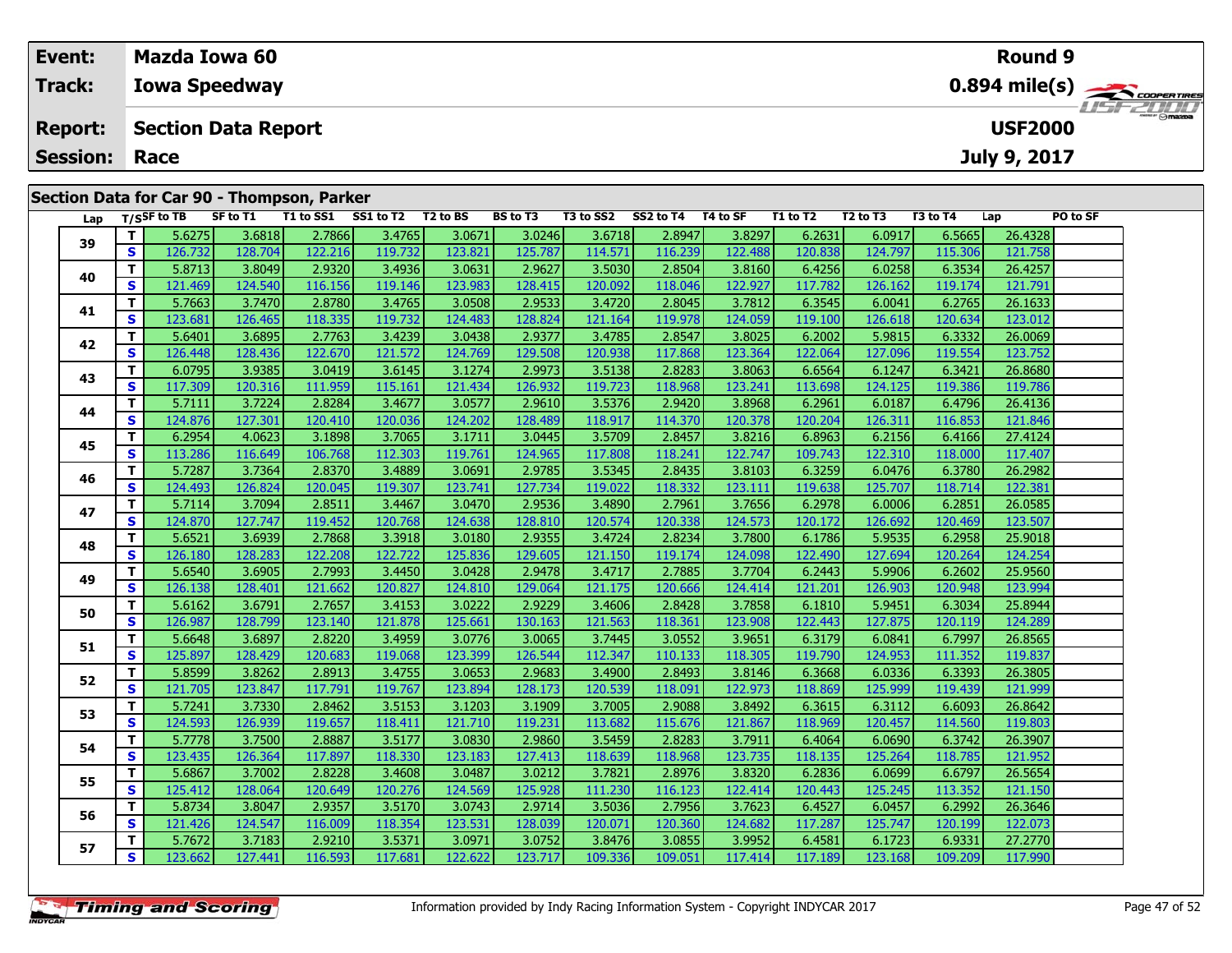| Event:               | Mazda Iowa 60        | <b>Round 9</b>                                          |
|----------------------|----------------------|---------------------------------------------------------|
| Track:               | <b>Iowa Speedway</b> | $0.894$ mile(s) $\overbrace{\hspace{2cm}}$ COOPER TIRES |
| Report:              | Section Data Report  | $m_{\text{max}}$ $\odot$ mazna<br><b>USF2000</b>        |
| <b>Session: Race</b> |                      | July 9, 2017                                            |
|                      |                      |                                                         |

## **Section Data for Car 90 - Thompson, Parker**

| Lap | T/SSF to TB | SF to T1 | T1 to SS1              | SS1 to T2 | T <sub>2</sub> to BS | <b>BS</b> to T3 | T3 to SS2 | SS2 to T4 | T4 to SF | T1 to T2 | T <sub>2</sub> to T <sub>3</sub> | T3 to T4 | Lap | PO to SF |
|-----|-------------|----------|------------------------|-----------|----------------------|-----------------|-----------|-----------|----------|----------|----------------------------------|----------|-----|----------|
| 58  | ا 4644.     | 4.6138   | $.1940$ $\blacksquare$ | 6.6335    | 7.9885               |                 |           |           |          | 10.8275  |                                  |          |     |          |
|     |             | .02.     | 31.204l                | 62.750    | 17.5401              |                 |           |           |          | 69.898   |                                  |          |     |          |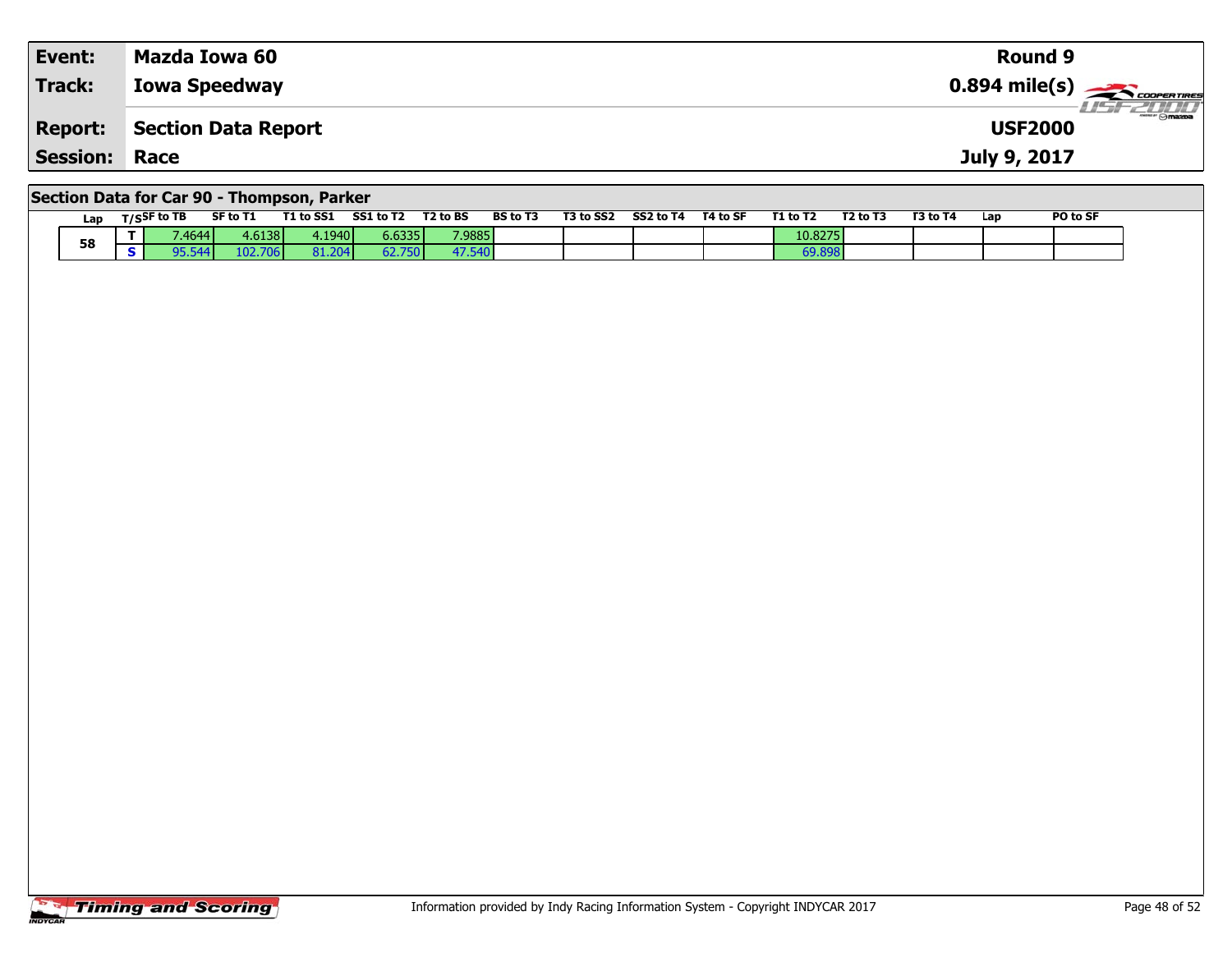| Event:<br>Track: |     |                 | <b>Mazda Iowa 60</b><br><b>Iowa Speedway</b> |           |           |                      |                 |           |           |          |          |                                  |          | Round 9        |          |                              |
|------------------|-----|-----------------|----------------------------------------------|-----------|-----------|----------------------|-----------------|-----------|-----------|----------|----------|----------------------------------|----------|----------------|----------|------------------------------|
| <b>Report:</b>   |     |                 | <b>Section Data Report</b>                   |           |           |                      |                 |           |           |          |          |                                  |          | <b>USF2000</b> |          | $H = -H \prod_{\text{Smax}}$ |
| <b>Session:</b>  |     | Race            |                                              |           |           |                      |                 |           |           |          |          |                                  |          | July 9, 2017   |          |                              |
|                  |     |                 | Section Data for Car 92 - Gore, Dev (R)      |           |           |                      |                 |           |           |          |          |                                  |          |                |          |                              |
|                  |     | Lap T/SSF to TB | SF to T1                                     | T1 to SS1 | SS1 to T2 | T <sub>2</sub> to BS | <b>BS</b> to T3 | T3 to SS2 | SS2 to T4 | T4 to SF | T1 to T2 | T <sub>2</sub> to T <sub>3</sub> | T3 to T4 | Lap            | PO to SF |                              |
|                  |     | 6.5231          | 4.2316                                       | 3.2775    | 3.8688    | 3.2108               | 3.0979          | 3.6406    | 2.9508    | 3.8737   | 7.1463   | 6.3087                           | 6.5914   | 28.1517        | 42.1670  |                              |
|                  | S.  | 109.332         | 111.982                                      | 103.911   | 107.592   | 118.280              | 122.810         | 115.553   | 114.029   | 121.096  | 105.903  | 120.505                          | 114.871  | 114.323        | 61.065   |                              |
|                  |     | 5.9338          | 3.8790                                       | 2.9476    | 3.6257    | 3.1384               | 3.0174          | 3.5472    | 2.9071    | 3.8537   | 6.5733   | 6.1558                           | 6.4543   | 26.9161        |          |                              |
|                  | S.  | 120.190         | 122.161                                      | 115.541   | 114.805   | 121.008              | 126.087         | 118.595   | 115.743   | 121.725  | 115.135  | 123.498                          | 117.311  | 119.572        |          |                              |
|                  | - 1 | r operl         | 22001                                        | 2001      | 20021     | 2.1101               | 20.0107         | lo copoli | 2020      | 20.220   | c racol  | $\sim$ 1001                      | 6.444c   | 20002          |          |                              |

| 1            | . . | 0.9231  |         | ----    | 5.0000  | $-0.400$ | ----    | 5.0100  | 1.5500  | 5.0757  | 7.100   | $\sim$  | 0.9911  | $-0.1917$ | 12.1070 |
|--------------|-----|---------|---------|---------|---------|----------|---------|---------|---------|---------|---------|---------|---------|-----------|---------|
|              | S   | 109.332 | 111.982 | 103.911 | 107.592 | 118.280  | 122.810 | 115.553 | 114.029 | 121.096 | 105.903 | 120.505 | 114.871 | 114.323   | 61.065  |
| $\mathbf{2}$ | T.  | 5.9338  | 3.8790  | 2.9476  | 3.6257  | 3.1384   | 3.0174  | 3.5472  | 2.9071  | 3.8537  | 6.5733  | 6.1558  | 6.4543  | 26.9161   |         |
|              | S   | 120.190 | 122.161 | 115.541 | 114.805 | 121.008  | 126.087 | 118.595 | 115.743 | 121.725 | 115.135 | 123.498 | 117.311 | 119.572   |         |
| 3            | T.  | 5.8305  | 3.7803  | 2.9294  | 3.5874  | 3.1184   | 3.0197  | 3.5328  | 2.8788  | 3.8439  | 6.5168  | 6.1381  | 6.4116  | 26.6907   |         |
|              | S   | 122.319 | 125.351 | 116.259 | 116.031 | 121.784  | 125.991 | 119.079 | 116.881 | 122.035 | 116.133 | 123.854 | 118.092 | 120.581   |         |
| 4            | T.  | 5.8292  | 3.7974  | 2.8929  | 3.5352  | 3.0984   | 2.9970  | 3.4706  | 2.8507  | 3.8205  | 6.4281  | 6.0954  | 6.3213  | 26.4627   |         |
|              | S   | 122.346 | 124.786 | 117.726 | 117.744 | 122.571  | 126.945 | 121.213 | 118.033 | 122.783 | 117.736 | 124.721 | 119.779 | 121.620   |         |
| 5            | T.  | 5.7575  | 3.7699  | 2.8341  | 3.5171  | 3.0878   | 2.9656  | 3.4075  | 2.8160  | 3.7912  | 6.3512  | 6.0534  | 6.2235  | 26.1892   |         |
|              | S   | 123.870 | 125.697 | 120.168 | 118.350 | 122.991  | 128.289 | 123.458 | 119.488 | 123.732 | 119.161 | 125.587 | 121.661 | 122.890   |         |
| 6            | T.  | 5.7509  | 3.7538  | 2.8571  | 3.5218  | 3.0896   | 2.9754  | 3.4218  | 2.8169  | 3.8085  | 6.3789  | 6.0650  | 6.2387  | 26.2449   |         |
|              | S   | 124.012 | 126.236 | 119.201 | 118.192 | 122.920  | 127.867 | 122.942 | 119.449 | 123.169 | 118.644 | 125.347 | 121.365 | 122.630   |         |
| 7            | T.  | 5.6838  | 3.7399  | 2.7896  | 3.5137  | 3.0762   | 2.9687  | 3.4225  | 2.8375  | 3.8273  | 6.3033  | 6.0449  | 6.2600  | 26.1754   |         |
|              | S   | 125.476 | 126.705 | 122.085 | 118.465 | 123.455  | 128.155 | 122.917 | 118.582 | 122.564 | 120.067 | 125.763 | 120.952 | 122.955   |         |
| 8            | T   | 5.7064  | 3.7511  | 2.8019  | 3.5170  | 3.0847   | 2.9727  | 3.4292  | 2.8600  | 3.8467  | 6.3189  | 6.0574  | 6.2892  | 26.2633   |         |
|              | S   | 124.979 | 126.327 | 121.549 | 118.354 | 123.115  | 127.983 | 122.676 | 117.649 | 121.946 | 119.771 | 125.504 | 120.390 | 122.544   |         |
| 9            | T.  | 5.7127  | 3.7500  | 2.8218  | 3.5994  | 3.1187   | 2.9999  | 3.4823  | 2.8696  | 3.8564  | 6.4212  | 6.1186  | 6.3519  | 26.4981   |         |
|              | S   | 124.841 | 126.364 | 120.692 | 115.644 | 121.773  | 126.822 | 120.806 | 117.256 | 121.640 | 117.862 | 124.249 | 119.202 | 121.458   |         |
| 10           | T.  | 5.7012  | 3.7553  | 2.8048  | 3.5625  | 3.0958   | 2.9729  | 3.4755  | 2.8534  | 3.8401  | 6.3673  | 6.0687  | 6.3289  | 26.3603   |         |
|              | S   | 125.093 | 126.185 | 121.423 | 116.842 | 122.674  | 127.974 | 121.042 | 117.922 | 122.156 | 118.860 | 125.270 | 119.635 | 122.093   |         |
| 11           | T.  | 5.7117  | 3.7545  | 2.8045  | 3.6089  | 3.1382   | 3.0105  | 3.4662  | 2.8434  | 3.8234  | 6.4134  | 6.1487  | 6.3096  | 26.4496   |         |
|              | S   | 124.863 | 126.212 | 121.436 | 115.340 | 121.016  | 126.376 | 121.367 | 118.336 | 122.689 | 118.006 | 123.640 | 120.001 | 121.680   |         |
| 12           | T.  | 5.7166  | 3.7406  | 2.8353  | 3.5445  | 3.1029   | 2.9884  | 3.4222  | 2.8482  | 3.8237  | 6.3798  | 6.0913  | 6.2704  | 26.3058   |         |
|              | S   | 124.756 | 126.681 | 120.117 | 117.435 | 122.393  | 127.310 | 122.927 | 118.137 | 122.680 | 118.627 | 124.805 | 120.751 | 122.346   |         |
| 13           | T.  | 5.9336  | 3.7708  | 3.1136  | 3.7046  | 3.1431   | 3.0090  | 3.4587  | 2.8342  | 3.8012  | 6.8182  | 6.1521  | 6.2929  | 26.8352   |         |
|              | S   | 120.194 | 125.667 | 109.381 | 112.360 | 120.827  | 126.439 | 121.630 | 118.720 | 123.406 | 111.000 | 123.572 | 120.320 | 119.932   |         |
| 14           | T.  | 5.8941  | 3.7985  | 3.0162  | 3.7500  | 3.1947   | 3.0377  | 3.5254  | 2.8129  | 3.7936  | 6.7662  | 6.2324  | 6.3383  | 26.9290   |         |
|              | S   | 120.999 | 124.750 | 112.913 | 111.000 | 118.876  | 125.244 | 119.329 | 119.619 | 123.653 | 111.853 | 121.980 | 119.458 | 119.514   |         |
| 15           | т   | 5.7872  | 3.7866  | 2.8472  | 3.5240  | 3.0788   | 2.9659  | 3.4022  | 2.8250  | 3.7994  | 6.3712  | 6.0447  | 6.2272  | 26.2291   |         |
|              | S   | 123.234 | 125.142 | 119.615 | 118.119 | 123.351  | 128.276 | 123.650 | 119.107 | 123.464 | 118.787 | 125.768 | 121.589 | 122.703   |         |
| 16           | T   | 5.7474  | 3.7308  | 2.9111  | 3.6578  | 3.1481   | 3.1181  | 3.5875  | 2.9109  | 3.8702  | 6.5689  | 6.2662  | 6.4984  | 26.9345   |         |
|              | S   | 124.088 | 127.014 | 116.990 | 113.798 | 120.636  | 122.015 | 117.263 | 115.592 | 121.206 | 115.212 | 121.322 | 116.515 | 119.490   |         |
| 17           | T.  | 5.7996  | 3.7779  | 2.8969  | 3.5913  | 3.1040   | 3.0893  | 3.6690  | 3.0887  | 3.9383  | 6.4882  | 6.1933  | 6.7577  | 27.1554   |         |
|              | S   | 122.971 | 125.430 | 117.563 | 115.905 | 122.349  | 123.152 | 114.658 | 108.938 | 119.110 | 116.645 | 122.750 | 112.044 | 118.518   |         |
| 18           | T.  | 6.0529  | 4.0018  | 2.9190  | 3.6152  | 3.1363   | 3.0786  | 3.5636  | 2.9322  | 3.8652  | 6.5342  | 6.2149  | 6.4958  | 27.1119   |         |
|              | S   | 117.825 | 118.413 | 116.673 | 115.139 | 121.089  | 123.580 | 118.050 | 114.752 | 121.363 | 115.824 | 122.323 | 116.561 | 118.708   |         |
| 19           | T.  | 5.8294  | 3.8260  | 2.8532  | 3.5876  | 3.1222   | 3.0154  | 3.4576  | 2.8755  | 3.8379  | 6.4408  | 6.1376  | 6.3331  | 26.5754   |         |
|              | S   | 122.342 | 123.854 | 119.364 | 116.025 | 121.636  | 126.171 | 121.669 | 117.015 | 122.226 | 117.504 | 123.864 | 119.556 | 121.104   |         |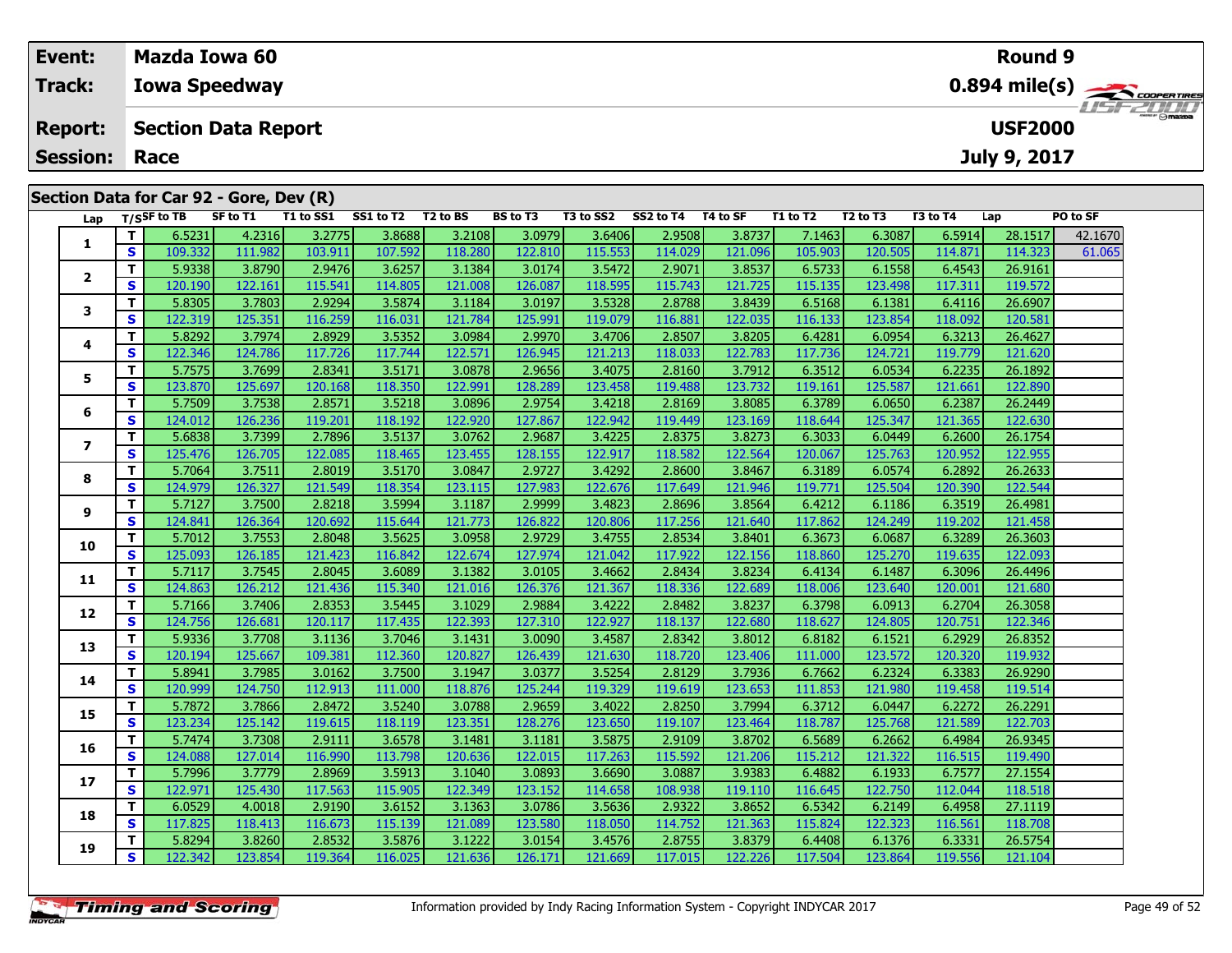|  | Event:          |                      |                 | <b>Mazda Iowa 60</b>                    |           |           |                      |          |           |           |          |          |                                  |                                     | <b>Round 9</b> |          |           |  |  |
|--|-----------------|----------------------|-----------------|-----------------------------------------|-----------|-----------|----------------------|----------|-----------|-----------|----------|----------|----------------------------------|-------------------------------------|----------------|----------|-----------|--|--|
|  | Track:          | <b>Iowa Speedway</b> |                 |                                         |           |           |                      |          |           |           |          |          |                                  | $0.894$ mile(s) $\sum$ coorer TIRES |                |          |           |  |  |
|  | <b>Report:</b>  |                      |                 | <b>Section Data Report</b>              |           |           |                      |          |           |           |          |          |                                  |                                     | <b>USF2000</b> |          | LISF 2000 |  |  |
|  | <b>Session:</b> |                      | Race            |                                         |           |           |                      |          |           |           |          |          |                                  |                                     | July 9, 2017   |          |           |  |  |
|  |                 |                      |                 |                                         |           |           |                      |          |           |           |          |          |                                  |                                     |                |          |           |  |  |
|  |                 |                      |                 | Section Data for Car 92 - Gore, Dev (R) |           |           |                      |          |           |           |          |          |                                  |                                     |                |          |           |  |  |
|  |                 |                      | Lap T/SSF to TB | SF to T1                                | T1 to SS1 | SS1 to T2 | T <sub>2</sub> to BS | BS to T3 | T3 to SS2 | SS2 to T4 | T4 to SF | T1 to T2 | T <sub>2</sub> to T <sub>3</sub> | T3 to T4                            | Lap            | PO to SF |           |  |  |
|  |                 |                      | 5.7610          | 3.7716                                  | 2.8537    | 3.5563    | 3.1036               | 2.9686   | 3.4802    | 2.9660    | 3.9091   | 6.4100   | 6.0722                           | 6.4462                              | 26.6091        |          |           |  |  |
|  | 20              | S.                   | 123.795         | 125.640                                 | 119.343   | 117.046   | 122.365              | 128.160  | 120.879   | 113.445   | 120.000  | 118.068  | 125.198                          | 117.458                             | 120.951        |          |           |  |  |
|  | 21              |                      | 6.0459          | 3.9338                                  | 3.0144    | 3.6174    | 3.1289               | 3.0009   | 3.4474    | 2.8310    | 3.8015   | 6.6318   | 6.1298                           | 6.2784                              | 26.7753        |          |           |  |  |
|  |                 | S.                   | 117.961         | 120.460                                 | 112.980   | 115.069   | 121.376              | 126.780  | 122.029   | 118.855   | 123.396  | 114.120  | 124.022                          | 120.597                             | 120.200        |          |           |  |  |
|  |                 |                      | 5.7103          | 3.7381                                  | 2.8202    | 3.5288    | 3.0852               | 2.9748   | 3.4313    | 2.8071    | 3.7897   | 6.3490   | 6.06001                          | 6.2384                              | 26.1752        |          |           |  |  |
|  | 22              | $\epsilon$           | 12000           | 126.76c                                 | 120.70    | 11700     | 12200                | 12200    | 122.01    | 110027    | 122.700  | 110000   | $125 \times 150$                 | 12127                               | 12200          |          |           |  |  |

| 21 | T.                      | 6.0459  | 3.9338  | 3.0144  | 3.6174  | 3.1289  | 3.0009  | 3.4474  | 2.8310  | 3.8015  | 6.6318  | 6.1298  | 6.2784  | 26.7753 |  |
|----|-------------------------|---------|---------|---------|---------|---------|---------|---------|---------|---------|---------|---------|---------|---------|--|
|    | S                       | 117.961 | 120.460 | 112.980 | 115.069 | 121.376 | 126.780 | 122.029 | 118.855 | 123.396 | 114.120 | 124.022 | 120.597 | 120.200 |  |
| 22 | T.                      | 5.7103  | 3.7381  | 2.8202  | 3.5288  | 3.0852  | 2.9748  | 3.4313  | 2.8071  | 3.7897  | 6.3490  | 6.0600  | 6.2384  | 26.1752 |  |
|    | $\mathbf{s}$            | 124.894 | 126.766 | 120.760 | 117.958 | 123.095 | 127.892 | 122.601 | 119.867 | 123.780 | 119.203 | 125.450 | 121.371 | 122.956 |  |
| 23 | Т                       | 5.6484  | 3.7181  | 2.7707  | 3.6558  | 3.1722  | 3.0362  | 3.5439  | 2.8978  | 3.8761  | 6.4265  | 6.2084  | 6.4417  | 26.6708 |  |
|    | $\mathbf{s}$            | 126.263 | 127.448 | 122.918 | 113.860 | 119.719 | 125.306 | 118.706 | 116.115 | 121.021 | 117.765 | 122.451 | 117.540 | 120.671 |  |
| 24 | т                       | 5.7914  | 3.7963  | 2.8547  | 3.5451  | 3.0961  | 2.9731  | 3.4189  | 2.7999  | 3.7941  | 6.3998  | 6.0692  | 6.2188  | 26.2782 |  |
|    | $\overline{\mathbf{s}}$ | 123.145 | 124.822 | 119.301 | 117.416 | 122.662 | 127.966 | 123.046 | 120.175 | 123.637 | 118.257 | 125.260 | 121.753 | 122.474 |  |
| 25 | T.                      | 5.7035  | 3.7223  | 2.8381  | 3.5167  | 3.0845  | 2.9792  | 3.4973  | 2.9160  | 3.9295  | 6.3548  | 6.0637  | 6.4133  | 26.4836 |  |
|    | S                       | 125.043 | 127.304 | 119.999 | 118.364 | 123.123 | 127.704 | 120.288 | 115.390 | 119.377 | 119.094 | 125.373 | 118.061 | 121.524 |  |
|    | T.                      | 6.1193  | 4.0466  | 2.9713  | 3.6304  | 3.1359  | 2.9958  | 3.4200  | 2.8118  | 3.7993  | 6.6017  | 6.1317  | 6.2318  | 26.8111 |  |
| 26 | S                       | 116.546 | 117.102 | 114.619 | 114.657 | 121.105 | 126.996 | 123.006 | 119.666 | 123.468 | 114.640 | 123.983 | 121.499 | 120.040 |  |
|    | T.                      | 5.7033  | 3.7364  | 2.8071  | 3.4675  | 3.0586  | 2.9509  | 3.4528  | 2.8931  | 3.8436  | 6.2746  | 6.0095  | 6.3459  | 26.2100 |  |
| 27 | $\overline{\mathbf{s}}$ | 125.047 | 126.824 | 121.324 | 120.043 | 124.166 | 128.928 | 121.838 | 116.303 | 122.045 | 120.616 | 126.504 | 119.315 | 122.793 |  |
|    | T.                      | 6.1351  | 3.9288  | 3.1315  | 3.6617  | 3.1477  | 3.0171  | 3.5302  | 2.8690  | 3.8345  | 6.7932  | 6.1648  | 6.3992  | 27.1205 |  |
| 28 | $\overline{\mathbf{s}}$ | 116.246 | 120.613 | 108.756 | 113.677 | 120.651 | 126.099 | 119.167 | 117.280 | 122.334 | 111.408 | 123.317 | 118.321 | 118.670 |  |
|    | T.                      | 5.7260  | 3.7474  | 2.8270  | 3.5358  | 3.0942  | 2.9945  | 3.4938  | 2.8189  | 3.8123  | 6.3628  | 6.0887  | 6.3127  | 26.3239 |  |
| 29 | S                       | 124.551 | 126.451 | 120.470 | 117.724 | 122.737 | 127.051 | 120.408 | 119.365 | 123.047 | 118.944 | 124.859 | 119.942 | 122.262 |  |
| 30 | $\mathbf{T}$            | 5.6726  | 3.7105  | 2.8179  | 3.5481  | 3.0925  | 2.9787  | 3.4526  | 2.8558  | 3.8311  | 6.3660  | 6.0712  | 6.3084  | 26.2872 |  |
|    | S                       | 125.724 | 127.709 | 120.859 | 117.316 | 122.804 | 127.725 | 121.845 | 117.822 | 122.443 | 118.884 | 125.219 | 120.024 | 122.432 |  |
|    | $\mathbf{T}$            | 5.7633  | 3.7509  | 2.8844  | 3.6665  | 3.1610  | 3.1709  | 3.7526  | 3.0230  | 3.9291  | 6.5509  | 6.3319  | 6.7756  | 27.3384 |  |
| 31 | S                       | 123.745 | 126.333 | 118.072 | 113.528 | 120.143 | 119.983 | 112.104 | 111.306 | 119.389 | 115.529 | 120.063 | 111.748 | 117.725 |  |
| 32 | T.                      | 5.7870  | 3.8032  | 2.8390  | 3.5563  | 3.0991  | 3.0643  | 3.6648  | 2.8820  | 3.8242  | 6.3953  | 6.1634  | 6.5468  | 26.7329 |  |
|    | $\mathbf{s}$            | 123.239 | 124.596 | 119.961 | 117.046 | 122.543 | 124.157 | 114.790 | 116.751 | 122.664 | 118.340 | 123.345 | 115.653 | 120.391 |  |
|    | T.                      | 5.7833  | 3.7569  | 2.8842  | 3.4802  | 3.0650  | 2.9680  | 3.4750  | 2.8311  | 3.8072  | 6.3644  | 6.0330  | 6.3061  | 26.2676 |  |
| 33 | $\overline{\mathbf{s}}$ | 123.317 | 126.132 | 118.081 | 119.605 | 123.906 | 128.185 | 121.060 | 118.850 | 123.212 | 118.914 | 126.011 | 120.068 | 122.524 |  |
| 34 | T.                      | 5.6910  | 3.7177  | 2.8133  | 3.4825  | 3.0544  | 2.9565  | 3.4544  | 2.8551  | 3.8211  | 6.2958  | 6.0109  | 6.3095  | 26.1550 |  |
|    | S                       | 125.317 | 127.462 | 121.056 | 119.526 | 124.336 | 128.684 | 121.781 | 117.851 | 122.763 | 120.210 | 126.475 | 120.003 | 123.051 |  |
|    | т                       | 5.7369  | 3.7319  | 2.8710  | 3.5262  | 3.0748  | 2.9398  | 3.4976  | 2.9439  | 3.8893  | 6.3972  | 6.0146  | 6.4415  | 26.4745 |  |
| 35 | $\overline{\mathbf{s}}$ | 124.315 | 126.977 | 118.624 | 118.045 | 123.511 | 129.415 | 120.277 | 114.296 | 120.611 | 118.305 | 126.397 | 117.544 | 121.566 |  |
|    | T.                      | 6.0512  | 3.9126  | 3.0599  | 3.6566  | 3.1439  | 3.0065  | 3.4660  | 2.9180  | 3.8664  | 6.7165  | 6.1504  | 6.3840  | 27.0299 |  |
| 36 | $\overline{\mathbf{s}}$ | 117.858 | 121.112 | 111.300 | 113.835 | 120.797 | 126.544 | 121.374 | 115.311 | 121.325 | 112.680 | 123.606 | 118.603 | 119.068 |  |
|    | T.                      | 5.7217  | 3.7477  | 2.8274  | 3.5203  | 3.0805  | 2.9784  | 3.4682  | 2.8805  | 3.8456  | 6.3477  | 6.0589  | 6.3487  | 26.3486 |  |
| 37 | $\overline{\mathbf{s}}$ | 124.645 | 126.441 | 120.453 | 118.243 | 123.283 | 127.738 | 121.297 | 116.812 | 121.981 | 119.227 | 125.473 | 119.262 | 122.147 |  |
|    | T.                      | 5.6808  | 3.7128  | 2.8197  | 3.5371  | 3.1009  | 2.9726  | 3.4429  | 2.8594  | 3.8315  | 6.3568  | 6.0735  | 6.3023  | 26.2769 |  |
| 38 | S                       | 125.542 | 127.630 | 120.782 | 117.681 | 122.472 | 127.987 | 122.188 | 117.674 | 122.430 | 119.056 | 125.171 | 120.140 | 122.480 |  |
|    |                         |         |         |         |         |         |         |         |         |         |         |         |         |         |  |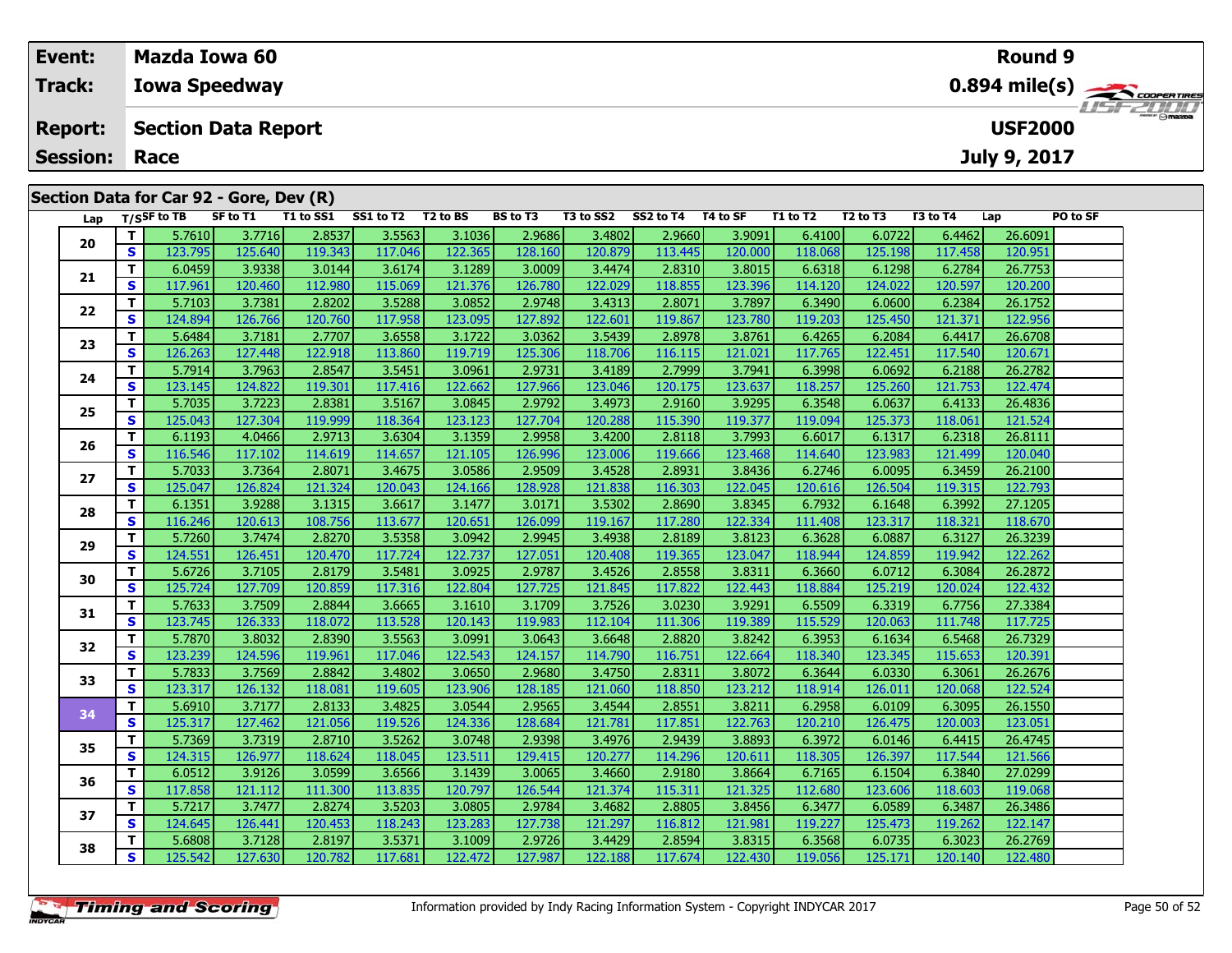| Event:          |    |                | <b>Mazda Iowa 60</b>                    |             |                                                                                                   |          |             |            |           |          |               |                                  |                       | <b>Round 9</b>    |          |                |
|-----------------|----|----------------|-----------------------------------------|-------------|---------------------------------------------------------------------------------------------------|----------|-------------|------------|-----------|----------|---------------|----------------------------------|-----------------------|-------------------|----------|----------------|
| Track:          |    |                | <b>Iowa Speedway</b>                    |             |                                                                                                   |          |             |            |           |          |               |                                  |                       |                   |          |                |
| <b>Report:</b>  |    |                | <b>Section Data Report</b>              |             |                                                                                                   |          |             |            |           |          |               |                                  |                       | <b>USF2000</b>    |          | <b>HSFZUID</b> |
| <b>Session:</b> |    | Race           |                                         |             |                                                                                                   |          |             |            |           |          |               |                                  |                       | July 9, 2017      |          |                |
|                 |    |                | Section Data for Car 92 - Gore, Dev (R) |             |                                                                                                   |          |             |            |           |          |               |                                  |                       |                   |          |                |
| Lap             |    | $T/S$ SF to TB | SF to T1                                | T1 to SS1   | SS1 to T2                                                                                         | T2 to BS | BS to T3    | T3 to SS2  | SS2 to T4 | T4 to SF | T1 to T2      | T <sub>2</sub> to T <sub>3</sub> | T3 to T4              | Lap               | PO to SF |                |
| 39              |    | 5.6902         | 3.7132                                  | 2.8479      | 3.5157                                                                                            | 3.0778   | 2.9609      | 3.5209     | 2.9242    | 3.8595   | 6.3636        | 6.0387                           | 6.4451                | 26.4201           |          |                |
|                 | S. | 125.335        | 127.616                                 | 119.586     | 118.397                                                                                           | 123.391  | 128.493     | 119.481    | 115.066   | 121.542  | 118.929       | 125.893                          | 117.478               | 121.816           |          |                |
|                 |    | 6.1107         | 3.8842                                  | 3.1671      | 3.6933                                                                                            | 3.1568   | 3.0159      | 3.5026     | 2.8428    | 3.8163   | 6.8604        | 6.1727                           | 6.3454                | 27.0790           |          |                |
| 40              |    | ------         |                                         | $100 - 500$ | $\rightarrow$ $\rightarrow$ $\rightarrow$ $\rightarrow$ $\rightarrow$ $\rightarrow$ $\rightarrow$ |          | $100 - 100$ | $\sqrt{2}$ | . 1       |          | $\frac{1}{2}$ | $300 - 200$                      | $\overline{11222221}$ | $\overline{1122}$ |          |                |

|                                                                                           | 121.542<br>118.929<br>125.893<br>121.816<br>115.066<br>117.478 |
|-------------------------------------------------------------------------------------------|----------------------------------------------------------------|
| Т<br>6.1107<br>3.8842<br>3.1671<br>3.6933<br>3.1568<br>3.0159<br>3.5026<br>40             | 2.8428<br>3.8163<br>6.8604<br>6.3454<br>27.0790<br>6.1727      |
| S<br>121.998<br>107.533<br>120.303<br>116.710<br>112.704<br>126.150<br>120.106            | 118.852<br>118.361<br>122.918<br>110.317<br>123.160<br>119.324 |
| T.<br>5.6976<br>2.8362<br>3.7186<br>3.5746<br>3.1117<br>2.9632<br>3.4330<br>41            | 2.8480<br>26.3036<br>3.8183<br>6.4108<br>6.0749<br>6.2810      |
| $\mathbf{s}$<br>125.172<br>127.431<br>120.079<br>116.447<br>122.047<br>128.393<br>122.541 | 118.054<br>125.142<br>122.356<br>118.145<br>122.853<br>120.548 |
| Т<br>5.6920<br>3.7289<br>2.8177<br>3.5355<br>3.0967<br>2.9619<br>3.4401<br>42             | 2.9208<br>3.8602<br>6.3532<br>6.3609<br>26.3618<br>6.0586      |
| S<br>125.295<br>127.079<br>120.867<br>122.638<br>128.449<br>122.288<br>117.734            | 115.200<br>121.520<br>119.124<br>125.479<br>119.033<br>122.086 |
| 6.0688<br>3.9998<br>2.9567<br>3.6241<br>3.1280<br>Т<br>3.0023<br>3.4921<br>43             | 2.8977<br>6.5808<br>26.9555<br>3.8548<br>6.1303<br>6.3898      |
| S<br>117.516<br>115.185<br>118.472<br>114.856<br>121.411<br>126.721<br>120.467            | 115.004<br>119.397<br>116.119<br>121.690<br>124.011<br>118.495 |
| Т<br>5.7575<br>3.7651<br>2.8472<br>3.5464<br>3.0888<br>2.9840<br>3.4773<br>44             | 2.8917<br>3.8539<br>6.3936<br>26.4544<br>6.0728<br>6.3690      |
| S<br>122.952<br>123.870<br>125.857<br>119.615<br>127.498<br>120.979<br>117.373            | 121.658<br>116.360<br>118.371<br>125.186<br>118.882<br>121.718 |
| 5.8807<br>3.7859<br>2.9796<br>3.5879<br>3.1066<br>3.4696<br>T.<br>2.9981<br>45            | 2.8492<br>3.8117<br>6.5675<br>26.5886<br>6.1047<br>6.3188      |
| S<br>125.165<br>122.247<br>121.275<br>114.300<br>116.015<br>126.899<br>121.248            | 118.095<br>115.237<br>124.531<br>119.826<br>121.044<br>123.066 |
| 3.0893<br>Т<br>5.7423<br>3.7419<br>2.8541<br>3.5351<br>2.9653<br>3.4857<br>46             | 2.8645<br>3.8352<br>6.3892<br>6.3502<br>26.3711<br>6.0546      |
| S<br>122.932<br>124.198<br>126.637<br>119.326<br>117.748<br>128.302<br>120.688            | 118.453<br>125.562<br>117.465<br>122.312<br>119.234<br>122.043 |
| T.<br>5.7807<br>3.7683<br>2.8780<br>3.6336<br>3.1587<br>3.6358<br>3.0608<br>47            | 3.0241<br>3.9212<br>6.5116<br>27,0805<br>6.2195<br>6.6599      |
| S<br>123.373<br>125.750<br>118.335<br>120.231<br>114.556<br>124.299<br>115.705            | 111.265<br>119.629<br>116.226<br>122.233<br>113.689<br>118.846 |
| 3.8215<br>3.1022<br>Т<br>5.8198<br>2.8636<br>3.5432<br>2.9741<br>3.4414<br>48             | 2.8400<br>3.8156<br>6.4068<br>6.0763<br>6.2814<br>26.4016      |
| S<br>122.544<br>123.999<br>118.930<br>122.420<br>127.923<br>122.241<br>117.479            | 125.114<br>118.478<br>122.940<br>118.127<br>120.540<br>121.902 |
| T.<br>5.7194<br>3.7129<br>2.8725<br>3.5692<br>3.1018<br>3.4778<br>2.9776<br>49            | 2.9412<br>3.8804<br>6.4417<br>6.4190<br>26.5334<br>6.0794      |
| $\mathbf{s}$<br>124.695<br>127.626<br>118.562<br>122.436<br>120.962<br>116.623<br>127.772 | 117.487<br>125.050<br>121.296<br>114.401<br>120.887<br>117.956 |
| T.<br>3.7911<br>2.8833<br>3.5685<br>3.1017<br>5.8097<br>2.9879<br>3.5316<br>50            | 2.9068<br>6.4518<br>26.6470<br>3.8761<br>6.0896<br>6.4384      |
| $\mathbf{s}$<br>122.757<br>124.994<br>118.117<br>116.646<br>122.440<br>127.332<br>119.119 | 115.755<br>117.303<br>121.021<br>124.840<br>117.601<br>120.779 |
| Т<br>5.8096<br>3.7897<br>2.8910<br>3.5790<br>3.1144<br>3.5125<br>3.0069<br>51             | 2.8727<br>3.8403<br>6.4700<br>6.3852<br>26.6065<br>6.1213      |
| <b>S</b><br>125.040<br>117.803<br>121.941<br>119.767<br>122.759<br>116.303<br>126.527     | 116.973<br>124.194<br>118.580<br>120.963<br>117.129<br>122.150 |
| T.<br>3.7582<br>3.1264<br>5.7611<br>2.8741<br>3.5871<br>3.0055<br>3.4982<br>52            | 2.9097<br>3.8522<br>6.4612<br>6.1319<br>6.4079<br>26.6114      |
| $\mathbf{s}$<br>118.496<br>123.793<br>126.088<br>116.041<br>121.473<br>126.586<br>120.257 | 115.640<br>117.133<br>123.979<br>120.941<br>121.772<br>118.160 |
| 3.1520<br>Т<br>6.3388<br>4.1478<br>3.1219<br>3.6788<br>3.4489<br>3.0064<br>53             | 27.2561<br>2.8708<br>3.8295<br>6.8007<br>6.1584<br>6.3197      |
| S<br>112.511<br>114.245<br>109.090<br>120.486<br>126.548<br>121.976<br>113.148            | 117.207<br>122.494<br>111.285<br>123.446<br>119.809<br>118,080 |
| T<br>3.7821<br>2.8922<br>3.1197<br>3.5651<br>5.8009<br>3.6094<br>3.1673<br>54             | 2.9398<br>3.8695<br>6.5016<br>26.9451<br>6.2870<br>6.5049      |
| $\mathbf{s}$<br>121.734<br>122.943<br>125.291<br>117.754<br>115.324<br>120.120<br>118.000 | 119.443<br>114.456<br>121.228<br>116.405<br>120.921<br>116.398 |
| Т<br>5.8130<br>3.8083<br>2.8642<br>3.5861<br>3.1112<br>2.9950<br>3.5110<br>55             | 26.5672<br>2.8590<br>3.8324<br>6.4503<br>6.3700<br>6.1062      |
| $\mathbf{s}$<br>122.687<br>124.429<br>118.905<br>122.066<br>119.818<br>116.073<br>127.030 | 117.691<br>117.331<br>124.501<br>118.863<br>121.142<br>122.401 |
| T.<br>5.7966<br>3.7944<br>3.5275<br>3.0925<br>2.8496<br>2.9765<br>3.5289<br>56            | 2.9622<br>26.6296<br>3.8980<br>6.3771<br>6.0690<br>6.4911      |
| $\mathbf{s}$<br>124.885<br>122.804<br>123.035<br>119.514<br>127.819<br>119.210<br>118.001 | 118.677<br>113.590<br>125.264<br>116.646<br>120.858<br>120.341 |
| Т<br>4.4839<br>5.0801<br>7.3113<br>4.0661<br>4.8177<br>57                                 | 8.8838                                                         |
| S<br>97.545<br>105.681<br>83.758<br>86.400<br>74.757                                      | 85.191                                                         |